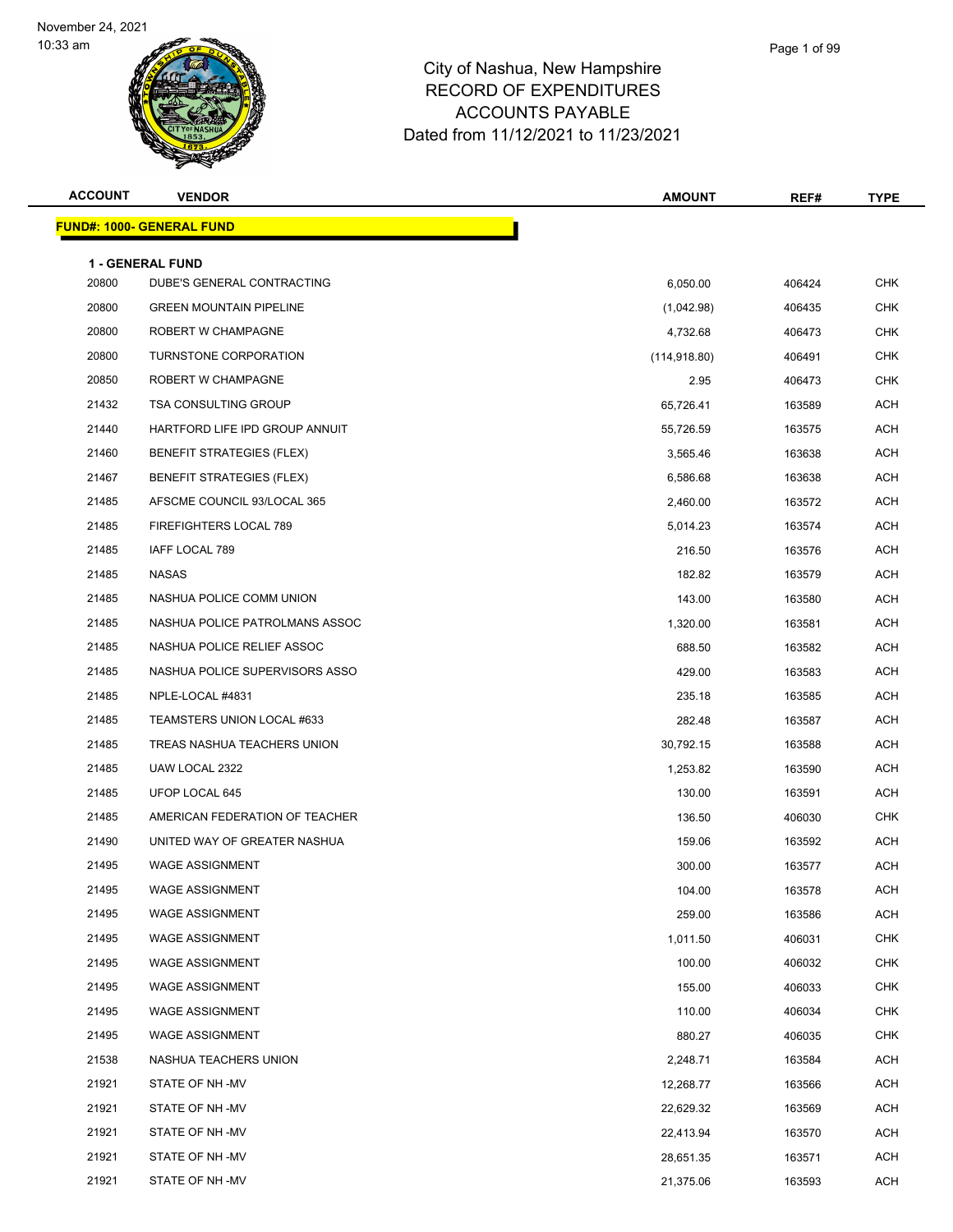

|                    | <b>VENDOR</b>                                    | <b>AMOUNT</b> | REF#   | <b>TYPE</b> |
|--------------------|--------------------------------------------------|---------------|--------|-------------|
|                    | <b>FUND#: 1000- GENERAL FUND</b>                 |               |        |             |
|                    | 1 - GENERAL FUND                                 |               |        |             |
| 21921              | STATE OF NH-MV                                   | 23,936.02     | 163631 | <b>ACH</b>  |
| 21921              | STATE OF NH-MV                                   | 17,621.84     | 163632 | <b>ACH</b>  |
| 21921              | STATE OF NH-MV                                   | 49,612.03     | 163633 | <b>ACH</b>  |
|                    | <b>TOTAL 1 - GENERAL FUND</b>                    | \$273,549.04  |        |             |
| <b>101 - MAYOR</b> |                                                  |               |        |             |
| 61100              | WB MASON CO INC                                  | 127.02        | 406184 | <b>CHK</b>  |
| 61100              | PETTY CASH                                       | 89.54         | 406379 | <b>CHK</b>  |
| 61100              | <b>NOAH TELERSKI</b>                             | 20.00         | 406380 | <b>CHK</b>  |
| 61100              | <b>CECILIA ULIBARRI</b>                          | 32.99         | 406382 | <b>CHK</b>  |
|                    | TOTAL 101 - MAYOR                                | \$269.55      |        |             |
| <b>103 - LEGAL</b> |                                                  |               |        |             |
| 61807              | MATTHEW BENDER & CO INC                          | 98.08         | 406142 | <b>CHK</b>  |
| 61807              | MATTHEW BENDER & CO INC                          | 1,199.36      | 406452 | <b>CHK</b>  |
|                    | TOTAL 103 - LEGAL                                | \$1,297.44    |        |             |
|                    | <b>106 - ADMINISTRATIVE SERVICES</b>             |               |        |             |
| 61100              | AMAZON CAPITAL SERV (CITY ACH)                   | 25.17         | 163594 | <b>ACH</b>  |
|                    |                                                  |               |        |             |
| 61100              | WB MASON CO INC                                  | 133.72        | 406499 | CHK         |
|                    | <b>TOTAL 106 - ADMINISTRATIVE SERVICES</b>       | \$158.89      |        |             |
|                    | 107 - CITY CLERK                                 |               |        |             |
| 55307              | <b>SUSAN LOVERING</b>                            | 45.36         | 163649 | <b>ACH</b>  |
| 55307              | <b>ALLISON WAITE</b><br>.                        | 45.36         | 406044 | <b>CHK</b>  |
|                    | <b>TOTAL 107 - CITY CLERK</b>                    | \$90.72       |        |             |
|                    | <b>110 - ARLINGTON ST COMMUNITY CENTER</b>       |               |        |             |
| 61100              | WB MASON CO INC                                  | 130.96        | 406184 | <b>CHK</b>  |
|                    | <b>TOTAL 110 - ARLINGTON ST COMMUNITY CENTER</b> | \$130.96      | .      |             |
|                    | <b>111 - HUMAN RESOURCES</b>                     |               |        |             |
| 55425              | SPORTSENGINE INC                                 | 1,657.50      | 406480 | <b>CHK</b>  |
| 61100              | WB MASON CO INC                                  | 88.28         | 406499 | <b>CHK</b>  |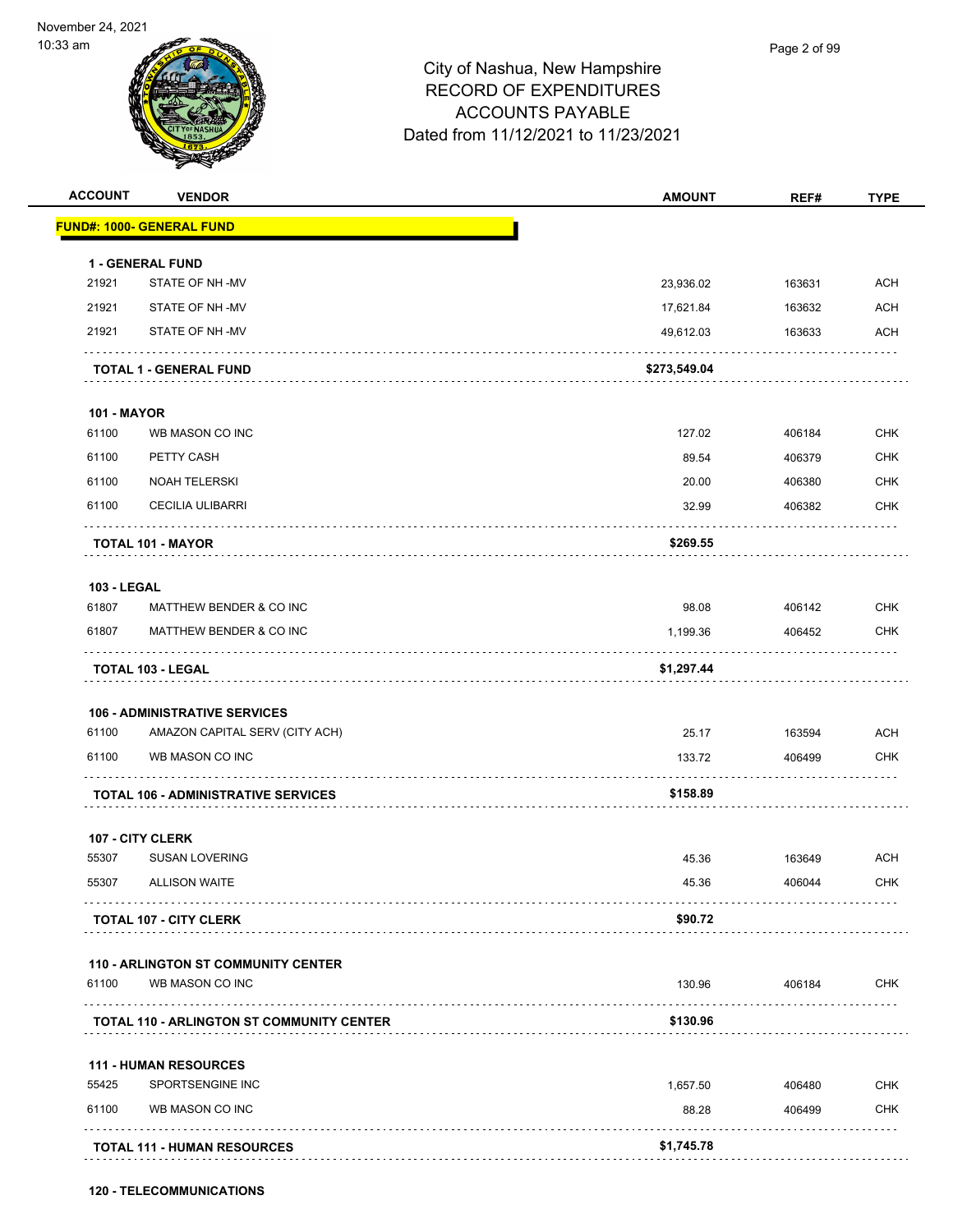| <b>ACCOUNT</b> | <b>VENDOR</b>                                                      | <b>AMOUNT</b>         | REF#   | <b>TYPE</b> |
|----------------|--------------------------------------------------------------------|-----------------------|--------|-------------|
|                | <u> FUND#: 1000- GENERAL FUND</u>                                  |                       |        |             |
|                | <b>120 - TELECOMMUNICATIONS</b>                                    |                       |        |             |
| 55109          | CONSOLIDATED COMMUNICATIONS                                        | 1,117.69              | 406046 | <b>CHK</b>  |
| 55109          | CONSOLIDATED COMMUNICATIONS                                        | 97.96                 | 406383 | CHK         |
| 55109          | CONSOLIDATED COMMUNICATIONS                                        | 43.86                 | 406385 | <b>CHK</b>  |
|                | <b>TOTAL 120 - TELECOMMUNICATIONS</b>                              | \$1,259.51            |        |             |
|                | <b>122 - INFORMATION TECHNOLOGY</b>                                |                       |        |             |
| 54400          | JOHNSON CONTROLS SECURITY                                          | 125.50                | 163612 | ACH         |
| 54407          | JOHNSON CONTROLS SECURITY                                          | 1,361.50              | 163612 | <b>ACH</b>  |
| 54407          | SHI INTERNATIONAL CORP                                             | 10,526.00             | 406168 | CHK         |
| 54414          | NEW ERA TECHNOLOGY NH                                              | 171.00                | 406458 | CHK         |
| 54421          | <b>XEROX FINANCIAL SERVICES</b>                                    | 1,778.82              | 406594 | <b>CHK</b>  |
| 54428          | <b>CLEARSKY</b>                                                    | 7,500.00              | 406101 | CHK         |
| 54828          | US BANK EQUIPMENT FINANCE                                          | 2,749.23              | 406028 | CHK         |
| 71207          | I.T. INSIDERS                                                      | 2,277.00              | 406130 | CHK         |
| 71221          | AMAZON CAPITAL SERV (CITY ACH)                                     | 171.04                | 163595 | ACH         |
|                |                                                                    |                       | 406458 | CHK         |
| 71228          | NEW ERA TECHNOLOGY NH<br><b>TOTAL 122 - INFORMATION TECHNOLOGY</b> | 740.00<br>\$27,400.09 |        |             |
|                | <b>126 - FINANCIAL SERVICES</b>                                    |                       |        |             |
| 53114          | <b>MELANSON PC</b>                                                 | 6,500.00              | 406146 | <b>CHK</b>  |
| 55607          | UNITED PARCEL SERVICE                                              | 5.83                  | 406067 | <b>CHK</b>  |
| 61100<br>61100 | AMAZON CAPITAL SERV (CITY ACH)<br>WB MASON CO INC                  | 59.99                 | 163595 | ACH<br>CHK  |
|                |                                                                    | 408.89<br>\$6,974.71  | 406184 |             |
|                | <b>TOTAL 126 - FINANCIAL SERVICES</b>                              |                       |        |             |
|                | <b>129 - CITY BUILDINGS</b>                                        |                       |        |             |
| 54100          | EVERSOUCE-POWER SUPPLY                                             | 5,453.55              | 406049 | <b>CHK</b>  |
| 54100          | <b>EVERSOURCE</b>                                                  | 216.20                | 406052 | <b>CHK</b>  |
| 54114          | LIBERTY UTILITIES - NH                                             | 66.64                 | 406053 | <b>CHK</b>  |
| 54114          | LIBERTY UTILITIES - NH                                             | 197.74                | 406055 | CHK         |
| 54141          | PENNICHUCK WATER WORKS INC                                         | 1,117.43              | 406394 | <b>CHK</b>  |
| 54243          | TOTAL AIR SUPPLY INC                                               | 173.40                | 406487 | <b>CHK</b>  |
| 54280          | BAIN PEST CONTROL SERVICE INC                                      | 75.00                 | 406085 | CHK         |
| 54280          | NASHUA WALLPAPER CO INC                                            | 34.55                 | 406148 | <b>CHK</b>  |
| 54280          | SHATTUCK MALONE OIL CO                                             | 130.37                | 406167 | <b>CHK</b>  |
| 54280          | ADT COMMERCIAL LLC                                                 | 398.00                | 406399 | CHK         |
| 54280          | POWER UP GENERATOR SERVICE CO                                      | 288.30                | 406467 | <b>CHK</b>  |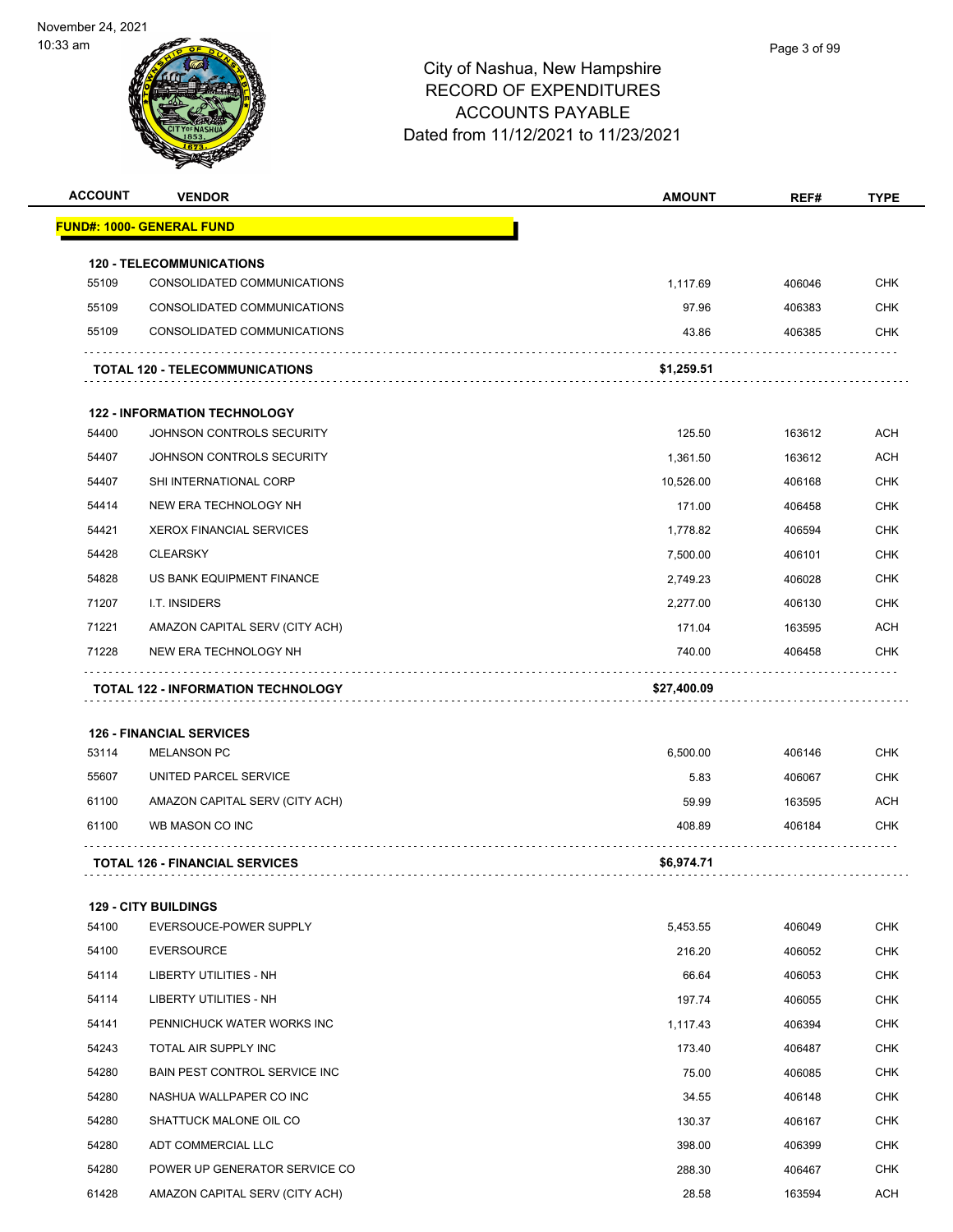

### Page 4 of 99

## City of Nashua, New Hampshire RECORD OF EXPENDITURES ACCOUNTS PAYABLE Dated from 11/12/2021 to 11/23/2021

| <b>ACCOUNT</b> | <b>VENDOR</b>                                   | <b>AMOUNT</b> | REF#   | TYPE       |
|----------------|-------------------------------------------------|---------------|--------|------------|
|                | FUND#: 1000- GENERAL FUND                       |               |        |            |
|                | <b>129 - CITY BUILDINGS</b>                     |               |        |            |
| 71999          | COAST MAINTENANCE SUPPLY CO                     | 2,949.00      | 406102 | <b>CHK</b> |
|                | <b>TOTAL 129 - CITY BUILDINGS</b>               | \$11,128.76   |        |            |
|                | <b>130 - PURCHASING</b>                         |               |        |            |
| 61242          | <b>LINDENMEYR MUNROE</b>                        | 185.00        | 406449 | <b>CHK</b> |
|                | <b>TOTAL 130 - PURCHASING</b>                   | \$185.00      |        |            |
|                | <b>132 - ASSESSING</b>                          |               |        |            |
| 61100          | STAPLES BUSINESS ADVANTAGE                      | 153.53        | 163660 | <b>ACH</b> |
| 61100          | WB MASON CO INC                                 | 92.75         | 406499 | <b>CHK</b> |
| 61830          | LEXISNEXIS RISK DATA MGMT INC                   | 130.00        | 406139 | <b>CHK</b> |
| 61830          | MATTHEW BENDER & CO INC                         | 71.08         | 406452 | <b>CHK</b> |
|                | <b>TOTAL 132 - ASSESSING</b>                    | \$447.36      |        |            |
|                | <b>142 - WOODLAWN CEMETERY</b>                  |               |        |            |
| 54243          | J LAWRENCE HALL COMPANY LLC                     | 1,900.00      | 163645 | <b>ACH</b> |
| 54280          | <b>B &amp; S LOCKSMITHS INC</b>                 | 43.48         | 406084 | <b>CHK</b> |
| 54280          | HOME DEPOT CREDIT SERVICE 3065                  | 365.42        | 406128 | <b>CHK</b> |
| 54280          | <b>TURF DEPOT</b>                               | 527.99        | 406179 | <b>CHK</b> |
| 54399          | THE KMB GROUP                                   | 2,096.00      | 406137 | <b>CHK</b> |
| 54487          | <b>B &amp; S LOCKSMITHS INC</b>                 | 710.00        | 406084 | <b>CHK</b> |
| 54487          | <b>TURF DEPOT</b>                               | 95.42         | 406179 | <b>CHK</b> |
| 61100          | AMAZON CAPITAL SERV (CITY ACH)                  | 30.94         | 163635 | <b>ACH</b> |
| 61499          | AMAZON CAPITAL SERV (CITY ACH)                  | 279.98        | 163595 | <b>ACH</b> |
| 61499          | AMAZON CAPITAL SERV (CITY ACH)                  | 150.24        | 163636 | <b>ACH</b> |
| 61499          | HOME DEPOT CREDIT SERVICE 3065                  | (124.00)      | 406128 | <b>CHK</b> |
| 61499          | HOME DEPOT CREDIT SERVICE 3073                  | 265.16        | 406129 | <b>CHK</b> |
|                | TOTAL 142 - WOODLAWN CEMETERY                   | \$6,340.63    |        |            |
|                | <b>144 - EDGEWOOD &amp; SUBURBAN CEMETERIES</b> |               |        |            |
| 54141          | PENNICHUCK WATER WORKS INC                      | 469.61        | 406394 | <b>CHK</b> |
| 54487          | TURF DEPOT                                      | 91.94         | 406490 | CHK        |

| 61307 | SHATTUCK MALONE OIL CO                                | 222.31   | 406167 | CHK |
|-------|-------------------------------------------------------|----------|--------|-----|
|       | <b>TOTAL 144 - EDGEWOOD &amp; SUBURBAN CEMETERIES</b> | \$783.86 |        |     |

**150 - POLICE** 45999 KATRINA LAVALLO 192.00 406138 CHK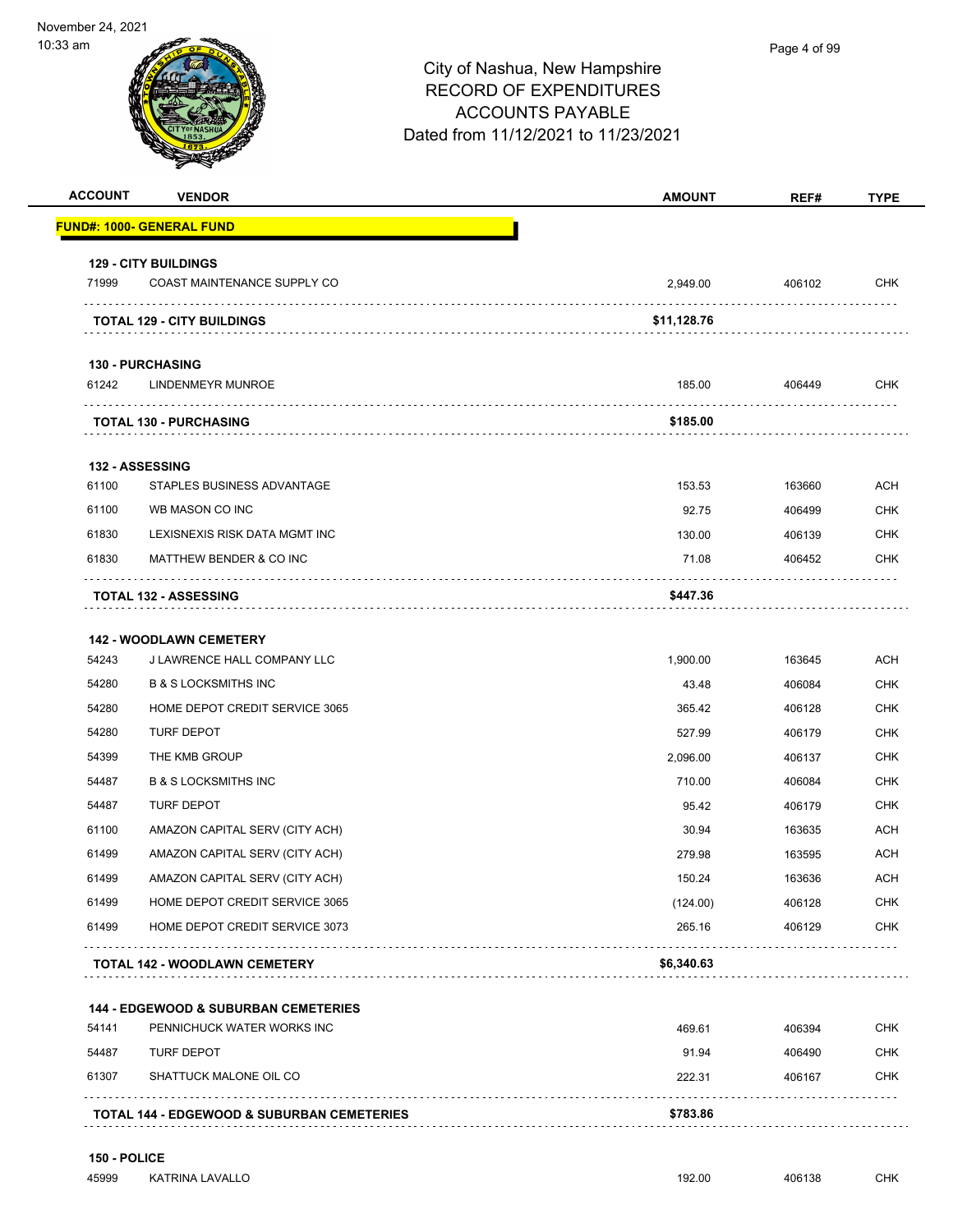

| <b>ACCOUNT</b> | <b>VENDOR</b>                    | <b>AMOUNT</b> | REF#   | <b>TYPE</b> |
|----------------|----------------------------------|---------------|--------|-------------|
|                | <b>FUND#: 1000- GENERAL FUND</b> |               |        |             |
| 150 - POLICE   |                                  |               |        |             |
| 53135          | ADVANCED WORKPLACE STRATEGIES    | 62.50         | 163634 | <b>ACH</b>  |
| 53999          | <b>HEARTLINE FITNESS SYSTEMS</b> | 231.25        | 163608 | <b>ACH</b>  |
| 54100          | <b>EVERSOURCE</b>                | 164.60        | 406052 | <b>CHK</b>  |
| 54100          | <b>EVERSOURCE</b>                | 343.74        | 406386 | <b>CHK</b>  |
| 54114          | LIBERTY UTILITIES - NH           | 1,374.80      | 406058 | <b>CHK</b>  |
| 54114          | LIBERTY UTILITIES - NH           | 23.72         | 406059 | <b>CHK</b>  |
| 54114          | LIBERTY UTILITIES - NH           | 65.10         | 406062 | <b>CHK</b>  |
| 54141          | PENNICHUCK WATER WORKS INC       | 25.28         | 406394 | <b>CHK</b>  |
| 54280          | REXEL USA INC                    | 283.34        | 163659 | ACH         |
| 54280          | THE METRO GROUP INC              | 285.00        | 406486 | <b>CHK</b>  |
| 54407          | <b>BUSINESS ELECTRONICS INC</b>  | 4,415.00      | 406095 | <b>CHK</b>  |
| 54600          | <b>BEST FORD</b>                 | 1,563.71      | 406088 | <b>CHK</b>  |
| 54828          | US BANK EQUIPMENT FINANCE        | 1,108.25      | 406029 | <b>CHK</b>  |
| 54849          | CONSOLIDATED COMMUNICATIONS      | 343.84        | 406046 | <b>CHK</b>  |
| 55307          | <b>CHRISTOPHER MURPHY</b>        | 49.73         | 406041 | <b>CHK</b>  |
| 55400          | PETTY CASH                       | 70.06         | 406043 | <b>CHK</b>  |
| 55400          | JET PUBLIC SAFETY TRAINING INC   | 950.00        | 406135 | CHK         |
| 55607          | PETTY CASH                       | 2.94          | 406042 | <b>CHK</b>  |
| 55607          | PETTY CASH                       | 47.34         | 406043 | <b>CHK</b>  |
| 55607          | UNITED PARCEL SERVICE            | 17.29         | 406067 | <b>CHK</b>  |
| 55699          | ABSOLUTE DATA DESTRUCTION        | 185.50        | 406073 | <b>CHK</b>  |
| 61100          | AMAZON CAPITAL SERV (CITY ACH)   | 374.61        | 163594 | ACH         |
| 61100          | AMAZON CAPITAL SERV (CITY ACH)   | 459.28        | 163635 | <b>ACH</b>  |
| 61100          | PETTY CASH                       | 6.99          | 406042 | CHK         |
| 61100          | <b>OWLSTAMP VISUAL SOLUTIONS</b> | 44.45         | 406155 | <b>CHK</b>  |
| 61100          | WB MASON CO INC                  | 266.66        | 406184 | <b>CHK</b>  |
| 61100          | <b>OWLSTAMP VISUAL SOLUTIONS</b> | 22.90         | 406462 | <b>CHK</b>  |
| 61107          | ALECS SHOE STORE INC             | 246.85        | 406077 | <b>CHK</b>  |
| 61107          | ALL SPORTS HEROES UNIFORMS       | 269.00        | 406078 | <b>CHK</b>  |
| 61107          | BODY ARMOR OUTLET LLC            | 174.99        | 406092 | <b>CHK</b>  |
| 61107          | EAST COAST EMERGENCY OUTFITTER   | 418.72        | 406111 | <b>CHK</b>  |
| 61107          | ALECS SHOE STORE INC             | 114.95        | 406402 | <b>CHK</b>  |
| 61107          | EAST COAST EMERGENCY OUTFITTER   | 181.01        | 406427 | <b>CHK</b>  |
| 61110          | AMAZON CAPITAL SERV (CITY ACH)   | 59.98         | 163594 | ACH         |
| 61110          | EAST COAST EMERGENCY OUTFITTER   | 77.84         | 406111 | <b>CHK</b>  |
| 61110          | SUPER SEER CORPORATION           | 415.80        | 406174 | <b>CHK</b>  |
| 61110          | ALECS SHOE STORE INC             | 119.95        | 406402 | <b>CHK</b>  |
| 61121          | AAA POLICE SUPPLY                | 3,368.00      | 406070 | <b>CHK</b>  |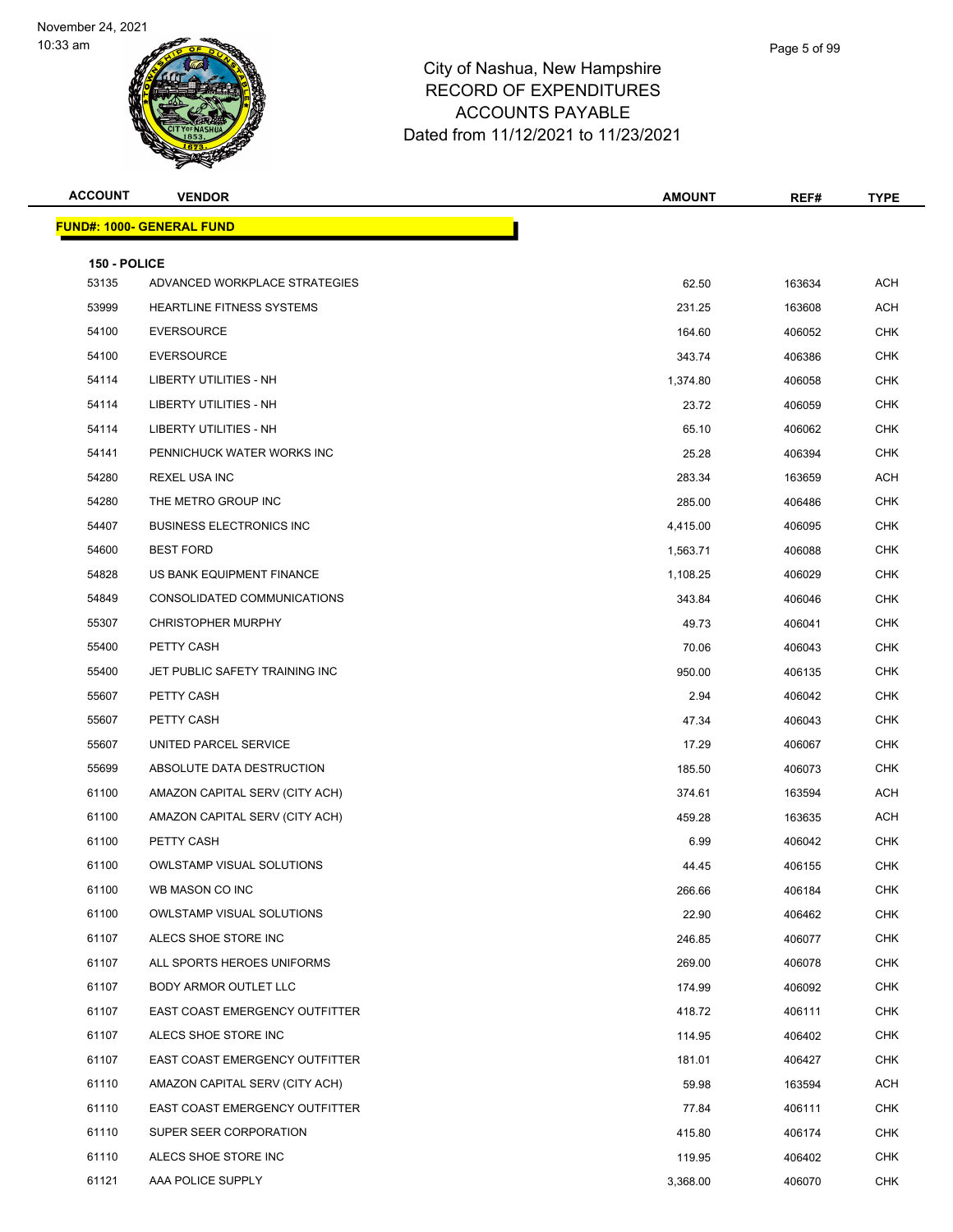

## City of Nashua, New Hampshire RECORD OF EXPENDITURES ACCOUNTS PAYABLE Dated from 11/12/2021 to 11/23/2021

| <b>ACCOUNT</b> | <b>VENDOR</b>                  | <b>AMOUNT</b> | REF#   | <b>TYPE</b> |
|----------------|--------------------------------|---------------|--------|-------------|
|                | FUND#: 1000- GENERAL FUND      |               |        |             |
| 150 - POLICE   |                                |               |        |             |
| 61121          | <b>EAGLE POINT GUN</b>         | 41,029.00     | 406110 | <b>CHK</b>  |
| 61121          | ATLANTIC TACTICAL INC          | 106.95        | 406407 | <b>CHK</b>  |
| 61142          | HIGH SPEED GEAR                | 49.53         | 406127 | <b>CHK</b>  |
| 61142          | TACTICAL MEDICAL SOLUTIONS INC | 693.29        | 406484 | <b>CHK</b>  |
| 61185          | TRI-TECH FORENSICS INC         | 131.10        | 406488 | <b>CHK</b>  |
| 61185          | TRI-TECH FORENSICS INC         | 159.00        | 406489 | <b>CHK</b>  |
| 61299          | AMAZON CAPITAL SERV (CITY ACH) | 183.80        | 163594 | <b>ACH</b>  |
| 61299          | SAM'S CLUB DIRECT-0860         | 12.38         | 406475 | <b>CHK</b>  |
| 61300          | PETTY CASH                     | 45.77         | 406042 | <b>CHK</b>  |
| 61300          | <b>WEX BANK</b>                | 1,758.41      | 406185 | <b>CHK</b>  |
| 61428          | THE DURKIN CO INC              | 152.16        | 406109 | <b>CHK</b>  |
| 61428          | THE DURKIN CO INC              | 828.80        | 406425 | <b>CHK</b>  |
| 61607          | <b>TESSCO INC</b>              | 231.49        | 406175 | <b>CHK</b>  |
| 61607          | HOME DEPOT CREDIT SERVICE 3073 | 7.12          | 406440 | <b>CHK</b>  |
| 61615          | CONWAY TECHNOLOGY GROUP        | 1,806.00      | 406105 | <b>CHK</b>  |
| 61650          | WB MASON CO INC                | 378.60        | 406184 | <b>CHK</b>  |
| 61705          | SULLIVAN TIRE COMPANY          | 2,763.76      | 406173 | <b>CHK</b>  |
| 61705          | SULLIVAN TIRE COMPANY          | 3,336.24      | 406483 | CHK         |
| 61799          | ADAMSON INDUSTRIES CORP        | 260.85        | 406075 | <b>CHK</b>  |
| 61799          | <b>BEST FORD</b>               | 118.42        | 406088 | <b>CHK</b>  |
| 61799          | DEPENDABLE LOCK SERVICE INC    | 82.00         | 406107 | <b>CHK</b>  |
| 61799          | O'REILLY AUTO PARTS            | 110.25        | 406154 | <b>CHK</b>  |
| 61799          | SAM'S CLUB DIRECT-0860         | 219.24        | 406163 | CHK         |
| 61799          | <b>BEST FORD</b>               | 66.70         | 406411 | <b>CHK</b>  |
| 61799          | <b>FASTENAL CO</b>             | 250.97        | 406429 | <b>CHK</b>  |
| 71407          | AXON ENTERPRISE INC            | 4,579.70      | 163637 | <b>ACH</b>  |
|                | <b>TOTAL 150 - POLICE</b>      | \$77,788.50   |        |             |
|                |                                |               |        |             |

**152 - FIRE**

| 53135 | ST JOSEPHS BUSINESS & HEALTH  | 8.269.90 | 406171 | <b>CHK</b> |
|-------|-------------------------------|----------|--------|------------|
| 54100 | <b>EVERSOURCE</b>             | 30.30    | 406386 | <b>CHK</b> |
| 54114 | LIBERTY UTILITIES - NH        | 114.80   | 406054 | <b>CHK</b> |
| 54114 | <b>LIBERTY UTILITIES - NH</b> | 446.50   | 406057 | <b>CHK</b> |
| 54141 | PENNICHUCK WATER WORKS INC    | 1.253.28 | 406394 | <b>CHK</b> |
| 54228 | JP PEST SERVICES LLC          | 89.00    | 163646 | <b>ACH</b> |
| 54243 | AE MECHANICAL INC             | 739.65   | 406400 | <b>CHK</b> |
| 54280 | <b>FIMBEL GARAGE DOORS</b>    | 1.598.66 | 406115 | <b>CHK</b> |
| 54280 | <b>GRANITE STATE GLASS</b>    | 296.00   | 406122 | <b>CHK</b> |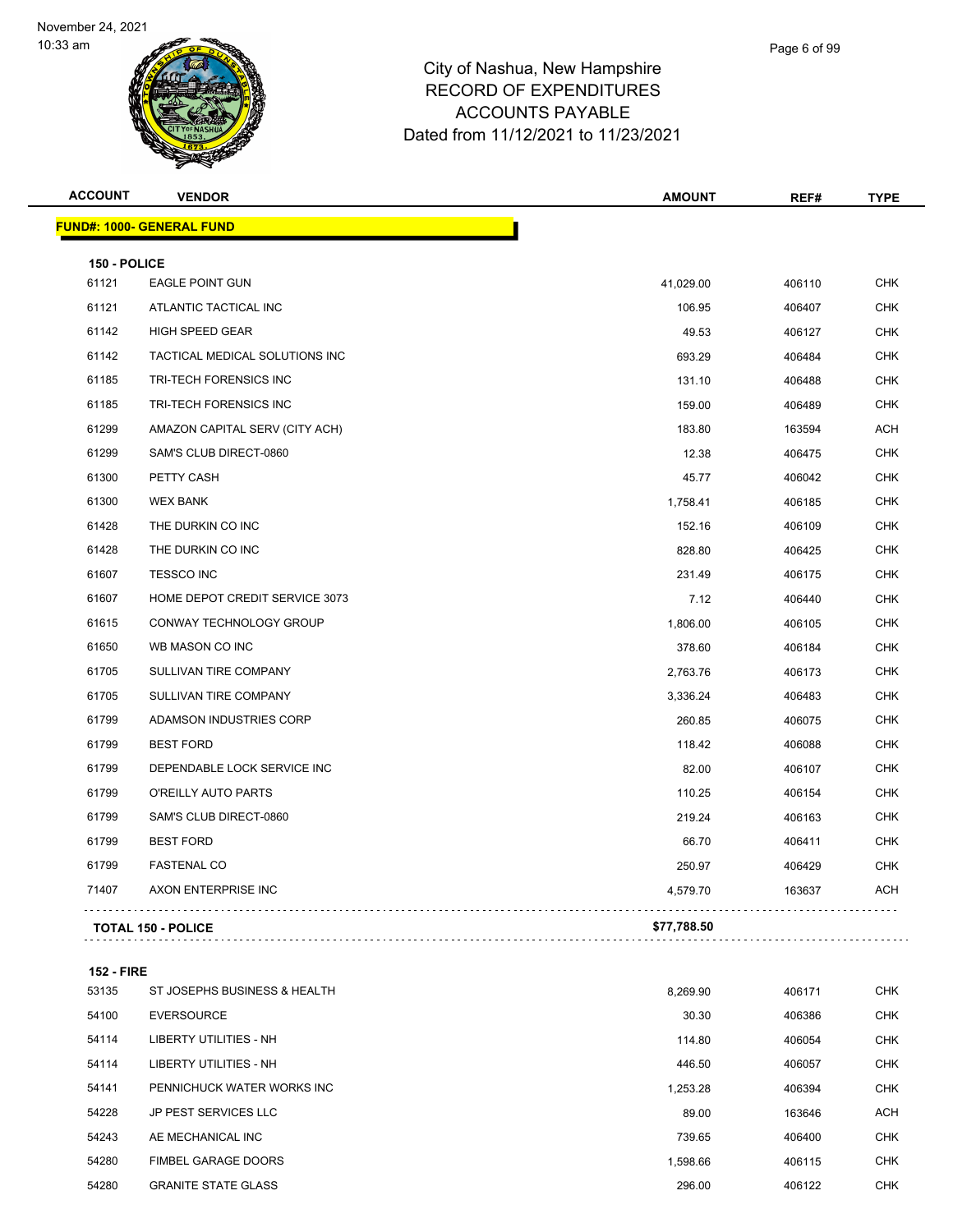

## City of Nashua, New Hamps RECORD OF EXPENDITUR ACCOUNTS PAYABLE Dated from 11/12/2021 to 11/23/2021

| shire |  |  |  |
|-------|--|--|--|
| RES   |  |  |  |
|       |  |  |  |

Page 7 of 99

| <b>ACCOUNT</b>    | <b>VENDOR</b>                       | <b>AMOUNT</b> | REF#   | <b>TYPE</b> |
|-------------------|-------------------------------------|---------------|--------|-------------|
|                   | <b>FUND#: 1000- GENERAL FUND</b>    |               |        |             |
| <b>152 - FIRE</b> |                                     |               |        |             |
| 54280             | HOME DEPOT CREDIT SERVICE 3065      | 222.73        | 406128 | <b>CHK</b>  |
| 54280             | WIND RIVER ENVIRONMENTAL LLC        | 140.80        | 406186 | <b>CHK</b>  |
| 54280             | <b>GRANITE CITY ELECTRIC SUPPLY</b> | 386.64        | 406434 | <b>CHK</b>  |
| 54280             | HARRY W WELLS & SON INC             | 1,030.85      | 406437 | <b>CHK</b>  |
| 54487             | <b>GRAINGER</b>                     | 599.53        | 406121 | <b>CHK</b>  |
| 54487             | SANEL NAPA                          | 129.61        | 406165 | <b>CHK</b>  |
| 54600             | SANEL NAPA                          | 127.36        | 406165 | <b>CHK</b>  |
| 55400             | <b>BRIAN RHODES</b>                 | 303.00        | 406160 | <b>CHK</b>  |
| 55607             | PETTY CASH                          | 56.79         | 406378 | <b>CHK</b>  |
| 55699             | DYNAMIX CONSULTING GROUP LLC        | 2,370.58      | 406426 | <b>CHK</b>  |
| 61100             | AMAZON CAPITAL SERV (CITY ACH)      | 490.86        | 163594 | <b>ACH</b>  |
| 61100             | AMAZON CAPITAL SERV (CITY ACH)      | 39.99         | 163635 | <b>ACH</b>  |
| 61100             | PETTY CASH                          | 18.00         | 406378 | <b>CHK</b>  |
| 61100             | WB MASON CO INC                     | 111.94        | 406499 | <b>CHK</b>  |
| 61107             | FIRE TECH & SAFETY OF NEW ENGL      | 550.00        | 163605 | <b>ACH</b>  |
| 61107             | <b>JB SIMONS INC</b>                | 697.00        | 406134 | <b>CHK</b>  |
| 61110             | BERGERON PROTECTIVE CLOTHING        | 29,800.40     | 406410 | <b>CHK</b>  |
| 61110             | INDUSTRIAL PROTECTION SERVICES      | 285.00        | 406441 | <b>CHK</b>  |
| 61166             | MAINE OXY                           | 49.00         | 406451 | <b>CHK</b>  |
| 61245             | <b>GLENN W NIELSEN</b>              | 71.11         | 406151 | <b>CHK</b>  |
| 61245             | <b>BELLETETES INC</b>               | 20.65         | 406409 | <b>CHK</b>  |
| 61299             | <b>GRANITE CITY ELECTRIC SUPPLY</b> | 279.80        | 406434 | <b>CHK</b>  |
| 61428             | COAST MAINTENANCE SUPPLY CO         | 128.25        | 406102 | <b>CHK</b>  |
| 61428             | WB MASON CO INC                     | 27.99         | 406184 | <b>CHK</b>  |
| 61428             | PETTY CASH                          | 33.84         | 406378 | <b>CHK</b>  |
| 61499             | AMAZON CAPITAL SERV (CITY ACH)      | 27.97         | 163635 | ACH         |
| 61699             | <b>GRANITE CITY ELECTRIC SUPPLY</b> | (87.36)       | 406434 | <b>CHK</b>  |
| 61699             | RAPID FINISHING CORP                | 1,400.00      | 406469 | CHK         |
| 61705             | MAYNARD & LESIEUR INC               | 5,089.20      | 406144 | <b>CHK</b>  |
| 61799             | CHAPPELL TRACTOR SALES INC          | 8.00          | 406098 | <b>CHK</b>  |
| 61799             | <b>FASTENAL CO</b>                  | 32.49         | 406114 | <b>CHK</b>  |
| 61799             | <b>NEW ENGLAND KENWORTH</b>         | 119.62        | 406149 | <b>CHK</b>  |
| 61799             | TST HYDRAULICS INC                  | 306.28        | 406178 | <b>CHK</b>  |
| 61799             | <b>BELLETETES INC</b>               | 4.85          | 406409 | <b>CHK</b>  |
| 61799             | <b>FASTENAL CO</b>                  | 93.53         | 406429 | <b>CHK</b>  |
| 61900             | <b>STEVE BUXTON</b>                 | 74.32         | 163599 | <b>ACH</b>  |
| 61900             | <b>DEREK FRANZEK</b>                | 68.02         | 406118 | <b>CHK</b>  |
| 61910             | PETTY CASH                          | 25.73         | 406378 | CHK         |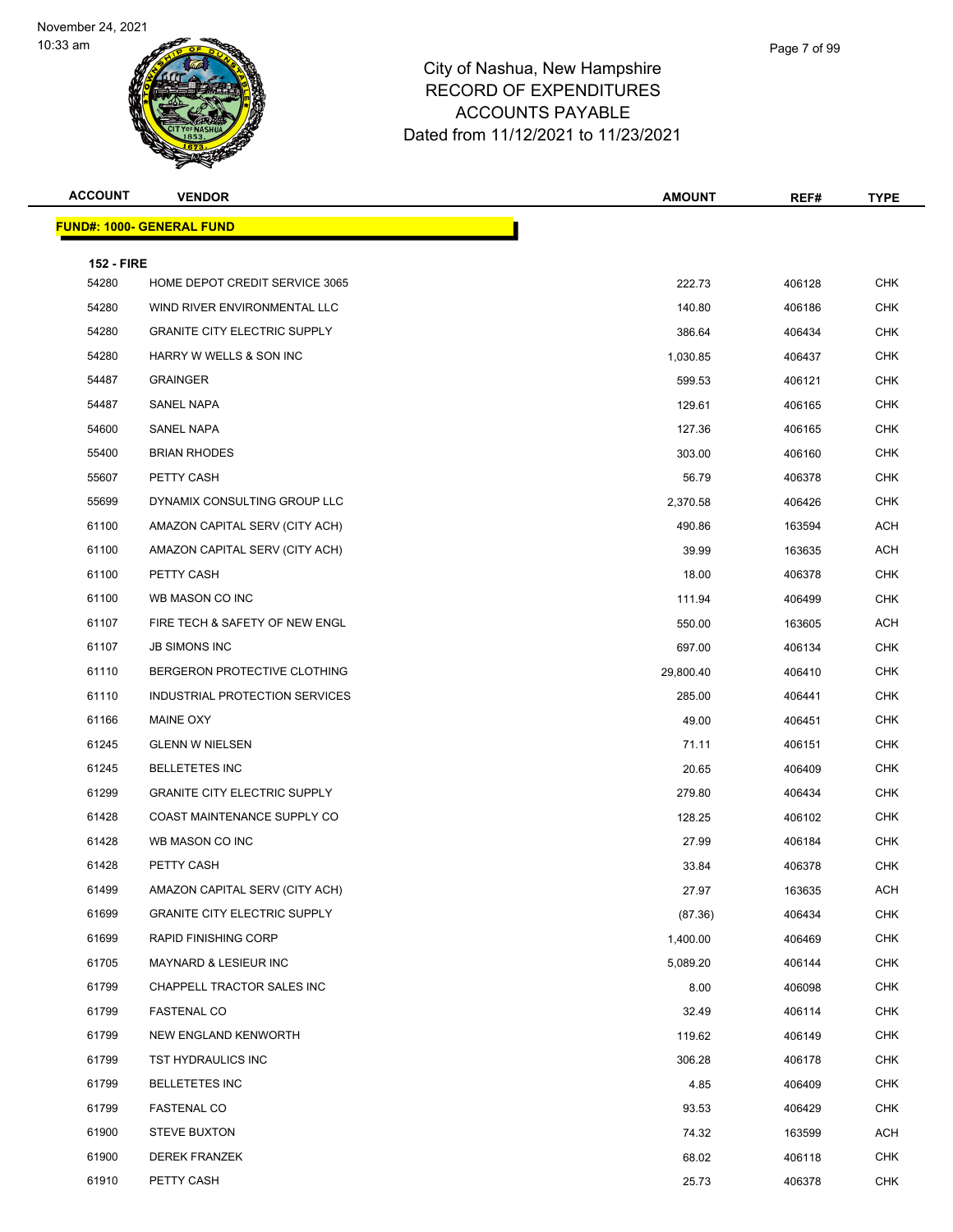

| <b>ACCOUNT</b>    | <b>VENDOR</b>                                             | <b>AMOUNT</b> | REF#   | <b>TYPE</b> |
|-------------------|-----------------------------------------------------------|---------------|--------|-------------|
|                   | <b>FUND#: 1000- GENERAL FUND</b>                          |               |        |             |
| <b>152 - FIRE</b> |                                                           |               |        |             |
| 71400             | FIRE TECH & SAFETY OF NEW ENGL                            | 837.83        | 163641 | <b>ACH</b>  |
| 71432             | FIRE TECH & SAFETY OF NEW ENGL                            | 2,255.00      | 163605 | <b>ACH</b>  |
| 71432             | AMAZON CAPITAL SERV (CITY ACH)                            | 739.44        | 163635 | ACH         |
| 71432             | FIRE TECH & SAFETY OF NEW ENGL                            | 3,564.00      | 163641 | <b>ACH</b>  |
| 71432             | FIREMATIC SUPPLY CO INC                                   | 66.54         | 406116 | <b>CHK</b>  |
|                   | <b>TOTAL 152 - FIRE</b>                                   | \$65,435.27   |        |             |
|                   | <b>153 - BUILDING INSPECTION</b>                          |               |        |             |
| 55307             | <b>RUSS MARCUM</b>                                        | 218.01        | 406039 | <b>CHK</b>  |
| 55421             | <b>NHBOA</b>                                              | 200.00        | 406064 | <b>CHK</b>  |
|                   | <b>TOTAL 153 - BUILDING INSPECTION</b>                    | \$418.01      |        |             |
|                   |                                                           |               |        |             |
| 54100             | <b>157 - CITYWIDE COMMUNICATIONS</b><br><b>EVERSOURCE</b> | 448.75        | 406052 | <b>CHK</b>  |
| 54100             | <b>EVERSOURCE</b>                                         | 247.32        | 406386 | <b>CHK</b>  |
| 61299             | HOME DEPOT CREDIT SERVICE 3073                            | 50.70         | 406440 | <b>CHK</b>  |
| 61299             | <b>MAYNARD &amp; LESIEUR INC</b>                          | 100.00        | 406453 | <b>CHK</b>  |
| 61299             | NORTHERN FOREIGN CAR PARTS INC                            | 352.15        | 406460 | <b>CHK</b>  |
| 61705             | MAYNARD & LESIEUR INC                                     | 300.00        | 406453 | <b>CHK</b>  |
| 61799             | <b>MAYNARD &amp; LESIEUR INC</b>                          | 300.00        | 406453 | <b>CHK</b>  |
|                   | <b>TOTAL 157 - CITYWIDE COMMUNICATIONS</b>                | \$1,798.92    |        |             |
|                   |                                                           |               |        |             |
|                   | <b>158 - PARKING ENFORCEMENT</b>                          |               |        |             |
| 54600             | <b>SANEL NAPA</b>                                         | 1.68          | 406477 | <b>CHK</b>  |
| 54625             | <b>D &amp; R TOWING INC</b>                               | 1,035.00      | 406106 | <b>CHK</b>  |
| 55100             | VERIZON WIRELESS-242339465                                | 164.56        | 406397 | <b>CHK</b>  |
|                   | <b>TOTAL 158 - PARKING ENFORCEMENT</b>                    | \$1,201.24    |        |             |
|                   | <b>160 - PW-ADMIN &amp; ENGINEERING</b>                   |               |        |             |
| 54100             | <b>EVERSOURCE</b>                                         | 727.91        | 406386 | <b>CHK</b>  |
| 54114             | LIBERTY UTILITIES - NH                                    | 50.22         | 406059 | <b>CHK</b>  |
| 54141             | PENNICHUCK WATER WORKS INC                                | 132.50        | 406394 | CHK         |
| 54280             | J LAWRENCE HALL COMPANY LLC                               | 1,178.00      | 163611 | <b>ACH</b>  |
| 55118             | VERIZON WIRELESS-542088278                                | 120.03        | 406396 | <b>CHK</b>  |
| 55307             | <b>WILLIAM TOOMEY</b>                                     | 361.76        | 406381 | <b>CHK</b>  |
| 61100             | AMAZON CAPITAL SERV (CITY ACH)                            | 22.21         | 163594 | <b>ACH</b>  |
| 61100             | WB MASON CO INC                                           | 146.04        | 406184 | <b>CHK</b>  |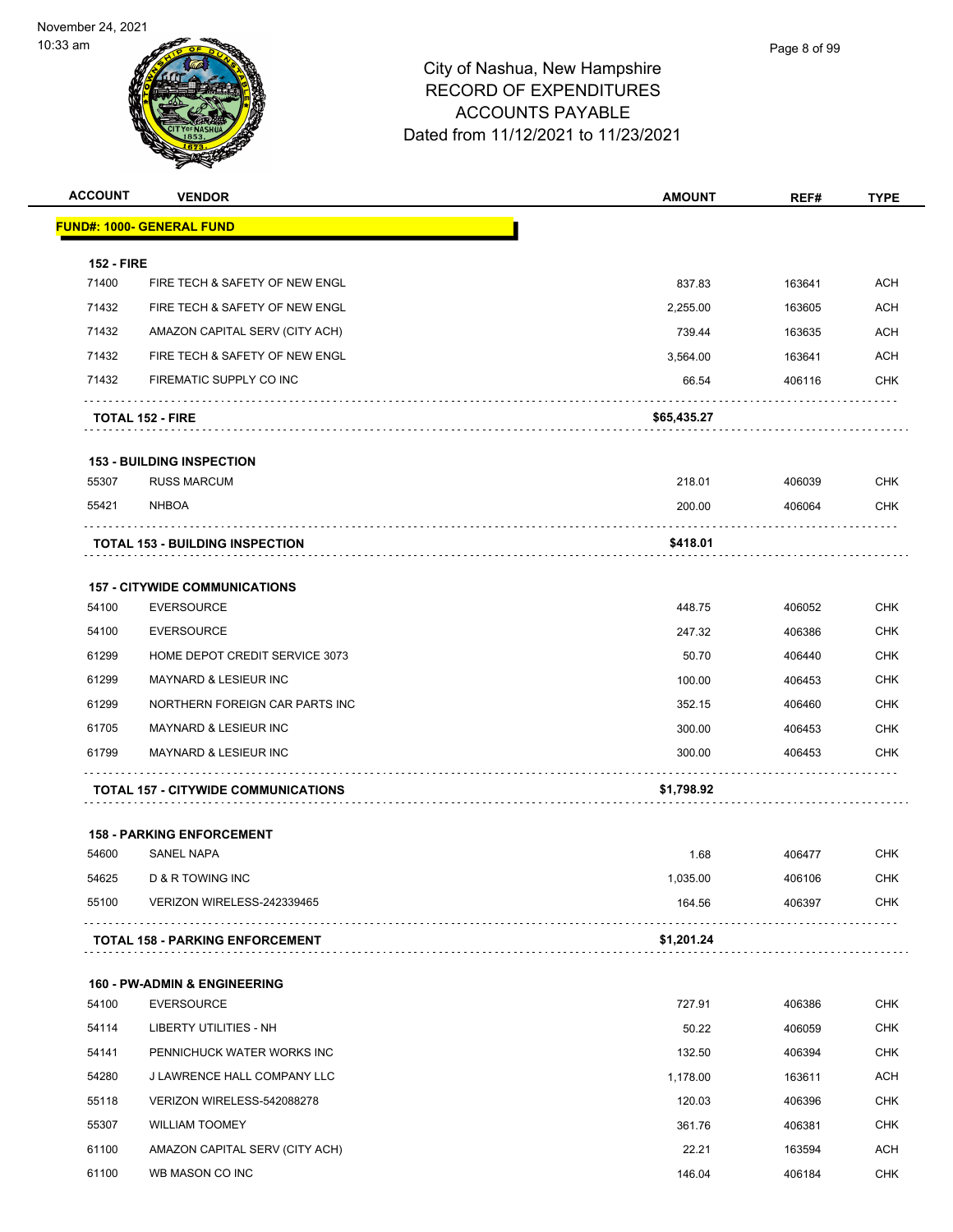| <b>ACCOUNT</b> | <b>VENDOR</b>                                                   | <b>AMOUNT</b> | REF#   | <b>TYPE</b> |
|----------------|-----------------------------------------------------------------|---------------|--------|-------------|
|                | <u> FUND#: 1000- GENERAL FUND</u>                               |               |        |             |
|                |                                                                 |               |        |             |
| 61107          | <b>160 - PW-ADMIN &amp; ENGINEERING</b><br>ALECS SHOE STORE INC | 110.00        | 406402 | <b>CHK</b>  |
|                |                                                                 |               |        |             |
|                | TOTAL 160 - PW-ADMIN & ENGINEERING                              | \$2,848.67    |        |             |
| 161 - STREETS  |                                                                 |               |        |             |
| 54100          | <b>EVERSOURCE</b>                                               | 3,543.23      | 406052 | CHK         |
| 54100          | <b>EVERSOURCE</b>                                               | 3,732.86      | 406386 | <b>CHK</b>  |
| 54114          | LIBERTY UTILITIES - NH                                          | 1,224.80      | 406061 | <b>CHK</b>  |
| 54200          | RCL CLEANING SERVICES INC                                       | 395.00        | 406470 | <b>CHK</b>  |
| 54228          | <b>JP PEST SERVICES LLC</b>                                     | 68.00         | 163646 | ACH         |
| 54236          | <b>CALLOGIX INC</b>                                             | 116.20        | 406415 | CHK         |
| 54280          | M & M ELECTRICAL SUPPLY CO INC                                  | 538.80        | 163615 | ACH         |
| 54600          | <b>HOWARD P FAIRFIELD LLC</b>                                   | 2,210.64      | 163609 | <b>ACH</b>  |
| 54600          | MCDEVITT TRUCKS INC                                             | 21.63         | 163618 | ACH         |
| 54600          | HOWARD P FAIRFIELD LLC                                          | 892.45        | 163643 | <b>ACH</b>  |
| 54600          | <b>BEST FORD</b>                                                | 34.80         | 406088 | <b>CHK</b>  |
| 54600          | CARPARTS DISTRIBUTION CENTER,                                   | 342.78        | 406097 | CHK         |
| 54600          | <b>FASTENAL CO</b>                                              | 134.59        | 406114 | <b>CHK</b>  |
| 54600          | SOUTHWORTH-MILTON INC                                           | 189.60        | 406170 | CHK         |
| 54600          | UNITED FORESTRY & CONSTRUCTION                                  | 209.25        | 406180 | <b>CHK</b>  |
| 54600          | AMBROSE EQUIPMENT CO INC                                        | 915.42        | 406404 | CHK         |
| 54600          | CARPARTS DISTRIBUTION CENTER,                                   | 392.31        | 406417 | CHK         |
| 54600          | <b>FASTENAL CO</b>                                              | 41.10         | 406429 | <b>CHK</b>  |
| 54600          | <b>GRAINGER</b>                                                 | 237.77        | 406433 | <b>CHK</b>  |
| 54600          | <b>JORDAN EQUIPMENT CO</b>                                      | 20,764.00     | 406444 | <b>CHK</b>  |
| 54600          | MERRIMACK AUTO CENTER-NASHUA                                    | 64.00         | 406454 | <b>CHK</b>  |
| 54600          | NEW ENGLAND KENWORTH                                            | 983.51        | 406457 | <b>CHK</b>  |
| 54600          | <b>TEXTRAIL TRAILER PARTS</b>                                   | 121.89        | 406485 | <b>CHK</b>  |
| 55118          | VERIZON WIRELESS-542088278                                      | 440.11        | 406396 | CHK         |
| 55699          | ABLE AIR CORPORATION                                            | 433.69        | 406072 | <b>CHK</b>  |
| 55699          | PETE'S TIRE BARNS INC                                           | 512.85        | 406464 | CHK         |
| 61100          | HOME DEPOT CREDIT SERVICE 3065                                  | 299.00        | 406128 | <b>CHK</b>  |
| 61100          | WB MASON CO INC                                                 | 158.94        | 406184 | <b>CHK</b>  |
| 61107          | ALECS SHOE STORE INC                                            | 110.00        | 406077 | CHK         |
| 61107          | CINTAS #016                                                     | 563.21        | 406100 | <b>CHK</b>  |
| 61166          | BOT L GAS INC                                                   | 127.00        | 406094 | <b>CHK</b>  |
| 61299          | BANNER SYSTEMS OF MASSACHUSETT                                  | 285.74        | 406087 | <b>CHK</b>  |
| 61299          | HOME DEPOT CREDIT SERVICE 3065                                  | 116.98        | 406128 | <b>CHK</b>  |
| 61299          | <b>BELLETETES INC</b>                                           | 54.86         | 406409 | CHK         |
|                |                                                                 |               |        |             |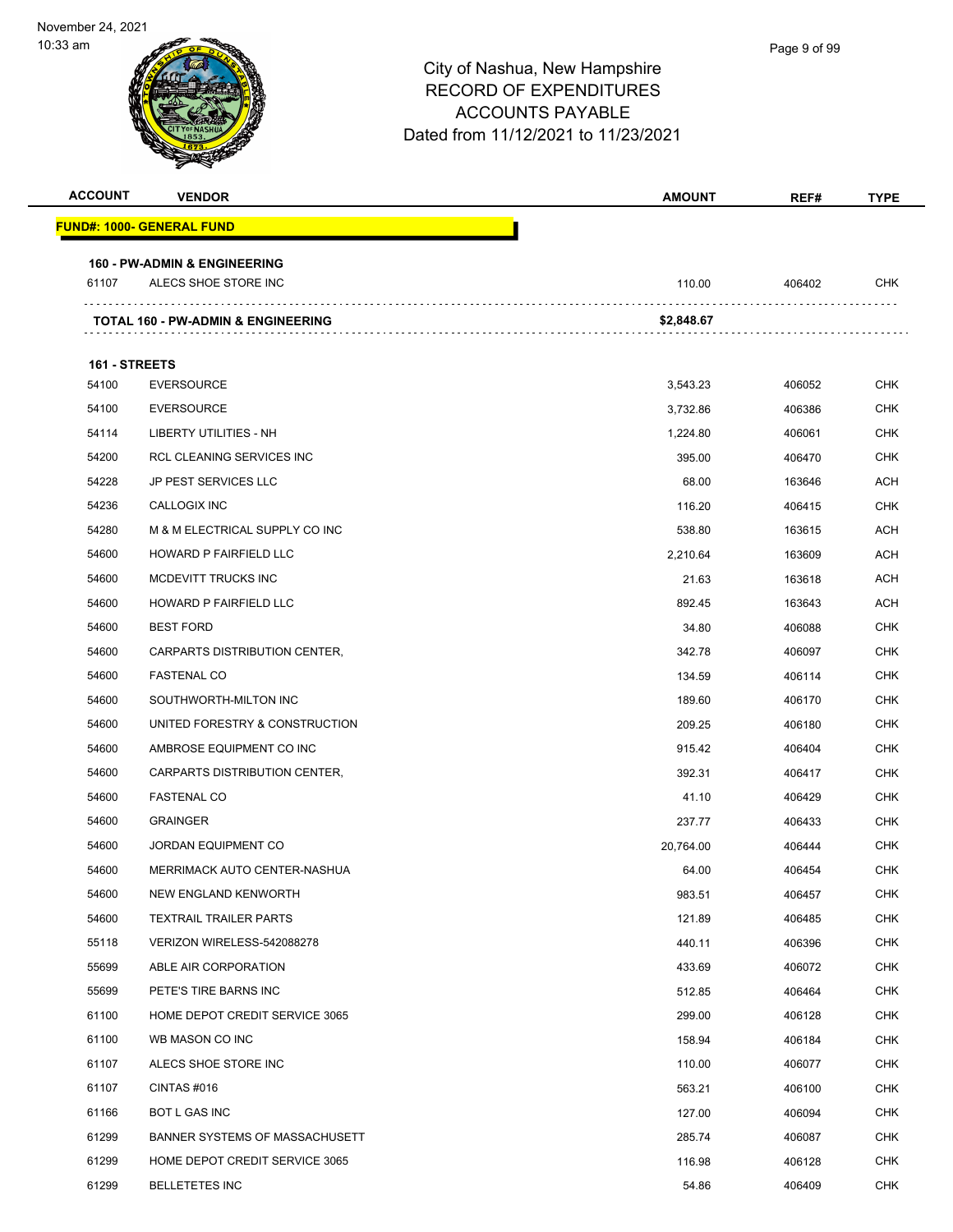

| <b>ACCOUNT</b> | <b>VENDOR</b>                         | <b>AMOUNT</b> | REF#   | <b>TYPE</b> |
|----------------|---------------------------------------|---------------|--------|-------------|
|                | <b>FUND#: 1000- GENERAL FUND</b>      |               |        |             |
| 161 - STREETS  |                                       |               |        |             |
| 61299          | HOME DEPOT CREDIT SERVICE 3065        | 154.83        | 406439 | <b>CHK</b>  |
| 61300          | <b>GLOBAL MONTELLO GROUP CORP</b>     | 13,331.63     | 406432 | <b>CHK</b>  |
| 61507          | <b>BROX INDUSTRIES INC</b>            | 135.32        | 163598 | <b>ACH</b>  |
| 61507          | CONTINENTAL PAVING INC                | 646.36        | 406104 | <b>CHK</b>  |
| 61535          | <b>BROX INDUSTRIES INC</b>            | 211.98        | 163639 | <b>ACH</b>  |
| 61556          | M & M ELECTRICAL SUPPLY CO INC        | 618.48        | 163650 | <b>ACH</b>  |
| 61562          | <b>FRANKLIN PAINT CO INC</b>          | 617.28        | 406117 | <b>CHK</b>  |
| 61705          | PETE'S TIRE BARNS INC                 | 3,100.00      | 406464 | <b>CHK</b>  |
| 61799          | AMAZON CAPITAL SERV (CITY ACH)        | 175.55        | 163635 | <b>ACH</b>  |
| 61799          | <b>GRAINGER</b>                       | 31.78         | 406121 | <b>CHK</b>  |
| 61799          | USP OF NEW ENGLAND                    | 421.95        | 406182 | <b>CHK</b>  |
| 61799          | <b>BELLETETES INC</b>                 | 60.62         | 406409 | <b>CHK</b>  |
| 61799          | <b>GRAINGER</b>                       | 20.09         | 406433 | <b>CHK</b>  |
| 71025          | <b>BELLETETES INC</b>                 | 71.56         | 406409 | <b>CHK</b>  |
| 71999          | AMAZON CAPITAL SERV (CITY ACH)        | 99.96         | 163594 | <b>ACH</b>  |
|                | TOTAL 161 - STREETS                   | \$59,974.40   |        |             |
|                |                                       |               |        |             |
|                | <b>162 - STREET LIGHTING</b>          |               |        |             |
| 54100          | EVERSOUCE-POWER SUPPLY                | 27,960.77     | 406050 | <b>CHK</b>  |
| 54100          | <b>EVERSOURCE</b>                     | 35.41         | 406051 | <b>CHK</b>  |
| 54100          | <b>EVERSOURCE</b>                     | 1,113.91      | 406052 | <b>CHK</b>  |
|                | <b>TOTAL 162 - STREET LIGHTING</b>    | \$29,110.09   |        |             |
|                | <b>166 - PARKING OPERATIONS</b>       |               |        |             |
| 54100          | <b>EVERSOURCE</b>                     | 1,917.50      | 406052 | <b>CHK</b>  |
| 54280          | DEPENDABLE LOCK SERVICE INC           | 650.00        | 406421 | <b>CHK</b>  |
| 54487          | <b>INTERSTATE BILLING</b>             | 258.27        | 406133 | <b>CHK</b>  |
| 54600          | MAYNARD & LESIEUR INC                 | 879.00        | 406145 | <b>CHK</b>  |
| 55607          | UNITED PARCEL SERVICE                 | 4.50          | 406395 | <b>CHK</b>  |
| 61299          | <b>RJS PARKING PRODUCTS</b>           | 135.84        | 406472 | <b>CHK</b>  |
|                | <b>TOTAL 166 - PARKING OPERATIONS</b> | \$3,845.11    |        |             |
|                |                                       |               |        |             |
|                | 170 - HYDROELECTRIC OPERATIONS        |               |        |             |
| 54100          | <b>EVERSOURCE</b>                     | 24.85         | 406386 | <b>CHK</b>  |
| 54221          | WHEELABRATOR HOLDCO 1 INC             | 137.00        | 406501 | <b>CHK</b>  |
| 54821          | TRIANGLE PORTABLE SERVICES INC        | 266.00        | 406177 | <b>CHK</b>  |
|                |                                       |               |        |             |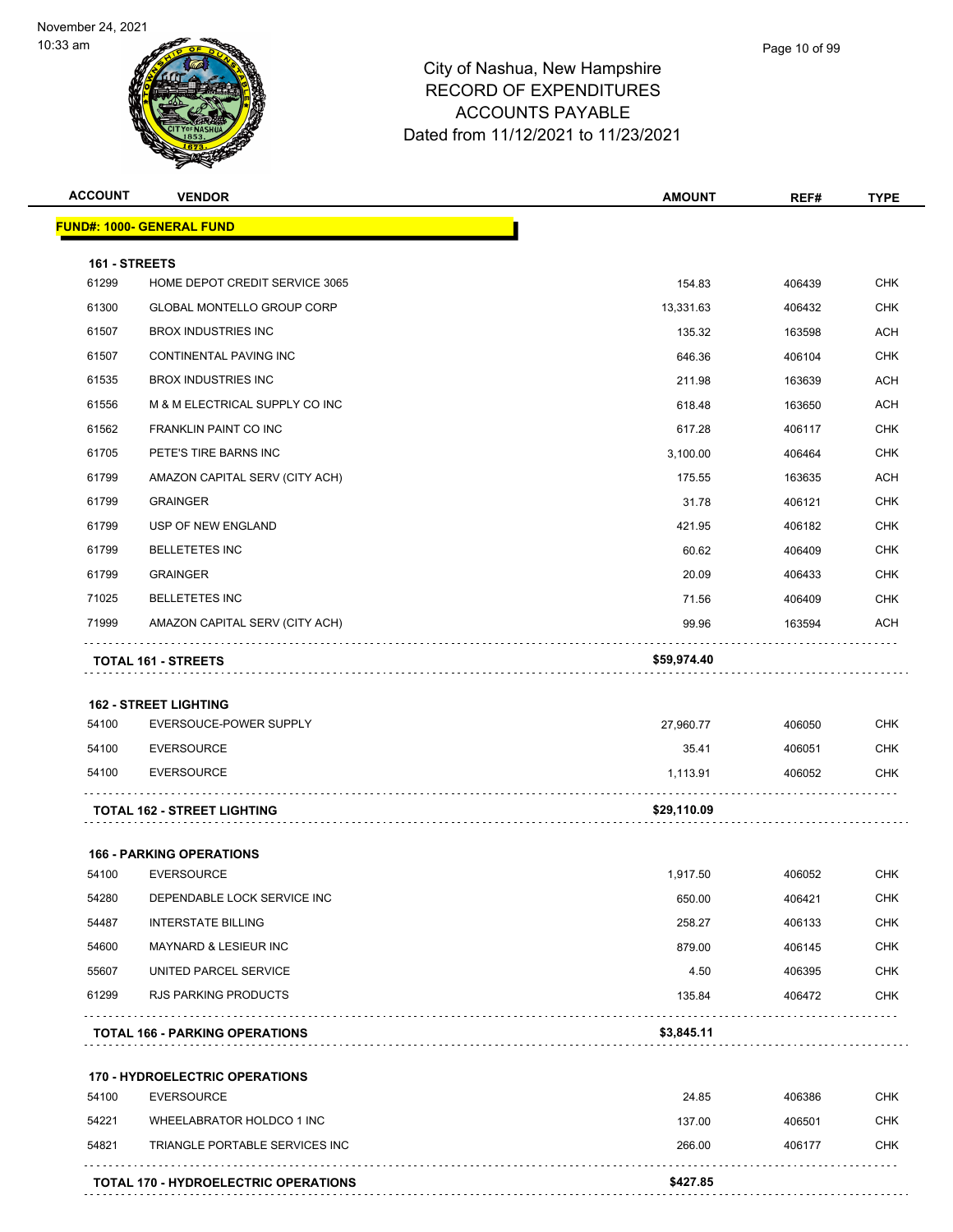

| <b>ACCOUNT</b> | <b>VENDOR</b>                           | <b>AMOUNT</b> | REF#   | <b>TYPE</b> |
|----------------|-----------------------------------------|---------------|--------|-------------|
|                | <u> FUND#: 1000- GENERAL FUND</u>       |               |        |             |
|                | <b>171 - COMMUNITY SERVICES</b>         |               |        |             |
| 54100          | <b>EVERSOURCE</b>                       | 1,930.91      | 406052 | <b>CHK</b>  |
| 61100          | AMAZON CAPITAL SERV (CITY ACH)          | 47.66         | 163594 | <b>ACH</b>  |
| 61100          | WB MASON CO INC                         | 15.88         | 406499 | <b>CHK</b>  |
| 61135          | POSITIVE PROMOTIONS INC                 | 355.00        | 406466 | <b>CHK</b>  |
|                | <b>TOTAL 171 - COMMUNITY SERVICES</b>   | \$2,349.45    |        |             |
|                | <b>172 - COMMUNITY HEALTH</b>           |               |        |             |
| 54221          | <b>STERICYCLE INC</b>                   | 15.95         | 406482 | <b>CHK</b>  |
| 55699          | ALEXANDER GRANOK MD                     | 600.00        | 406123 | <b>CHK</b>  |
|                | <b>TOTAL 172 - COMMUNITY HEALTH</b>     | \$615.95      |        |             |
|                | <b>173 - ENVIRONMENTAL HEALTH</b>       |               |        |             |
| 61299          | <b>LINDA ALUKONIS</b>                   | 36.00         | 406037 | <b>CHK</b>  |
|                | <b>TOTAL 173 - ENVIRONMENTAL HEALTH</b> | \$36.00       |        |             |
|                | <b>175 - WELFARE ASSISTANCE</b>         |               |        |             |
| 55810          | 170-186 LIMITED PARTNERSHIP             | 800.00        | 406340 | <b>CHK</b>  |
| 55810          | 188 CONCORD ST LLC                      | 774.20        | 406341 | <b>CHK</b>  |
| 55810          | 28-34 RAILROAD SQUARE LLC               | 675.00        | 406342 | <b>CHK</b>  |
| 55810          | 35-37 CROWN ST REALTY LLC               | 680.00        | 406343 | <b>CHK</b>  |
| 55810          | <b>BAY RIDGE AT NASHUA</b>              | 742.69        | 406344 | <b>CHK</b>  |
| 55810          | DR WARREN ENTERPRISES LTD               | 1,000.00      | 406346 | <b>CHK</b>  |
| 55810          | NICHOLAS QUARATIELLO                    | 940.00        | 406348 | <b>CHK</b>  |
| 55810          | 188 CONCORD ST LLC                      | 387.10        | 406570 | CHK         |
| 55810          | 23-25 TEMPLE ST REALTY LLC              | 600.00        | 406571 | <b>CHK</b>  |
| 55810          | 28-34 RAILROAD SQUARE LLC               | 675.00        | 406572 | <b>CHK</b>  |
| 55810          | BISHOP REAL ESTATE MGMT INC             | 1,000.00      | 406573 | <b>CHK</b>  |
| 55810          | <b>JOHN R KENYON</b>                    | 1,000.00      | 406574 | <b>CHK</b>  |
| 55810          | MCCHANDLER LLC                          | 840.00        | 406575 | <b>CHK</b>  |
| 55814          | <b>EVERSOURCE</b>                       | 405.00        | 406338 | <b>CHK</b>  |
| 55814          | LIBERTY UTILITIES                       | 873.09        | 406339 | <b>CHK</b>  |
| 55816          | MARKET BASKET ACCT 2589096              | 411.21        | 406347 | <b>CHK</b>  |
| 55818          | MARKET BASKET ACCT 2589096              | 15.23         | 406347 | <b>CHK</b>  |
| 55820          | DAVIS FUNERAL HOME                      | 750.00        | 406345 | <b>CHK</b>  |
|                | <b>TOTAL 175 - WELFARE ASSISTANCE</b>   | \$12,568.52   |        |             |
|                |                                         |               |        |             |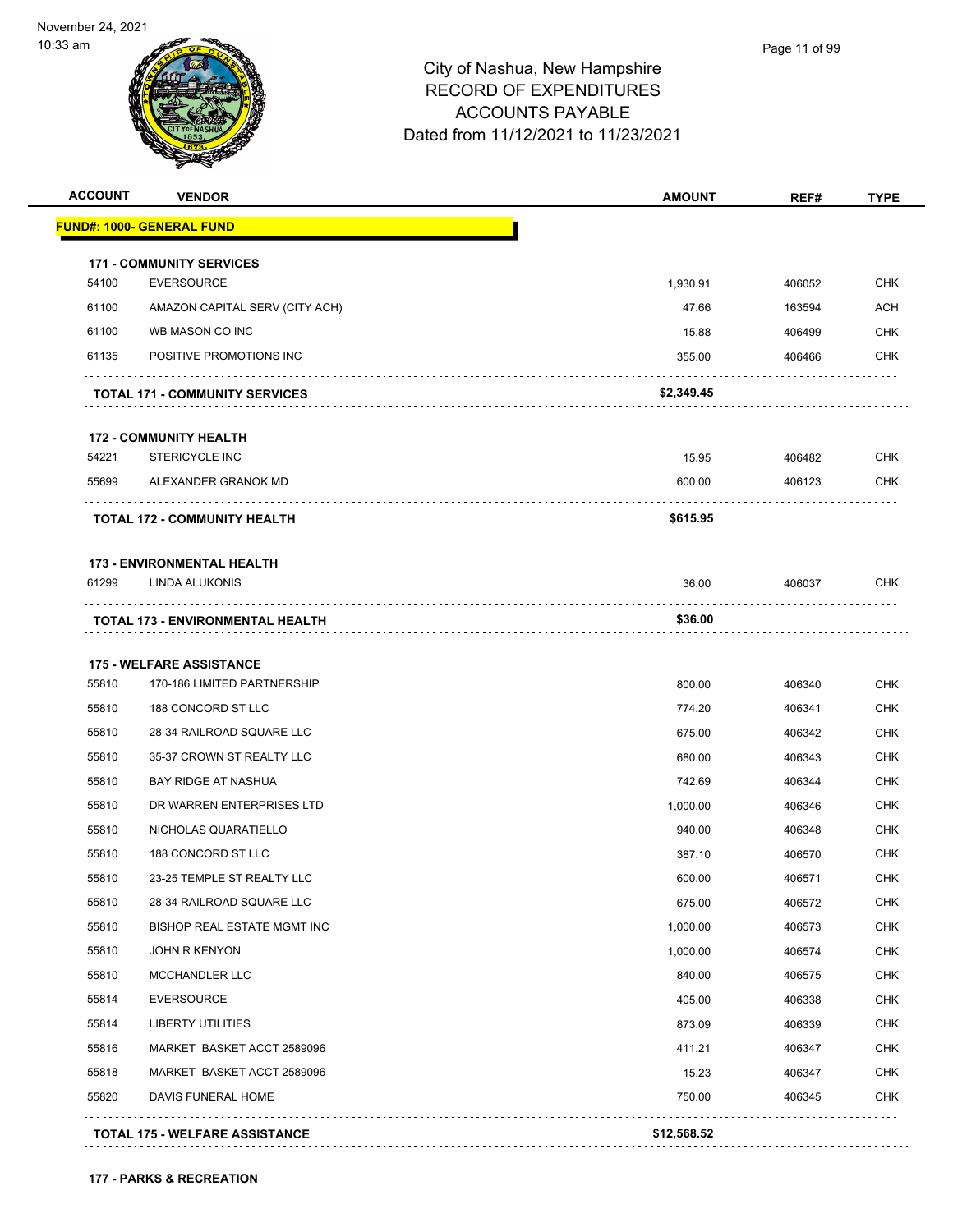

## City of Nashua, New Hampshire RECORD OF EXPENDITURES ACCOUNTS PAYABLE Dated from 11/12/2021 to 11/23/2021

| <b>ACCOUNT</b> | <b>VENDOR</b>                             | <b>AMOUNT</b> | REF#   | <b>TYPE</b> |
|----------------|-------------------------------------------|---------------|--------|-------------|
|                | <u> FUND#: 1000- GENERAL FUND</u>         |               |        |             |
|                | <b>177 - PARKS &amp; RECREATION</b>       |               |        |             |
| 53999          | MILITARY TRIBUTE BANNERS                  | 178.00        | 406147 | CHK         |
| 54100          | <b>EVERSOURCE</b>                         | 66.79         | 406052 | CHK         |
| 54100          | <b>EVERSOURCE</b>                         | 5,672.87      | 406386 | <b>CHK</b>  |
| 54114          | <b>LIBERTY UTILITIES - NH</b>             | 126.99        | 406063 | CHK         |
| 54141          | PENNICHUCK WATER WORKS INC                | 1.771.47      | 406394 | CHK         |
| 54280          | JP PEST SERVICES LLC                      | 192.60        | 163613 | ACH         |
| 54280          | M & M ELECTRICAL SUPPLY CO INC            | 26.64         | 163615 | ACH         |
| 54280          | <b>JP PEST SERVICES LLC</b>               | 68.60         | 163646 | ACH         |
| 54280          | AFFILIATED HVAC SERVICES LLC              | 419.00        | 406076 | CHK         |
| 54280          | BANNER SYSTEMS OF MASSACHUSETT            | 69.05         | 406087 | <b>CHK</b>  |
| 54280          | GALLIVAN COMPANY INC                      | 990.00        | 406119 | CHK         |
| 54280          | HOME DEPOT CREDIT SERVICE 3065            | 776.79        | 406128 | CHK         |
| 54280          | JOHNSONS ELECTRIC SUPPLY INC              | 665.85        | 406136 | <b>CHK</b>  |
| 54280          | NASHUA WALLPAPER CO INC                   | 30.98         | 406148 | CHK         |
| 54280          | AIRGAS USA LLC                            | 139.00        | 406401 | <b>CHK</b>  |
| 54280          | <b>BELLETETES INC</b>                     | 498.88        | 406409 | <b>CHK</b>  |
| 54280          | F W WEBB COMPANY                          | 14.72         | 406428 | CHK         |
| 54280          | <b>FASTENAL CO</b>                        | 78.05         | 406429 | <b>CHK</b>  |
| 54280          | JOHNSONS ELECTRIC SUPPLY INC              | 3,204.01      | 406443 | CHK         |
| 54280          | NASHUA WALLPAPER CO INC                   | 49.92         | 406456 | CHK         |
| 54600          | HOWARD P FAIRFIELD LLC                    | 392.00        | 163643 | <b>ACH</b>  |
| 54821          | UNITED SITE SERVICES                      | 119.00        | 406181 | CHK         |
| 54821          | UNITED SITE SERVICES                      | 119.00        | 406495 | <b>CHK</b>  |
| 55118          | VERIZON WIRELESS-542088278                | 40.01         | 406396 | CHK         |
| 55656          | AMERICAN LEGION BAND                      | 600.00        | 406080 | <b>CHK</b>  |
| 55699          | <b>ARBITERSPORTS</b>                      | 355.00        | 406082 | <b>CHK</b>  |
| 61100          | AMAZON CAPITAL SERV (CITY ACH)            | 65.44         | 163595 | ACH         |
| 61107          | ALECS SHOE STORE INC                      | 330.00        | 406402 | <b>CHK</b>  |
| 61299          | <b>B &amp; S LOCKSMITHS INC</b>           | 24.00         | 406084 | CHK         |
| 61300          | GLOBAL MONTELLO GROUP CORP                | 808.87        | 406432 | <b>CHK</b>  |
| 61799          | <b>BEST FORD</b>                          | 652.61        | 406088 | <b>CHK</b>  |
| 61799          | <b>CAMEROTA TRUCK PARTS</b>               | 2,664.03      | 406416 | CHK         |
| 61799          | MACMULKIN CHEVROLET INC                   | 7.32          | 406450 | <b>CHK</b>  |
|                | <b>TOTAL 177 - PARKS &amp; RECREATION</b> | \$21,217.49   |        |             |
|                |                                           |               |        |             |

#### **179 - LIBRARY**

| 54114 | LIBERTY UTILITIES - NH     | 487.23 | 406056 | СНК |
|-------|----------------------------|--------|--------|-----|
| 54141 | PENNICHUCK WATER WORKS INC | 302.30 | 406394 | СНК |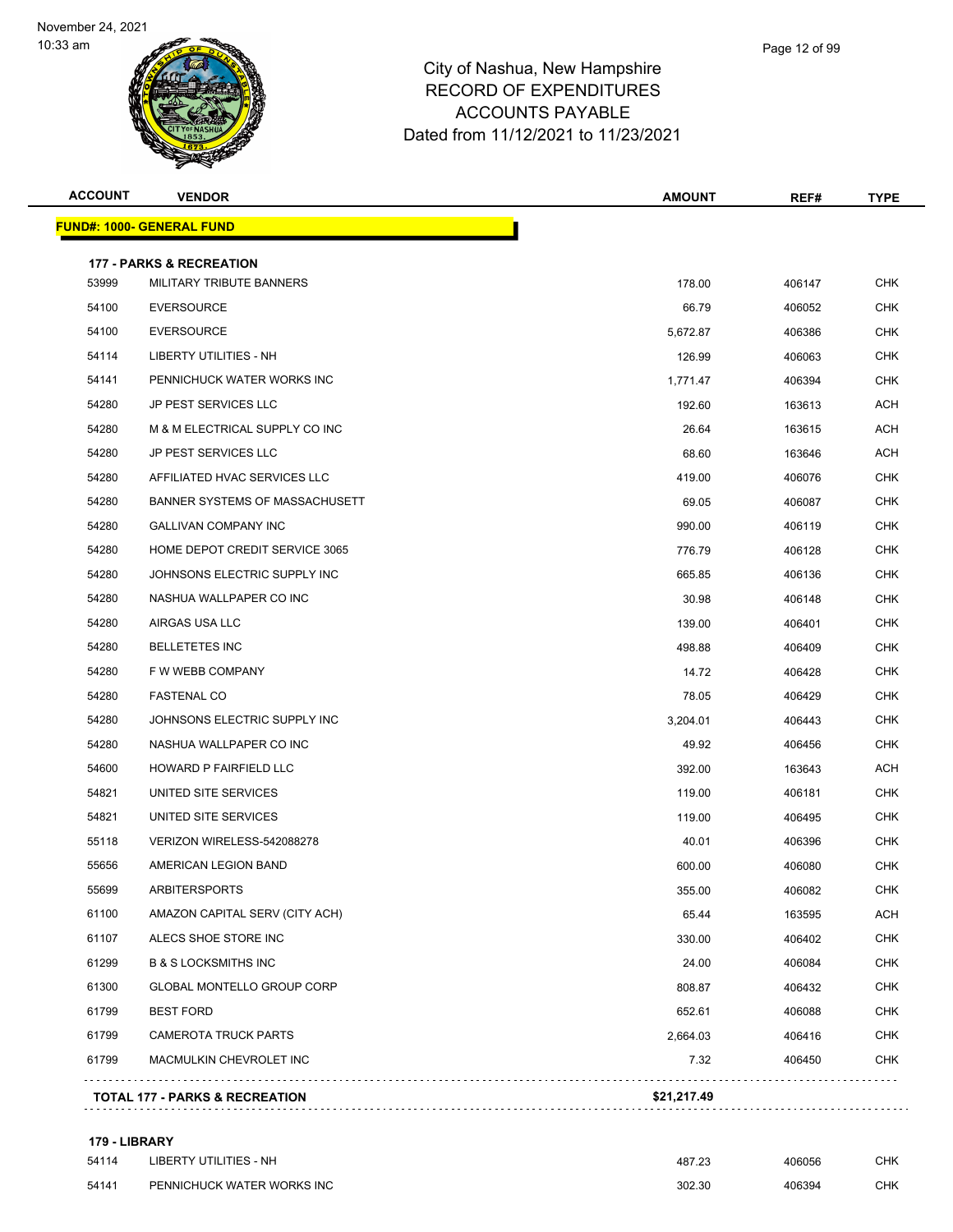

## City of Nashua, New Hampshire RECORD OF EXPENDITURES ACCOUNTS PAYABLE Dated from 11/12/2021 to 11/23/2021

| <b>ACCOUNT</b> | <b>VENDOR</b>                      | <b>AMOUNT</b> | REF#   | <b>TYPE</b> |
|----------------|------------------------------------|---------------|--------|-------------|
|                | <u> FUND#: 1000- GENERAL FUND</u>  |               |        |             |
| 179 - LIBRARY  |                                    |               |        |             |
| 54280          | HOME DEPOT CREDIT SERVICE 3065     | 70.33         | 406128 | <b>CHK</b>  |
| 54428          | PACIFIC TELEMANAGEMENT SERVICE     | 53.00         | 406156 | <b>CHK</b>  |
| 55200          | CHILDREN'S MUSEUM OF NH            | 300.00        | 406045 | <b>CHK</b>  |
| 55200          | <b>ZOO NEW ENGLAND</b>             | 400.00        | 406069 | <b>CHK</b>  |
| 61100          | AMAZON CAPITAL SERV (CITY ACH)     | 11.97         | 163594 | <b>ACH</b>  |
| 61100          | AMAZON CAPITAL SERV (CITY ACH)     | 137.05        | 163635 | ACH         |
| 61100          | STYLEBOOK.COM INC                  | 33.63         | 406172 | <b>CHK</b>  |
| 61100          | WB MASON CO INC                    | 95.72         | 406499 | <b>CHK</b>  |
| 61299          | <b>JENNIFER MCCORMACK</b>          | 31.96         | 163617 | ACH         |
| 61299          | <b>BIGRAPHICS INC</b>              | 439.76        | 406089 | <b>CHK</b>  |
| 61299          | LIFESAVERS INC                     | 139.05        | 406140 | <b>CHK</b>  |
| 61299          | <b>ALPHAGRAPHICS</b>               | 98.06         | 406403 | <b>CHK</b>  |
| 61807          | AMAZON CAPITAL SERV (CITY ACH)     | 21.26         | 163594 | ACH         |
| 61807          | <b>INGRAM LIBRARY SERVICES LLC</b> | 150.98        | 163610 | ACH         |
| 61807          | <b>INGRAM LIBRARY SERVICES LLC</b> | 182.10        | 163644 | ACH         |
| 61807          | <b>BAKER &amp; TAYLOR</b>          | 937.36        | 406086 | <b>CHK</b>  |
| 61807          | HARPER COLLINS PUBLISHERS LLC      | 39.71         | 406126 | <b>CHK</b>  |
| 61807          | <b>BAKER &amp; TAYLOR</b>          | 1,421.34      | 406408 | <b>CHK</b>  |
| 61814          | MIDWEST TAPE LLC                   | 115.01        | 163620 | ACH         |
| 61814          | MIDWEST TAPE LLC                   | 214.41        | 163655 | ACH         |
| 61814          | <b>BAKER &amp; TAYLOR</b>          | 27.48         | 406408 | <b>CHK</b>  |
| 61821          | <b>BOOK PAGE</b>                   | 588.00        | 406093 | CHK         |
| 68322          | AMAZON CAPITAL SERV (CITY ACH)     | 14.81         | 163594 | <b>ACH</b>  |
| 68322          | <b>KATHARINE GATCOMB</b>           | 21.15         | 163606 | ACH         |
| 68322          | AMAZON CAPITAL SERV (CITY ACH)     | 466.78        | 163635 | ACH         |
|                | <b>TOTAL 179 - LIBRARY</b>         | \$6,800.45    |        |             |

| 61100 | WB MASON CO INC                          | 122.40   | 406499 | снк |
|-------|------------------------------------------|----------|--------|-----|
|       | <b>TOTAL 181 - COMMUNITY DEVELOPMENT</b> | \$122.40 |        |     |
|       |                                          |          |        |     |

**182 - PLANNING AND ZONING** DONALD SCOTT MCPHIE 44.24 406040 CHK CARTER FALK 741.38 406374 CHK LINDA MCGHEE 675.10 406375 CHK DONALD SCOTT MCPHIE 1,086.68 406376 CHK NH MUNICIPAL ASSOCIATION INC 300.00 406393 CHK KATE POIRIER 90.00 163658 ACH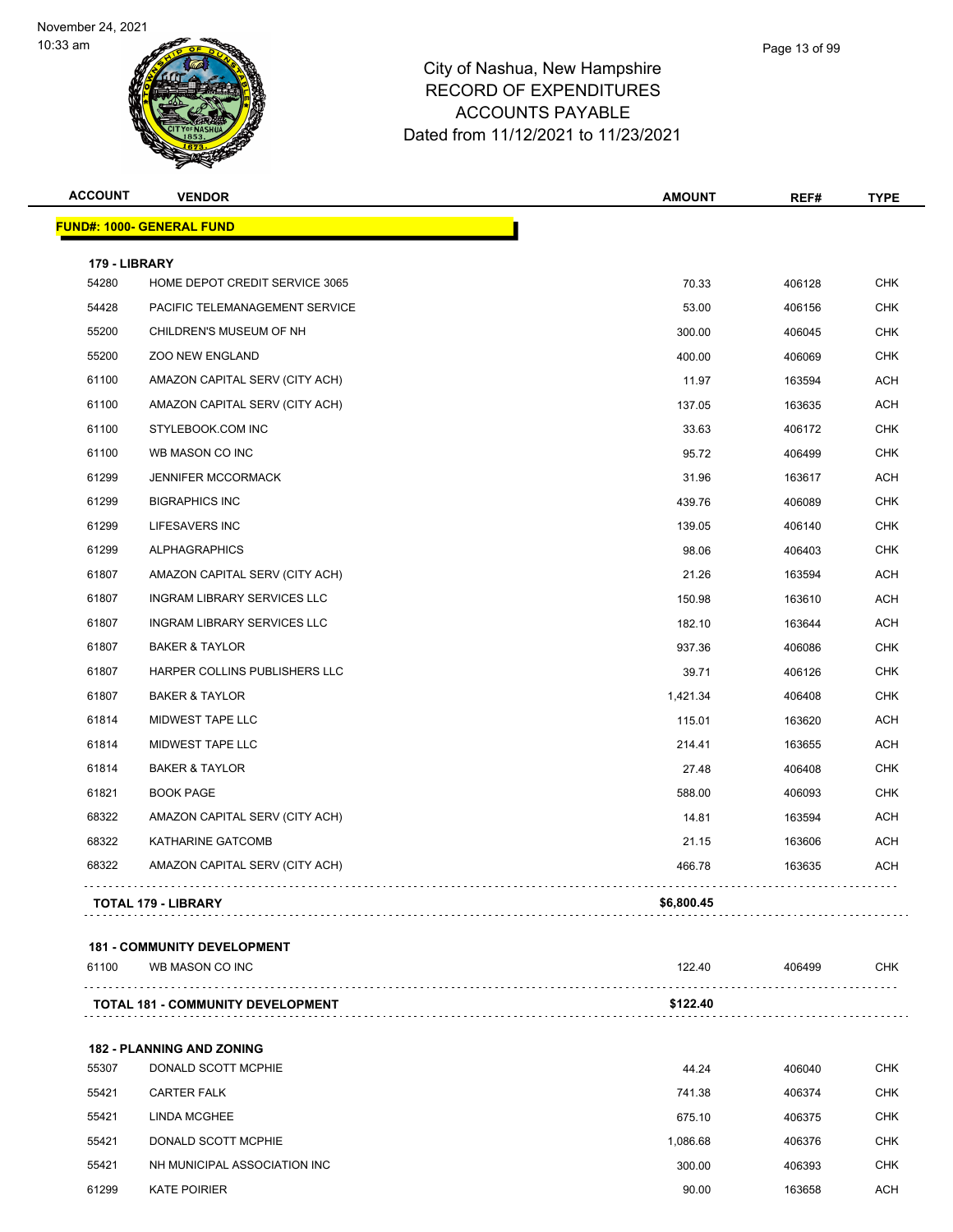

| <b>VENDOR</b>                          | <b>AMOUNT</b>                                                             | REF#                             | <b>TYPE</b>      |
|----------------------------------------|---------------------------------------------------------------------------|----------------------------------|------------------|
| <u> FUND#: 1000- GENERAL FUND</u>      |                                                                           |                                  |                  |
| <b>TOTAL 182 - PLANNING AND ZONING</b> | \$2,937.40                                                                |                                  |                  |
|                                        |                                                                           |                                  |                  |
|                                        |                                                                           |                                  | <b>ACH</b>       |
|                                        |                                                                           |                                  | <b>CHK</b>       |
| WADLEIGH STARR & PETERS PLLC           |                                                                           | 406324                           | <b>CHK</b>       |
| <b>CLARK ASSOC</b>                     | 46,876.00                                                                 | 406228                           | <b>CHK</b>       |
| <b>GRANITE STATE ARTS ACADEMY</b>      | 270.00                                                                    | 406522                           | CHK              |
| <b>HAMPSTEAD HOSPITAL</b>              | 375.00                                                                    | 406524                           | <b>CHK</b>       |
| STATE OF NH CRIMINAL RECORDS           | 48.25                                                                     | 406208                           | <b>CHK</b>       |
| AMERICAN SECURITY & FIRE PROTE         | 175.00                                                                    | 406213                           | <b>CHK</b>       |
| FOLLETT SCHOOL SOLUTIONS INC           | 4,800.00                                                                  | 406244                           | <b>CHK</b>       |
| RTM COMMUNICATIONS INC                 | 30,000.00                                                                 | 406309                           | <b>CHK</b>       |
| MAS MEDICAL STAFFING                   | 1,543.10                                                                  | 406534                           | <b>CHK</b>       |
| PERFORMANCE REHAB INC                  | 5,928.54                                                                  | 406542                           | <b>CHK</b>       |
| PEST-END INC                           | 3,693.00                                                                  | 406543                           | <b>CHK</b>       |
| PROCARE THERAPY                        | 5,485.93                                                                  | 406547                           | <b>CHK</b>       |
| <b>SERESC</b>                          | 11,957.94                                                                 | 406557                           | CHK              |
| THE METRO GROUP INC                    | 854.00                                                                    | 406563                           | <b>CHK</b>       |
| <b>MEAGHAN THOMPSON</b>                | 1,000.00                                                                  | 406564                           | <b>CHK</b>       |
| WHITE BIRCH EDUCATIONAL                | 10,807.50                                                                 | 406567                           | <b>CHK</b>       |
| <b>EVERSOURCE</b>                      | 141,809.60                                                                | 406189                           | <b>CHK</b>       |
| MENH SOLAR HOLDINGS LLC                | 5,751.90                                                                  | 406291                           | <b>CHK</b>       |
| LIBERTY UTILITIES - NH                 | 374.35                                                                    | 406190                           | <b>CHK</b>       |
| LIBERTY UTILITIES - NH                 | 501.37                                                                    | 406191                           | <b>CHK</b>       |
| LIBERTY UTILITIES - NH                 | 205.93                                                                    | 406192                           | <b>CHK</b>       |
| LIBERTY UTILITIES - NH                 | 211.23                                                                    | 406193                           | $\textsf{CHK}{}$ |
| LIBERTY UTILITIES - NH                 | 335.48                                                                    | 406194                           | <b>CHK</b>       |
| LIBERTY UTILITIES - NH                 | 263.73                                                                    | 406195                           | <b>CHK</b>       |
| <b>LIBERTY UTILITIES - NH</b>          | 461.43                                                                    | 406196                           | <b>CHK</b>       |
| LIBERTY UTILITIES - NH                 | 67.02                                                                     | 406197                           | <b>CHK</b>       |
| <b>LIBERTY UTILITIES - NH</b>          | 66.28                                                                     | 406198                           | <b>CHK</b>       |
| LIBERTY UTILITIES - NH                 | 66.64                                                                     | 406199                           | <b>CHK</b>       |
| LIBERTY UTILITIES - NH                 | 66.28                                                                     | 406200                           | <b>CHK</b>       |
| LIBERTY UTILITIES - NH                 | 93.88                                                                     | 406201                           | <b>CHK</b>       |
| LIBERTY UTILITIES - NH                 | 1,142.09                                                                  | 406202                           | <b>CHK</b>       |
| LIBERTY UTILITIES - NH                 | 1,009.98                                                                  | 406203                           | <b>CHK</b>       |
| AMERIGAS                               | 1,399.54                                                                  | 406214                           | <b>CHK</b>       |
| SPRAGUE RESOURCES LP                   | 11,099.67                                                                 | 406315                           | <b>CHK</b>       |
|                                        | <b>191 - SCHOOL</b><br><b>JACKSON LEWIS LLP</b><br>MATTHEW & LEAH DONAHUE | 4,000.00<br>1,514.02<br>1,129.67 | 163627<br>406236 |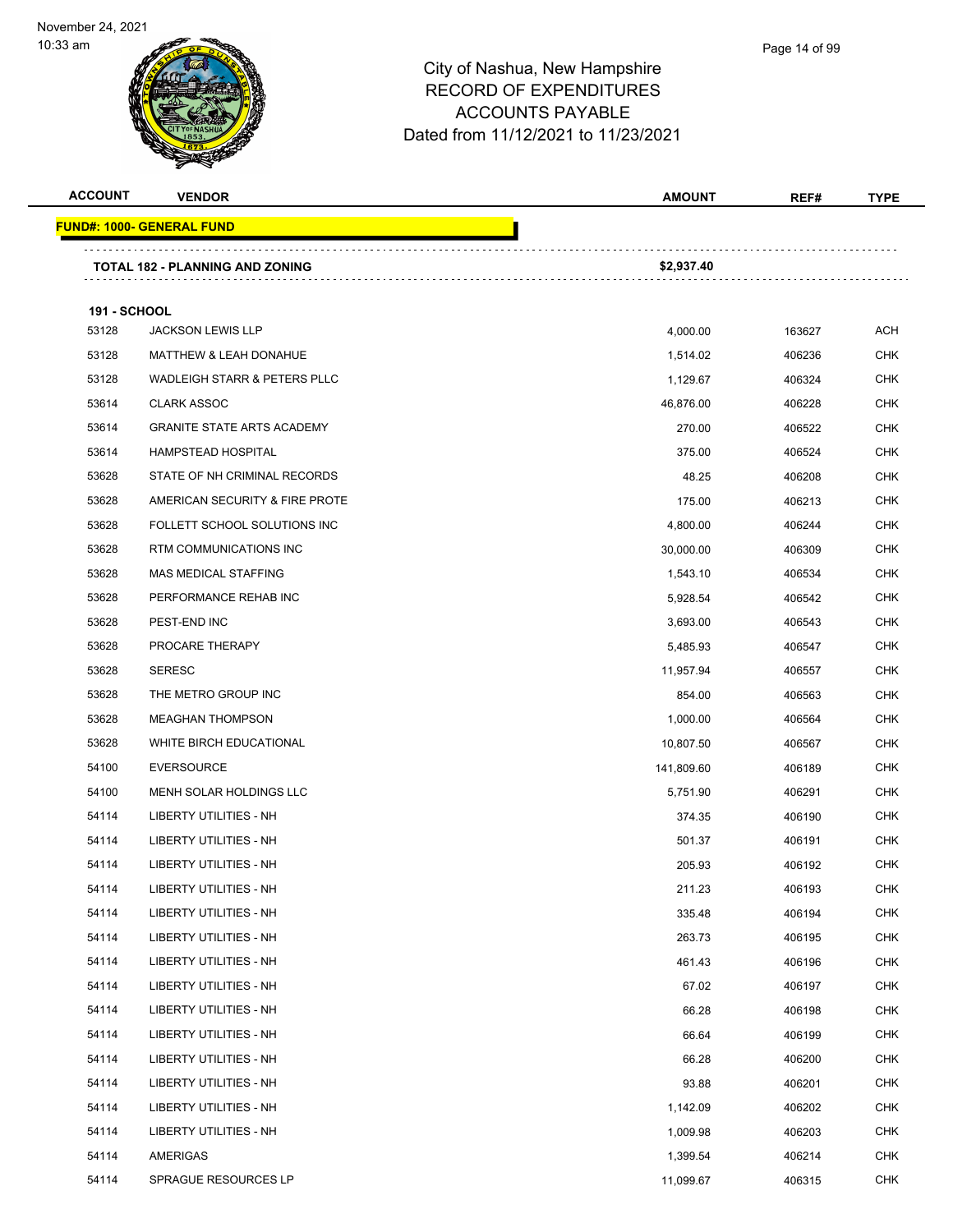

| <b>ACCOUNT</b>      | <b>VENDOR</b>                    | <b>AMOUNT</b> | REF#   | <b>TYPE</b> |
|---------------------|----------------------------------|---------------|--------|-------------|
|                     | <b>FUND#: 1000- GENERAL FUND</b> |               |        |             |
|                     |                                  |               |        |             |
| <b>191 - SCHOOL</b> |                                  |               |        |             |
| 54141               | PENNICHUCK WATER WORKS INC       | 2,423.36      | 406204 | <b>CHK</b>  |
| 54243               | SIEMENS INDUSTRY INC             | 18,518.00     | 406558 | <b>CHK</b>  |
| 54280               | <b>BELLETETES INC</b>            | 114.75        | 406218 | CHK         |
| 54280               | DH PACE COMPANY                  | 1,146.61      | 406235 | <b>CHK</b>  |
| 54280               | <b>BELLETETES INC</b>            | 240.55        | 406506 | <b>CHK</b>  |
| 54280               | DH PACE COMPANY                  | 439.97        | 406515 | <b>CHK</b>  |
| 54280               | FIMBEL GARAGE DOORS              | 240.00        | 406519 | <b>CHK</b>  |
| 54450               | MCINTIRE BUSINESS PRODUCTS INC   | 409.00        | 406289 | CHK         |
| 54487               | <b>GLOBE TICKET COMPANY</b>      | 185.00        | 406250 | <b>CHK</b>  |
| 54487               | STILL'S POWER EQUIPMENT          | 59.94         | 406317 | <b>CHK</b>  |
| 54487               | UNITED AG & TURF NE              | 33.30         | 406321 | <b>CHK</b>  |
| 54487               | STILL'S POWER EQUIPMENT          | 157.96        | 406560 | <b>CHK</b>  |
| 54600               | RADICAL AUTO COLLISION           | 1,200.00      | 406549 | CHK         |
| 54821               | PITNEY BOWES GLOBAL FIN SVCS     | 370.18        | 406205 | <b>CHK</b>  |
| 55109               | CONSOLIDATED COMMUNICATIONS      | 1,219.55      | 406046 | <b>CHK</b>  |
| 55109               | CONSOLIDATED COMMUNICATIONS      | 119.97        | 406188 | <b>CHK</b>  |
| 55109               | <b>WINDSTREAM</b>                | 255.16        | 406210 | <b>CHK</b>  |
| 55109               | <b>COMCAST</b>                   | 8,033.59      | 406229 | CHK         |
| 55109               | <b>FIRSTLIGHT</b>                | 4,505.63      | 406242 | <b>CHK</b>  |
| 55109               | CONSOLIDATED COMMUNICATIONS      | 43.86         | 406502 | <b>CHK</b>  |
| 55200               | NH SCHOOL NURSES ASSN            | 90.00         | 406296 | <b>CHK</b>  |
| 55200               | <b>NHBCO</b>                     | 90.00         | 406298 | <b>CHK</b>  |
| 55200               | <b>NHBCO</b>                     | 90.00         | 406540 | CHK         |
| 55300               | NHASEA                           | 700.00        | 406297 | <b>CHK</b>  |
| 55307               | <b>ANNE ALTMAN</b>               | 43.96         | 406212 | <b>CHK</b>  |
| 55307               | <b>GABRIEL FALZARANO</b>         | 52.30         | 406239 | <b>CHK</b>  |
| 55307               | DONNA GRADY                      | 178.82        | 406252 | <b>CHK</b>  |
| 55307               | LISA JANOSIK                     | 43.96         | 406272 | CHK         |
| 55307               | <b>CHRISTOPHER LESSARD</b>       | 55.58         | 406280 | <b>CHK</b>  |
| 55307               | <b>JUDITH LOFTUS</b>             | 132.16        | 406281 | <b>CHK</b>  |
| 55307               | <b>GARTH MCKINNEY</b>            | 247.94        | 406290 | <b>CHK</b>  |
| 55307               | MARCO SA OLIVEIRA                | 15.85         | 406300 | <b>CHK</b>  |
| 55307               | ANGELA PETERSON                  | 61.60         | 406303 | CHK         |
| 55307               | JANETH OROZCO SANCHEZ            | 10.64         | 406310 | <b>CHK</b>  |
| 55307               | <b>SHAWN SMITH</b>               | 256.48        | 406313 | <b>CHK</b>  |
| 55307               | ROSALYN BERROCALES               | 15.90         | 406507 | <b>CHK</b>  |
| 55400               | <b>MCKENZIE LARSON</b>           | 150.00        | 406279 | <b>CHK</b>  |
| 55400               | NHSAA                            | 85.00         | 406541 | <b>CHK</b>  |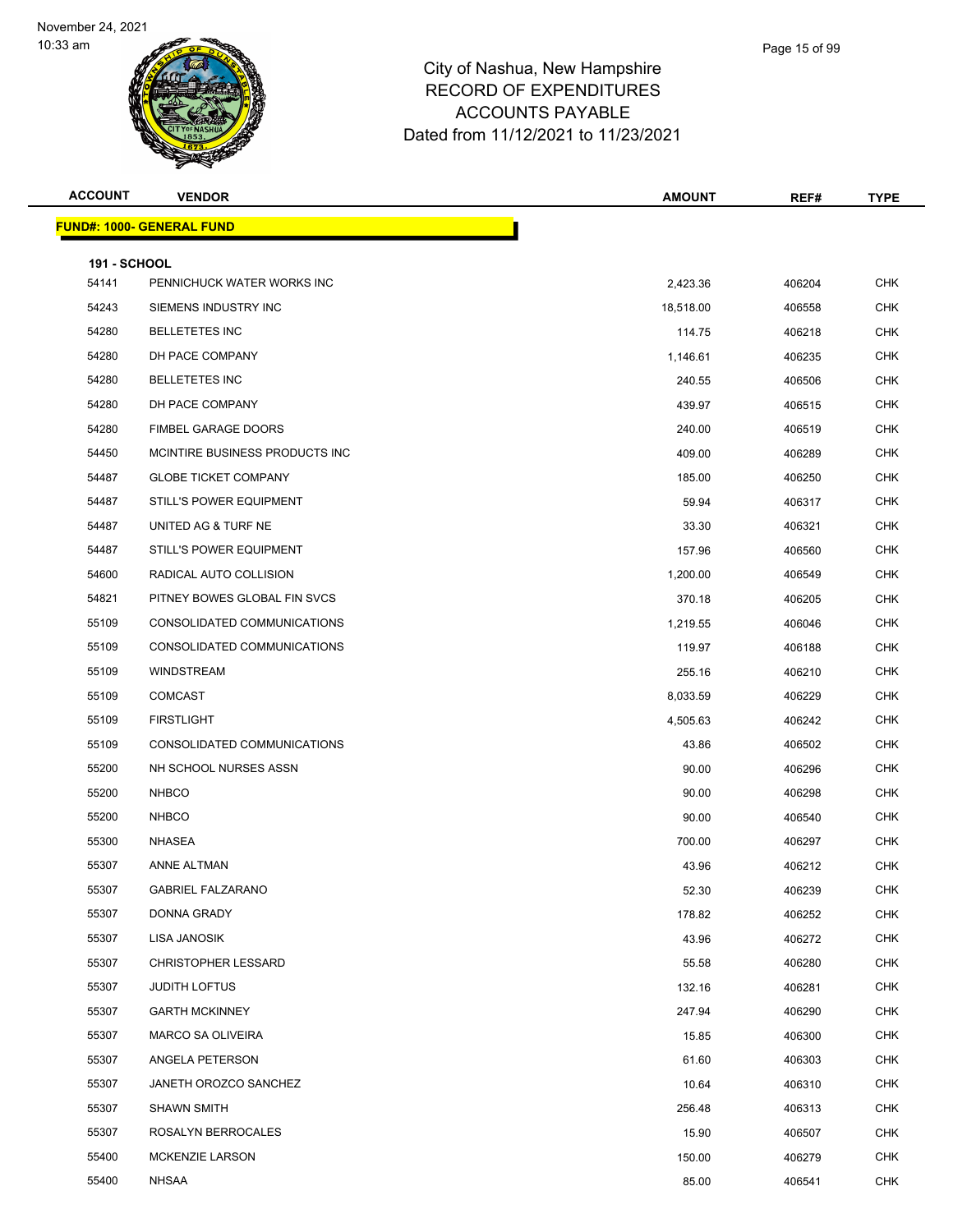

| <b>ACCOUNT</b>               | <b>VENDOR</b>                            | <b>AMOUNT</b> | REF#   | <b>TYPE</b> |
|------------------------------|------------------------------------------|---------------|--------|-------------|
|                              | <b>FUND#: 1000- GENERAL FUND</b>         |               |        |             |
|                              |                                          |               |        |             |
| <b>191 - SCHOOL</b><br>55400 | PLANNED PARENTHOOD                       | 195.00        | 406546 | <b>CHK</b>  |
| 55600                        | <b>GLOBE TICKET COMPANY</b>              | 500.00        | 406250 | <b>CHK</b>  |
| 55600                        | THE COPY SHOP                            | 1,099.00      | 406511 | <b>CHK</b>  |
| 55607                        | <b>QUADIENT INC</b>                      | 437.94        | 406207 | <b>CHK</b>  |
| 55607                        | FORMAX - DIV BESCORP INC                 | 186.00        | 406245 | <b>CHK</b>  |
| 55607                        | <b>GLOBE TICKET COMPANY</b>              | 100.00        | 406250 | <b>CHK</b>  |
| 55607                        | <b>CATHERINE LUI</b>                     | 11.65         | 406282 | <b>CHK</b>  |
| 55607                        | PITNEY BOWES GLOBAL FIN SVCS             | 174.75        | 406503 | <b>CHK</b>  |
| 55607                        | QUADIENT LEASING USA INC                 | 437.94        | 406504 | <b>CHK</b>  |
| 55642                        | <b>JOHN ANDRICK</b>                      | 70.00         | 406215 | CHK         |
| 55642                        | ROBERT W JOHNSON JR                      | 90.00         | 406273 | <b>CHK</b>  |
| 55642                        | <b>JASON KOHM</b>                        | 70.00         | 406277 | <b>CHK</b>  |
| 55642                        | <b>NICKY SANDERS</b>                     | 90.00         | 406311 | <b>CHK</b>  |
| 55642                        | <b>JASON AYOTTE</b>                      | 100.00        | 406505 | <b>CHK</b>  |
| 55642                        | MICHAEL CROSBY                           | 70.00         | 406512 | <b>CHK</b>  |
| 55642                        | <b>ANDREW SYLVIA</b>                     | 70.00         | 406561 | <b>CHK</b>  |
| 55642                        | DAVE ZWICKER                             | 70.00         | 406568 | <b>CHK</b>  |
| 55650                        | MICHELLE KEYWORTH                        | 66.99         | 406276 | <b>CHK</b>  |
| 55690                        | FIRST STUDENT INC                        | 3,177.95      | 406241 | <b>CHK</b>  |
| 55690                        | FIRST STUDENT INC                        | 431,846.01    | 406520 | CHK         |
| 55691                        | <b>COMPASS INNOVATIVE BEHAVIOR</b>       | 1,200.00      | 406509 | <b>CHK</b>  |
| 55691                        | <b>DURHAM SCHOOL SERVICES</b>            | 3,806.27      | 406516 | <b>CHK</b>  |
| 55691                        | FIRST STUDENT INC                        | 295,945.65    | 406520 | <b>CHK</b>  |
| 55694                        | <b>EASTER SEALS OF NEW HAMPSHIRE</b>     | 480.00        | 406237 | <b>CHK</b>  |
| 55694                        | <b>REGIONAL SERVICES &amp; EDUCATION</b> | 34,827.38     | 406551 | <b>CHK</b>  |
| 61100                        | (SCHOOL ACH) AMAZON CAPITAL SE           | 37.07         | 163626 | ACH         |
| 61100                        | PITNEY BOWES INC                         | 282.60        | 406206 | <b>CHK</b>  |
| 61100                        | <b>MARIA GUTIERREZ</b>                   | 73.00         | 406284 | <b>CHK</b>  |
| 61100                        | SCHOOL SPECIALTY LLC                     | 859.46        | 406312 | <b>CHK</b>  |
| 61100                        | WB MASON CO INC                          | 312.43        | 406326 | <b>CHK</b>  |
| 61100                        | WB MASON CO INC                          | 344.39        | 406566 | <b>CHK</b>  |
| 61135                        | (SCHOOL ACH) AMAZON CAPITAL SE           | 1,421.53      | 163626 | <b>ACH</b>  |
| 61135                        | (SCHOOL ACH) AMAZON CAPITAL SE           | 1,292.74      | 163661 | <b>ACH</b>  |
| 61135                        | M & M ELECTRICAL SUPPLY CO INC           | 991.88        | 163662 | <b>ACH</b>  |
| 61135                        | MAKERBOT INDUSTRIES LLC                  | 256.50        | 163663 | ACH         |
| 61135                        | UNITED PARCEL SERVICE                    | 48.42         | 406209 | <b>CHK</b>  |
| 61135                        | <b>BAILEY POTTERY EQUIP CORP</b>         | 1,351.41      | 406217 | <b>CHK</b>  |
| 61135                        | <b>BLICK ART MATERIALS</b>               | 92.12         | 406221 | <b>CHK</b>  |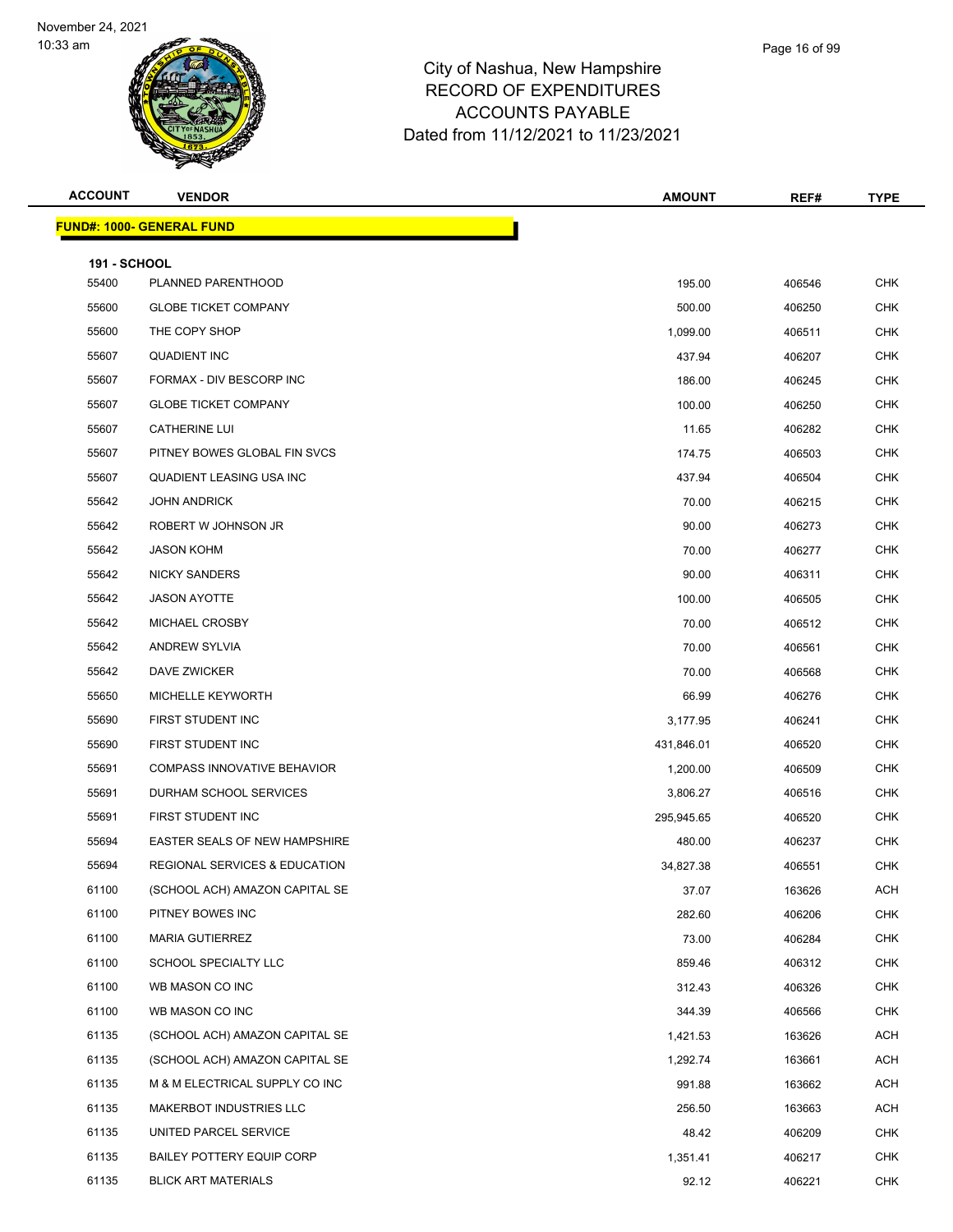

| <b>ACCOUNT</b>               | <b>VENDOR</b>                          | <b>AMOUNT</b> | REF#   | <b>TYPE</b>              |
|------------------------------|----------------------------------------|---------------|--------|--------------------------|
|                              | <b>FUND#: 1000- GENERAL FUND</b>       |               |        |                          |
|                              |                                        |               |        |                          |
| <b>191 - SCHOOL</b><br>61135 | CARPARTS DISTRIBUTION CENTER,          | 153.24        | 406225 | <b>CHK</b>               |
| 61135                        | FLINN SCIENTIFIC INC                   | 501.24        |        | CHK                      |
|                              |                                        |               | 406243 |                          |
| 61135                        | HANNAFORD<br>ASHLEY CLARKE HEIN        | 270.76        | 406257 | <b>CHK</b>               |
| 61135                        | HOME DEPOT CREDIT SERVICES             | 286.63        | 406260 | <b>CHK</b><br><b>CHK</b> |
| 61135                        |                                        | 1,175.35      | 406262 |                          |
| 61135                        | J SALLESE & SONS LOCKSMITH             | 3,573.80      | 406270 | <b>CHK</b>               |
| 61135                        | J W PEPPER & SON INC                   | 527.23        | 406271 | CHK                      |
| 61135                        | <b>KORI KENNEDY</b>                    | 39.00         | 406275 | <b>CHK</b>               |
| 61135                        | LAKESHORE LEARNING MATERIALS           | 85.08         | 406278 | <b>CHK</b>               |
| 61135                        | MARKET BASKET ACCT 2589096             | 400.17        | 406285 | <b>CHK</b>               |
| 61135                        | PJ CURRIER LUMBER COMPNAY              | 998.96        | 406305 | <b>CHK</b>               |
| 61135                        | <b>JESSICA PROVENCHER</b>              | 99.00         | 406306 | CHK                      |
| 61135                        | SCHOOL SPECIALTY LLC                   | 1,754.02      | 406312 | <b>CHK</b>               |
| 61135                        | SOCIAL STUDIES SCHOOL SERVICE          | 156.69        | 406314 | <b>CHK</b>               |
| 61135                        | TIME FOR KIDS                          | 212.85        | 406318 | <b>CHK</b>               |
| 61135                        | US FOODS INC                           | 1,584.86      | 406323 | <b>CHK</b>               |
| 61135                        | WALMART                                | 98.52         | 406325 | CHK                      |
| 61135                        | WB MASON CO INC                        | 253.05        | 406326 | <b>CHK</b>               |
| 61135                        | <b>WILSON LANGUAGE</b>                 | 148.39        | 406330 | <b>CHK</b>               |
| 61135                        | <b>BELLETETES INC</b>                  | 395.72        | 406506 | <b>CHK</b>               |
| 61135                        | <b>BOOM LEARNING</b>                   | 400.00        | 406508 | <b>CHK</b>               |
| 61135                        | DEMCO INC                              | 169.44        | 406513 | CHK                      |
| 61135                        | <b>HANNAFORD</b>                       | 61.99         | 406525 | <b>CHK</b>               |
| 61135                        | <b>IMPERIAL BAG &amp; PAPER CO LLC</b> | 411.25        | 406529 | CHK                      |
| 61135                        | KAHOOT! AS                             | 864.00        | 406531 | <b>CHK</b>               |
| 61135                        | MARKET BASKET ACCT 2589096             | 382.95        | 406533 | <b>CHK</b>               |
| 61135                        | <b>MAURA MCINTYRE</b>                  | 213.63        | 406537 | <b>CHK</b>               |
| 61135                        | PITSCO EDUCATION LLC                   | 401.55        | 406545 | <b>CHK</b>               |
| 61135                        | PYRAMID EDUCATIONAL CONSULTS.          | 175.45        | 406548 | <b>CHK</b>               |
| 61135                        | S & S WORLDWIDE INC                    | 139.96        | 406552 | <b>CHK</b>               |
| 61135                        | SADDLEBACK EDUCATIONAL INC             | 170.24        | 406553 | <b>CHK</b>               |
| 61135                        | SCHOOL SPECIALTY LLC                   | 520.96        | 406555 | CHK                      |
| 61135                        | TEAM FITZ GRAPHICS, LLC                | 880.00        | 406562 | <b>CHK</b>               |
| 61135                        | WB MASON CO INC                        | 1,165.03      | 406566 | <b>CHK</b>               |
| 61142                        | (SCHOOL ACH) AMAZON CAPITAL SE         | 48.09         | 163626 | ACH                      |
| 61142                        | MEDCO SUPPLY INC                       | 93.94         | 163629 | ACH                      |
| 61142                        | WB MASON CO INC                        | 21.98         | 406326 | CHK                      |
| 61142                        | WILLIAM V MACGILL & CO                 | 197.23        | 406328 | <b>CHK</b>               |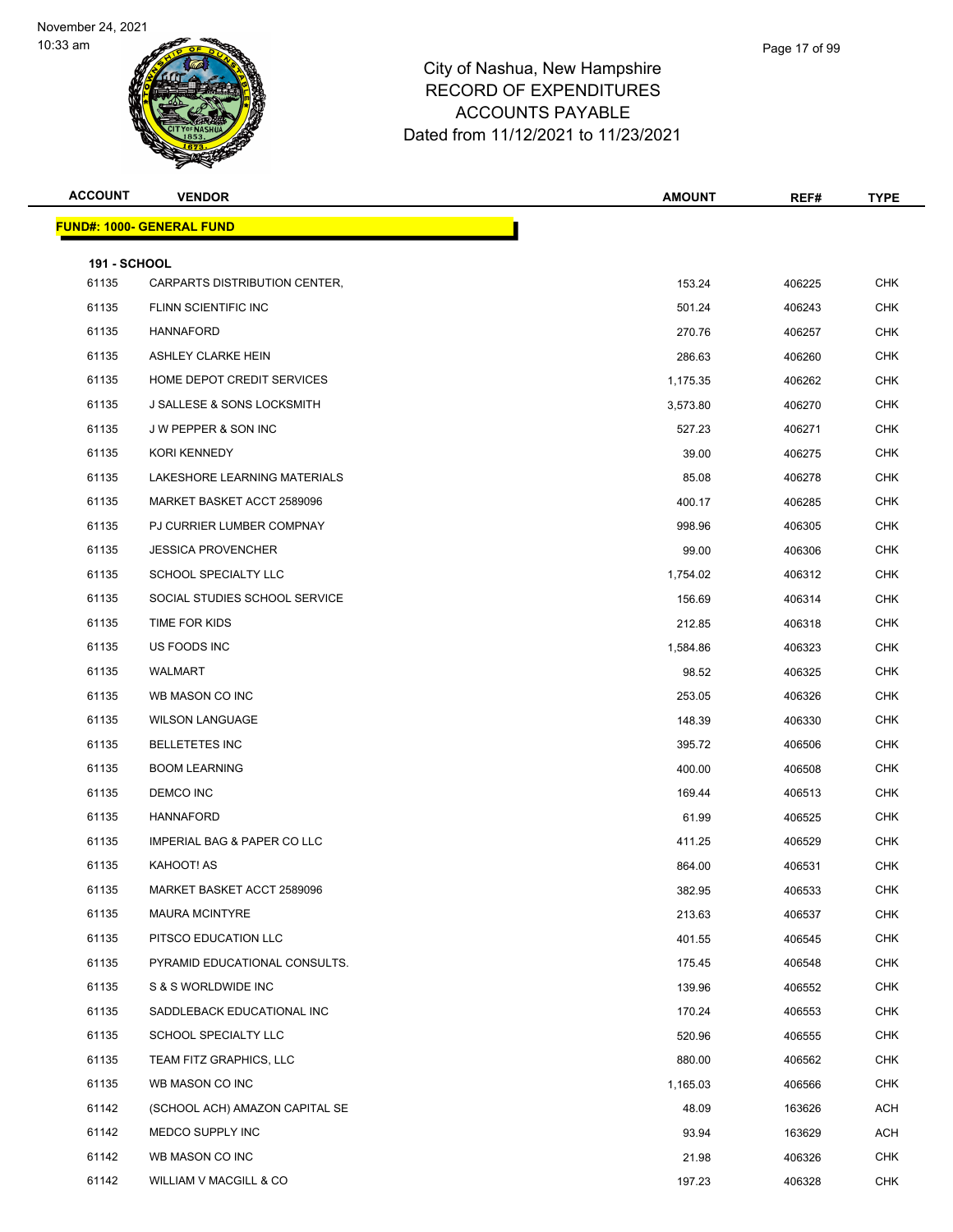

|       | Page 18 of 99 |
|-------|---------------|
| shire |               |
| つこく   |               |

| <b>ACCOUNT</b>               | <b>VENDOR</b>                    | <b>AMOUNT</b> | REF#   | <b>TYPE</b> |
|------------------------------|----------------------------------|---------------|--------|-------------|
|                              | <b>FUND#: 1000- GENERAL FUND</b> |               |        |             |
|                              |                                  |               |        |             |
| <b>191 - SCHOOL</b><br>61142 | SANDY DYCHE                      | 56.57         | 406369 | <b>CHK</b>  |
| 61142                        | <b>SCHOOL HEALTH</b>             | 8.04          | 406554 | <b>CHK</b>  |
| 61249                        | UNITED PARCEL SERVICE            | 56.27         | 406209 | <b>CHK</b>  |
| 61249                        | WESTERN PSYCHOLOGICAL SERVICES   | 876.00        | 406327 | <b>CHK</b>  |
| 61249                        | <b>NCS PEARSON</b>               | 451.03        | 406538 | <b>CHK</b>  |
| 61299                        | (SCHOOL ACH) AMAZON CAPITAL SE   | 79.93         | 163626 | ACH         |
| 61299                        | <b>B &amp; S LOCKSMITHS INC</b>  | 269.50        | 406216 | <b>CHK</b>  |
| 61299                        | FUN AND FUNCTION                 | 20.35         | 406246 | <b>CHK</b>  |
| 61299                        | HOME DEPOT CREDIT SERVICES       | 882.00        | 406261 | <b>CHK</b>  |
| 61299                        | HOME DEPOT CREDIT SERVICES       | 416.27        | 406262 | <b>CHK</b>  |
| 61299                        | HOME DEPOT CREDIT SERVICES       | 187.03        | 406263 | <b>CHK</b>  |
| 61299                        | MONADNOCK MTN SPRING WATER       | 94.00         | 406292 | <b>CHK</b>  |
| 61299                        | INCANDESCENT STUDIOS             | 95.00         | 406370 | <b>CHK</b>  |
| 61299                        | HOME DEPOT CREDIT SERVICES       | 55.79         | 406527 | <b>CHK</b>  |
| 61407                        | M & M ELECTRICAL SUPPLY CO INC   | 70.38         | 163628 | <b>ACH</b>  |
| 61407                        | <b>REXEL USA INC</b>             | 114.67        | 163630 | <b>ACH</b>  |
| 61407                        | M & M ELECTRICAL SUPPLY CO INC   | 222.89        | 163662 | <b>ACH</b>  |
| 61407                        | <b>REXEL USA INC</b>             | 284.39        | 163664 | <b>ACH</b>  |
| 61407                        | <b>FAY ELECTRIC MOTORS</b>       | 246.05        | 406240 | <b>CHK</b>  |
| 61407                        | <b>GRAINGER</b>                  | 1,733.90      | 406253 | <b>CHK</b>  |
| 61407                        | <b>GRAINGER</b>                  | 414.21        | 406254 | <b>CHK</b>  |
| 61407                        | WILLIAMS COMMUNICATIONS SERVIC   | 301.94        | 406329 | <b>CHK</b>  |
| 61407                        | <b>GRAINGER</b>                  | 801.06        | 406521 | <b>CHK</b>  |
| 61407                        | INTERSTATE ALL BATTERY CENTER    | 33.99         | 406530 | <b>CHK</b>  |
| 61414                        | <b>GRANITE GROUP</b>             | 2.48          | 406255 | <b>CHK</b>  |
| 61414                        | HAJOCA CORPORATION               | 517.91        | 406256 | <b>CHK</b>  |
| 61414                        | F W WEBB COMPANY                 | 968.26        | 406517 | <b>CHK</b>  |
| 61414                        | HAJOCA CORPORATION               | 793.88        | 406523 | <b>CHK</b>  |
| 61421                        | CAPP INC                         | 3,440.00      | 406224 | <b>CHK</b>  |
| 61421                        | TRANE U.S. INC                   | 1,967.20      | 406320 | <b>CHK</b>  |
| 61421                        | CONTROL TECHNOLOGIES INC         | 3,803.56      | 406510 | <b>CHK</b>  |
| 61421                        | UNITED REFRIGERATION INC         | 143.76        | 406565 | <b>CHK</b>  |
| 61428                        | HOMELAND INDUSTRIAL SUPPLY INC   | 1,073.53      | 406264 | <b>CHK</b>  |
| 61428                        | NASHUA WALLPAPER CO INC          | 61.97         | 406293 | <b>CHK</b>  |
| 61428                        | NATIONAL CHEMICAL LABS           | 4,629.60      | 406294 | <b>CHK</b>  |
| 61607                        | COMPUTER HUT dba IT INSIDERS     | 1,494.00      | 406268 | <b>CHK</b>  |
| 61814                        | <b>COUGHLIN COMPANIES LLC</b>    | 441.27        | 406231 | <b>CHK</b>  |
| 61814                        | FOLLETT SCHOOL SOLUTIONS INC     | 2,068.52      | 406244 | <b>CHK</b>  |
|                              |                                  |               |        |             |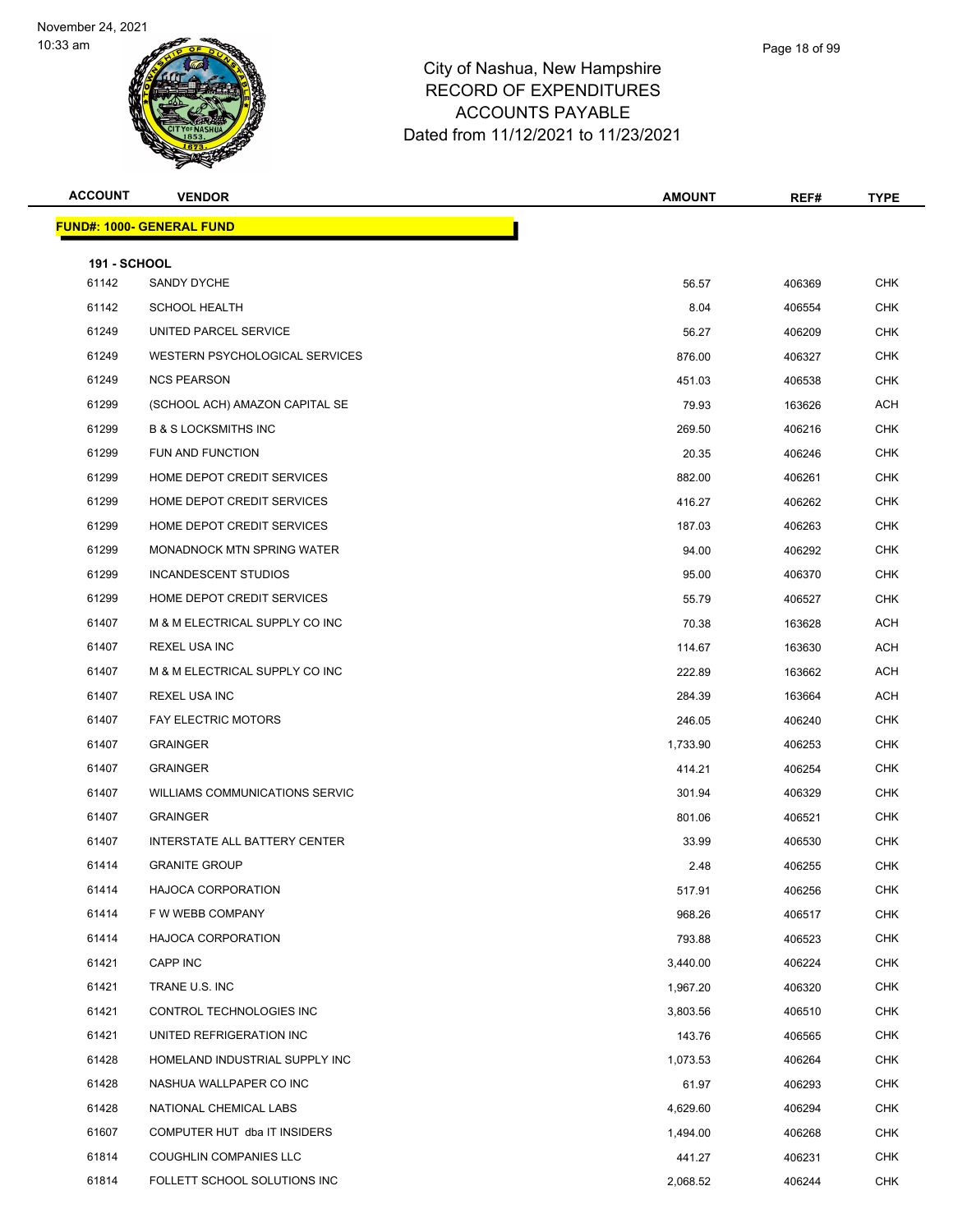

## City of Nashua, New Hampshire RECORD OF EXPENDITURES ACCOUNTS PAYABLE Dated from 11/12/2021 to 11/23/2021

| <b>ACCOUNT</b>      | <b>VENDOR</b>                         | <b>AMOUNT</b>  | REF#   | <b>TYPE</b> |
|---------------------|---------------------------------------|----------------|--------|-------------|
|                     | <b>FUND#: 1000- GENERAL FUND</b>      |                |        |             |
| <b>191 - SCHOOL</b> |                                       |                |        |             |
| 61814               | PERMA-BOUND                           | 925.69         | 406302 | <b>CHK</b>  |
| 61814               | TOADSTOOL BOOKSHOP                    | 181.96         | 406319 | <b>CHK</b>  |
| 61830               | MCGRAW HILL SCHOOL EDUCATION          | 29,407.50      | 406288 | <b>CHK</b>  |
| 61875               | UNITED PARCEL SERVICE                 | 339.54         | 406209 | <b>CHK</b>  |
| 61875               | PIONEER VALLEY BOOKS                  | 1,270.50       | 406544 | <b>CHK</b>  |
| 71221               | COMPUTER HUT dba IT INSIDERS          | (149.95)       | 406268 | <b>CHK</b>  |
| 71221               | I.T. INSIDERS                         | 399.00         | 406528 | <b>CHK</b>  |
| 71228               | UNIVERSITY OF OREGON                  | 320.83         | 406322 | <b>CHK</b>  |
| 71228               | NEW ERA TECHNOLOGY NH                 | 16.00          | 406539 | <b>CHK</b>  |
| 71800               | (SCHOOL ACH) AMAZON CAPITAL SE        | 107.07         | 163661 | <b>ACH</b>  |
| 71800               | WB MASON CO INC                       | 325.99         | 406326 | <b>CHK</b>  |
| 71999               | (SCHOOL ACH) AMAZON CAPITAL SE        | 62.96          | 163626 | <b>ACH</b>  |
| 71999               | (SCHOOL ACH) AMAZON CAPITAL SE        | 68.97          | 163661 | <b>ACH</b>  |
| 71999               | MCINTIRE BUSINESS PRODUCTS INC        | 2,195.00       | 406289 | <b>CHK</b>  |
| 71999               | STADIUM SYSTEM INC                    | 27,605.00      | 406316 | <b>CHK</b>  |
| 71999               | JOHANNA SEEBA BATCHELDER              | 300.00         | 406556 | <b>CHK</b>  |
|                     | <b>TOTAL 191 - SCHOOL</b>             | \$1,231,492.51 |        |             |
|                     | <b>TOTAL FUND 1000 - GENERAL FUND</b> | \$1,852,750.53 |        |             |

## **FUND#: 1001- GENERAL FUND -CAP IMPROVEMENTS**

| 161 - STREETS              |                              |               |            |        |            |
|----------------------------|------------------------------|---------------|------------|--------|------------|
| 81100                      | <b>BROX INDUSTRIES INC.</b>  | 1071.77.20.30 | 1.381.10   | 163598 | ACH        |
| 81100                      | <b>BROX INDUSTRIES INC.</b>  | 1071.77.20.30 | 671.66     | 163639 | <b>ACH</b> |
| 81100                      | CONTINENTAL PAVING INC       | 1071.77.20.30 | 3.467.58   | 406104 | <b>CHK</b> |
| 81100                      | <b>BELLETETES INC</b>        | 1071.77.20.30 | 12.00      | 406409 | CHK.       |
| 81100                      | <b>READ CUSTOM SOILS LLC</b> | 1071.77.20.30 | 2.481.96   | 406471 | CHK.       |
|                            |                              |               | \$8,014.30 |        |            |
| <b>TOTAL 161 - STREETS</b> |                              |               |            |        |            |

**191 - SCHOOL** 81100 HARRIMAN ASSOCIATES 1075.91.20.01 5,450.00 406526 CHK 81100 CONTROL TECHNOLOGIES INC 1075.91.21.30 16,000.00 406230 CHK 81100 RPF ENVIRONMENTAL INC 1075.91.21.30 10,387.50 406308 CHK 81100 CONTROL TECHNOLOGIES INC 1075.91.21.30 32,300.00 406510 CHK . . . . . . . . . . . . . . . . . . . . . . . . . . . . . . . . . . . . . . . . . . . . . . . . . . **TOTAL 191 - SCHOOL \$64,137.50**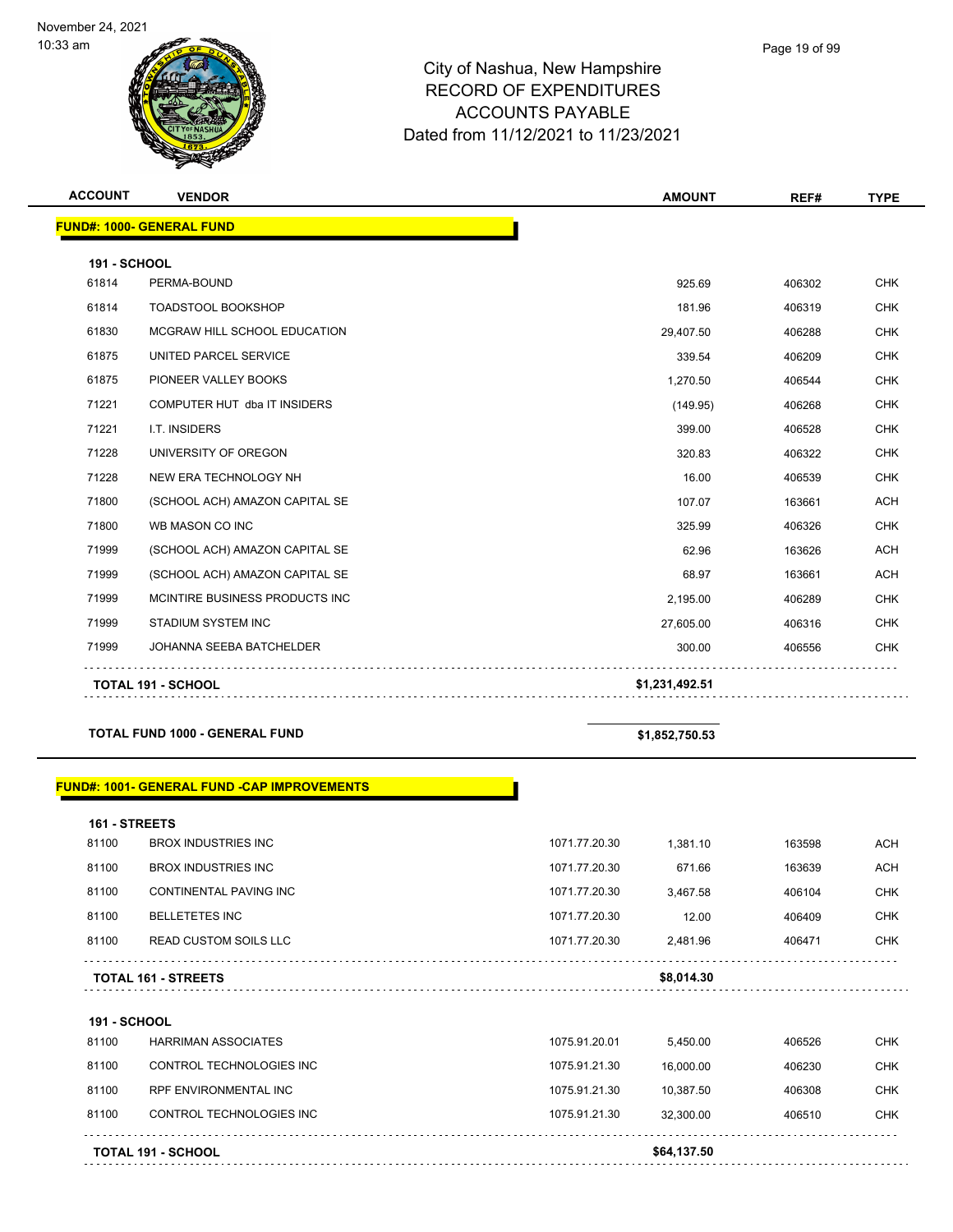| <b>ACCOUNT</b>      | <b>VENDOR</b>                                                                                                                                                                                                                                                                                                                                                                                                                                                                                        |  | <b>AMOUNT</b> | REF#   | <b>TYPE</b>                     |
|---------------------|------------------------------------------------------------------------------------------------------------------------------------------------------------------------------------------------------------------------------------------------------------------------------------------------------------------------------------------------------------------------------------------------------------------------------------------------------------------------------------------------------|--|---------------|--------|---------------------------------|
|                     | TOTAL FUND 1001 - GENERAL FUND -CAP IMPROVEMENTS                                                                                                                                                                                                                                                                                                                                                                                                                                                     |  | \$72,151.80   |        |                                 |
|                     | <b>FUND#: 1010- GENERAL FUND PY ESCROWS</b><br>225.00<br>\$225.00<br>1075.91.21.30<br>35.04<br>1075.91.21.30<br>13,784.59<br>1075.91.21.30<br>1,687.50<br>1075.91.21.30<br>182.57<br>1075.91.21.30<br>88.12<br>\$15,777.82<br><b>TOTAL FUND 1010 - GENERAL FUND PY ESCROWS</b><br>\$16,002.82<br><b>122 - INFORMATION TECHNOLOGY</b><br>NEW ERA TECHNOLOGY NH<br>75.00<br><b>KRONOS INCORPORATED</b><br>990.00<br>\$1,065.00<br>2,407.35<br>980.00<br>833.45<br>\$4,220.80<br>8,400.00<br>\$8,400.00 |  |               |        |                                 |
|                     | <b>172 - COMMUNITY HEALTH</b>                                                                                                                                                                                                                                                                                                                                                                                                                                                                        |  |               |        |                                 |
| 55400               | UNIVERSITY OF WASHINGTON                                                                                                                                                                                                                                                                                                                                                                                                                                                                             |  |               | 406496 | CHK                             |
|                     | <b>TOTAL 172 - COMMUNITY HEALTH</b>                                                                                                                                                                                                                                                                                                                                                                                                                                                                  |  |               |        |                                 |
| <b>191 - SCHOOL</b> |                                                                                                                                                                                                                                                                                                                                                                                                                                                                                                      |  |               |        |                                 |
| 81200               | <b>BELLETETES INC</b>                                                                                                                                                                                                                                                                                                                                                                                                                                                                                |  |               | 406218 | <b>CHK</b>                      |
| 81200               | DH PACE COMPANY                                                                                                                                                                                                                                                                                                                                                                                                                                                                                      |  |               | 406235 | CHK                             |
| 81200               | <b>HARRIMAN ASSOCIATES</b>                                                                                                                                                                                                                                                                                                                                                                                                                                                                           |  |               | 406258 | <b>CHK</b>                      |
| 81200               | NASHUA WALLPAPER CO INC                                                                                                                                                                                                                                                                                                                                                                                                                                                                              |  |               | 406293 | <b>CHK</b>                      |
| 81200               | <b>BELLETETES INC</b>                                                                                                                                                                                                                                                                                                                                                                                                                                                                                |  |               | 406506 | <b>CHK</b>                      |
|                     | <b>TOTAL 191 - SCHOOL</b>                                                                                                                                                                                                                                                                                                                                                                                                                                                                            |  |               |        |                                 |
|                     |                                                                                                                                                                                                                                                                                                                                                                                                                                                                                                      |  |               |        |                                 |
|                     | <b>FUND#: 1020- GENERAL FUND-PY ENCUMBRANCES</b>                                                                                                                                                                                                                                                                                                                                                                                                                                                     |  |               |        |                                 |
|                     |                                                                                                                                                                                                                                                                                                                                                                                                                                                                                                      |  |               |        |                                 |
| 53142               |                                                                                                                                                                                                                                                                                                                                                                                                                                                                                                      |  |               | 406458 | <b>CHK</b>                      |
| 71228               |                                                                                                                                                                                                                                                                                                                                                                                                                                                                                                      |  |               | 163647 | <b>ACH</b>                      |
|                     |                                                                                                                                                                                                                                                                                                                                                                                                                                                                                                      |  |               |        |                                 |
|                     | <b>TOTAL 122 - INFORMATION TECHNOLOGY</b>                                                                                                                                                                                                                                                                                                                                                                                                                                                            |  |               |        |                                 |
| 150 - POLICE        |                                                                                                                                                                                                                                                                                                                                                                                                                                                                                                      |  |               |        |                                 |
| 54280               | FIMBEL GARAGE DOORS                                                                                                                                                                                                                                                                                                                                                                                                                                                                                  |  |               | 406115 | <b>CHK</b>                      |
| 61121               | AAA POLICE SUPPLY                                                                                                                                                                                                                                                                                                                                                                                                                                                                                    |  |               | 406070 | <b>CHK</b>                      |
| 61299               | LIFEGUARD SYSTEMS INC                                                                                                                                                                                                                                                                                                                                                                                                                                                                                |  |               | 406448 |                                 |
|                     |                                                                                                                                                                                                                                                                                                                                                                                                                                                                                                      |  |               |        |                                 |
| 161 - STREETS       | <b>TOTAL 150 - POLICE</b>                                                                                                                                                                                                                                                                                                                                                                                                                                                                            |  |               |        |                                 |
| 61560               |                                                                                                                                                                                                                                                                                                                                                                                                                                                                                                      |  |               |        |                                 |
|                     | NORTH EAST SHORING CORPORATION                                                                                                                                                                                                                                                                                                                                                                                                                                                                       |  |               | 406152 |                                 |
|                     | <b>TOTAL 161 - STREETS</b>                                                                                                                                                                                                                                                                                                                                                                                                                                                                           |  |               |        |                                 |
|                     | <b>166 - PARKING OPERATIONS</b>                                                                                                                                                                                                                                                                                                                                                                                                                                                                      |  |               |        |                                 |
| 54280               | DEPENDABLE LOCK SERVICE INC                                                                                                                                                                                                                                                                                                                                                                                                                                                                          |  | 1,400.00      | 406107 |                                 |
|                     | <b>TOTAL 166 - PARKING OPERATIONS</b>                                                                                                                                                                                                                                                                                                                                                                                                                                                                |  | \$1,400.00    |        | <b>CHK</b><br>CHK<br><b>CHK</b> |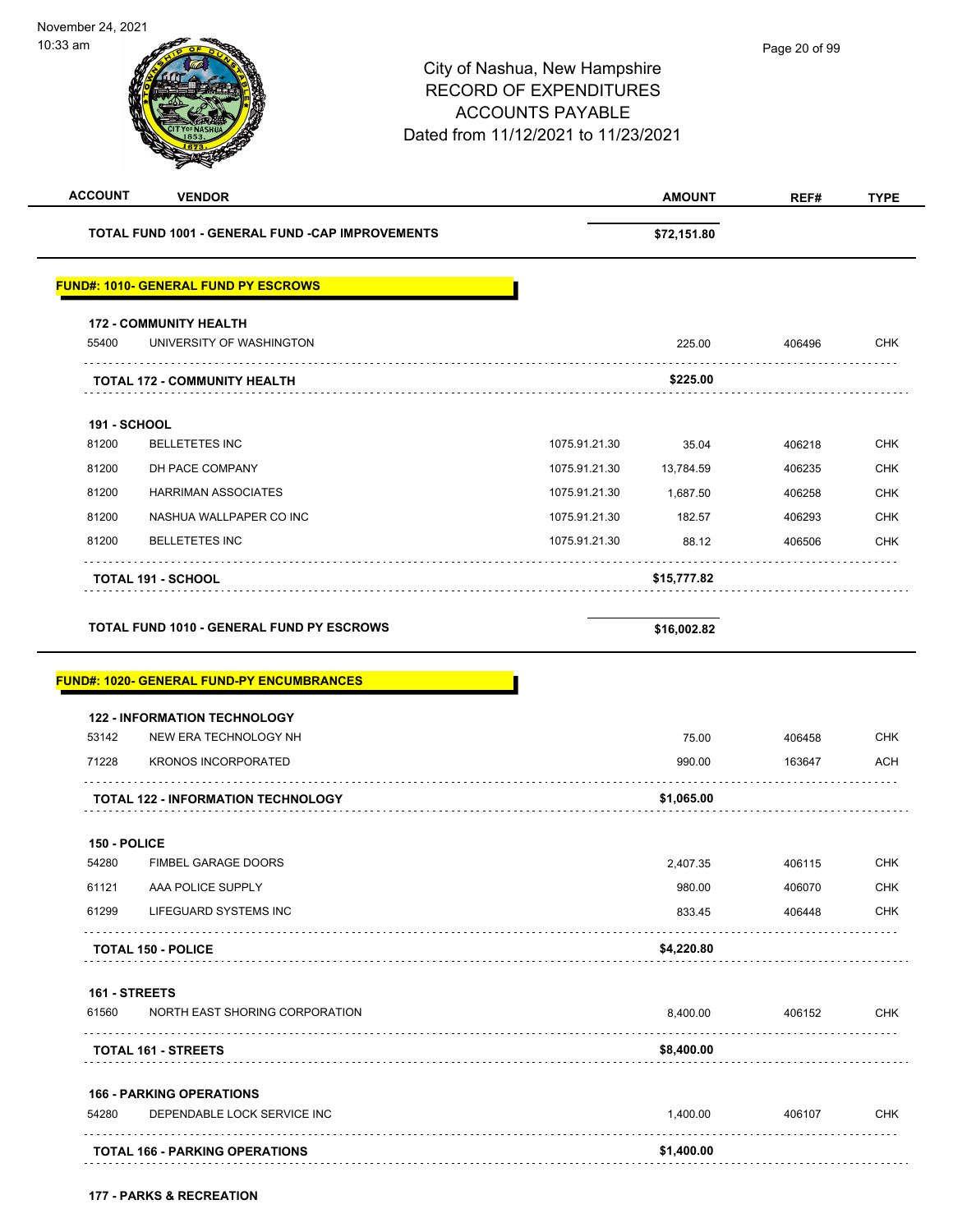| <b>ACCOUNT</b>      | <b>VENDOR</b>                                                        | <b>AMOUNT</b>             | REF#   | <b>TYPE</b> |
|---------------------|----------------------------------------------------------------------|---------------------------|--------|-------------|
|                     | <b>FUND#: 1020- GENERAL FUND-PY ENCUMBRANCES</b>                     |                           |        |             |
|                     |                                                                      |                           |        |             |
| 71625               | <b>177 - PARKS &amp; RECREATION</b><br>ULTIPLAY PARKS AND RECREATION | 11,840.00                 | 406493 | <b>CHK</b>  |
| .                   | .<br><b>TOTAL 177 - PARKS &amp; RECREATION</b>                       | \$11,840.00               |        |             |
| <b>191 - SCHOOL</b> |                                                                      |                           |        |             |
| 71221               | HP INC                                                               | 29,950.00                 | 406265 | <b>CHK</b>  |
| 71800               | HOME DEPOT CREDIT SERVICES                                           | 1,453.94                  | 406263 | <b>CHK</b>  |
| 71800               | SCHOOL SPECIALTY LLC                                                 | 1,556.72                  | 406312 | <b>CHK</b>  |
| 81200               | <b>GATE CITY ELECTRIC</b>                                            | 1075.91.21.30<br>5,787.30 | 406248 | <b>CHK</b>  |
|                     | <b>TOTAL 191 - SCHOOL</b>                                            | \$38,747.96               |        |             |
|                     | <b>TOTAL FUND 1020 - GENERAL FUND-PY ENCUMBRANCES</b>                | \$65,673.76               |        |             |
|                     |                                                                      |                           |        |             |
|                     | <b>FUND#: 2100- FOOD SERVICES FUND</b>                               |                           |        |             |
| 44503               | SARAH GOLDSACK                                                       | 100.00                    | 406251 | <b>CHK</b>  |
| 55400               | <b>BEVERLY FURTADO</b>                                               | 80.00                     | 406247 | <b>CHK</b>  |
| 55400               | <b>LINDA HATCH</b>                                                   | 80.00                     | 406259 | <b>CHK</b>  |
| 61214               | <b>BIMBO BAKERIES USA</b>                                            | 577.09                    | 406220 | <b>CHK</b>  |
| 61214               | <b>DEAN FOODS COMPANY</b>                                            | 9,255.11                  | 406234 | <b>CHK</b>  |
| 61214               | GILLS PIZZA CO                                                       | 558.00                    | 406249 | <b>CHK</b>  |
| 61214               | <b>M SAUNDERS INC</b>                                                | 1,440.79                  | 406283 | <b>CHK</b>  |
| 61214               | NORTHCENTER FOODS                                                    | 575.45                    | 406299 | <b>CHK</b>  |
|                     | <b>TOTAL FUND 2100 - FOOD SERVICES FUND</b>                          | \$12,666.44               |        |             |
|                     | <b>FUND#: 2201- DRIVERS EDUCATION FUND</b>                           |                           |        |             |
| 61799               | 5 STAR TOWING LLC                                                    | 100.00                    | 406211 | <b>CHK</b>  |
| 61799               | <b>BEST FORD</b>                                                     | 237.45                    | 406219 | <b>CHK</b>  |
|                     |                                                                      |                           |        |             |
|                     | <b>TOTAL FUND 2201 - DRIVERS EDUCATION FUND</b>                      | \$337.45                  |        |             |
|                     | <b>FUND#: 2212- ATHLETICS REVENUE FUND</b>                           |                           |        |             |
| 61107               | STADIUM SYSTEM INC                                                   | 2,580.10                  | 406316 | <b>CHK</b>  |
| 61299               | HUDSON TROPHY COMPANY                                                | 672.00                    | 406266 | <b>CHK</b>  |
|                     | <b>TOTAL FUND 2212 - ATHLETICS REVENUE FUND</b>                      | \$3,252.10                |        |             |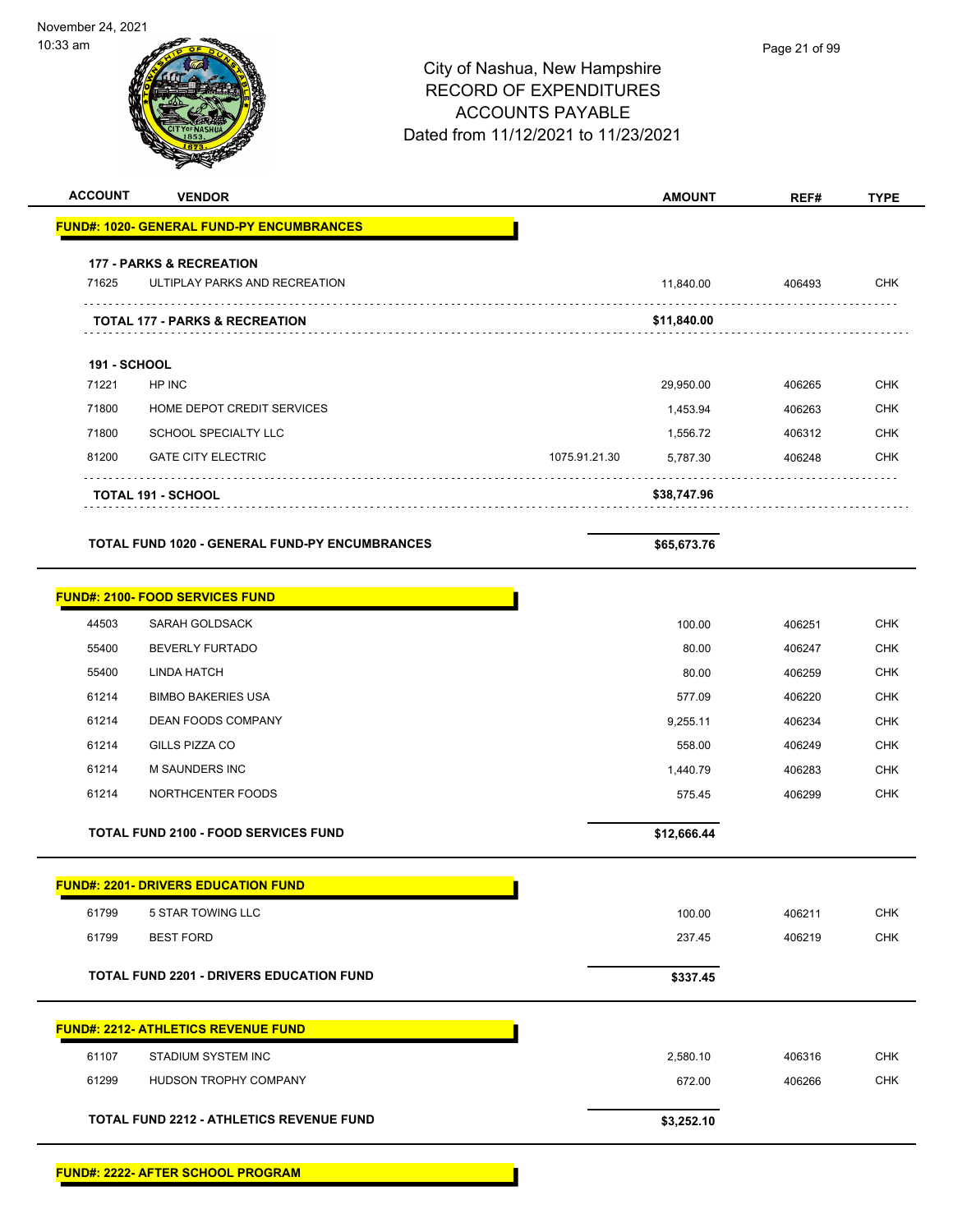November 24, 2021



# City of Nashua, New Hampshire RECORD OF EXPENDITURES

| Dated from 11/12/2021 to 11/23/2021 |                                                        |               |               |        |             |
|-------------------------------------|--------------------------------------------------------|---------------|---------------|--------|-------------|
| <b>ACCOUNT</b>                      | <b>VENDOR</b>                                          |               | <b>AMOUNT</b> | REF#   | <b>TYPE</b> |
|                                     | <b>FUND#: 2222- AFTER SCHOOL PROGRAM</b>               |               |               |        |             |
| 61299                               | <b>DEAN FOODS COMPANY</b>                              |               | 2,295.84      | 406234 | <b>CHK</b>  |
|                                     |                                                        |               |               |        |             |
|                                     | TOTAL FUND 2222 - AFTER SCHOOL PROGRAM                 |               | \$2,295.84    |        |             |
|                                     | <b>FUND#: 2503- PARKS &amp; REC PROGRAMS FUND</b>      |               |               |        |             |
| 53600                               | NRICH INC                                              |               | 2,925.00      | 406153 | <b>CHK</b>  |
|                                     | <b>TOTAL FUND 2503 - PARKS &amp; REC PROGRAMS FUND</b> |               | \$2,925.00    |        |             |
|                                     | <b>FUND#: 2505- PEG ACCESS CHANNELS FUND</b>           |               |               |        |             |
| 54100                               | <b>EVERSOURCE</b>                                      |               | 202.20        | 406386 | <b>CHK</b>  |
| 54114                               | <b>LIBERTY UTILITIES - NH</b>                          |               | 13.95         | 406059 | <b>CHK</b>  |
| 54141                               | PENNICHUCK WATER WORKS INC                             |               | 36.14         | 406394 | <b>CHK</b>  |
| 55699                               | AARDVARK THE DEAN OF CLEAN                             |               | 195.00        | 406071 | <b>CHK</b>  |
| 71000                               | <b>VERIZON WIRELESS - 842409319</b>                    |               | 80.02         | 406398 | <b>CHK</b>  |
|                                     | <b>TOTAL FUND 2505 - PEG ACCESS CHANNELS FUND</b>      |               | \$527.31      |        |             |
|                                     | <b>FUND#: 2506- HUNT BLDG FACILITY RENTAL FUND</b>     |               |               |        |             |
| 54141                               | PENNICHUCK WATER WORKS INC                             |               | 68.98         | 406394 | <b>CHK</b>  |
| 54236                               | ADT COMMERCIAL LLC                                     |               | 70.09         | 406399 | <b>CHK</b>  |
| 54280                               | SOUTHERN NH PEST CONTROL                               |               | 53.00         | 406478 | <b>CHK</b>  |
| 54487                               | J LAWRENCE HALL COMPANY LLC                            |               | 3,532.72      | 163645 | ACH         |
|                                     | TOTAL FUND 2506 - HUNT BLDG FACILITY RENTAL FUND       |               | \$3,724.79    |        |             |
|                                     | <b>FUND#: 2507- FIRE TRAINING FACILITY RENTAL</b>      |               |               |        |             |
| 54821                               | UNITED SITE SERVICES                                   |               | 145.97        | 406181 | <b>CHK</b>  |
|                                     | <b>TOTAL FUND 2507 - FIRE TRAINING FACILITY RENTAL</b> |               | \$145.97      |        |             |
|                                     | <b>FUND#: 3035- FEMA DISASTER ASSIST GRANTS</b>        |               |               |        |             |
| 53452                               | <b>LEDDY GROUP</b>                                     | 20.1010.126   | 2,048.00      | 163614 | <b>ACH</b>  |
| 53452                               | <b>LEDDY GROUP</b>                                     | 20.1010.126   | 1,024.00      | 163648 | <b>ACH</b>  |
|                                     | <b>TOTAL FUND 3035 - FEMA DISASTER ASSIST GRANTS</b>   |               | \$3,072.00    |        |             |
|                                     | <b>FUND#: 3068- COMMUNITY SERVICES GRANTS FUND</b>     |               |               |        |             |
| 55300                               | EVENSON PIERRE JEUDY                                   | 71.1005.22.01 | 37.63         | 406036 | <b>CHK</b>  |
| 61100                               | AMAZON CAPITAL SERV (CITY ACH)                         | 71.1004.22.01 | 51.96         | 163594 | ACH         |

ACCOUNTS PAYABLE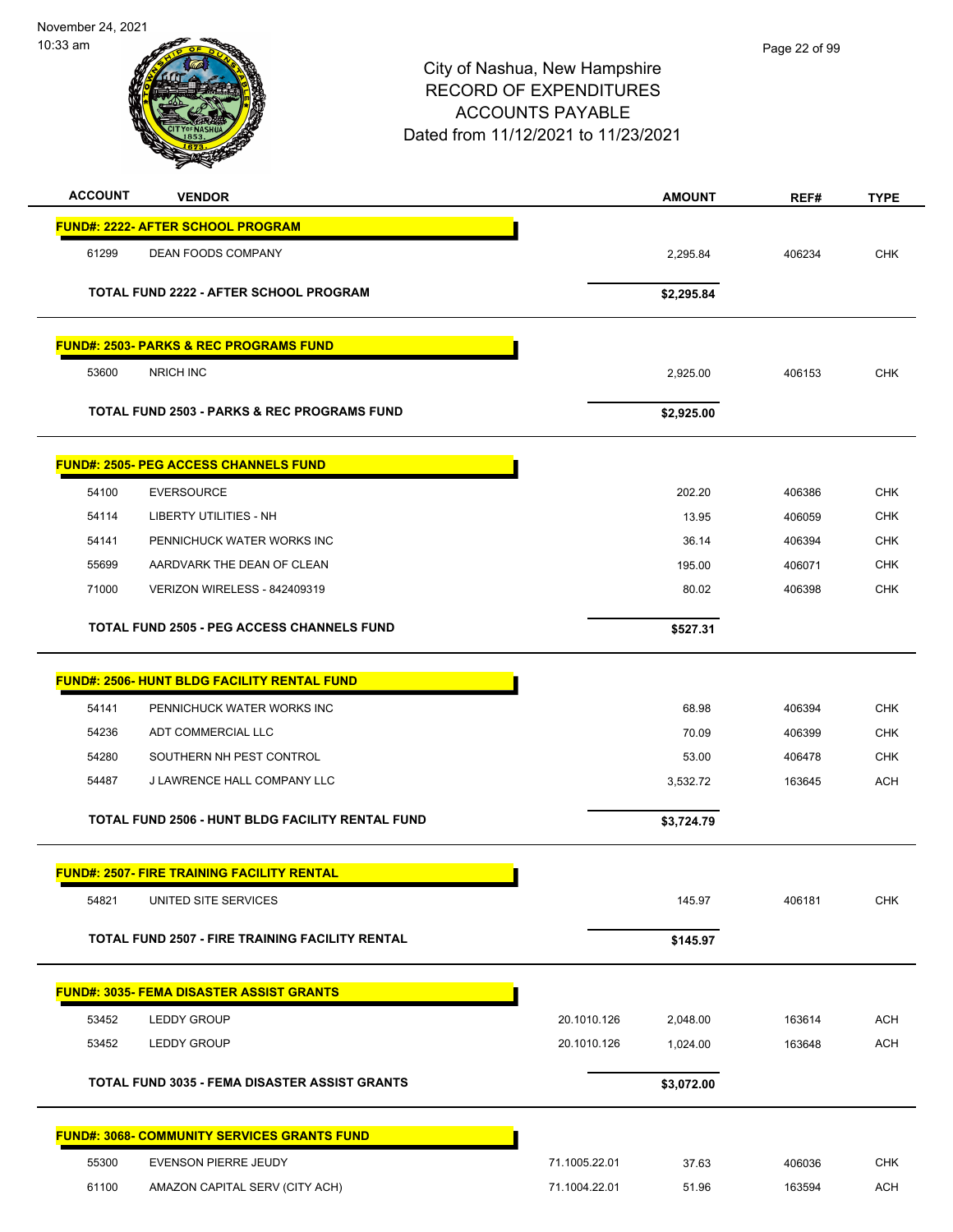November 24, 2021

10:33 am



| <b>ACCOUNT</b> | <b>VENDOR</b>                                           |                | <b>AMOUNT</b> | REF#   | <b>TYPE</b> |
|----------------|---------------------------------------------------------|----------------|---------------|--------|-------------|
|                | <b>FUND#: 3068- COMMUNITY SERVICES GRANTS FUND</b>      |                |               |        |             |
| 61135          | AMAZON CAPITAL SERV (CITY ACH)                          | 71.1004.21.07  | 25.97         | 163595 | <b>ACH</b>  |
| 61250          | <b>OUTFRONT MEDIA LLC</b>                               | 71.1005.21.01  | 480.00        | 163624 | <b>ACH</b>  |
| 61250          | <b>OUTFRONT MEDIA LLC</b>                               | 71.1005.22.01  | 400.00        | 163624 | <b>ACH</b>  |
| 61250          | <b>OUTFRONT MEDIA LLC</b>                               | 71.1099.22.02  | 120.00        | 163624 | <b>ACH</b>  |
|                | <b>TOTAL FUND 3068 - COMMUNITY SERVICES GRANTS FUND</b> |                | \$1,115.56    |        |             |
|                | <b>FUND#: 3070- COMMUNITY HEALTH GRANTS FUND</b>        |                |               |        |             |
| 53628          | ALEXANDER GRANOK MD                                     | 72.1009.22.02  | 1,200.00      | 406123 | <b>CHK</b>  |
| 54221          | <b>STERICYCLE INC</b>                                   | 72.1009.22.02  | 187.24        | 406482 | <b>CHK</b>  |
| 61100          | AMAZON CAPITAL SERV (CITY ACH)                          | 72.1003.22.01  | 84.59         | 163594 | <b>ACH</b>  |
| 61100          | AMAZON CAPITAL SERV (CITY ACH)                          | 72.1009.22.02  | 2.42          | 163594 | ACH         |
| 61250          | <b>OUTFRONT MEDIA LLC</b>                               | 72.1003.22.01  | 2,200.00      | 163624 | <b>ACH</b>  |
| 61250          | <b>OUTFRONT MEDIA LLC</b>                               | 72.1009.22.02  | 1,400.00      | 163657 | <b>ACH</b>  |
|                | TOTAL FUND 3070 - COMMUNITY HEALTH GRANTS FUND          |                | \$5,074.25    |        |             |
|                | <b>FUND#: 3080- COMMUNITY DEVELOPMENT GRANTS</b>        |                |               |        |             |
| 53107          | <b>CMA ENGINEERS INC</b>                                | 2009.81.02.30  | 1,445.02      | 406420 | <b>CHK</b>  |
|                | <b>TOTAL FUND 3080 - COMMUNITY DEVELOPMENT GRANTS</b>   |                |               |        |             |
|                |                                                         |                | \$1,445.02    |        |             |
|                | <b>FUND#: 3090- URBAN PROGRAM GRANTS FUND</b>           |                |               |        |             |
| 54210          | DAD'S ABATEMENT LLC                                     | 1092.20.15.13  | 13,000.00     | 163602 | <b>ACH</b>  |
| 54210          | DAD'S ABATEMENT LLC                                     | 1092.20.15.14  | 26,900.00     | 163604 | <b>ACH</b>  |
| 54210          | DAD'S ABATEMENT LLC                                     | 1092.20.15.15  | 13,500.00     | 163603 | ACH         |
| 54210          | DAD'S ABATEMENT LLC                                     | 1092.20.30.13  | 3,500.00      | 163602 | ACH         |
| 54210          | DAD'S ABATEMENT LLC                                     | 1092.20.30.14  | 5,000.00      | 163604 | ACH         |
| 54210          | DAD'S ABATEMENT LLC                                     | 1092.20.30.15  | 3,500.00      | 163603 | <b>ACH</b>  |
| 69075          | MARGUERITES PLACE INC                                   | 8400.22.30.312 | 8,690.28      | 163651 | ACH         |
| 69075          | OPPORTUNITY NETWORKS                                    | 8400.22.30.317 | 3,666.10      | 163623 | <b>ACH</b>  |
|                | TOTAL FUND 3090 - URBAN PROGRAM GRANTS FUND             |                | \$77,756.38   |        |             |
|                | <b>FUND#: 3120- TRANSIT GRANTS FUND</b>                 |                |               |        |             |
| 54100          | <b>EVERSOURCE</b>                                       | 5307.22.10.17  | 748.13        | 406386 | <b>CHK</b>  |
| 54114          | LIBERTY UTILITIES - NH                                  | 5307.22.10.17  | 51.62         | 406059 | <b>CHK</b>  |
| 54114          | LIBERTY UTILITIES - NH                                  | 5307.22.10.18  | 231.37        | 406060 | <b>CHK</b>  |
| 54141          | PENNICHUCK WATER WORKS INC                              | 5307.22.10.17  | 132.50        | 406394 | <b>CHK</b>  |
| 54280          | R G TOMBS DOOR CO INC                                   | 5307.22.40.20  | 350.00        | 406468 | <b>CHK</b>  |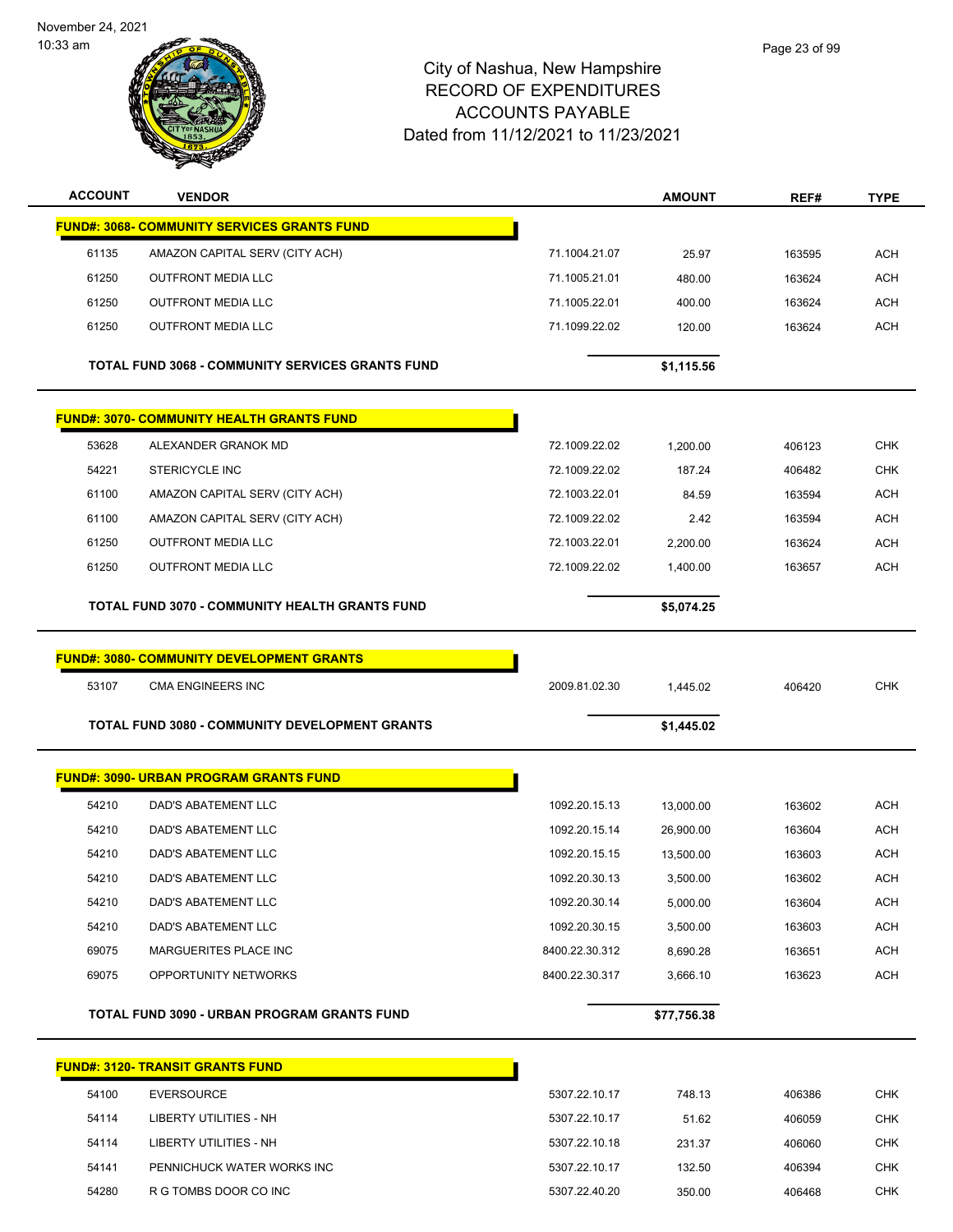

| <b>ACCOUNT</b> | <b>VENDOR</b>                                               |                 | <b>AMOUNT</b> | REF#   | <b>TYPE</b> |
|----------------|-------------------------------------------------------------|-----------------|---------------|--------|-------------|
|                | <b>FUND#: 3120- TRANSIT GRANTS FUND</b>                     |                 |               |        |             |
| 54600          | D & R TOWING INC                                            | 5307.22.40.40   | 300.00        | 406106 | <b>CHK</b>  |
| 55699          | JOHNSON CONTROLS SECURITY                                   | 5307.22.40.20   | (54.15)       | 163612 | <b>ACH</b>  |
| 61107          | CINTAS #016                                                 | 5307.22.40.20   | 50.26         | 406419 | <b>CHK</b>  |
| 61299          | <b>BLUE RESERVE WATER</b>                                   | 5307.22.10.10   | 63.00         | 406091 | <b>CHK</b>  |
| 61299          | AMAZON CAPITAL SERV (CITY ACH)                              | 5307.22.10.30   | 90.95         | 163635 | ACH         |
| 61299          | WB MASON CO INC                                             | 5307.22.10.30   | 292.08        | 406499 | <b>CHK</b>  |
| 61299          | AMAZON CAPITAL SERV (CITY ACH)                              | 5307.22.40.50   | 31.54         | 163595 | <b>ACH</b>  |
| 61299          | <b>FASTENAL CO</b>                                          | 5307.22.40.50   | 130.44        | 406114 | <b>CHK</b>  |
| 61299          | <b>FASTENAL CO</b>                                          | 5307.22.40.50   | 42.13         | 406429 | CHK         |
| 61300          | <b>CITY OF NASHUA</b>                                       | 5307.22.10.10   | 42.91         | 406373 | <b>CHK</b>  |
| 61300          | <b>CITY OF NASHUA</b>                                       | 5307.22.10.30   | 3,912.98      | 406373 | CHK         |
| 61709          | SAFETY-KLEEN SYSTEMS INC                                    | 5307.22.10.30   | 457.80        | 406474 | <b>CHK</b>  |
| 61799          | <b>GILLIG LLC</b>                                           | 5307.22.40.35   | 442.11        | 406120 | <b>CHK</b>  |
| 61799          | <b>NEW ENGLAND KENWORTH</b>                                 | 5307.22.40.35   | 34.80         | 406150 | <b>CHK</b>  |
| 61799          | <b>GILLIG LLC</b>                                           | 5307.22.40.35   | 1,514.18      | 406431 | <b>CHK</b>  |
|                | <b>TOTAL FUND 3120 - TRANSIT GRANTS FUND</b>                |                 | \$8,864.65    |        |             |
|                |                                                             |                 |               |        |             |
|                | <b>FUND#: 3200- PARKS &amp; RECREATION GRANTS FUND</b>      |                 |               |        |             |
| 61107          | <b>MAVERICKS STITCH &amp; SCREEN</b>                        | 77.1005.20.02   | 4,059.60      | 406143 | <b>CHK</b>  |
|                |                                                             |                 |               |        |             |
|                | <b>TOTAL FUND 3200 - PARKS &amp; RECREATION GRANTS FUND</b> |                 | \$4,059.60    |        |             |
|                |                                                             |                 |               |        |             |
|                | <b>FUND#: 3800- SCHOOL GRANTS FUND</b>                      |                 |               |        |             |
| 53600          | RAMAPO FOR CHILDREN                                         | 91.31121.162210 | 8,000.00      | 406550 | <b>CHK</b>  |
| 53614          | <b>INTERIM HEALTH CARE</b>                                  | 91.39521.021210 | 2,879.00      | 406267 | <b>CHK</b>  |
| 53614          | <b>CUMBERLAND THERAPY SERVICES</b>                          | 91.39521.022190 | 4,371.25      | 406232 | <b>CHK</b>  |
| 53628          | MAXIM HEALTHCARE SERVICES INC                               | 91.03950.022190 | 2,498.00      | 406287 | <b>CHK</b>  |
| 53628          | <b>STEVE BLUNT</b>                                          | 91.37622.232200 | 400.00        | 406222 | <b>CHK</b>  |
| 53628          | <b>BOOTHBY THERAPY SERVICES LLC</b>                         | 91.39522.022190 | 840.00        | 406223 | <b>CHK</b>  |
| 53628          | <b>J &amp; K HOME CARE</b>                                  | 91.39522.022190 | 2,221.23      | 406269 | <b>CHK</b>  |
| 53628          | <b>MAXIM HEALTHCARE SERVICES</b>                            | 91.39522.022190 | 609.00        | 406535 | <b>CHK</b>  |
| 53628          | WHITE BIRCH EDUCATIONAL                                     | 91.39522.022190 | 1,100.00      | 406567 | <b>CHK</b>  |
| 55200          | <b>WILLIAM DEVEREAUX</b>                                    | 91.39022.041300 | 100.00        | 406514 | <b>CHK</b>  |
| 55300          | <b>MEGAN DANIELS</b>                                        | 91.37622.991244 | 84.64         | 406233 | CHK         |
| 55300          | <b>TAYLOR PAQUETTE</b>                                      | 91.37622.991244 | 21.36         | 406301 | <b>CHK</b>  |
| 55690          | FIRST STUDENT INC                                           | 91.34522.992700 | 9,368.00      | 406241 | <b>CHK</b>  |
| 55690          | FIRST STUDENT INC                                           | 91.34622.992700 | 4,712.00      |        | <b>CHK</b>  |
| 55690          |                                                             |                 |               | 406241 |             |
|                | <b>CHADWICK EVANS</b>                                       | 91.37622.991244 | 77.61         | 406238 | <b>CHK</b>  |
| 55690          | <b>JERRY MARTIN</b>                                         | 91.37622.991244 | 222.65        | 406286 | <b>CHK</b>  |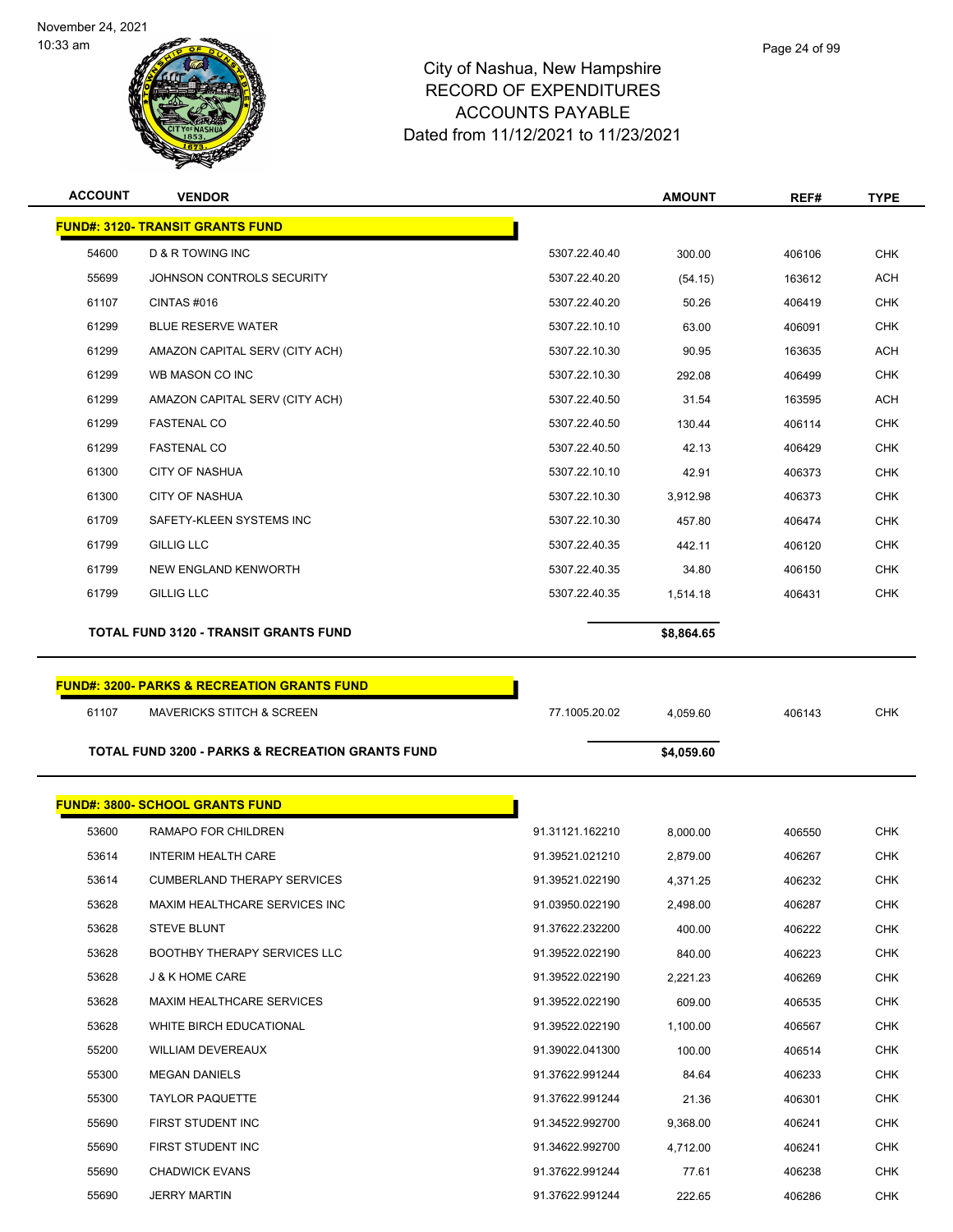

## City of Nashua, New Hampshire RECORD OF EXPENDITURES ACCOUNTS PAYABLE Dated from 11/12/2021 to 11/23/2021

| <b>ACCOUNT</b> | <b>VENDOR</b>                          |                 | <b>AMOUNT</b> | REF#   | <b>TYPE</b> |  |
|----------------|----------------------------------------|-----------------|---------------|--------|-------------|--|
|                | <b>FUND#: 3800- SCHOOL GRANTS FUND</b> |                 |               |        |             |  |
| 55690          | PETTY CASH                             | 91.37622.991244 | 25.00         | 406304 | <b>CHK</b>  |  |
| 55690          | <b>APRIL ROSMUS</b>                    | 91.37622.991244 | 354.82        | 406307 | <b>CHK</b>  |  |
| 55690          | DURHAM SCHOOL SERVICES                 | 91.37622.991244 | 980.00        | 406516 | <b>CHK</b>  |  |
| 61135          | UNITED PARCEL SERVICE                  | 91.31120.162200 | 97.39         | 406209 | <b>CHK</b>  |  |
| 61135          | <b>CENTER FOR TEACHING</b>             | 91.34920.992212 | 1,650.00      | 406226 | <b>CHK</b>  |  |
| 61299          | <b>HAJOCA CORPORATION</b>              | 91.03950.021210 | 684.46        | 406256 | <b>CHK</b>  |  |
| 61299          | <b>WESTERN PSYCHOLOGICAL SERVICES</b>  | 91.03960.021220 | 49.50         | 406327 | <b>CHK</b>  |  |
| 61299          | LAKESHORE LEARNING MATERIALS           | 91.03969.021220 | 1,068.80      | 406532 | <b>CHK</b>  |  |
| 61299          | (SCHOOL ACH) AMAZON CAPITAL SE         | 91.34522.991490 | 1,845.72      | 163661 | ACH         |  |
| 61299          | (SCHOOL ACH) AMAZON CAPITAL SE         | 91.34622.991490 | 157.08        | 163626 | <b>ACH</b>  |  |
| 61299          | (SCHOOL ACH) AMAZON CAPITAL SE         | 91.34622.991490 | 866.28        | 163661 | <b>ACH</b>  |  |
| 61299          | WB MASON CO INC                        | 91.34622.991490 | 575.44        | 406566 | <b>CHK</b>  |  |
| 61299          | WB MASON CO INC                        | 91.37622.231240 | 254.00        | 406326 | <b>CHK</b>  |  |
| 61299          | (SCHOOL ACH) AMAZON CAPITAL SE         | 91.37622.231249 | 313.44        | 163626 | <b>ACH</b>  |  |
| 61299          | (SCHOOL ACH) AMAZON CAPITAL SE         | 91.37622.991244 | 24.73         | 163626 | <b>ACH</b>  |  |
| 61299          | (SCHOOL ACH) AMAZON CAPITAL SE         | 91.39022.041300 | 1,790.75      | 163626 | <b>ACH</b>  |  |
| 61299          | KAPLAN EARLY LEARNING CO               | 91.39522.021210 | 103.33        | 406274 | <b>CHK</b>  |  |
| 61299          | MCGRAW HILL SCHOOL EDUCATION           | 91.39522.021210 | 184.70        | 406288 | <b>CHK</b>  |  |
| 61299          | <b>NCS PEARSON</b>                     | 91.39522.021210 | 710.86        | 406295 | <b>CHK</b>  |  |
| 61299          | MCGRAW HILL SCHOOL EDUCATION           | 91.39522.021210 | 340.80        | 406536 | <b>CHK</b>  |  |
| 61299          | <b>CIBAO KITCHEN</b>                   | 91.39822.991260 | 830.03        | 406227 | <b>CHK</b>  |  |
| 61421          | FILTER SALES & SERVICE INC             | 91.39821.992690 | 17.34         | 406518 | <b>CHK</b>  |  |
| 61875          | <b>WILSON LANGUAGE</b>                 | 91.03959.021210 | 84.90         | 406330 | <b>CHK</b>  |  |
|                |                                        |                 |               |        |             |  |

**TOTAL FUND 3800 - SCHOOL GRANTS FUND \$53,028.10** 

|       | <b>FUND#: 3810- FOOD SERVICE GRANTS FUND</b>      |                 |            |        |            |
|-------|---------------------------------------------------|-----------------|------------|--------|------------|
| 61214 | <b>M SAUNDERS INC</b>                             | 91.30922.143120 | 488.10     | 406283 | <b>CHK</b> |
| 61214 | M SAUNDERS INC                                    | 91.30922.153120 | 857.80     | 406283 | <b>CHK</b> |
| 61214 | <b>M SAUNDERS INC</b>                             | 91.30922.203120 | 389.35     | 406283 | <b>CHK</b> |
|       | <b>TOTAL FUND 3810 - FOOD SERVICE GRANTS FUND</b> |                 | \$1,735.25 |        |            |
|       | <b>FUND#: 4025- DOJ DRUG FORFEITURE FUND</b>      |                 |            |        |            |
| 61799 | PETTY CASH                                        |                 | 134.99     | 406042 | <b>CHK</b> |
| 61799 | CARPARTS DISTRIBUTION CENTER,                     |                 | 35.40      | 406097 | <b>CHK</b> |
| 61799 | <b>GRANITE STATE GLASS</b>                        |                 | 304.99     | 406122 | <b>CHK</b> |

GRAPPONE AUTOMOTIVE GROUP 4.93 406124 CHK

 SONOVA USA INC 91.03959.021210 2,320.99 406559 CHK HP INC 91.39821.992690 193.00 406265 CHK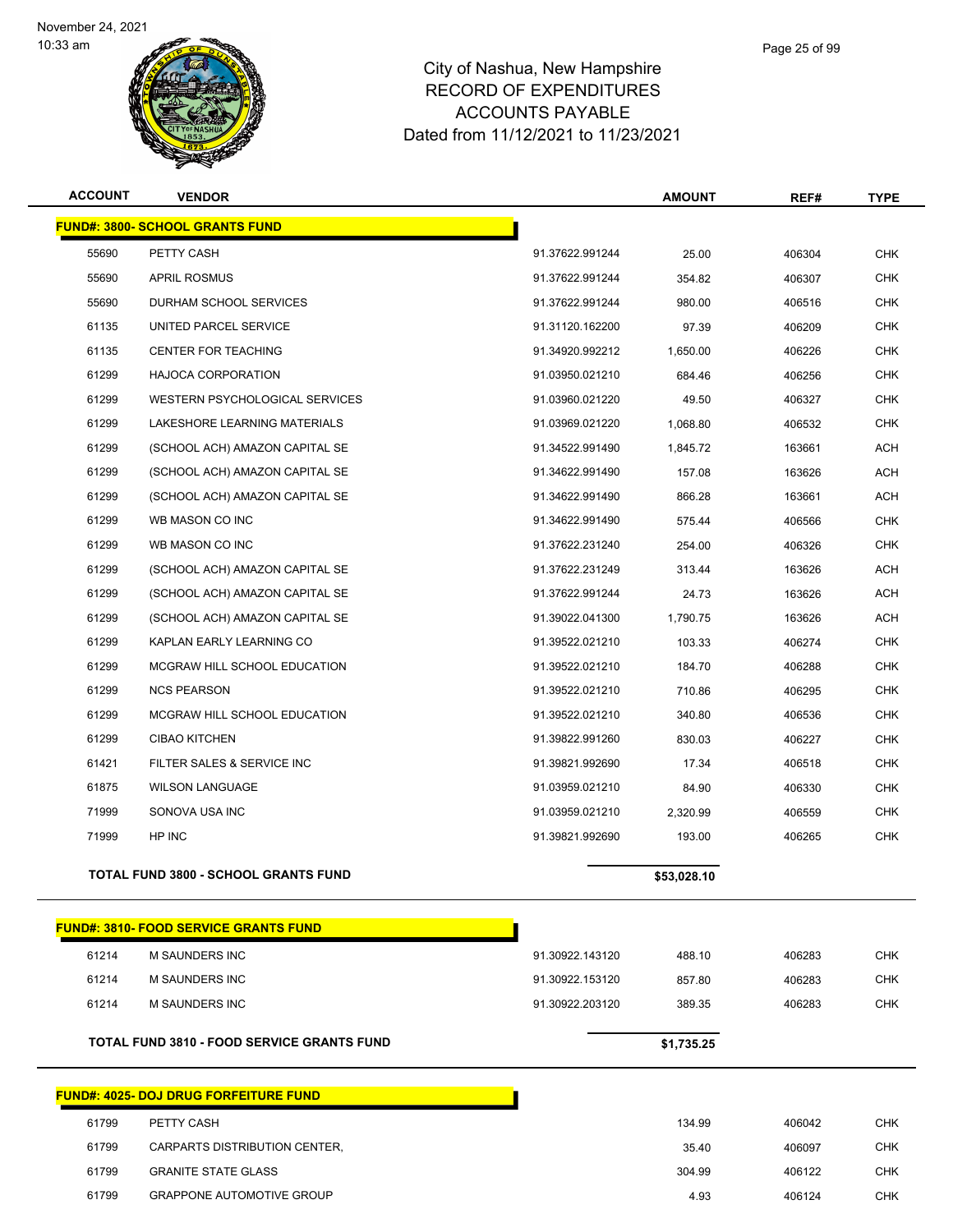November 24, 2021



## City of Nashua, New Hampshire RECORD OF EXPENDITURES ACCOUNTS PAYABLE Dated from 11/12/2021 to 11/23/2021

| <b>ACCOUNT</b> | <b>VENDOR</b>                                          |               | <b>AMOUNT</b> | REF#   | <b>TYPE</b> |
|----------------|--------------------------------------------------------|---------------|---------------|--------|-------------|
|                | <b>FUND#: 4025- DOJ DRUG FORFEITURE FUND</b>           |               |               |        |             |
| 61799          | O'REILLY AUTO PARTS                                    |               | 12.55         | 406154 | <b>CHK</b>  |
|                | TOTAL FUND 4025 - DOJ DRUG FORFEITURE FUND             |               | \$492.86      |        |             |
|                | <b>FUND#: 4035- POLICE OVERTIME BILLING FUND</b>       |               |               |        |             |
| 54814          | AVIS RENT A CAR SYSTEMS INC                            |               | 739.44        | 406083 | <b>CHK</b>  |
|                | <b>TOTAL FUND 4035 - POLICE OVERTIME BILLING FUND</b>  |               | \$739.44      |        |             |
|                | <b>FUND#: 4053- FIRE REGIONAL HAZMAT FUND</b>          |               |               |        |             |
| 71000          | AMAZON CAPITAL SERV (CITY ACH)                         |               | 178.78        | 163594 | <b>ACH</b>  |
| 71000          | VERIZON WIRELESS-842015493                             |               | 80.02         | 406068 | <b>CHK</b>  |
| 71000          | SOUHEGAN MUTUAL FIRE                                   |               | 125.00        | 406169 | CHK         |
| 71000          | <b>BOUND TREE MEDICAL, LLC</b>                         |               | 575.88        | 406414 | <b>CHK</b>  |
|                | TOTAL FUND 4053 - FIRE REGIONAL HAZMAT FUND            |               | \$959.68      |        |             |
|                | <b>FUND#: 4080- NASHUA CONSERVATION FUND</b>           |               |               |        |             |
| 53142          | NASHUA REGIONAL PLANNING COMM                          |               | 315.00        | 406455 | <b>CHK</b>  |
|                | <b>TOTAL FUND 4080 - NASHUA CONSERVATION FUND</b>      |               | \$315.00      |        |             |
|                | <b>FUND#: 4085- NASHUA RIVERWALK TIF DISTRICT</b>      |               |               |        |             |
| 55699          | AD HOC ENERGY                                          |               | 550.00        | 406074 | <b>CHK</b>  |
|                | <b>TOTAL FUND 4085 - NASHUA RIVERWALK TIF DISTRICT</b> |               | \$550.00      |        |             |
|                | <b>FUND#: 4090- LIB-LOST/DAMAGED BOOK FINES</b>        |               |               |        |             |
| 61299          | <b>BIGRAPHICS INC</b>                                  |               | 547.50        | 406412 | <b>CHK</b>  |
| 61807          | PORTSMOUTH PUBLIC LIBRARY                              |               | 12.00         | 406159 | <b>CHK</b>  |
|                | TOTAL FUND 4090 - LIB-LOST/DAMAGED BOOK FINES          |               | \$559.50      |        |             |
|                | <b>FUND#: 5000- CAP PROJECTS-GEN GOVT BLDGS</b>        |               |               |        |             |
| 81200          | J LAWRENCE HALL COMPANY LLC                            | 2215.29.22.30 | 2,768.00      | 163645 | <b>ACH</b>  |
| 81200          | <b>GATE CITY ELECTRIC</b>                              | 2215.29.22.40 | 4,275.00      | 406430 | <b>CHK</b>  |
|                | TOTAL FUND 5000 - CAP PROJECTS-GEN GOVT BLDGS          |               | \$7,043.00    |        |             |
|                |                                                        |               |               |        |             |

**FUND#: 5010- CAP PROJECTS-INFO TECHNOLOGY**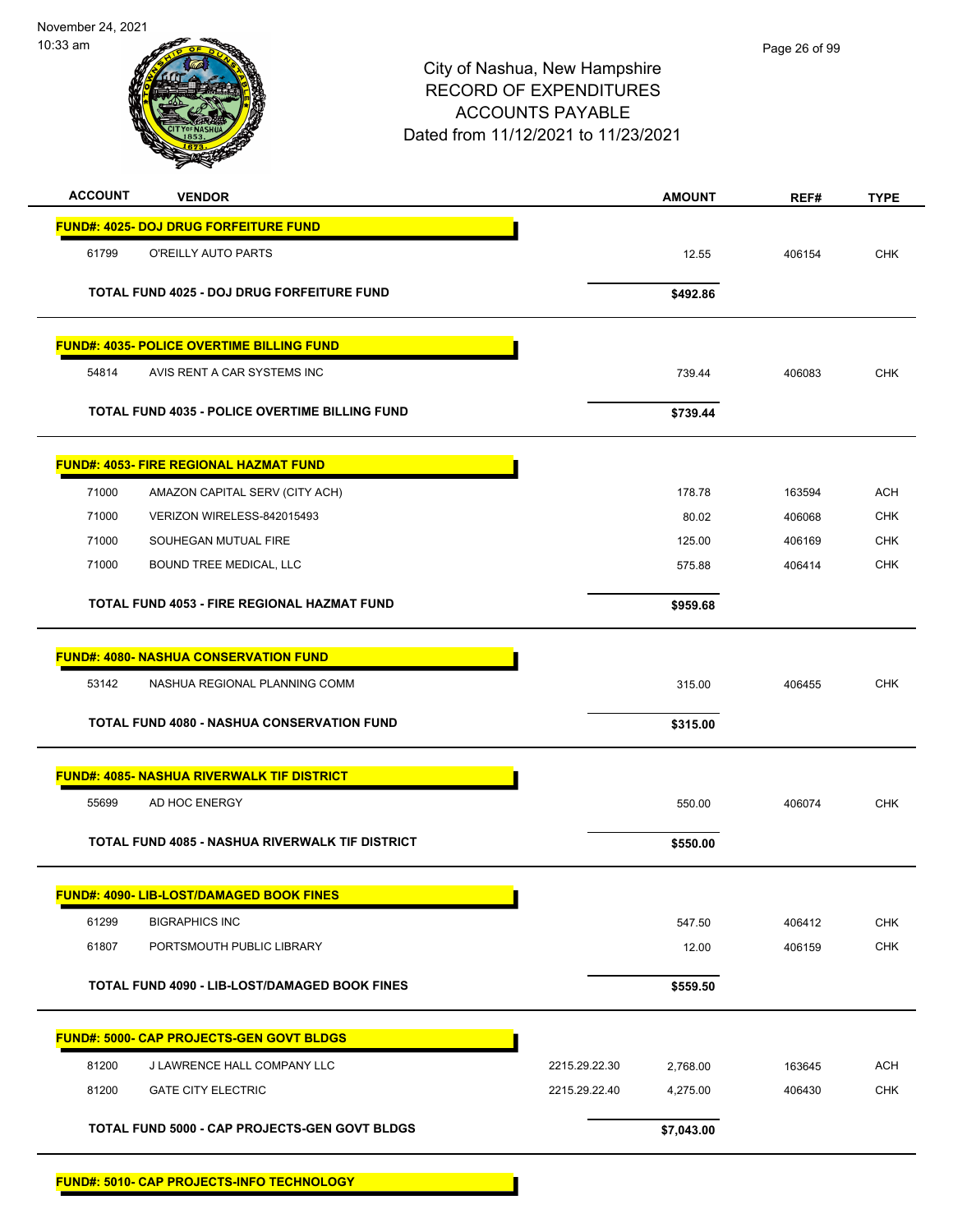November 24, 2021 10:33 am

| <b>ACCOUNT</b> | <b>VENDOR</b>                                     |               | <b>AMOUNT</b> | REF#   | <b>TYPE</b> |
|----------------|---------------------------------------------------|---------------|---------------|--------|-------------|
|                | <b>FUND#: 5010- CAP PROJECTS-INFO TECHNOLOGY</b>  |               |               |        |             |
| 81342          | <b>TYLER TECHNOLOGIES INC</b>                     | 1010.22.01.30 | 2,350.00      | 406492 | <b>CHK</b>  |
|                | TOTAL FUND 5010 - CAP PROJECTS-INFO TECHNOLOGY    |               | \$2,350.00    |        |             |
|                | <b>FUND#: 5020- CAPITAL PROJECTS-POLICE</b>       |               |               |        |             |
| 81200          | YEATON ASSOCIATES INC                             | 2018.50.19.30 | 2,125.00      | 406187 | <b>CHK</b>  |
| 81200          | TURNSTONE CORPORATION                             | 2018.50.19.30 | 339,738.80    | 406491 | <b>CHK</b>  |
|                | TOTAL FUND 5020 - CAPITAL PROJECTS-POLICE         |               | \$341,863.80  |        |             |
|                | <b>FUND#: 5060- CAPITAL PROJECTS-COMM HEALTH</b>  |               |               |        |             |
| 81200          | JOHNSON CONTROLS SECURITY                         | 1004.71.19.30 | 588.00        | 163612 | <b>ACH</b>  |
| 81200          | <b>MARTINI NORTHERN LLC</b>                       | 1004.71.19.30 | 30,159.90     | 163616 | <b>ACH</b>  |
| 81200          | <b>MARTINI NORTHERN LLC</b>                       | 1004.71.19.30 | 9,999.00      | 163652 | ACH         |
|                | TOTAL FUND 5060 - CAPITAL PROJECTS-COMM HEALTH    |               | \$40,746.90   |        |             |
|                | <b>FUND#: 5200- CAPITAL PROJECTS-PUBLIC WORKS</b> |               |               |        |             |
| 81704          | S W COLE ENGINEERING INC                          | 2055.60.19.30 | 8,700.00      | 406162 | <b>CHK</b>  |
| 81704          | S W COLE ENGINEERING INC                          | 2055.60.19.30 | 10,990.00     | 406596 | <b>CHK</b>  |
| 81704          | SUNSHINE PAVING CORPORATION                       | 2055.60.20.30 | 446,629.25    | 163625 | <b>ACH</b>  |
| 81704          | SUNSHINE PAVING CORPORATION                       | 2055.60.21.30 | 327,150.02    | 163625 | <b>ACH</b>  |
|                | TOTAL FUND 5200 - CAPITAL PROJECTS-PUBLIC WORKS   |               | \$793,469.27  |        |             |
|                | <b>FUND#: 5700- CAP PROJECTS-BROAD ST PARKWAY</b> |               |               |        |             |
| 81700          | <b>EVERSOURCE</b>                                 | 1061.60.11.10 | 829.06        | 406052 | CHK         |
|                | TOTAL FUND 5700 - CAP PROJECTS-BROAD ST PARKWAY   |               | \$829.06      |        |             |
|                | <b>FUND#: 6000- SOLID WASTE FUND</b>              |               |               |        |             |
| 12400          | 25 FRONT STREET, LLC                              |               | 371.30        | 406569 | <b>CHK</b>  |
| 44514          | <b>JOSHUA ROY</b>                                 |               | 430.20        | 406161 | <b>CHK</b>  |
| 53107          | CHEMSERVE ENVIRONMENTAL ANALYS                    |               | 3,802.50      | 406099 | <b>CHK</b>  |
| 53107          | CHEMSERVE ENVIRONMENTAL ANALYS                    |               | 2,074.37      | 406418 | CHK         |
| 53114          | <b>MELANSON PC</b>                                |               | 13,500.00     | 406146 | <b>CHK</b>  |
| 54100          | <b>EVERSOURCE</b>                                 |               | 1,023.28      | 406386 | <b>CHK</b>  |
| 54200          | BILLS WORLD CLASS CLEANING SER                    |               | 780.00        | 406090 | <b>CHK</b>  |
| 54280          | <b>BROX INDUSTRIES INC</b>                        |               | 1,373.11      | 163598 | <b>ACH</b>  |
| 54280          | <b>BELLETETES INC</b>                             |               | 15.99         | 406409 | <b>CHK</b>  |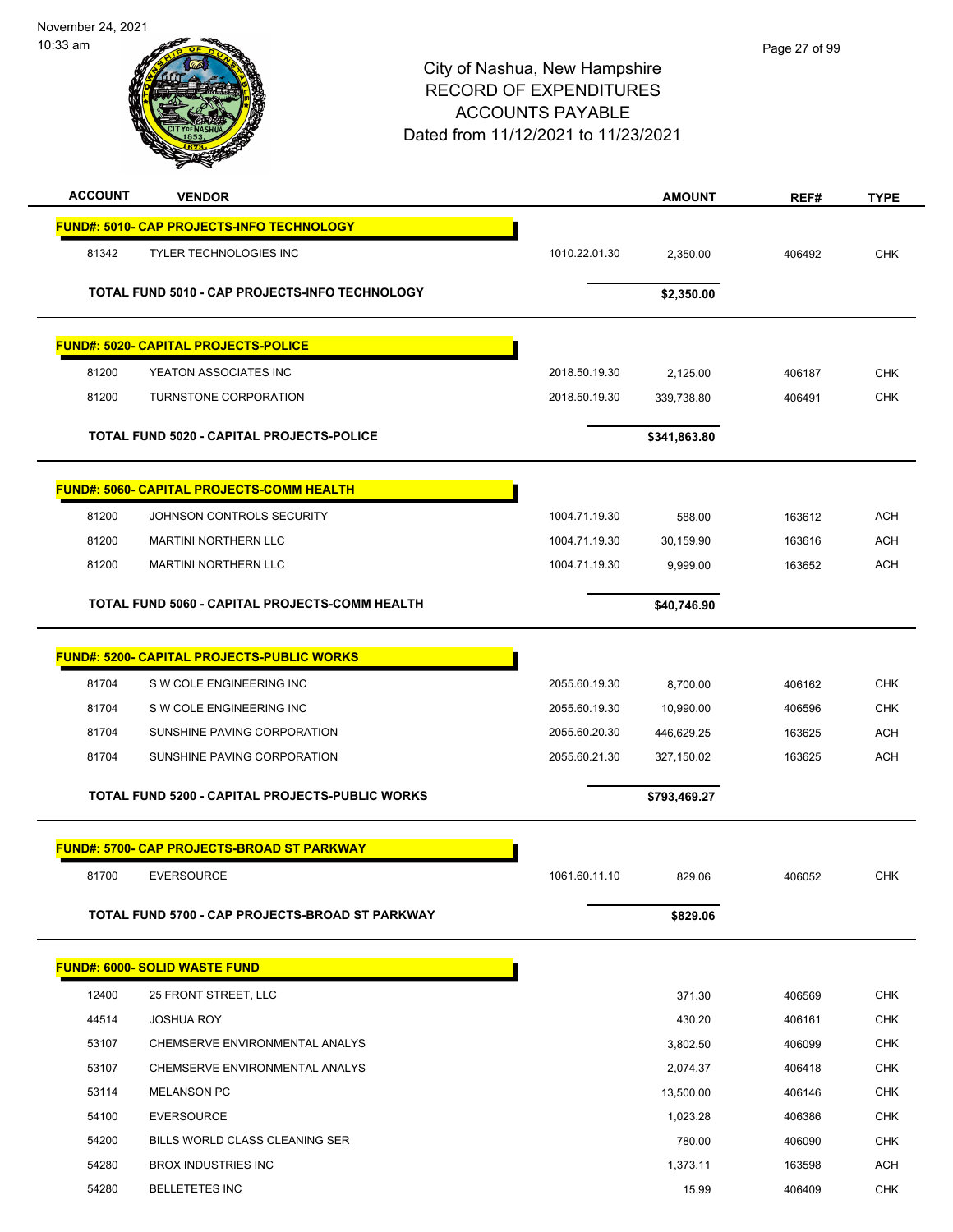

| <b>ACCOUNT</b> | <b>VENDOR</b>                           |               | <b>AMOUNT</b> | REF#   | <b>TYPE</b> |
|----------------|-----------------------------------------|---------------|---------------|--------|-------------|
|                | <b>FUND#: 6000- SOLID WASTE FUND</b>    |               |               |        |             |
| 54280          | PERENNIAL ENERGY LLC                    |               | 5,149.44      | 406463 | <b>CHK</b>  |
| 54600          | MCDEVITT TRUCKS INC                     |               | 192.26        | 163618 | <b>ACH</b>  |
| 54600          | MCNEILUS TRUCK & MANUFACTURING          |               | 1,289.06      | 163619 | ACH         |
| 54600          | THE HOPE GROUP                          |               | 540.23        | 163642 | ACH         |
| 54600          | MCDEVITT TRUCKS INC                     |               | 100.28        | 163653 | ACH         |
| 54600          | MCNEILUS TRUCK & MANUFACTURING          |               | 1,234.04      | 163654 | ACH         |
| 54600          | <b>CAMEROTA TRUCK PARTS</b>             |               | 6,453.32      | 406096 | CHK         |
| 54600          | DONOVAN EQUIPMENT CO INC                |               | 585.04        | 406108 | CHK         |
| 54600          | <b>FASTENAL CO</b>                      |               | 115.76        | 406114 | CHK         |
| 54600          | SOUTHWORTH-MILTON INC                   |               | 90.81         | 406170 | CHK         |
| 54600          | <b>BELLETETES INC</b>                   |               | 17.38         | 406409 | CHK         |
| 54600          | <b>BEST FORD</b>                        |               | 64.80         | 406411 | CHK         |
| 54600          | CARPARTS DISTRIBUTION CENTER,           |               | 50.82         | 406417 | CHK         |
| 54600          | DONOVAN SPRING CO INC                   |               | 1,375.90      | 406423 | <b>CHK</b>  |
| 54600          | IRVING BLENDING AND PACKAGING           |               | 380.78        | 406442 | CHK         |
| 54600          | SOUTHWORTH-MILTON INC                   |               | 74.10         | 406479 | CHK         |
| 54600          | UNITED FORESTRY & CONSTRUCTION          |               | 901.20        | 406494 | <b>CHK</b>  |
| 54828          | US BANK EQUIPMENT FINANCE               |               | 97.26         | 406028 | <b>CHK</b>  |
| 55109          | CONSOLIDATED COMMUNICATIONS             |               | 43.86         | 406047 | CHK         |
| 55699          | JOHNSON CONTROLS SECURITY               |               | 368.08        | 163612 | ACH         |
| 55699          | CALLOGIX INC                            |               | 49.80         | 406415 | CHK         |
| 55699          | K D WELDING AND FABRICATING             |               | 830.00        | 406445 | CHK         |
| 55699          | NORTH COAST SERVICES LLC                |               | 1,398.37      | 406459 | <b>CHK</b>  |
| 55699          | <b>ONDUS MECHANICAL &amp; APPLIANCE</b> |               | 1,425.00      | 406461 | <b>CHK</b>  |
| 55699          | SANBORN HEAD & ASSOC INC                |               | 1,146.40      | 406476 | <b>CHK</b>  |
| 61100          | WB MASON CO INC                         |               | 263.94        | 406184 | <b>CHK</b>  |
| 61107          | CINTAS #016                             |               | 95.70         | 406100 | CHK         |
| 61110          | ALECS SHOE STORE INC                    |               | 110.00        | 406077 | <b>CHK</b>  |
| 61307          | SHATTUCK MALONE OIL CO                  |               | 3,695.84      | 406167 | <b>CHK</b>  |
| 61705          | PETE'S TIRE BARNS INC                   |               | 850.00        | 406157 | <b>CHK</b>  |
| 81300          | SANBORN HEAD & ASSOC INC                | 2401.68.20.30 | 4,342.40      | 406164 | <b>CHK</b>  |
|                | TOTAL FUND 6000 - SOLID WASTE FUND      |               | \$56,702.62   |        |             |

|       | FUND#: 6200- WASTEWATER FUND_ |       |        |
|-------|-------------------------------|-------|--------|
| 21775 | ANDREW H SULLIVAN, ESQ        | 56.54 | 406331 |
| 21775 | DAVID GUILD                   | 69.46 | 406332 |
| 21775 | MDR REHAB & DEV. LLC          | 43.99 | 406333 |
| 21775 | <b>SAM KATZ</b>               | 72.29 | 406334 |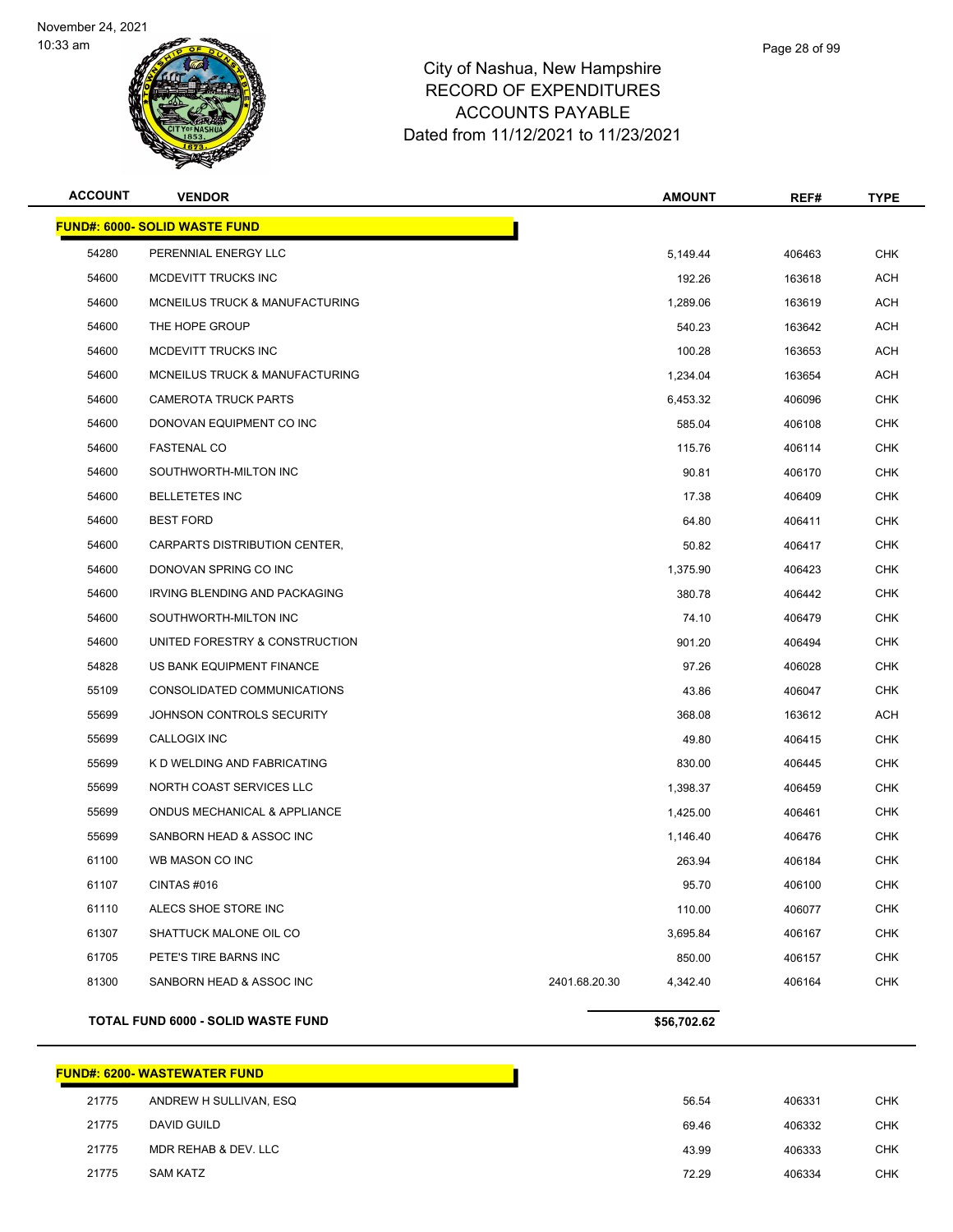

| <b>ACCOUNT</b> | <b>VENDOR</b>                        | <b>AMOUNT</b> | REF#   | <b>TYPE</b> |
|----------------|--------------------------------------|---------------|--------|-------------|
|                | <b>FUND#: 6200- WASTEWATER FUND</b>  |               |        |             |
| 21775          | SHIRLEY CAYA                         | 432.46        | 406335 | <b>CHK</b>  |
| 21775          | <b>SUSAN LAUGHLIN</b>                | 98.04         | 406336 | <b>CHK</b>  |
| 21775          | TOUGAS FAMILY REV LIVING             | 75.12         | 406337 | CHK         |
| 53107          | EASTERN ANALYTICAL INC               | 32.50         | 406112 | <b>CHK</b>  |
| 53107          | <b>FLOW ASSESSMENT SERVICES LLC</b>  | 11,400.00     | 406595 | <b>CHK</b>  |
| 53467          | PENNICHUCK WATER WORKS INC           | 10,154.76     | 406065 | <b>CHK</b>  |
| 54100          | EVERSOUCE-POWER SUPPLY               | 51,898.91     | 406050 | <b>CHK</b>  |
| 54100          | <b>EVERSOURCE</b>                    | 2,023.70      | 406052 | CHK         |
| 54100          | <b>EVERSOURCE</b>                    | 287.38        | 406386 | CHK         |
| 54114          | LIBERTY UTILITIES - NH               | 659.85        | 406387 | <b>CHK</b>  |
| 54114          | LIBERTY UTILITIES - NH               | 140.37        | 406388 | <b>CHK</b>  |
| 54114          | LIBERTY UTILITIES - NH               | 2,603.03      | 406389 | <b>CHK</b>  |
| 54114          | LIBERTY UTILITIES - NH               | 55.16         | 406390 | CHK         |
| 54114          | <b>LIBERTY UTILITIES - NH</b>        | 58.34         | 406391 | <b>CHK</b>  |
| 54114          | LIBERTY UTILITIES - NH               | 59.77         | 406392 | CHK         |
| 54114          | SPRAGUE RESOURCES LP                 | 3,916.95      | 406481 | <b>CHK</b>  |
| 54141          | PENNICHUCK WATER WORKS INC           | 596.69        | 406394 | <b>CHK</b>  |
| 54300          | <b>BROX INDUSTRIES INC</b>           | 193.08        | 163598 | <b>ACH</b>  |
| 54300          | <b>BROX INDUSTRIES INC</b>           | 711.30        | 163639 | ACH         |
| 54487          | J LAWRENCE HALL COMPANY LLC          | 3,623.05      | 163611 | <b>ACH</b>  |
| 54487          | M & M ELECTRICAL SUPPLY CO INC       | 1,210.25      | 163615 | ACH         |
| 54487          | <b>MOTION INDUSTRIES INC</b>         | 309.01        | 163621 | ACH         |
| 54487          | <b>MOTION INDUSTRIES INC</b>         | 46.32         | 163656 | ACH         |
| 54487          | <b>FASTENAL CO</b>                   | 590.31        | 406114 | CHK         |
| 54487          | <b>GRAINGER</b>                      | 512.23        | 406121 | CHK         |
| 54487          | <b>BELLETETES INC</b>                | 214.81        | 406409 | <b>CHK</b>  |
| 54487          | <b>BMI MECHANICAL INC</b>            | 8,967.75      | 406413 | <b>CHK</b>  |
| 54487          | <b>FASTENAL CO</b>                   | 299.93        | 406429 | <b>CHK</b>  |
| 54487          | <b>GRAINGER</b>                      | 363.79        | 406433 | <b>CHK</b>  |
| 54487          | <b>HACH COMPANY</b>                  | 241.62        | 406436 | <b>CHK</b>  |
| 54487          | <b>HAYES PUMPS INC</b>               | 6,924.87      | 406438 | CHK         |
| 54487          | <b>VEOLIA WATER TECHNOLOGIES INC</b> | 4,622.02      | 406497 | <b>CHK</b>  |
| 54487          | <b>WESCOR ASSOCITES INC</b>          | 2,815.00      | 406500 | <b>CHK</b>  |
| 54600          | CARPARTS DISTRIBUTION CENTER,        | 98.10         | 406417 | CHK         |
| 54600          | DONOVAN EQUIPMENT CO INC             | 87.68         | 406422 | <b>CHK</b>  |
| 54828          | US BANK EQUIPMENT FINANCE            | 168.04        | 406028 | <b>CHK</b>  |
| 55109          | CONSOLIDATED COMMUNICATIONS          | 519.45        | 406046 | <b>CHK</b>  |
| 55109          | CONSOLIDATED COMMUNICATIONS          | 43.86         | 406384 | CHK         |
| 55118          | VERIZON WIRELESS-542088278           | 80.02         | 406396 | <b>CHK</b>  |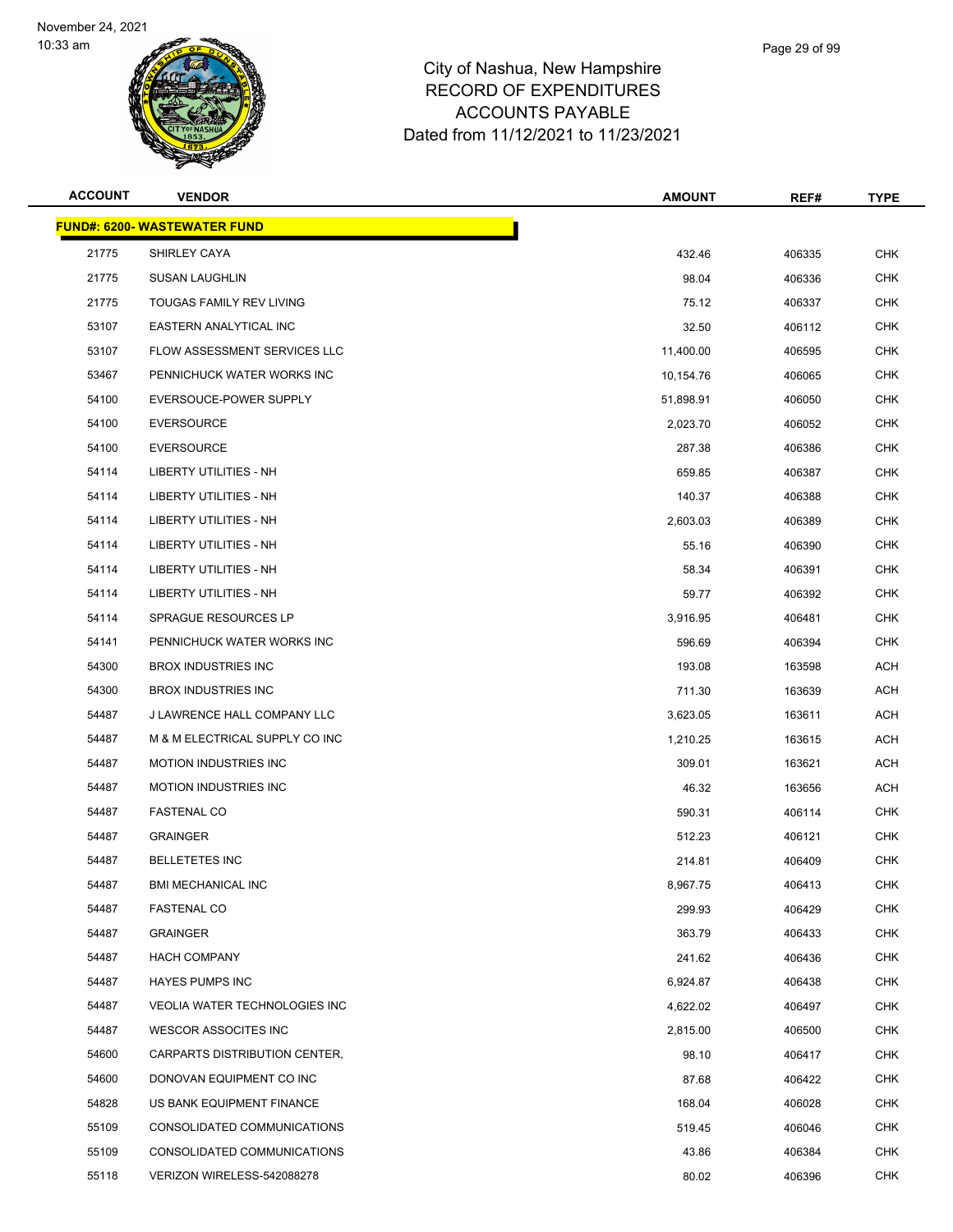

| <b>ACCOUNT</b> | <b>VENDOR</b>                            |               | <b>AMOUNT</b> | REF#   | <b>TYPE</b> |
|----------------|------------------------------------------|---------------|---------------|--------|-------------|
|                | <b>FUND#: 6200- WASTEWATER FUND</b>      |               |               |        |             |
| 55618          | <b>CITIZENS BANK</b>                     |               | 13.50         | 163600 | <b>ACH</b>  |
| 55699          | <b>CRYSTAL ROCK</b>                      |               | 170.74        | 406048 | <b>CHK</b>  |
| 55699          | CHEMSERVE ENVIRONMENTAL ANALYS           |               | 300.00        | 406099 | <b>CHK</b>  |
| 55699          | LINDSKOG BALANCING                       |               | 1,124.00      | 406141 | <b>CHK</b>  |
| 55699          | <b>CALLOGIX INC</b>                      |               | 166.00        | 406415 | <b>CHK</b>  |
| 55699          | LAVIOLETTE CONTROLS                      |               | 760.00        | 406447 | <b>CHK</b>  |
| 55699          | THE METRO GROUP INC                      |               | 175.00        | 406486 | <b>CHK</b>  |
| 61107          | ALECS SHOE STORE INC                     |               | 110.00        | 406077 | <b>CHK</b>  |
| 61107          | CINTAS#016                               |               | 575.82        | 406100 | <b>CHK</b>  |
| 61107          | ALECS SHOE STORE INC                     |               | 110.00        | 406402 | <b>CHK</b>  |
| 61149          | EMD MILLIPORE CORPORATION                |               | 880.00        | 406113 | <b>CHK</b>  |
| 61149          | <b>HACH COMPANY</b>                      |               | 701.74        | 406125 | <b>CHK</b>  |
| 61149          | <b>IDEXX DISTRIBUTION INC</b>            |               | 1,576.45      | 406131 | <b>CHK</b>  |
| 61149          | THE NELAC INSTITUTE                      |               | 215.00        | 406176 | <b>CHK</b>  |
| 61149          | <b>VWR INTERNATIONAL</b>                 |               | 91.12         | 406183 | <b>CHK</b>  |
| 61149          | <b>HACH COMPANY</b>                      |               | 240.00        | 406436 | <b>CHK</b>  |
| 61149          | <b>VWR INTERNATIONAL</b>                 |               | 657.44        | 406498 | <b>CHK</b>  |
| 61156          | <b>BORDEN &amp; REMINGTON CORP</b>       |               | 4,495.13      | 163597 | <b>ACH</b>  |
| 61156          | POLYDYNE INC                             |               | 11,522.08     | 406158 | <b>CHK</b>  |
| 61156          | POLYDYNE INC                             |               | 58,407.95     | 406465 | <b>CHK</b>  |
| 61299          | AMAZON CAPITAL SERV (CITY ACH)           |               | 270.64        | 163594 | ACH         |
| 61299          | <b>FASTENAL CO</b>                       |               | 21.69         | 406114 | <b>CHK</b>  |
| 61299          | <b>GRAINGER</b>                          |               | 694.35        | 406121 | <b>CHK</b>  |
| 61299          | HOME DEPOT CREDIT SERVICE 3065           |               | 1,070.91      | 406128 | <b>CHK</b>  |
| 61299          | ARCSOURCE INC                            |               | 438.60        | 406405 | <b>CHK</b>  |
| 61299          | <b>BELLETETES INC</b>                    |               | 169.72        | 406409 | <b>CHK</b>  |
| 61299          | DEPENDABLE LOCK SERVICE INC              |               | 60.00         | 406421 | <b>CHK</b>  |
| 61299          | <b>GRAINGER</b>                          |               | 1,301.89      | 406433 | CHK         |
| 71025          | <b>GRAINGER</b>                          |               | 119.34        | 406121 | <b>CHK</b>  |
| 71025          | HOME DEPOT CREDIT SERVICE 3065           |               | 6.88          | 406128 | <b>CHK</b>  |
| 71025          | <b>GRAINGER</b>                          |               | 84.55         | 406433 | <b>CHK</b>  |
| 81300          | ATLANTIC FLUID TECHNOLOGY INC            | 2043.69.18.30 | 10,017.45     | 406406 | <b>CHK</b>  |
| 81700          | CONCORD WINWATER WORKS CO                | 1043.69.20.30 | 33,745.00     | 406103 | <b>CHK</b>  |
| 81700          | HAYNER / SWANSON INC                     | 1052.69.17.30 | 62,041.76     | 163665 | ACH         |
| 81700          | <b>GREEN MOUNTAIN PIPELINE</b>           | 1052.69.17.30 | 10,429.80     | 406435 | <b>CHK</b>  |
| 81700          | SUNSHINE PAVING CORPORATION              | 1052.69.20.30 | 14,535.00     | 163625 | ACH         |
| 81700          | S.U.R. CONSTRUCTION WEST INC             | 1052.69.21.30 | 516,052.33    | 406597 | <b>CHK</b>  |
|                | <b>TOTAL FUND 6200 - WASTEWATER FUND</b> |               | \$850,729.68  |        |             |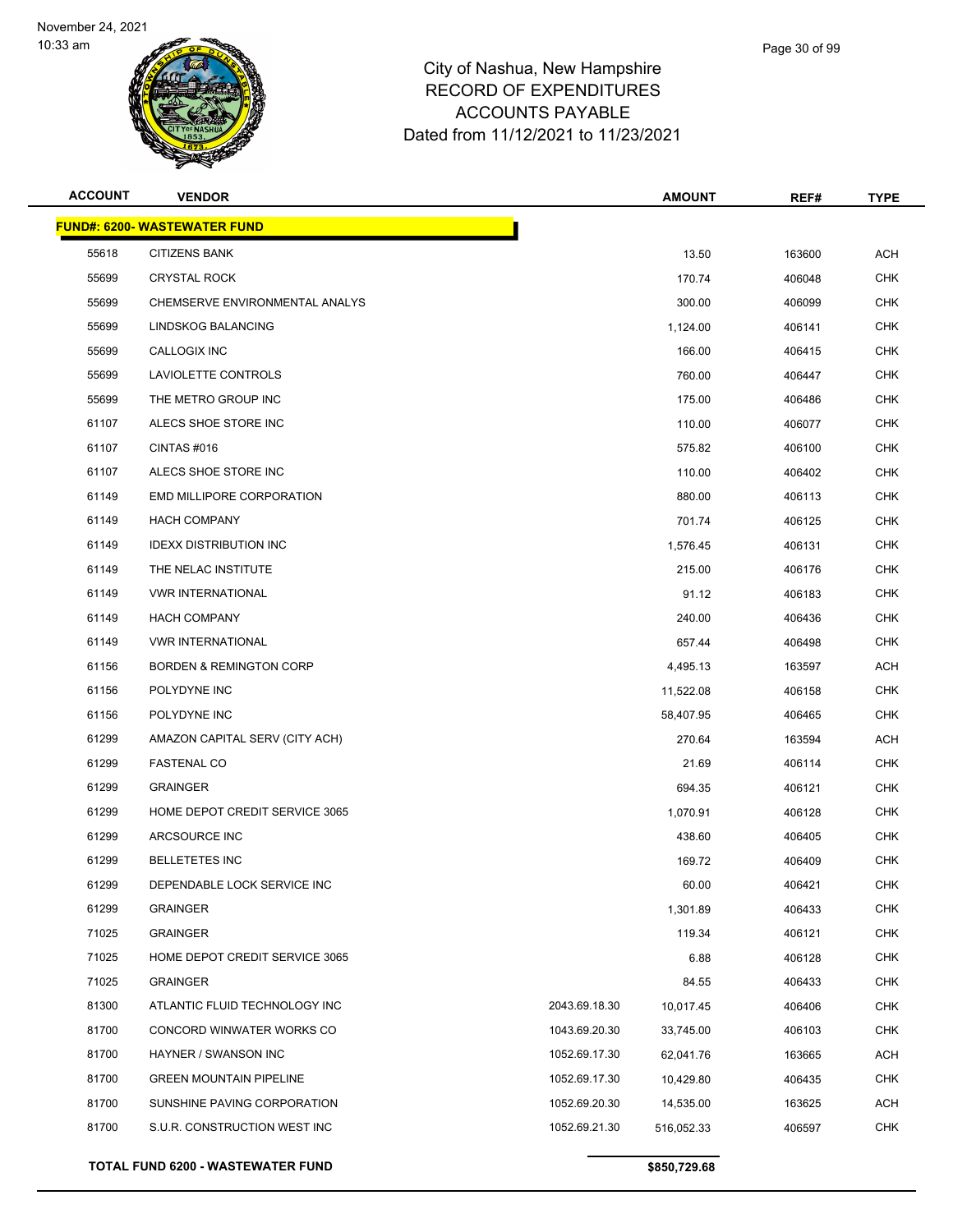

| <b>ACCOUNT</b> | <b>VENDOR</b>                                     | <b>AMOUNT</b> | REF#   | <b>TYPE</b> |
|----------------|---------------------------------------------------|---------------|--------|-------------|
|                | <u> FUND#: 6500- PROPERTY &amp; CASUALTY FUND</u> |               |        |             |
| 54267          | TREASURER STATE OF NH                             | 50.00         | 406066 | <b>CHK</b>  |
| 55421          | ADVANCED WORKPLACE STRATEGIES                     | 113.05        | 163634 | ACH         |
| 59207          | REHABILITATION EQUIPMENT ASSOC                    | 155.00        | 406349 | CHK         |
| 59207          | SO NH REGIONAL MEDICAL CENTER                     | 1,405.67      | 406350 | <b>CHK</b>  |
| 59207          | APPLE NASHUA LLC                                  | 1,688.34      | 406352 | CHK         |
| 59207          | APPLE THERAPY MANCHESTER                          | 259.59        | 406353 | CHK         |
| 59207          | CONCORD ORTHOPEDICS PA                            | 1.385.00      | 406354 | <b>CHK</b>  |
| 59207          | <b>EXPRESSMED LLC</b>                             | 485.45        | 406356 | CHK         |
| 59207          | FOUNDATION MEDICAL PARTNERS                       | 99.00         | 406357 | <b>CHK</b>  |
| 59207          | FOUR SEASONS ORTHOPEDIC CENTER                    | 1,359.00      | 406358 | <b>CHK</b>  |
| 59207          | INJURED WORKERS PHARMACY LLC                      | 337.59        | 406359 | CHK         |
| 59207          | NH NEUROSPINE INSTITUTE                           | 1,100.00      | 406360 | <b>CHK</b>  |
| 59207          | NORTHEASTERN SURGICAL                             | 2,150.00      | 406361 | CHK         |
| 59207          | OCCUPATIONAL HEALTH CTRS SOUTH                    | 1,525.91      | 406362 | <b>CHK</b>  |
| 59207          | PERFORMANCE REHAB INC                             | 250.00        | 406363 | <b>CHK</b>  |
| 59207          | SO NH REGIONAL MEDICAL CENTER                     | 3,620.58      | 406364 | CHK         |
| 59207          | STONERIVER PHARMACY SOLUTIONS                     | 16,063.48     | 406365 | <b>CHK</b>  |
| 59207          | VRS DISABILITY MANAGEMENT                         | 210.10        | 406366 | <b>CHK</b>  |
| 59207          | ZYNEX MEDICAL INC                                 | 831.96        | 406367 | <b>CHK</b>  |
| 59207          | <b>CHRISTOPHER NELSON</b>                         | 10.00         | 406576 | CHK         |
| 59207          | ST JOSEPH HOSPITAL                                | 209.00        | 406577 | CHK         |
| 59207          | APPLE NASHUA LLC                                  | 446.70        | 406579 | <b>CHK</b>  |
| 59207          | FOUR SEASONS ORTHOPEDIC CENTER                    | 363.00        | 406581 | CHK         |
| 59207          | HOME HEALTH & HOSPICE CARE                        | 2,566.00      | 406584 | <b>CHK</b>  |
| 59207          | LAMPREY HEALTH CARE INC                           | 188.00        | 406585 | CHK         |
| 59207          | NEW ENGLAND NEUROLOGICAL ASSOC                    | 238.00        | 406587 | CHK         |
| 59207          | ORTHOPEDIC SURGICAL ASSOCIATES                    | 249.60        | 406588 | <b>CHK</b>  |
| 59207          | PAIN SOLUTIONS PLLC                               | 300.00        | 406589 | <b>CHK</b>  |
| 59207          | PERFORMANCE REHAB INC                             | 1,010.00      | 406590 | <b>CHK</b>  |
| 59207          | SO NH REGIONAL MEDICAL CENTER                     | 593.40        | 406591 | <b>CHK</b>  |
| 59207          | SPINDEL EYE ASSOCIATES PC                         | 311.00        | 406592 | <b>CHK</b>  |
| 59207          | STONERIVER PHARMACY SOLUTIONS                     | 1,291.20      | 406593 | <b>CHK</b>  |
| 59225          | <b>CULLENCOLLIMORE PLLC</b>                       | 6,920.70      | 406355 | <b>CHK</b>  |
| 59250          | ALLIED UNIVERSAL TECHNOLOGY                       | 1,987.53      | 406351 | <b>CHK</b>  |
| 59250          | GATE CITY FENCE CO INC                            | 3,350.00      | 406582 | <b>CHK</b>  |
| 59275          | ALLEGIANCE TRUCKS                                 | 2,925.38      | 406578 | <b>CHK</b>  |
| 59275          | COMMERCE INSURANCE COMPANY                        | 5,729.49      | 406580 | <b>CHK</b>  |
| 59275          | GOTMAN, SCHULTHESS & STEERE PA                    | 128.00        | 406583 | <b>CHK</b>  |
| 59275          | NASHUA COLLISION CENTER INC                       | 1,188.80      | 406586 | <b>CHK</b>  |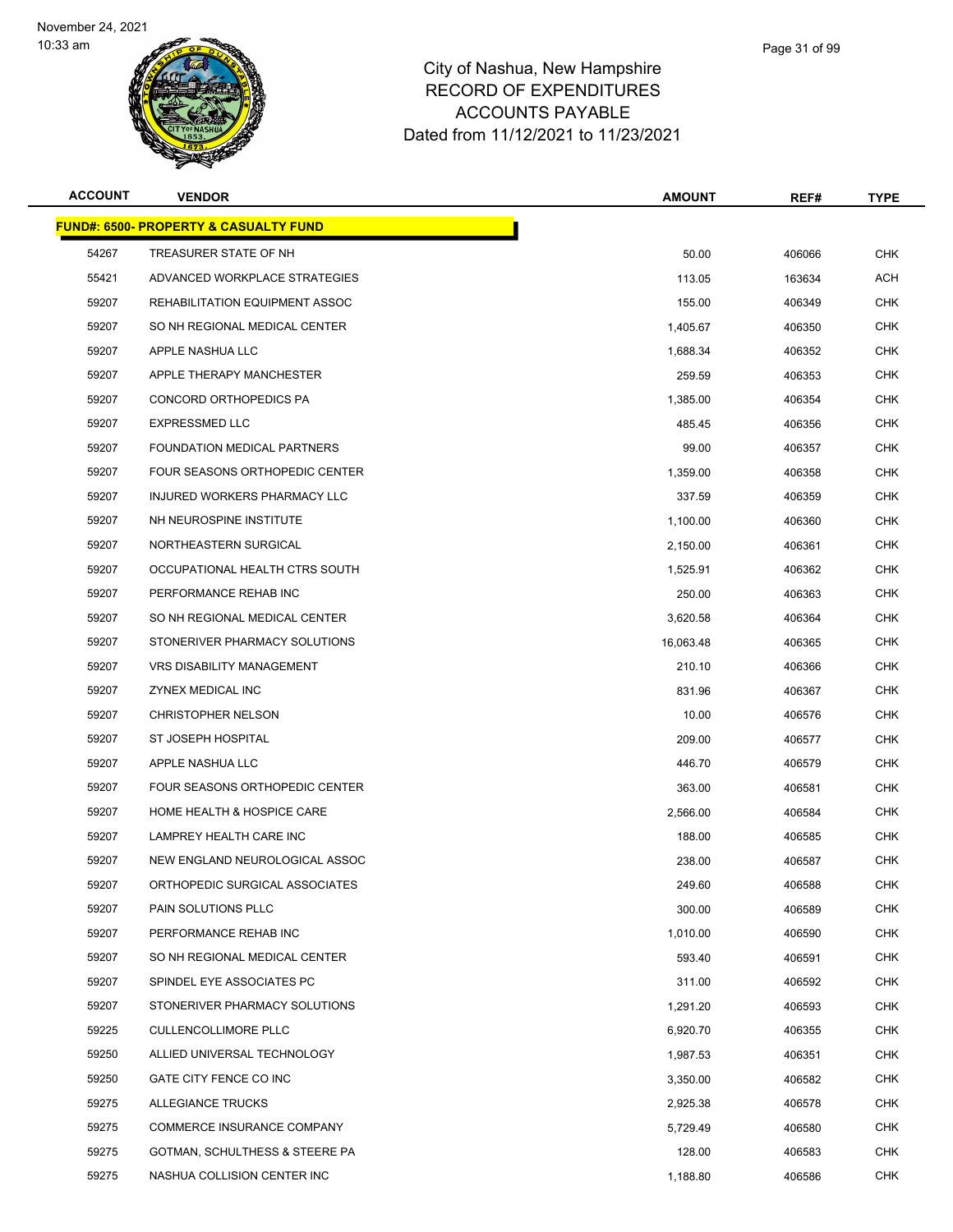## City of Nashua, New Hampshire RECORD OF EXPENDITURES ACCOUNTS PAYABLE Dated from 11/12/2021 to 11/23/2021

November 24, 2021

10:33 am

| <b>ACCOUNT</b> | <b>VENDOR</b>                                         | <b>AMOUNT</b>                  | REF#   | <b>TYPE</b> |
|----------------|-------------------------------------------------------|--------------------------------|--------|-------------|
|                | <b>TOTAL FUND 6500 - PROPERTY &amp; CASUALTY FUND</b> | \$63,095.52                    |        |             |
|                | <b>FUND#: 6600- BENEFITS SELF INSURANCE FUND</b>      |                                |        |             |
| 21520          | COLONIAL LIFE AND ACCIDENT INS                        | 1,517.04                       | 163573 | <b>ACH</b>  |
| 52809          | SANOFI PASTEUR INC                                    | 8,249.85                       | 406166 | <b>CHK</b>  |
| 52815          | ANTHEM BCBS OF NE                                     | 5,103.29                       | 163567 | <b>ACH</b>  |
| 53452          | LEDDY GROUP                                           | 403.20                         | 163648 | <b>ACH</b>  |
| 59165          | ANTHEM BCBS OF NE                                     | 133,616.02                     | 163567 | <b>ACH</b>  |
| 59500          | ANTHEM BCBS OF NE                                     | 95,874.72                      | 163567 | <b>ACH</b>  |
| 59507          | ANTHEM BCBS OF NE                                     | 255,882.17                     | 163567 | <b>ACH</b>  |
| 59507          | ANTHEM BCBS OF NE                                     | 206,211.57                     | 163596 | <b>ACH</b>  |
| 59507          | ANTHEM BCBS OF NE                                     | 356,379.10                     | 163567 | <b>ACH</b>  |
| 59507          | ANTHEM BCBS OF NE                                     | 435,417.14                     | 163596 | <b>ACH</b>  |
| 59507          | ANTHEM BCBS OF NE                                     | 61,997.98                      | 163567 | <b>ACH</b>  |
| 59507          | ANTHEM BCBS OF NE                                     | 19,454.42                      | 163596 | <b>ACH</b>  |
| 59525          | NORTHEAST DELTA DENTAL                                | 67,602.00                      | 163568 | <b>ACH</b>  |
| 59525          | NORTHEAST DELTA DENTAL                                | 66,753.02                      | 163622 | <b>ACH</b>  |
|                | TOTAL FUND 6600 - BENEFITS SELF INSURANCE FUND        | \$1,714,461.52                 |        |             |
|                | <b>FUND#: 7026- CAPITAL EQUIPMENT RESERVE FUND</b>    |                                |        |             |
| 81500          | <b>CUSTOM TRUCK &amp; EQUIPMENT LLC</b>               | <b>CERF77.21</b><br>279,336.00 | 163601 | <b>ACH</b>  |
|                | TOTAL FUND 7026 - CAPITAL EQUIPMENT RESERVE FUND      | \$279,336.00                   |        |             |
|                | <b>FUND#: 7078- CITY BUILDINGS ETF</b>                |                                |        |             |
| 54280          | <b>D L KING &amp; ASSOCIATES INC</b>                  | 11,960.00                      | 163640 | <b>ACH</b>  |
| 71602          | JOHNSON CONTROLS SECURITY                             | 2,272.50                       | 163612 | <b>ACH</b>  |
|                | <b>TOTAL FUND 7078 - CITY BUILDINGS ETF</b>           | \$14,232.50                    |        |             |
|                | <u>FUND#: 7504- EDGEWOOD/SUBURBAN MAINT FUND</u>      |                                |        |             |
| 54280          | AMHERST PAVING                                        | 5,860.00                       | 406081 | <b>CHK</b>  |
|                | TOTAL FUND 7504 - EDGEWOOD/SUBURBAN MAINT FUND        | \$5,860.00                     |        |             |
|                | <b>FUND#: 7506- ETF CONTRIB-WOODLAWN CEMETERY</b>     |                                |        |             |
| 53999          | HAYNER / SWANSON INC                                  | 2,793.26                       | 163607 | <b>ACH</b>  |
| 54214          | THE KMB GROUP                                         | 1,360.00                       | 406446 | <b>CHK</b>  |
|                |                                                       |                                |        |             |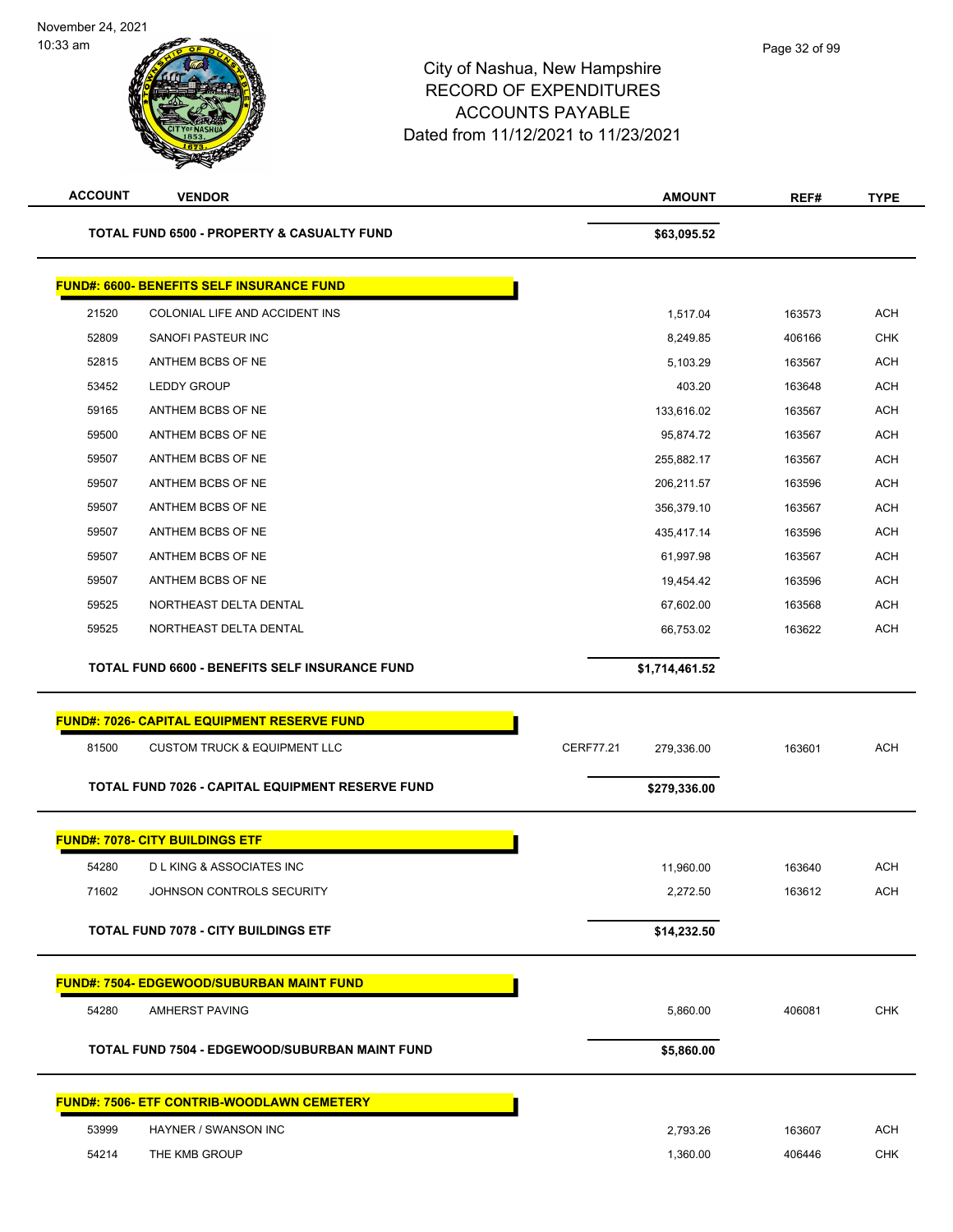| <b>ACCOUNT</b><br><b>VENDOR</b>                       | <b>AMOUNT</b>        | REF#   | <b>TYPE</b> |
|-------------------------------------------------------|----------------------|--------|-------------|
| TOTAL FUND 7506 - ETF CONTRIB-WOODLAWN CEMETERY       | \$4,153.26           |        |             |
| <b>FUND#: 7511- POLICE-LAW ENF PROGRAMS ETF</b>       |                      |        |             |
| 61299<br>PETTY CASH                                   | 58.97                | 406042 | <b>CHK</b>  |
| 68240<br>NASHUA POLICE ATHLETIC LEAGUE                | 7,000.00             | 406377 | <b>CHK</b>  |
| TOTAL FUND 7511 - POLICE-LAW ENF PROGRAMS ETF         | \$7,058.97           |        |             |
| <b>FUND#: 7546- LIB-VIRGINIA CARR BLOOMFIELD</b>      |                      |        |             |
| 53999<br>AMANDA E STANDERFER                          | 5,687.50             | 406079 | <b>CHK</b>  |
|                                                       |                      |        |             |
| <b>TOTAL FUND 7546 - LIB-VIRGINIA CARR BLOOMFIELD</b> | \$5,687.50           |        |             |
| <b>FUND#: 7549- LIBRARY-MISC LIB DONATIONS</b>        |                      |        |             |
| 71000<br>AMAZON CAPITAL SERV (CITY ACH)               | 1,050.17             | 163635 | <b>ACH</b>  |
| <b>TOTAL FUND 7549 - LIBRARY-MISC LIB DONATIONS</b>   | \$1,050.17           |        |             |
| <b>FUND#: 8063- LIBRARY-HENRY STEARNS FUND</b>        |                      |        |             |
| 61807<br>INGRAM LIBRARY SERVICES LLC                  | 19.52                | 163644 | <b>ACH</b>  |
| 61807<br><b>BAKER &amp; TAYLOR</b>                    | 300.80               | 406086 | <b>CHK</b>  |
| <b>BAKER &amp; TAYLOR</b><br>61807                    | 287.60               | 406408 | <b>CHK</b>  |
| <b>TOTAL FUND 8063 - LIBRARY-HENRY STEARNS FUND</b>   | \$607.92             |        |             |
| <b>FUND#: 8400- AGENCY-DEVELOPER ESCROWS</b>          |                      |        |             |
| 21730<br>IN SITE EXCAVATION                           | DL-5413<br>1,500.00  | 406132 | <b>CHK</b>  |
| 21730<br><b>GRANITE STATE CREDIT UNION</b>            | PB-5409<br>64,029.00 | 406038 | CHK         |
| 21730<br>MG HOLDINGS LLC                              | PB-5413<br>61,380.00 | 406371 | CHK         |
| TOTAL FUND 8400 - AGENCY-DEVELOPER ESCROWS            | \$126,909.00         |        |             |
| <b>FUND#: 8641- NHS N/S GEN SCHOLARSHIPS</b>          |                      |        |             |
| 68370<br><b>JUSTIN HAWKINS AND</b>                    | 1,000.00             | 406368 | <b>CHK</b>  |
| <b>TOTAL FUND 8641 - NHS N/S GEN SCHOLARSHIPS</b>     | \$1,000.00           |        |             |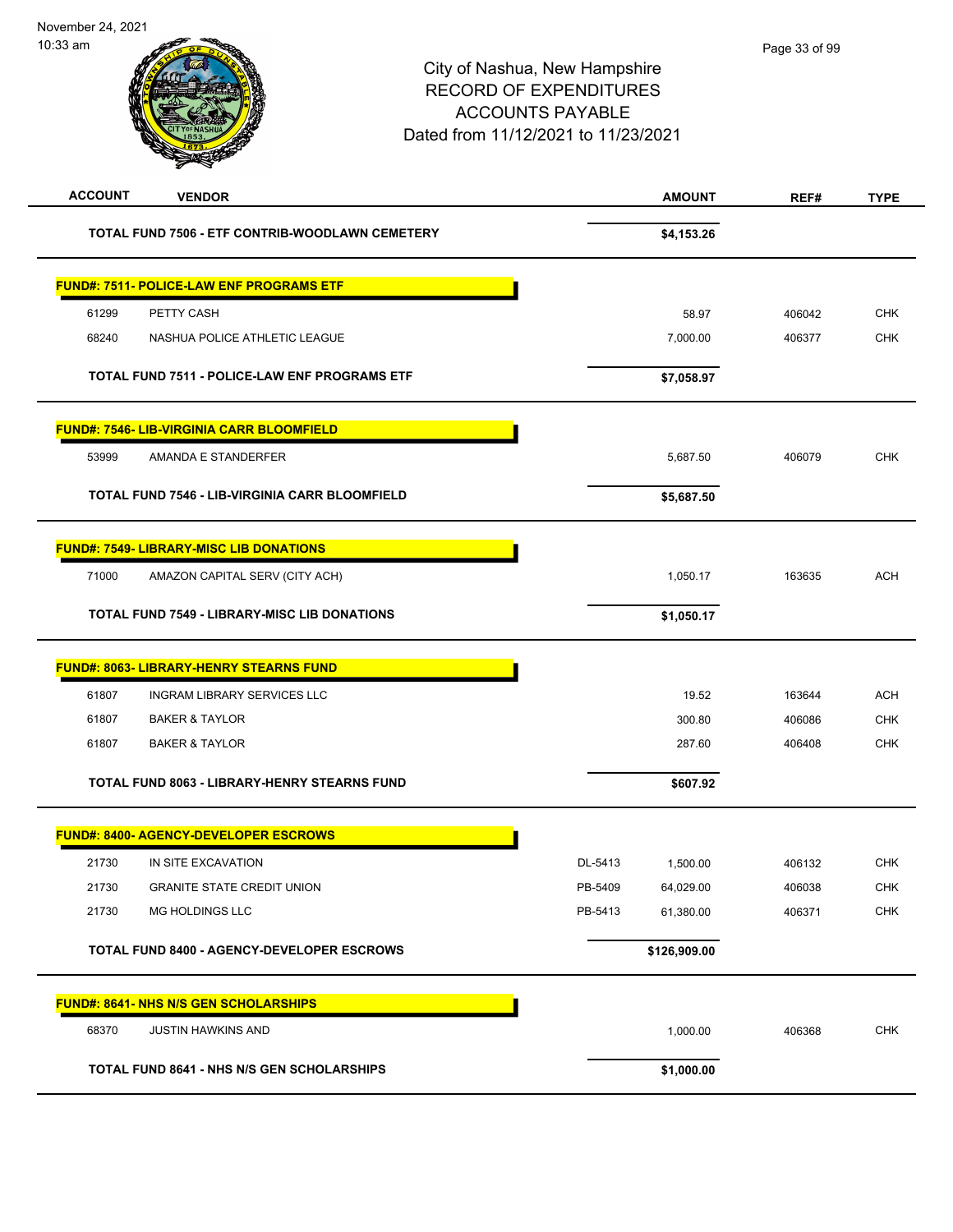

| Page 34 of 99 |
|---------------|
|               |

| <b>ACCOUNT</b> | <b>VENDOR</b>          |                                           | <b>AMOUNT</b><br>REF# | <b>TYPE</b> |
|----------------|------------------------|-------------------------------------------|-----------------------|-------------|
|                | <b>SUMMARY BY FUND</b> |                                           | <b>AMOUNT</b>         |             |
|                | 1000                   | <b>GENERAL FUND</b>                       | 1,852,750.53          |             |
|                | 1001                   | <b>GENERAL FUND - CAP IMPROVEMENTS</b>    | 72,151.80             |             |
|                | 1010                   | <b>GENERAL FUND PY ESCROWS</b>            | 16,002.82             |             |
|                | 1020                   | <b>GENERAL FUND-PY ENCUMBRANCES</b>       | 65,673.76             |             |
|                | 2100                   | <b>FOOD SERVICES FUND</b>                 | 12,666.44             |             |
|                | 2201                   | DRIVERS EDUCATION FUND                    | 337.45                |             |
|                | 2212                   | ATHLETICS REVENUE FUND                    | 3,252.10              |             |
|                | 2222                   | AFTER SCHOOL PROGRAM                      | 2,295.84              |             |
|                | 2503                   | <b>PARKS &amp; REC PROGRAMS FUND</b>      | 2,925.00              |             |
|                | 2505                   | PEG ACCESS CHANNELS FUND                  | 527.31                |             |
|                | 2506                   | HUNT BLDG FACILITY RENTAL FUND            | 3,724.79              |             |
|                | 2507                   | FIRE TRAINING FACILITY RENTAL             | 145.97                |             |
|                | 3035                   | FEMA DISASTER ASSIST GRANTS               | 3,072.00              |             |
|                | 3068                   | COMMUNITY SERVICES GRANTS FUND            | 1,115.56              |             |
|                | 3070                   | COMMUNITY HEALTH GRANTS FUND              | 5,074.25              |             |
|                | 3080                   | COMMUNITY DEVELOPMENT GRANTS              | 1,445.02              |             |
|                | 3090                   | URBAN PROGRAM GRANTS FUND                 | 77,756.38             |             |
|                | 3120                   | <b>TRANSIT GRANTS FUND</b>                | 8,864.65              |             |
|                | 3200                   | <b>PARKS &amp; RECREATION GRANTS FUND</b> | 4,059.60              |             |
|                | 3800                   | <b>SCHOOL GRANTS FUND</b>                 | 53,028.10             |             |
|                | 3810                   | FOOD SERVICE GRANTS FUND                  | 1,735.25              |             |
|                | 4025                   | <b>DOJ DRUG FORFEITURE FUND</b>           | 492.86                |             |
|                | 4035                   | POLICE OVERTIME BILLING FUND              | 739.44                |             |
|                | 4053                   | FIRE REGIONAL HAZMAT FUND                 | 959.68                |             |
|                | 4080                   | NASHUA CONSERVATION FUND                  | 315.00                |             |
|                | 4085                   | NASHUA RIVERWALK TIF DISTRICT             | 550.00                |             |
|                | 4090                   | LIB-LOST/DAMAGED BOOK FINES               | 559.50                |             |
|                | 5000                   | CAP PROJECTS-GEN GOVT BLDGS               | 7,043.00              |             |
|                | 5010                   | CAP PROJECTS-INFO TECHNOLOGY              | 2,350.00              |             |
|                | 5020                   | CAPITAL PROJECTS-POLICE                   | 341,863.80            |             |
|                |                        |                                           |                       |             |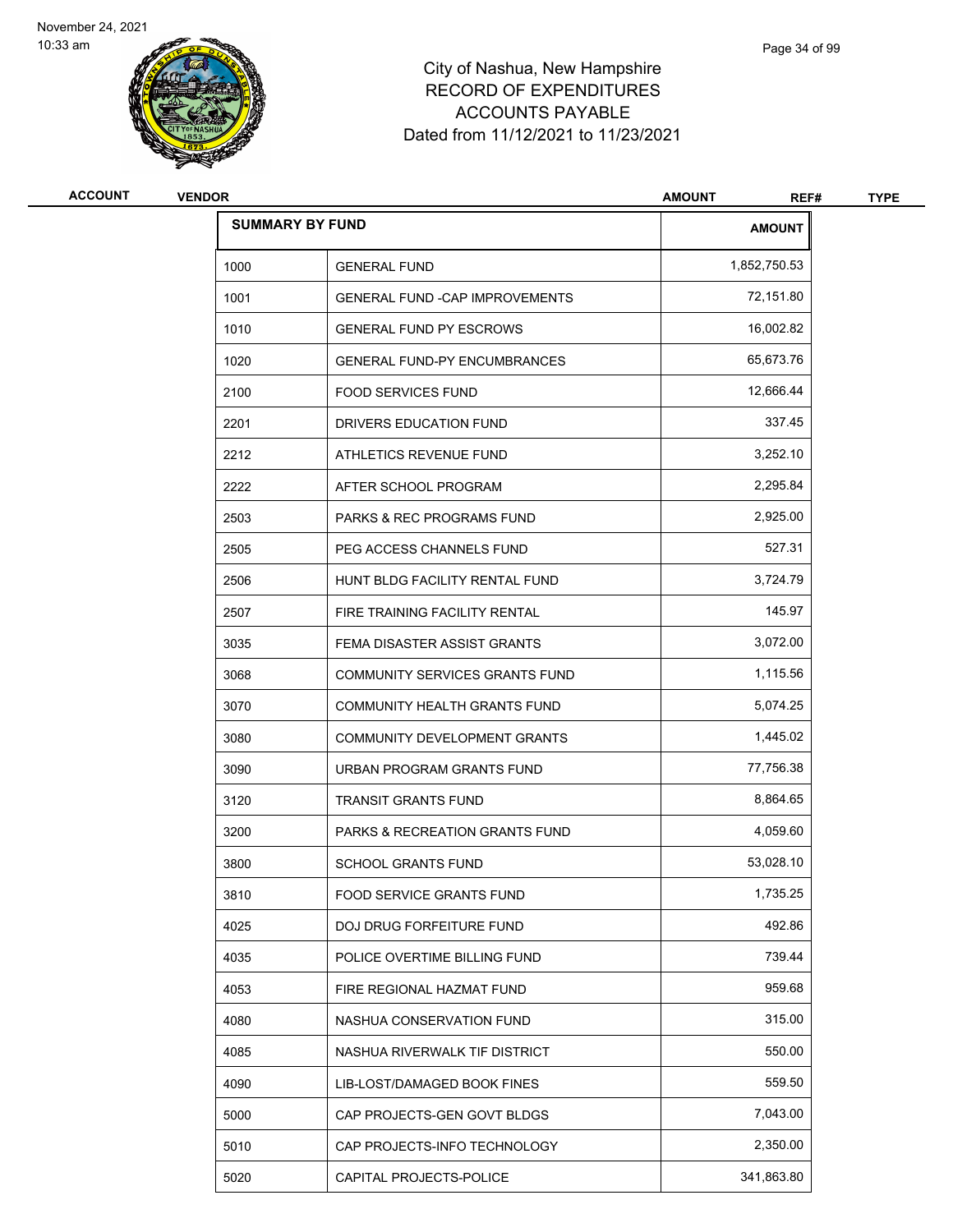

| <b>VENDOR</b> |                                   | <b>AMOUNT</b><br>REF# |
|---------------|-----------------------------------|-----------------------|
|               |                                   | <b>AMOUNT</b>         |
| 5060          | CAPITAL PROJECTS-COMM HEALTH      | 40,746.90             |
| 5200          | CAPITAL PROJECTS-PUBLIC WORKS     | 793,469.27            |
| 5700          | CAP PROJECTS-BROAD ST PARKWAY     | 829.06                |
| 6000          | <b>SOLID WASTE FUND</b>           | 56,702.62             |
| 6200          | <b>WASTEWATER FUND</b>            | 850,729.68            |
| 6500          | PROPERTY & CASUALTY FUND          | 63,095.52             |
| 6600          | BENEFITS SELF INSURANCE FUND      | 1,714,461.52          |
| 7026          | CAPITAL EQUIPMENT RESERVE FUND    | 279,336.00            |
| 7078          | <b>CITY BUILDINGS ETF</b>         | 14,232.50             |
| 7504          | EDGEWOOD/SUBURBAN MAINT FUND      | 5,860.00              |
| 7506          | ETF CONTRIB-WOODLAWN CEMETERY     | 4,153.26              |
| 7511          | POLICE-LAW ENF PROGRAMS ETF       | 7,058.97              |
| 7546          | LIB-VIRGINIA CARR BLOOMFIELD      | 5,687.50              |
| 7549          | <b>LIBRARY-MISC LIB DONATIONS</b> | 1,050.17              |
| 8063          | LIBRARY-HENRY STEARNS FUND        | 607.92                |
| 8400          | AGENCY-DEVELOPER ESCROWS          | 126,909.00            |
| 8641          | NHS N/S GEN SCHOLARSHIPS          | 1,000.00              |
| <b>TOTAL:</b> |                                   | 6,509,407.79          |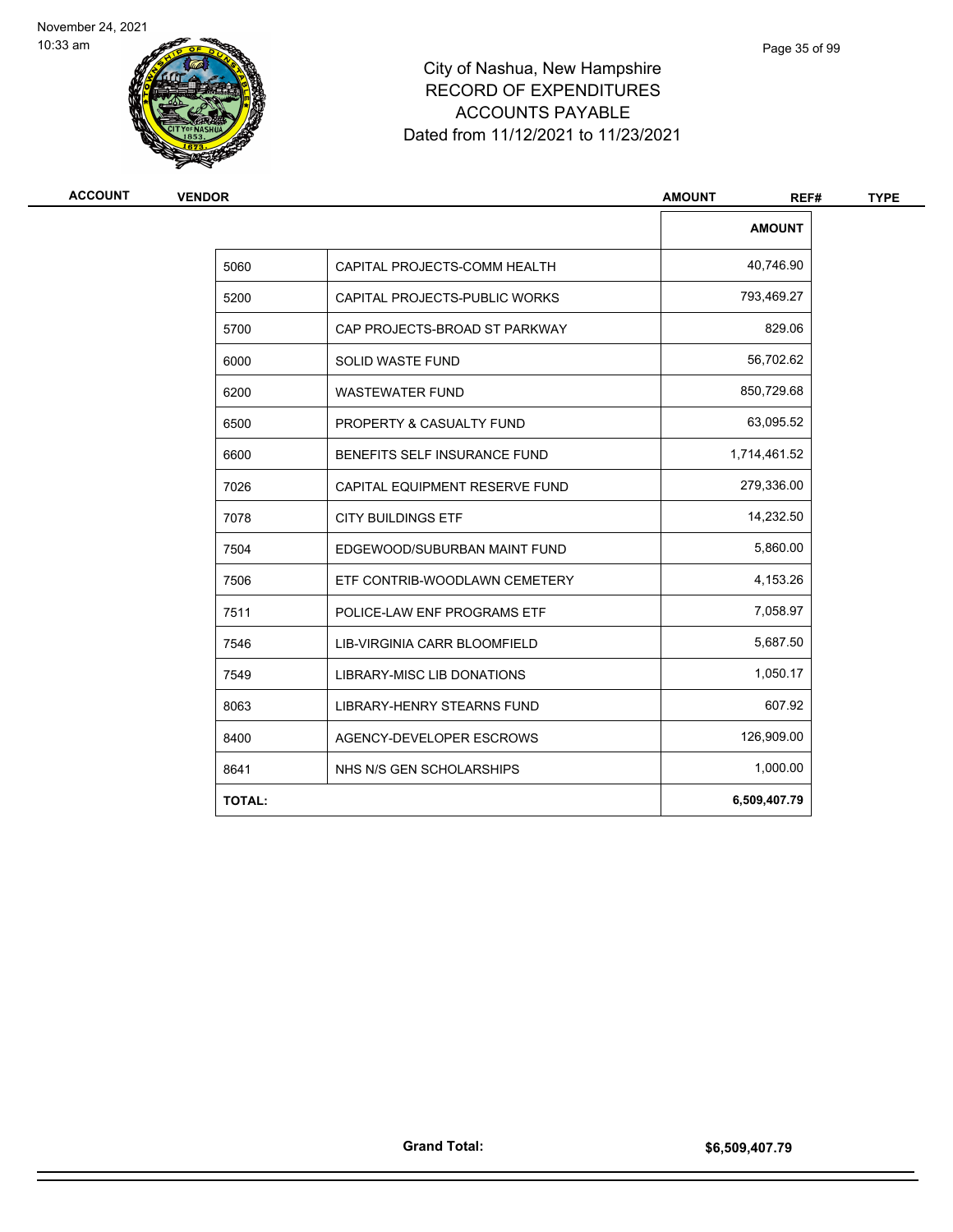

## City of Nashua, New Hampshire RECORD OF EXPENDITURES PAYROLL-GROSS WAGES Dated from November 12, 2021 to November 23, 2021

Page 36 of 99

|     | <b>PAY DATE</b>                   | <b>ACCOUNT</b>                             | <b>DESCRIPTION</b>                           | <b>AMOUNT</b> |
|-----|-----------------------------------|--------------------------------------------|----------------------------------------------|---------------|
|     | <b>FUND#: 1000 - GENERAL FUND</b> |                                            |                                              |               |
| 101 | <b>MAYOR</b>                      |                                            |                                              |               |
|     | 11/18/21                          | 51100                                      | <b>CHIEF OF STAFF</b>                        | 1,890.60      |
|     | 11/24/21                          | 51100                                      | CHIEF OF STAFF                               | 1,890.60      |
|     | 11/18/21                          | 51100                                      | <b>COMMUNICATIONS REPRESENTATIVE</b>         | 888.70        |
|     | 11/24/21                          | 51100                                      | <b>COMMUNICATIONS REPRESENTATIVE</b>         | 888.70        |
|     | 11/18/21                          | 51100                                      | CONSTITUENT SERVICES COORDINATOR             | 954.95        |
|     | 11/24/21                          | 51100                                      | CONSTITUENT SERVICES COORDINATOR             | 954.95        |
|     | 11/18/21                          | 51100                                      | TRANSIT MOBILITY MANAGER                     | 993.05        |
|     | 11/18/21                          | 51500                                      | <b>MAYOR</b>                                 | 2,374.00      |
|     | 11/24/21                          | 51500                                      | MAYOR                                        | 2,374.00      |
|     | 11/24/21                          | 55118                                      | TELEPHONE-CELLULAR                           | 150.00        |
|     | <b>TOTAL 101 - MAYOR</b>          |                                            |                                              | \$13,359.55   |
| 102 | <b>BOARD OF ALDERMEN</b>          |                                            |                                              |               |
|     | 11/18/21                          | 51100                                      | LEGISLATIVE AFFAIRS MANAGER                  | 1,769.70      |
|     | 11/24/21                          | 51100                                      | LEGISLATIVE AFFAIRS MANAGER                  | 1,769.70      |
|     |                                   | <b>TOTAL 102 - BOARD OF ALDERMEN</b>       |                                              | \$3,539.40    |
| 103 | <b>LEGAL</b>                      |                                            |                                              |               |
|     | 11/18/21                          | 51100                                      | <b>CORPORATION COUNSEL</b>                   | 2,760.80      |
|     | 11/24/21                          | 51100                                      | <b>CORPORATION COUNSEL</b>                   | 2,760.80      |
|     | 11/18/21                          | 51100                                      | DEPUTY CORPORATION COUNSEL                   | 4,773.45      |
|     | 11/24/21                          | 51100                                      | DEPUTY CORPORATION COUNSEL                   | 4,773.45      |
|     | 11/18/21                          | 51100                                      | <b>LEGAL ASSISTANT</b>                       | 2,221.70      |
|     | 11/24/21                          | 51100                                      | <b>LEGAL ASSISTANT</b>                       | 2,221.69      |
|     | 11/18/21                          | 51100                                      | RIGHT TO KNOW COORDINATOR                    | 1,607.00      |
|     | 11/24/21                          | 51100                                      | <b>RIGHT TO KNOW COORDINATOR</b>             | 1,607.00      |
|     | 11/24/21                          | 55118                                      | TELEPHONE-CELLULAR                           | 150.00        |
|     | <b>TOTAL 103 - LEGAL</b>          |                                            |                                              | \$22,875.89   |
| 106 |                                   | <b>ADMINISTRATIVE SERVICES</b>             |                                              |               |
|     | 11/18/21                          | 51100                                      | ADMINISTRATIVE SERVICES DIRECTOR             | 1,928.45      |
|     | 11/24/21                          | 51100                                      | ADMINISTRATIVE SERVICES DIRECTOR             | 1,928.45      |
|     | 11/18/21                          | 51100                                      | ADMINISTRATIVE SERVICES OFFICE ADMINISTRATOR | 1,573.05      |
|     | 11/24/21                          | 51100                                      | ADMINISTRATIVE SERVICES OFFICE ADMINISTRATOR | 1,573.05      |
|     | 11/18/21                          | 51100                                      | <b>GRANT WRITER</b>                          | 737.40        |
|     | 11/24/21                          | 51100                                      | <b>GRANT WRITER</b>                          | 737.40        |
|     | 11/24/21                          | 55118                                      | TELEPHONE-CELLULAR                           | 50.00         |
|     |                                   | <b>TOTAL 106 - ADMINISTRATIVE SERVICES</b> |                                              | \$8,527.80    |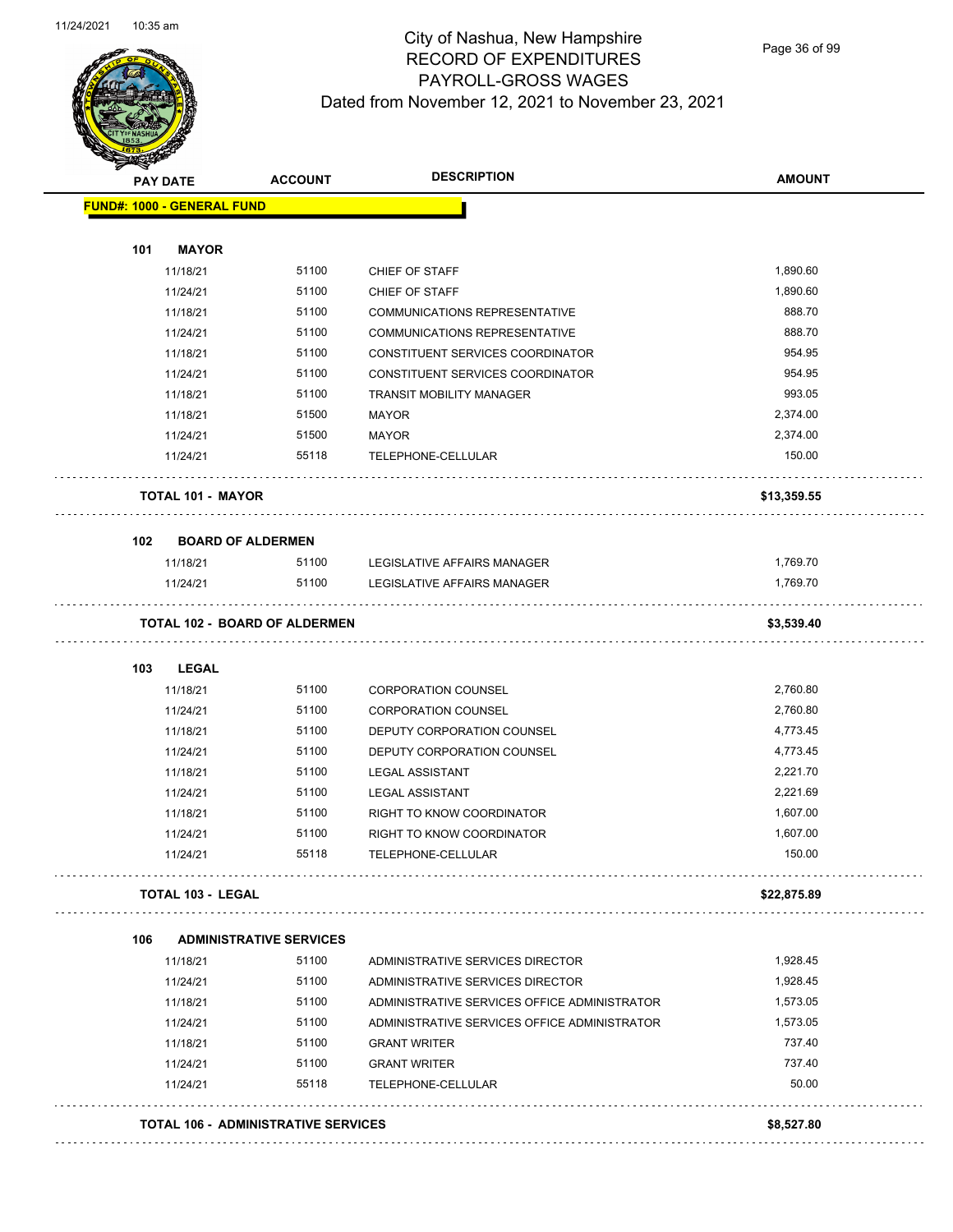

Page 37 of 99

| <b>Allen</b> |                                           |                                      | <b>DESCRIPTION</b>                                               |               |
|--------------|-------------------------------------------|--------------------------------------|------------------------------------------------------------------|---------------|
|              | <b>PAY DATE</b>                           | <b>ACCOUNT</b>                       |                                                                  | <b>AMOUNT</b> |
|              | <b>FUND#: 1000 - GENERAL FUND</b>         |                                      |                                                                  |               |
|              |                                           |                                      |                                                                  |               |
| 107          | <b>CITY CLERK</b><br>11/18/21             | 51100                                |                                                                  | 2,045.05      |
|              |                                           |                                      | <b>CITY CLERK</b>                                                |               |
|              | 11/24/21                                  | 51100                                | <b>CITY CLERK</b>                                                | 2,045.05      |
|              | 11/18/21                                  | 51100                                | <b>CLERK VITAL RECORDS II</b>                                    | 1,385.10      |
|              | 11/24/21                                  | 51100                                | <b>CLERK VITAL RECORDS II</b>                                    | 1,380.77      |
|              | 11/18/21                                  | 51100                                | <b>DEPUTY CITY CLERK</b>                                         | 1,165.25      |
|              | 11/24/21                                  | 51100                                | DEPUTY CITY CLERK                                                | 1,165.25      |
|              | 11/18/21                                  | 51100                                | VITAL RECORDS CLERK III                                          | 1,441.00      |
|              | 11/24/21                                  | 51100                                | VITAL RECORDS CLERK III                                          | 1,441.00      |
|              | 11/18/21                                  | 51300                                | VITAL RECORDS CLERK III                                          | 101.32        |
|              | 11/24/21                                  | 51300                                | VITAL RECORDS CLERK III                                          | 6.75          |
|              | 11/18/21                                  | 51514                                | <b>CITY CLERK TEMP</b>                                           | 100.00        |
|              | 11/18/21                                  | 51514                                | ELECTED MODERATOR                                                | 100.00        |
|              | 11/18/21                                  | 51514                                | ELECTED WARD CLERK                                               | 100.00        |
|              | <b>TOTAL 107 - CITY CLERK</b>             |                                      |                                                                  | \$12,476.54   |
| 108          | <b>ENERGY MANAGEMENT</b>                  |                                      |                                                                  |               |
|              | 11/18/21                                  | 51100                                | <b>ENERGY MANAGER</b>                                            | 1,573.05      |
|              | 11/24/21                                  | 51100                                | <b>ENERGY MANAGER</b>                                            | 1,573.05      |
|              | 11/24/21                                  | 55118                                | TELEPHONE-CELLULAR                                               | 50.00         |
|              | <b>TOTAL 108 - ENERGY MANAGEMENT</b>      |                                      |                                                                  | \$3,196.10    |
| 110          |                                           | <b>ARLINGTON ST COMMUNITY CENTER</b> |                                                                  |               |
|              | 11/18/21                                  | 51100                                | ARLINGTON STREET COMMUNITY CENTER DIRECTOR                       | 1,124.80      |
|              | 11/24/21                                  | 51100                                |                                                                  | 1,124.80      |
|              | 11/24/21                                  | 55118                                | ARLINGTON STREET COMMUNITY CENTER DIRECTOR<br>TELEPHONE-CELLULAR | 50.00         |
|              |                                           |                                      |                                                                  |               |
|              | TOTAL 110 - ARLINGTON ST COMMUNITY CENTER |                                      |                                                                  | \$2,299.60    |
| 111          | <b>HUMAN RESOURCES</b>                    |                                      |                                                                  |               |
|              | 11/18/21                                  | 51100                                | HR SPECIALIST                                                    | 969.50        |
|              | 11/24/21                                  | 51100                                | HR SPECIALIST                                                    | 969.50        |
|              | 11/18/21                                  | 51100                                | HRIS & PAYROLL ANALYST                                           | 1,398.25      |
|              | 11/24/21                                  | 51100                                | HRIS & PAYROLL ANALYST                                           | 1,398.25      |
|              | 11/18/21                                  | 51100                                | HUMAN RESOURCES MANAGER                                          | 1,512.50      |
|              | 11/24/21                                  | 51100                                | HUMAN RESOURCES MANAGER                                          | 1,512.50      |
|              | 11/18/21                                  | 51100                                | PAYROLL ANALYST                                                  | 1,329.29      |
|              | 11/24/21                                  | 51100                                | PAYROLL ANALYST                                                  | 1,329.29      |
|              | 11/18/21                                  | 51100                                | PAYROLL MANAGER                                                  | 1,738.30      |
|              | 11/24/21                                  | 51100                                | PAYROLL MANAGER                                                  | 1,738.30      |
|              | 11/18/21                                  | 51200                                | ADMINISTRATIVE ASSISTANT I                                       | 554.59        |
|              | 11/24/21                                  | 51200                                | ADMINISTRATIVE ASSISTANT I                                       | 563.83        |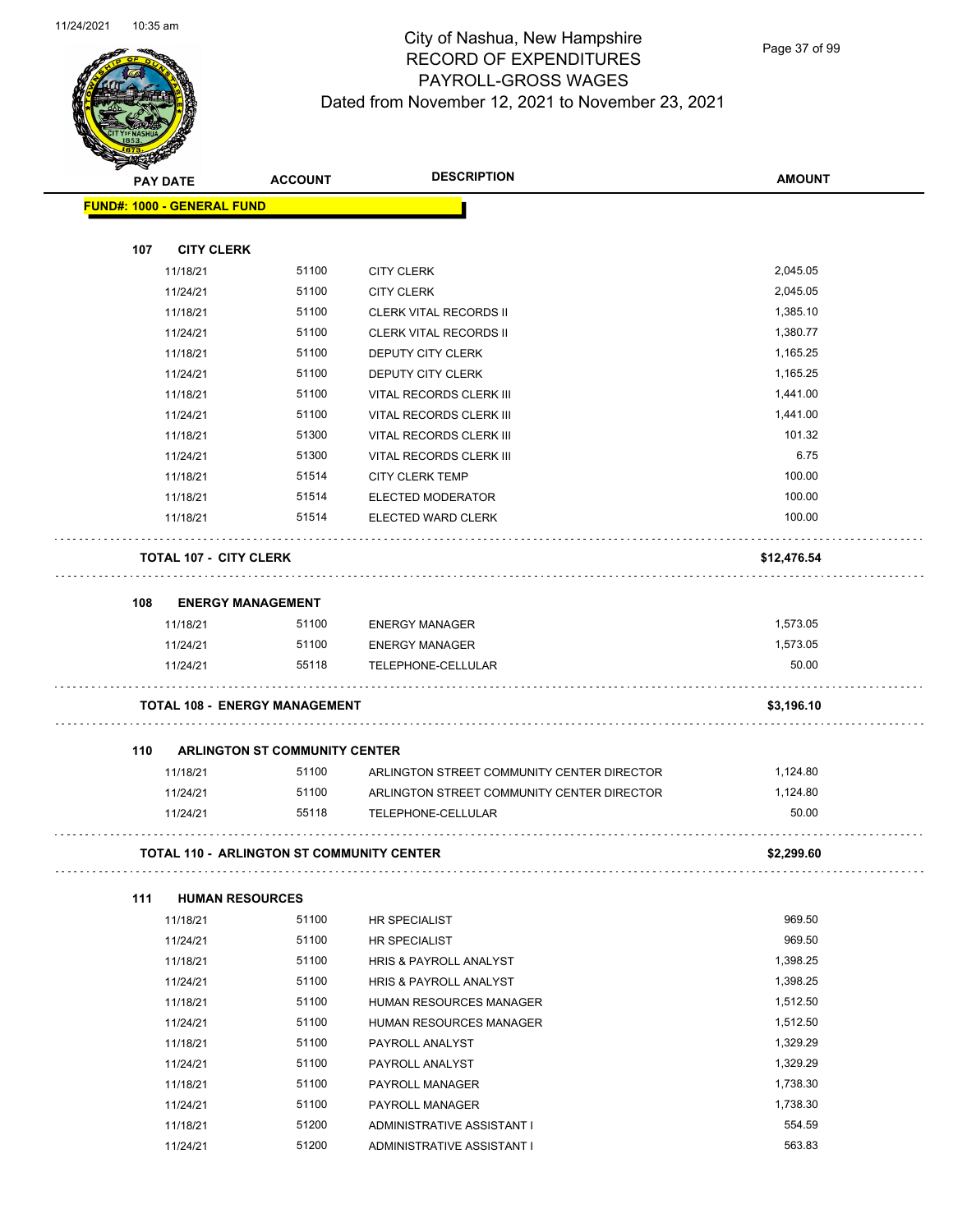

Page 38 of 99

| <b>PAY DATE</b>                   |          | <b>ACCOUNT</b>                            | <b>DESCRIPTION</b>                       | <b>AMOUNT</b> |
|-----------------------------------|----------|-------------------------------------------|------------------------------------------|---------------|
| <b>FUND#: 1000 - GENERAL FUND</b> |          |                                           |                                          |               |
|                                   |          |                                           |                                          |               |
| 111                               |          | <b>HUMAN RESOURCES</b>                    |                                          |               |
|                                   | 11/24/21 | 51300                                     | HR SPECIALIST                            | 9.09          |
|                                   | 11/18/21 | 51300                                     | PAYROLL ANALYST                          | 236.78        |
|                                   | 11/24/21 | 51300                                     | PAYROLL ANALYST                          | 199.39        |
|                                   | 11/24/21 | 55425                                     | <b>EMPLOYMENT BACKGROUND CHECKS</b>      | 25.00         |
|                                   |          | <b>TOTAL 111 - HUMAN RESOURCES</b>        |                                          | \$15,484.36   |
| 122                               |          | <b>INFORMATION TECHNOLOGY</b>             |                                          |               |
|                                   | 11/18/21 | 51100                                     | ADMIN ASSISTANT III                      | 871.25        |
|                                   | 11/24/21 | 51100                                     | ADMIN ASSISTANT III                      | 871.25        |
|                                   | 11/18/21 | 51100                                     | DEPUTY DIRECTOR IT                       | 2,515.40      |
|                                   | 11/24/21 | 51100                                     | DEPUTY DIRECTOR IT                       | 2,515.40      |
|                                   | 11/18/21 | 51100                                     | ENTERPRISE SYS ADMINISTRATOR             | 1,840.55      |
|                                   | 11/24/21 | 51100                                     | ENTERPRISE SYS ADMINISTRATOR             | 1,840.55      |
|                                   | 11/18/21 | 51100                                     | ERP SYSTEM ADMIN DBA                     | 2,045.05      |
|                                   | 11/24/21 | 51100                                     | ERP SYSTEM ADMIN DBA                     | 2,045.05      |
|                                   | 11/18/21 | 51100                                     | IT APPLICATIONS ANALYST                  | 3,007.90      |
|                                   | 11/24/21 | 51100                                     | IT APPLICATIONS ANALYST                  | 3,007.90      |
|                                   | 11/18/21 | 51100                                     | IT INFRASTRUCTURE ANALYST                | 1,401.90      |
|                                   | 11/24/21 | 51100                                     | IT INFRASTRUCTURE ANALYST                | 1,401.90      |
|                                   | 11/18/21 | 51100                                     | IT MANAGER, INFRASTRUCTURE               | 1,738.30      |
|                                   | 11/24/21 | 51100                                     | IT MANAGER, INFRASTRUCTURE               | 1,738.30      |
|                                   | 11/18/21 | 51100                                     | IT MANAGER, PROJECT/DEVELOPMENT SERVICES | 1,840.55      |
|                                   | 11/24/21 | 51100                                     | IT MANAGER, PROJECT/DEVELOPMENT SERVICES | 1,840.55      |
|                                   | 11/18/21 | 51100                                     | TECHNICAL SPEC II NET SUPPORT            | 2,383.75      |
|                                   | 11/24/21 | 51100                                     | TECHNICAL SPEC II NET SUPPORT            | 2,383.75      |
|                                   | 11/18/21 | 51100                                     | WEB ADMINISTRATOR/GRAPHIC DESINGER       | 1,033.40      |
|                                   | 11/24/21 | 51100                                     | WEB ADMINISTRATOR/GRAPHIC DESINGER       | 1,033.40      |
|                                   | 11/24/21 | 55118                                     | TELEPHONE-CELLULAR                       | 267.00        |
|                                   |          | <b>TOTAL 122 - INFORMATION TECHNOLOGY</b> |                                          | \$37,623.10   |
| 126                               |          | <b>FINANCIAL SERVICES</b>                 |                                          |               |
|                                   | 11/18/21 | 51100                                     | <b>ACCOUNTANT</b>                        | 1,116.25      |
|                                   | 11/24/21 | 51100                                     | <b>ACCOUNTANT</b>                        | 1,116.25      |
|                                   | 11/18/21 | 51100                                     | ACCOUNTS PAYABLE COORDINATOR             | 1,939.45      |
|                                   | 11/24/21 | 51100                                     | ACCOUNTS PAYABLE COORDINATOR             | 1,939.44      |
|                                   | 11/18/21 | 51100                                     | ACCOUNTS PAYABLE SUPV                    | 1,227.05      |
|                                   | 11/24/21 | 51100                                     | ACCOUNTS PAYABLE SUPV                    | 1,227.05      |
|                                   | 11/18/21 | 51100                                     | CFO COMPTROLLER                          | 2,760.80      |
|                                   | 11/24/21 | 51100                                     | <b>CFO COMPTROLLER</b>                   | 2,760.80      |
|                                   | 11/18/21 | 51100                                     | DEP TREASURER TAX COLLECTOR              | 1,701.55      |
|                                   | 11/24/21 | 51100                                     | DEP TREASURER TAX COLLECTOR              | 1,701.55      |
|                                   |          |                                           |                                          |               |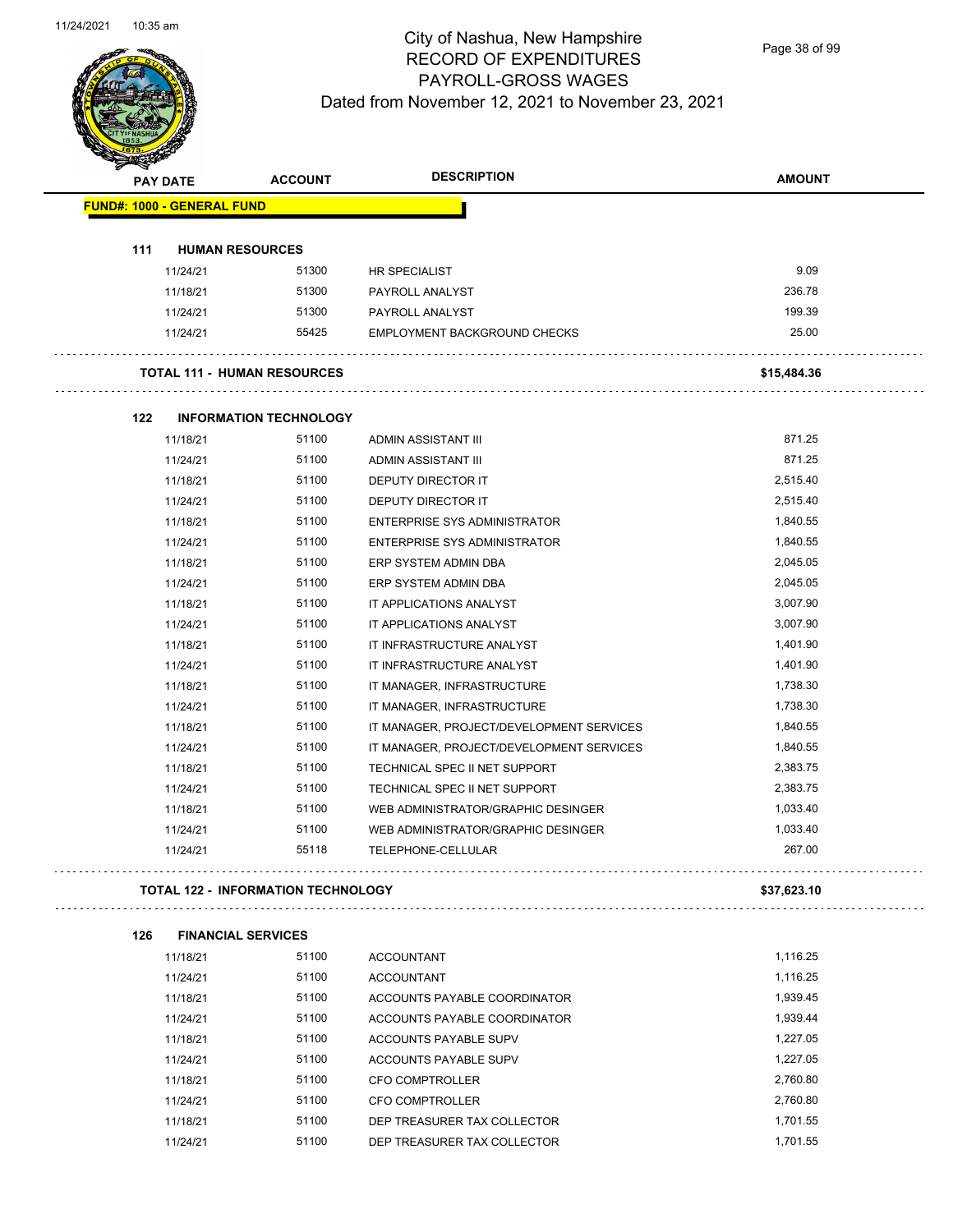

Page 39 of 99

| $\sum_{i=1}^n a_i$ |                                   |                                       |                                  |               |
|--------------------|-----------------------------------|---------------------------------------|----------------------------------|---------------|
|                    | <b>PAY DATE</b>                   | <b>ACCOUNT</b>                        | <b>DESCRIPTION</b>               | <b>AMOUNT</b> |
|                    | <b>FUND#: 1000 - GENERAL FUND</b> |                                       |                                  |               |
|                    |                                   |                                       |                                  |               |
| 126                | <b>FINANCIAL SERVICES</b>         |                                       |                                  |               |
|                    | 11/18/21                          | 51100                                 | FINANCE AND ADMIN MANAGER        | 920.25        |
|                    | 11/24/21                          | 51100                                 | FINANCE AND ADMIN MANAGER        | 920.25        |
|                    | 11/18/21                          | 51100                                 | <b>MVR CLERK I</b>               | 495.74        |
|                    | 11/24/21                          | 51100                                 | <b>MVR CLERK I</b>               | 383.26        |
|                    | 11/18/21                          | 51100                                 | MVR CLERK II                     | 1,049.35      |
|                    | 11/24/21                          | 51100                                 | MVR CLERK II                     | 1,049.35      |
|                    | 11/18/21                          | 51100                                 | MVR CLERK III                    | 1,666.54      |
|                    | 11/24/21                          | 51100                                 | MVR CLERK III                    | 1,666.56      |
|                    | 11/18/21                          | 51100                                 | ORDINANCE VIOLATIONS COORDINATOR | 556.30        |
|                    | 11/24/21                          | 51100                                 | ORDINANCE VIOLATIONS COORDINATOR | 556.30        |
|                    | 11/18/21                          | 51100                                 | REVENUE ACCOUNTS SPEC            | 943.70        |
|                    | 11/24/21                          | 51100                                 | REVENUE ACCOUNTS SPEC            | 943.70        |
|                    | 11/18/21                          | 51100                                 | REVENUE COORDINATOR              | 1,159.70      |
|                    | 11/24/21                          | 51100                                 | REVENUE COORDINATOR              | 1,159.69      |
|                    | 11/18/21                          | 51100                                 | <b>SENIOR FINANCE MANAGER</b>    | 1,840.55      |
|                    | 11/24/21                          | 51100                                 | SENIOR FINANCE MANAGER           | 1,840.55      |
|                    | 11/18/21                          | 51100                                 | SENIOR FINANCIAL ANALYST         | 1,332.50      |
|                    | 11/24/21                          | 51100                                 | SENIOR FINANCIAL ANALYST         | 1,332.50      |
|                    | 11/18/21                          | 51100                                 | SR MGR ACCT FIN REPORTING        | 1,431.55      |
|                    | 11/24/21                          | 51100                                 | SR MGR ACCT FIN REPORTING        | 1,431.55      |
|                    | 11/18/21                          | 51100                                 | SUPV VEHICLE REGISTRATION        | 1,329.30      |
|                    | 11/24/21                          | 51100                                 | SUPV VEHICLE REGISTRATION        | 1,329.29      |
|                    | 11/18/21                          | 51100                                 | TREASURER TAX COLLECTOR          | 2,290.45      |
|                    | 11/24/21                          | 51100                                 | TREASURER TAX COLLECTOR          | 2,290.45      |
|                    | 11/18/21                          | 51100                                 | TRUST ACCOUNTANT                 | 1,117.90      |
|                    | 11/24/21                          | 51100                                 | TRUST ACCOUNTANT                 | 1,117.90      |
|                    | 11/18/21                          | 51200                                 | <b>ACCOUNTING TEMP</b>           | 1,121.25      |
|                    | 11/24/21                          | 51200                                 | <b>ACCOUNTING TEMP</b>           | 1,136.25      |
|                    | 11/18/21                          | 51300                                 | <b>MVR CLERK III</b>             | 99.31         |
|                    | 11/24/21                          | 51300                                 | REVENUE COORDINATOR              | 391.40        |
|                    | 11/24/21                          | 55118                                 | TELEPHONE-CELLULAR               | 250.00        |
|                    |                                   | <b>TOTAL 126 - FINANCIAL SERVICES</b> |                                  | \$52,643.58   |
| 129                | <b>CITY BUILDINGS</b>             |                                       |                                  |               |
|                    | 11/18/21                          | 51100                                 | <b>BUILDING MANAGER</b>          | 1,461.05      |

| 11/18/21 | 51100 | <b>BUILDING MANAGER</b> | 1.461.05 |
|----------|-------|-------------------------|----------|
| 11/24/21 | 51100 | <b>BUILDING MANAGER</b> | 1.461.04 |
| 11/18/21 | 51100 | <b>CUSTODIAN I</b>      | 1.307.35 |
| 11/24/21 | 51100 | <b>CUSTODIAN I</b>      | 1,307.35 |
| 11/18/21 | 51100 | MAINTENANCE SPEC        | 1.465.10 |
| 11/24/21 | 51100 | MAINTENANCE SPEC        | 1,465.10 |
| 11/18/21 | 51300 | <b>BUILDING MANAGER</b> | 27.39    |
| 11/18/21 | 51300 | MAINTENANCE SPEC        | 132.33   |
| 11/24/21 | 55118 | TELEPHONE-CELLULAR      | 34.00    |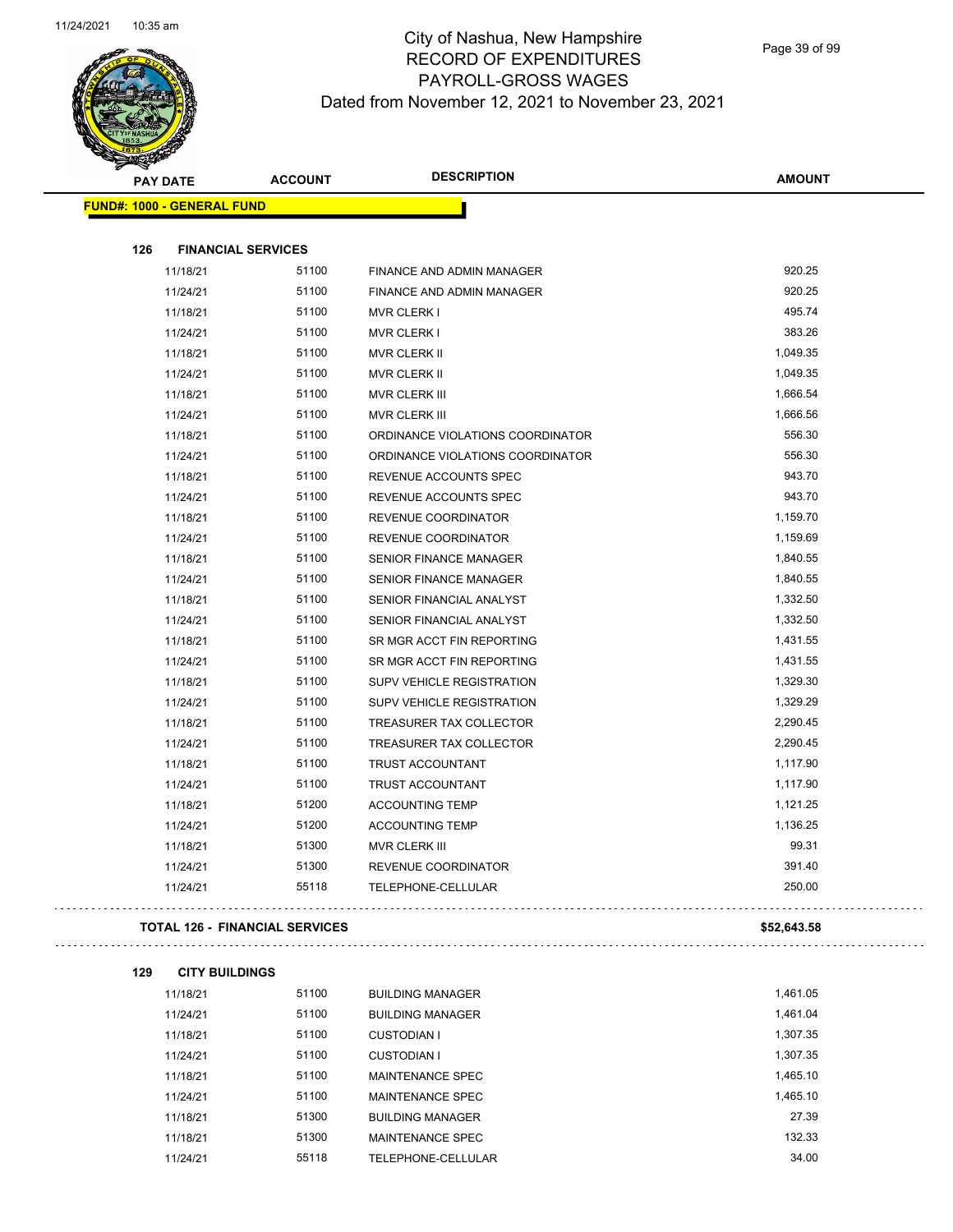

Page 40 of 99

|     | <b>PAY DATE</b>                   | <b>ACCOUNT</b> | <b>DESCRIPTION</b>                       | <b>AMOUNT</b>    |
|-----|-----------------------------------|----------------|------------------------------------------|------------------|
|     | <b>FUND#: 1000 - GENERAL FUND</b> |                |                                          |                  |
|     |                                   |                |                                          |                  |
|     | <b>TOTAL 129 - CITY BUILDINGS</b> |                |                                          | \$8,660.71       |
|     |                                   |                |                                          |                  |
| 130 | <b>PURCHASING</b>                 |                |                                          |                  |
|     | 11/18/21                          | 51100          | PURCHASING AGENT I                       | 814.30           |
|     | 11/24/21                          | 51100          | PURCHASING AGENT I                       | 814.30           |
|     | 11/18/21                          | 51100<br>51100 | PURCHASING AGENT II                      | 1,011.05         |
|     | 11/24/21                          | 51100          | PURCHASING AGENT II                      | 1,011.05         |
|     | 11/18/21                          |                | PURCHASING MANAGER                       | 1,840.55         |
|     | 11/24/21                          | 51100          | PURCHASING MANAGER                       | 1,840.55         |
|     | 11/18/21                          | 51200<br>51200 | MESSENGER MAIL DISTRIBUTION CL           | 269.36<br>202.02 |
|     | 11/24/21                          | 51300          | MESSENGER MAIL DISTRIBUTION CL           | 7.63             |
|     | 11/24/21<br>11/24/21              | 55118          | PURCHASING AGENT I<br>TELEPHONE-CELLULAR | 67.00            |
|     | .                                 |                |                                          |                  |
|     | <b>TOTAL 130 - PURCHASING</b>     |                |                                          | \$7,877.81       |
| 131 | <b>HUNT BUILDING</b>              |                |                                          |                  |
|     | 11/18/21                          | 51100          | OED COORDINATOR                          | 605.92           |
|     | 11/24/21                          | 51100          | OED COORDINATOR                          | 605.95           |
|     | <b>TOTAL 131 - HUNT BUILDING</b>  | .              |                                          | \$1,211.87       |
| 132 | <b>ASSESSING</b>                  |                |                                          |                  |
|     | 11/18/21                          | 51100          | ASSESSING ADMIN SPEC III CSR             | 1,208.30         |
|     | 11/24/21                          | 51100          |                                          | 1,208.30         |
|     |                                   | 51100          | ASSESSING ADMIN SPEC III CSR             |                  |
|     | 11/18/21                          |                | ASSESSOR I                               |                  |
|     |                                   |                |                                          | 1,062.80         |
|     | 11/24/21                          | 51100          | ASSESSOR I                               | 1,062.80         |
|     | 11/18/21                          | 51100          | ASSESSOR III                             | 2,646.75         |
|     | 11/24/21                          | 51100          | <b>ASSESSOR III</b>                      | 2,646.75         |
|     | 11/18/21                          | 51100          | <b>CHIEF ASSESSOR</b>                    | 2,418.55         |
|     | 11/24/21                          | 51100          | <b>CHIEF ASSESSOR</b>                    | 2,418.55         |
|     | 11/18/21                          | 51100          | DEPARTMENT COORDINATOR                   | 899.60           |
|     | 11/24/21                          | 51100          | DEPARTMENT COORDINATOR                   | 899.60           |
|     | 11/24/21                          | 51512          | <b>CITY CLERK TEMP</b>                   | 125.00           |
|     | 11/24/21                          | 51512          | ELECTED BOARD MEMBER                     | 250.00           |
|     | <b>TOTAL 132 - ASSESSING</b>      |                |                                          | \$16,847.00      |
| 134 | <b>GIS</b>                        |                |                                          |                  |
|     | 11/18/21                          | 51100          | <b>GIS TECHNICIAN II</b>                 | 1,260.70         |
|     | 11/24/21                          | 51100          | <b>GIS TECHNICIAN II</b>                 | 1,260.70         |
|     |                                   |                |                                          |                  |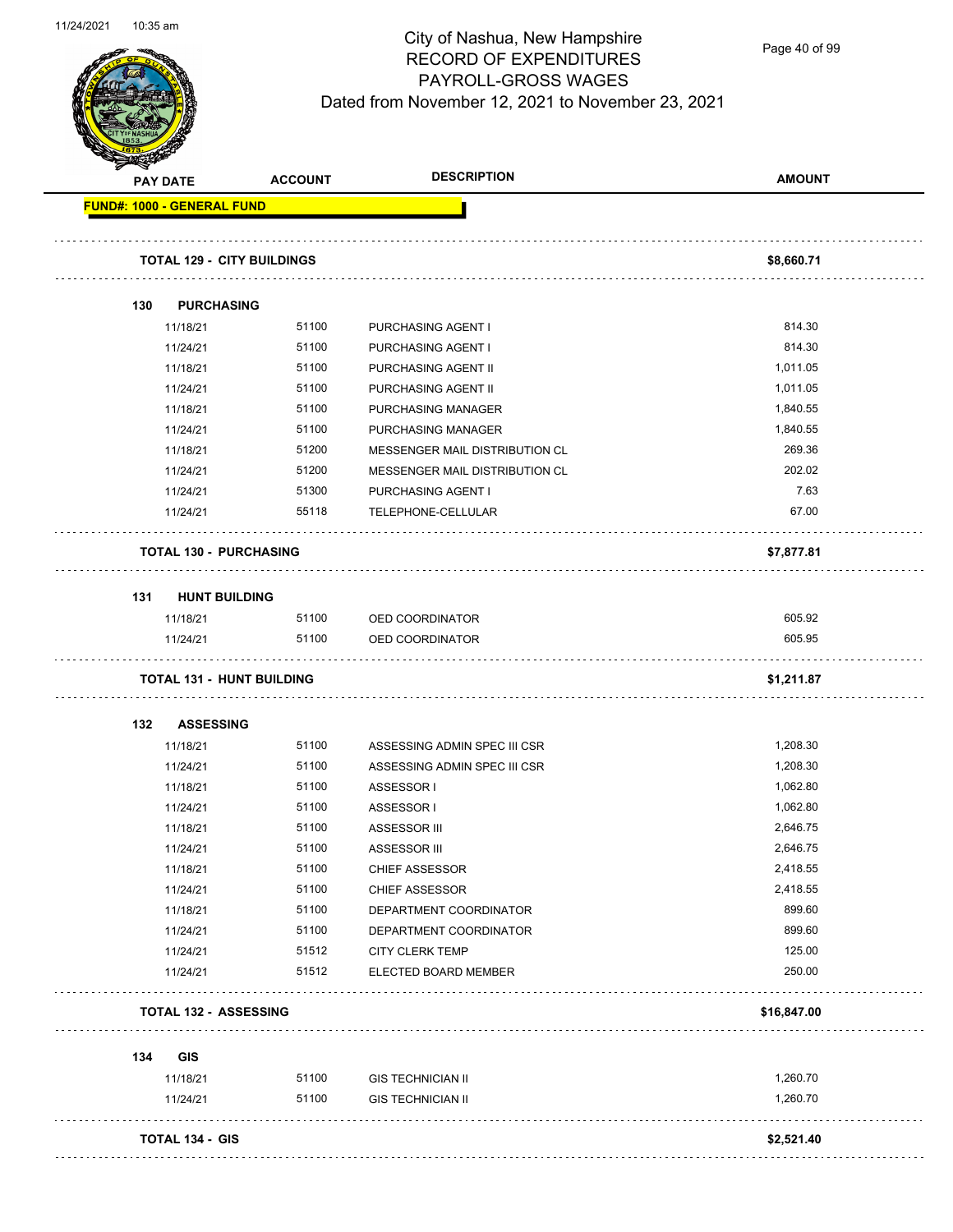

Page 41 of 99

|     | <b>PAY DATE</b>                   | <b>ACCOUNT</b>                            | <b>DESCRIPTION</b>                                    | <b>AMOUNT</b>        |
|-----|-----------------------------------|-------------------------------------------|-------------------------------------------------------|----------------------|
|     | <b>FUND#: 1000 - GENERAL FUND</b> |                                           |                                                       |                      |
| 140 |                                   | <b>PINEWOOD CEMETERY</b>                  |                                                       |                      |
|     | 11/24/21                          | 51400                                     | SEASONAL                                              | 536.25               |
|     | 11/24/21                          | 55314                                     | FIXED RATE MILEAGE ALLOWANCE                          | 100.00               |
|     |                                   | <b>TOTAL 140 - PINEWOOD CEMETERY</b>      |                                                       | \$636.25             |
| 142 |                                   | <b>WOODLAWN CEMETERY</b>                  |                                                       |                      |
|     | 11/18/21                          | 51100                                     | <b>GROUNDSKEEPER CEMETERY</b>                         | 1,533.80             |
|     | 11/24/21                          | 51100                                     | <b>GROUNDSKEEPER CEMETERY</b>                         | 1,533.80             |
|     | 11/18/21                          | 51100                                     | SUBFOREMAN CEMETERY                                   | 971.40               |
|     | 11/24/21                          | 51100                                     | SUBFOREMAN CEMETERY                                   | 971.40               |
|     | 11/18/21                          | 51100                                     | SUPERINTENDENT CEMETERY I                             | 1,329.30             |
|     | 11/24/21                          | 51100                                     | SUPERINTENDENT CEMETERY I                             | 1,329.30             |
|     | 11/24/21                          | 51300                                     | <b>GROUNDSKEEPER CEMETERY</b>                         | 258.84               |
|     | 11/24/21                          | 51300                                     | SUBFOREMAN CEMETERY                                   | 154.82               |
|     | 11/18/21                          | 51400                                     | SEASONAL                                              | 465.00               |
|     | 11/24/21                          | 51400                                     | SEASONAL                                              | 63.75                |
|     |                                   | <b>TOTAL 142 - WOODLAWN CEMETERY</b>      |                                                       | \$8,611.41           |
| 144 |                                   | <b>EDGEWOOD &amp; SUBURBAN CEMETERIES</b> |                                                       |                      |
|     | 11/18/21                          | 51100                                     | <b>GROUNDSKEEPER CEMETERY</b>                         | 1,533.80             |
|     | 11/24/21                          | 51100                                     | <b>GROUNDSKEEPER CEMETERY</b>                         | 1,533.80             |
|     | 11/18/21                          | 51100                                     | <b>SUBFOREMAN CEMETERY</b>                            | 871.60               |
|     | 11/24/21                          | 51100                                     | <b>SUBFOREMAN CEMETERY</b>                            | 871.60               |
|     | 11/18/21                          | 51100                                     | SUPERINTENDENT CEMETERY II                            | 1,329.30             |
|     | 11/24/21                          | 51100                                     | SUPERINTENDENT CEMETERY II                            | 1,329.30             |
|     | 11/18/21                          | 51300                                     | <b>GROUNDSKEEPER CEMETERY</b>                         | 7.19                 |
|     | 11/18/21                          | 51400                                     | <b>SEASONAL</b>                                       | 720.00               |
|     |                                   | 51400                                     |                                                       | 1,080.00             |
|     | 11/24/21<br>11/24/21              | 55314                                     | SEASONAL<br>FIXED RATE MILEAGE ALLOWANCE              | 100.00               |
|     |                                   |                                           | <b>TOTAL 144 - EDGEWOOD &amp; SUBURBAN CEMETERIES</b> | \$9,376.59           |
| 150 | <b>POLICE</b>                     |                                           |                                                       |                      |
|     | 11/18/21                          | 51100                                     | <b>1ST YEAR OFFICERS</b>                              | 5,447.50             |
|     | 11/24/21                          | 51100                                     | <b>1ST YEAR OFFICERS</b>                              | 5,447.50             |
|     | 11/18/21                          | 51100                                     | 1ST YR OFFICERS CERTIFIED SPEC                        | 1,138.70             |
|     | 11/24/21                          | 51100                                     | 1ST YR OFFICERS CERTIFIED SPEC                        | 1,138.70             |
|     | 11/18/21                          | 51100                                     | 1st YR SPECIAL OFFICER CERTIFIED II                   | 4,507.32             |
|     | 11/24/21                          | 51100                                     | 1st YR SPECIAL OFFICER CERTIFIED II                   | 4,507.31             |
|     |                                   |                                           |                                                       |                      |
|     |                                   |                                           |                                                       |                      |
|     | 11/18/21<br>11/24/21              | 51100<br>51100                            | ACCOUNT CLERK IV<br>ACCOUNT CLERK IV                  | 2,701.05<br>2,701.05 |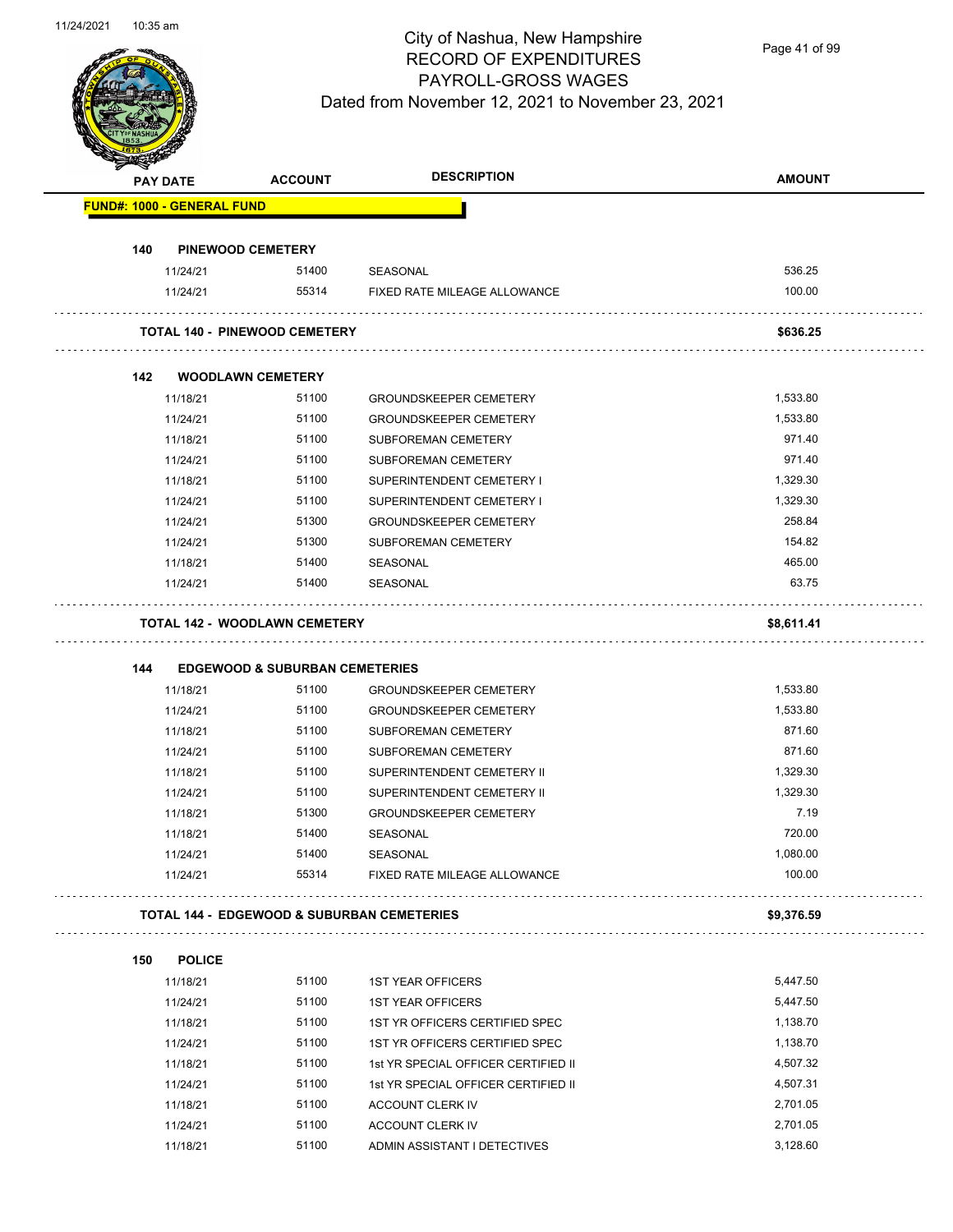

|     | <b>PAY DATE</b>                    | <b>ACCOUNT</b> | <b>DESCRIPTION</b>                    | <b>AMOUNT</b> |
|-----|------------------------------------|----------------|---------------------------------------|---------------|
|     | <u> FUND#: 1000 - GENERAL FUND</u> |                |                                       |               |
|     |                                    |                |                                       |               |
| 150 | <b>POLICE</b>                      |                |                                       |               |
|     | 11/24/21                           | 51100          | ADMIN ASSISTANT I DETECTIVES          | 3,128.60      |
|     | 11/18/21                           | 51100          | ADMIN ASSISTANT I LEGAL               | 817.20        |
|     | 11/24/21                           | 51100          | ADMIN ASSISTANT I LEGAL               | 817.20        |
|     | 11/18/21                           | 51100          | ADMIN ASSISTANT II LEGAL              | 827.95        |
|     | 11/24/21                           | 51100          | ADMIN ASSISTANT II LEGAL              | 827.95        |
|     | 11/18/21                           | 51100          | ADMIN ASSISTANT III PROF STANDARDS    | 1,038.10      |
|     | 11/24/21                           | 51100          | ADMIN ASSISTANT III PROF STANDARDS    | 1,038.10      |
|     | 11/18/21                           | 51100          | ADMIN ASSISTANT III SERVICES          | 855.75        |
|     | 11/24/21                           | 51100          | ADMIN ASSISTANT III SERVICES          | 855.75        |
|     | 11/18/21                           | 51100          | ADMIN ASSISTANT IV UNIFORM FIELD OPS  | 900.60        |
|     | 11/24/21                           | 51100          | ADMIN ASSISTANT IV UNIFORM FIELD OPS  | 900.59        |
|     | 11/18/21                           | 51100          | ADMINISTRATIVE PROJECT SPEC           | 1,474.75      |
|     | 11/24/21                           | 51100          | ADMINISTRATIVE PROJECT SPEC           | 1,474.75      |
|     | 11/18/21                           | 51100          | ANIMAL CONTROL OFFICER                | 1,078.35      |
|     | 11/24/21                           | 51100          | ANIMAL CONTROL OFFICER                | 1,078.36      |
|     | 11/18/21                           | 51100          | ASSISTANT RECORDS MANAGER             | 1,148.85      |
|     | 11/24/21                           | 51100          | ASSISTANT RECORDS MANAGER             | 1,148.85      |
|     | 11/18/21                           | 51100          | AUTO MECHANIC 1ST CLASS               | 1,853.10      |
|     | 11/24/21                           | 51100          | AUTO MECHANIC 1ST CLASS               | 1,853.10      |
|     | 11/18/21                           | 51100          | <b>BUILDING MAINTENANCE SUPV</b>      | 1,148.85      |
|     | 11/24/21                           | 51100          | <b>BUILDING MAINTENANCE SUPV</b>      | 1,148.85      |
|     | 11/18/21                           | 51100          | <b>CAPTAIN</b>                        | 17,651.90     |
|     | 11/24/21                           | 51100          | <b>CAPTAIN</b>                        | 17,651.90     |
|     | 11/18/21                           | 51100          | CHIEF OF POLICE                       | 3,107.00      |
|     | 11/24/21                           | 51100          | CHIEF OF POLICE                       | 3,107.00      |
|     | 11/18/21                           | 51100          | COMM TECH ALL DESIGNATIONS            | 8,142.20      |
|     | 11/24/21                           | 51100          | COMM TECH ALL DESIGNATIONS            | 8,142.19      |
|     | 11/18/21                           | 51100          | COMMUNITY POLICING COORDINATOR        | 1,445.95      |
|     | 11/24/21                           | 51100          | <b>COMMUNITY POLICING COORDINATOR</b> | 1,445.95      |
|     | 11/18/21                           | 51100          | <b>CRIME ANALYST</b>                  | 1,157.85      |
|     | 11/24/21                           | 51100          | <b>CRIME ANALYST</b>                  | 1,157.85      |
|     | 11/18/21                           | 51100          | <b>CUSTODIAN II</b>                   | 734.80        |
|     | 11/24/21                           | 51100          | <b>CUSTODIAN II</b>                   | 734.80        |
|     | 11/18/21                           | 51100          | <b>CUSTODIAN III</b>                  | 1,673.60      |
|     | 11/24/21                           | 51100          | <b>CUSTODIAN III</b>                  | 1,673.60      |
|     | 11/18/21                           | 51100          | DEPUTY CHIEF OF POLICE                | 5,631.00      |
|     | 11/24/21                           | 51100          | DEPUTY CHIEF OF POLICE                | 5,631.00      |
|     | 11/18/21                           | 51100          | DETENTION SPEC                        | 2,870.85      |
|     | 11/24/21                           | 51100          | DETENTION SPEC                        | 2,870.84      |
|     | 11/18/21                           | 51100          | DISPATCHERS ALL DESIGNATIONS          | 4,876.05      |
|     | 11/24/21                           | 51100          | DISPATCHERS ALL DESIGNATIONS          | 4,876.05      |
|     | 11/18/21                           | 51100          | DOMESTIC VIOLENCE ADVOCATE            | 1,049.80      |
|     | 11/24/21                           | 51100          | DOMESTIC VIOLENCE ADVOCATE            | 1,049.80      |
|     | 11/18/21                           | 51100          | FLEET MAINTENANCE ASST SUPV           | 1,076.19      |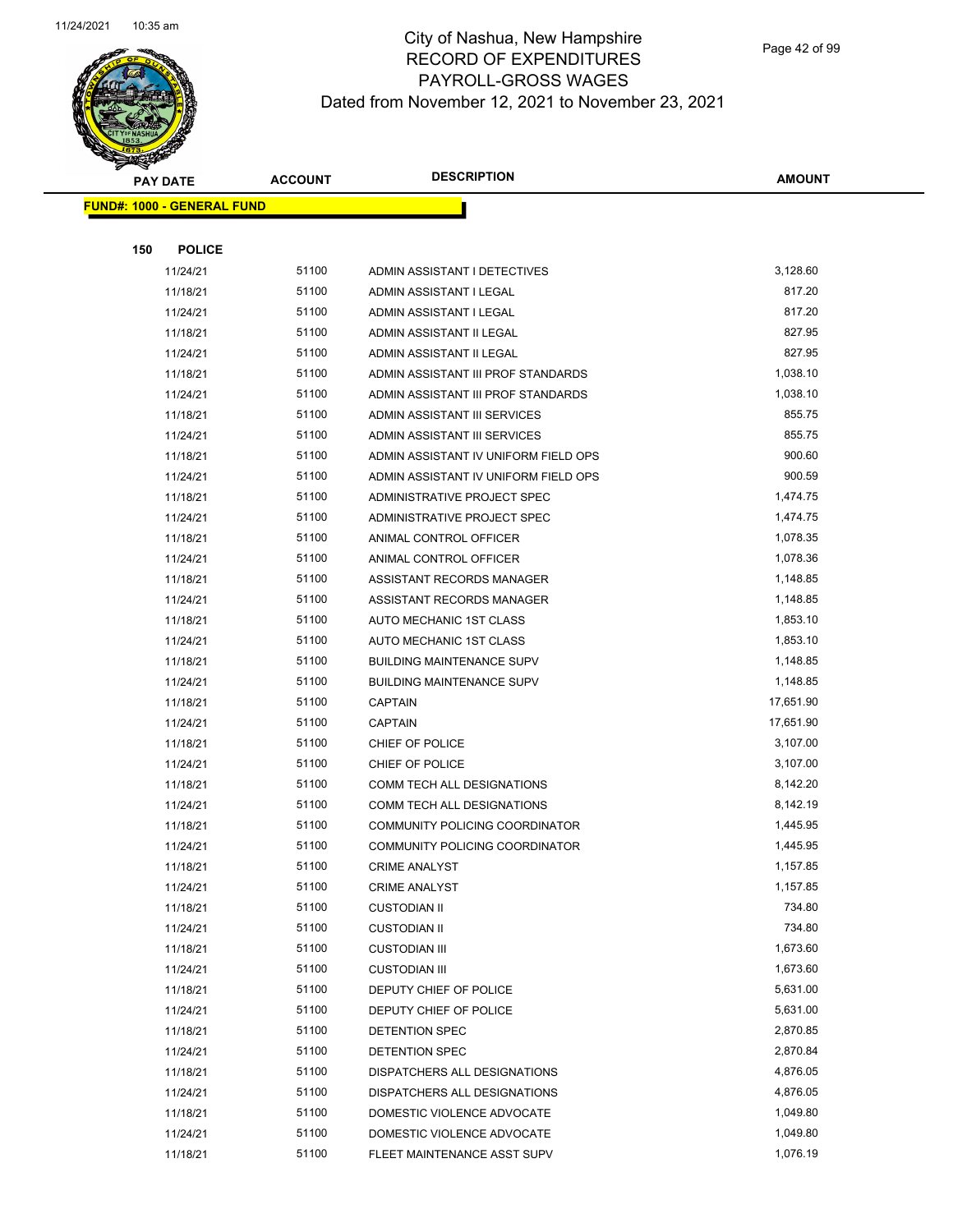

|     | <b>PAY DATE</b>                    | <b>ACCOUNT</b> | <b>DESCRIPTION</b>                  | <b>AMOUNT</b> |
|-----|------------------------------------|----------------|-------------------------------------|---------------|
|     | <u> FUND#: 1000 - GENERAL FUND</u> |                |                                     |               |
|     |                                    |                |                                     |               |
| 150 | <b>POLICE</b>                      |                |                                     |               |
|     | 11/24/21                           | 51100          | FLEET MAINTENANCE ASST SUPV         | 1,076.19      |
|     | 11/18/21                           | 51100          | IT PROGRAMS ADMIN & INSTRUCTOR      | 1,208.35      |
|     | 11/24/21                           | 51100          | IT PROGRAMS ADMIN & INSTRUCTOR      | 1,208.35      |
|     | 11/18/21                           | 51100          | LIEUTENANT                          | 19,390.70     |
|     | 11/24/21                           | 51100          | LIEUTENANT                          | 19,390.70     |
|     | 11/18/21                           | 51100          | NPD BUSINESS COORDINATOR            | 1,207.40      |
|     | 11/24/21                           | 51100          | NPD BUSINESS COORDINATOR            | 1,207.40      |
|     | 11/18/21                           | 51100          | NPD BUSINESS MANAGER                | 1,840.55      |
|     | 11/24/21                           | 51100          | NPD BUSINESS MANAGER                | 1,840.55      |
|     | 11/18/21                           | 51100          | NPD NETWORK ADMINISTRATOR           | 1,539.10      |
|     | 11/24/21                           | 51100          | NPD NETWORK ADMINISTRATOR           | 1,539.10      |
|     | 11/18/21                           | 51100          | PARALEGAL                           | 919.65        |
|     | 11/24/21                           | 51100          | PARALEGAL                           | 919.65        |
|     | 11/18/21                           | 51100          | PATROLMAN ALL RANKS                 | 183,521.05    |
|     | 11/24/21                           | 51100          | PATROLMAN ALL RANKS                 | 183,558.85    |
|     | 11/18/21                           | 51100          | POLICE ATTORNEY                     | 3,137.10      |
|     | 11/24/21                           | 51100          | POLICE ATTORNEY                     | 3,137.10      |
|     | 11/18/21                           | 51100          | RECORDS & COMMUNICATIONS MGR        | 1,775.85      |
|     | 11/24/21                           | 51100          | RECORDS & COMMUNICATIONS MGR        | 1,775.85      |
|     | 11/18/21                           | 51100          | <b>RECORDS TECHNICIAN I</b>         | 1,476.80      |
|     | 11/24/21                           | 51100          | <b>RECORDS TECHNICIAN I</b>         | 1,476.80      |
|     | 11/18/21                           | 51100          | <b>RECORDS TECHNICIAN II</b>        | 1,909.06      |
|     | 11/24/21                           | 51100          | <b>RECORDS TECHNICIAN II</b>        | 1,909.05      |
|     | 11/18/21                           | 51100          | <b>SERGEANT</b>                     | 47,011.87     |
|     | 11/24/21                           | 51100          | <b>SERGEANT</b>                     | 47,011.88     |
|     | 11/18/21                           | 51100          | SHIFT LEADER                        | 2,450.65      |
|     | 11/24/21                           | 51100          | SHIFT LEADER                        | 2,450.65      |
|     | 11/18/21                           | 51100          | <b>SUPV POLICE FLEET</b>            | 1,459.60      |
|     | 11/24/21                           | 51100          | <b>SUPV POLICE FLEET</b>            | 1,459.60      |
|     | 11/18/21                           | 51200          | <b>ACCREDITATION MANAGER</b>        | 1,216.08      |
|     | 11/24/21                           | 51200          | ACCREDITATION MANAGER               | 1,216.08      |
|     | 11/18/21                           | 51200          | POLICE ATTORNEY                     | 1,718.96      |
|     | 11/24/21                           | 51200          | POLICE ATTORNEY                     | 1,718.96      |
|     | 11/18/21                           | 51300          | <b>1ST YEAR OFFICERS</b>            | 122.57        |
|     | 11/18/21                           | 51300          | 1st YR SPECIAL OFFICER CERTIFIED II | 394.38        |
|     | 11/24/21                           | 51300          | <b>CUSTODIAN II</b>                 | 55.11         |
|     | 11/24/21                           | 51300          | <b>CUSTODIAN III</b>                | 62.10         |
|     | 11/18/21                           | 51300          | DOMESTIC VIOLENCE ADVOCATE          | (190.45)      |
|     | 11/18/21                           | 51300          | LIEUTENANT                          | 1,336.66      |
|     | 11/24/21                           | 51300          | LIEUTENANT                          | 304.41        |
|     | 11/18/21                           | 51300          | PATROLMAN ALL RANKS                 | 9,670.89      |
|     | 11/24/21                           | 51300          | PATROLMAN ALL RANKS                 | 3,232.15      |
|     | 11/18/21                           | 51300          | <b>SERGEANT</b>                     | 669.42        |
|     | 11/24/21                           | 51300          | SERGEANT                            | 226.76        |
|     |                                    |                |                                     |               |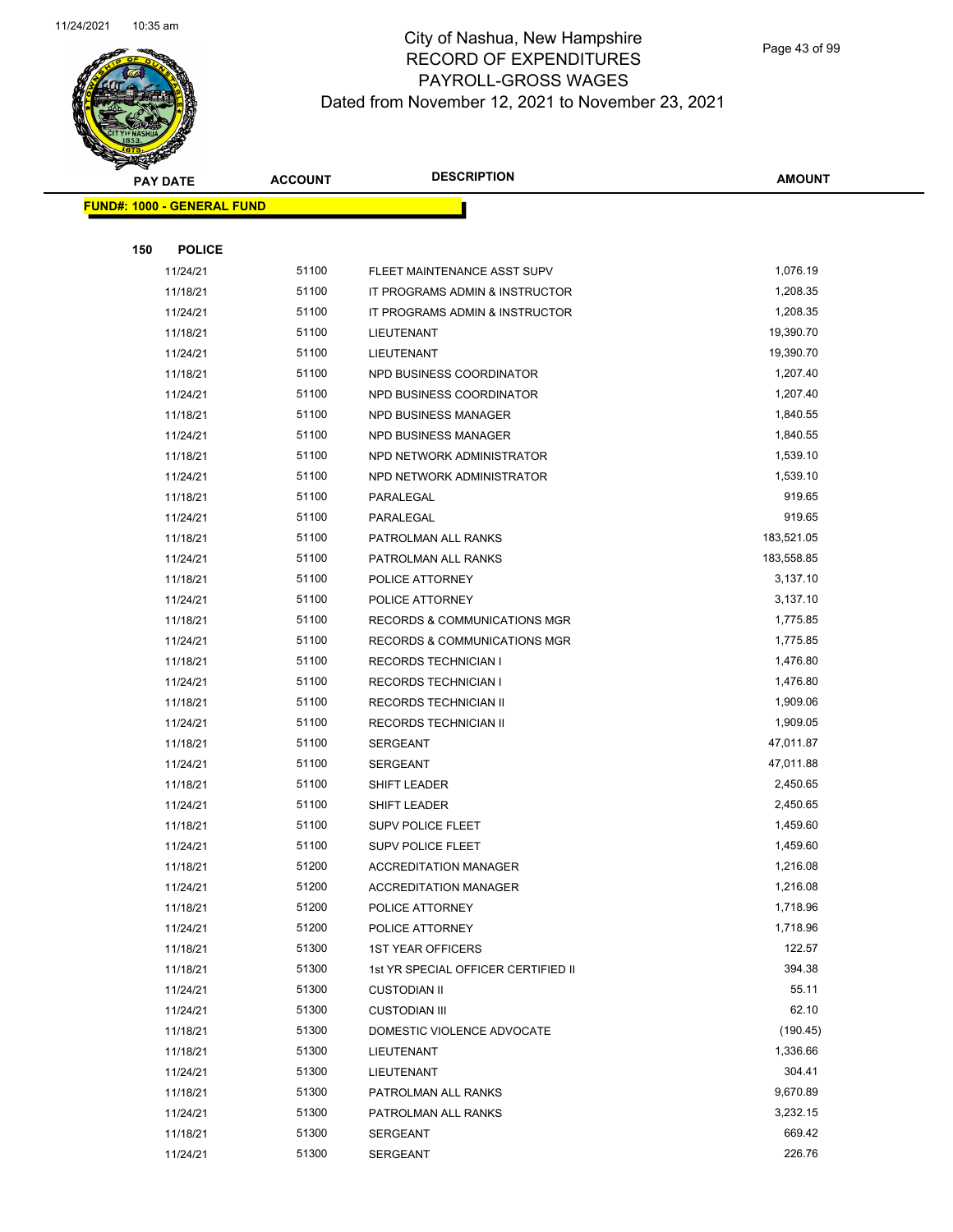

Page 44 of 99

|     | <b>PAY DATE</b>                   | <b>ACCOUNT</b> | <b>DESCRIPTION</b>                  | <b>AMOUNT</b> |
|-----|-----------------------------------|----------------|-------------------------------------|---------------|
|     | <b>FUND#: 1000 - GENERAL FUND</b> |                |                                     |               |
|     |                                   |                |                                     |               |
| 150 | <b>POLICE</b>                     |                |                                     |               |
|     | 11/18/21                          | 51309          | PATROLMAN ALL RANKS                 | 172.16        |
|     | 11/24/21                          | 51309          | PATROLMAN ALL RANKS                 | 3,075.99      |
|     | 11/18/21                          | 51309          | <b>SERGEANT</b>                     | 975.87        |
|     | 11/24/21                          | 51315          | 1st YR SPECIAL OFFICER CERTIFIED II | 169.02        |
|     | 11/18/21                          | 51315          | PATROLMAN ALL RANKS                 | 199.52        |
|     | 11/24/21                          | 51315          | PATROLMAN ALL RANKS                 | 887.93        |
|     | 11/18/21                          | 51322          | <b>1ST YEAR OFFICERS</b>            | 204.29        |
|     | 11/24/21                          | 51322          | <b>1ST YEAR OFFICERS</b>            | 204.29        |
|     | 11/18/21                          | 51322          | LIEUTENANT                          | 571.79        |
|     | 11/18/21                          | 51322          | PATROLMAN ALL RANKS                 | 14,925.87     |
|     | 11/24/21                          | 51322          | PATROLMAN ALL RANKS                 | 5,937.00      |
|     | 11/18/21                          | 51322          | <b>SERGEANT</b>                     | 1,916.56      |
|     | 11/24/21                          | 51330          | <b>1ST YEAR OFFICERS</b>            | 163.43        |
|     | 11/18/21                          | 51330          | 1st YR SPECIAL OFFICER CERTIFIED II | 563.41        |
|     | 11/24/21                          | 51330          | 1st YR SPECIAL OFFICER CERTIFIED II | 225.36        |
|     | 11/18/21                          | 51330          | COMM TECH ALL DESIGNATIONS          | 730.19        |
|     | 11/24/21                          | 51330          | COMM TECH ALL DESIGNATIONS          | (28.40)       |
|     | 11/18/21                          | 51330          | DETENTION SPEC                      | 591.64        |
|     | 11/24/21                          | 51330          | DETENTION SPEC                      | 1,183.28      |
|     | 11/18/21                          | 51330          | DISPATCHERS ALL DESIGNATIONS        | 279.70        |
|     | 11/24/21                          | 51330          | DISPATCHERS ALL DESIGNATIONS        | 559.40        |
|     | 11/18/21                          | 51330          | LIEUTENANT                          | 1,301.19      |
|     | 11/24/21                          | 51330          | LIEUTENANT                          | 1,954.67      |
|     | 11/18/21                          | 51330          | PATROLMAN ALL RANKS                 | 14,277.37     |
|     | 11/24/21                          | 51330          | PATROLMAN ALL RANKS                 | 19,367.50     |
|     | 11/18/21                          | 51330          | <b>SERGEANT</b>                     | 5,721.24      |
|     | 11/24/21                          | 51330          | SERGEANT                            | 8,359.87      |
|     | 11/24/21                          | 51330          | SHIFT LEADER                        | 1,067.68      |
|     | 11/24/21                          | 51412          | ADMIN ASSISTANT I DETECTIVES        | 227.25        |
|     | 11/18/21                          | 51412          | PER DIEM                            | 227.25        |
|     | 11/24/21                          | 51412          | PER DIEM                            | 454.50        |
|     | 11/24/21                          | 51600          | PATROLMAN ALL RANKS                 | 1,700.00      |
|     | 11/24/21                          | 51600          | SHIFT LEADER                        | 1,000.00      |
|     | 11/18/21                          | 51628          | <b>1ST YEAR OFFICERS</b>            | 1,089.50      |
|     | 11/18/21                          | 51628          | 1ST YR OFFICERS CERTIFIED SPEC      | 227.74        |
|     | 11/18/21                          | 51628          | 1st YR SPECIAL OFFICER CERTIFIED II | 901.47        |
|     | 11/18/21                          | 51628          | ANIMAL CONTROL OFFICER              | 215.67        |
|     | 11/18/21                          | 51628          | <b>CAPTAIN</b>                      | 3,530.38      |
|     | 11/18/21                          | 51628          | CHIEF OF POLICE                     | 621.40        |
|     | 11/18/21                          | 51628          | COMM TECH ALL DESIGNATIONS          | 1,628.44      |
|     | 11/18/21                          | 51628          | DEPUTY CHIEF OF POLICE              | 1,126.20      |
|     | 11/18/21                          | 51628          | DETENTION SPEC                      | 574.17        |
|     | 11/18/21                          | 51628          | DISPATCHERS ALL DESIGNATIONS        | 975.21        |
|     | 11/18/21                          | 51628          | LIEUTENANT                          | 3,878.14      |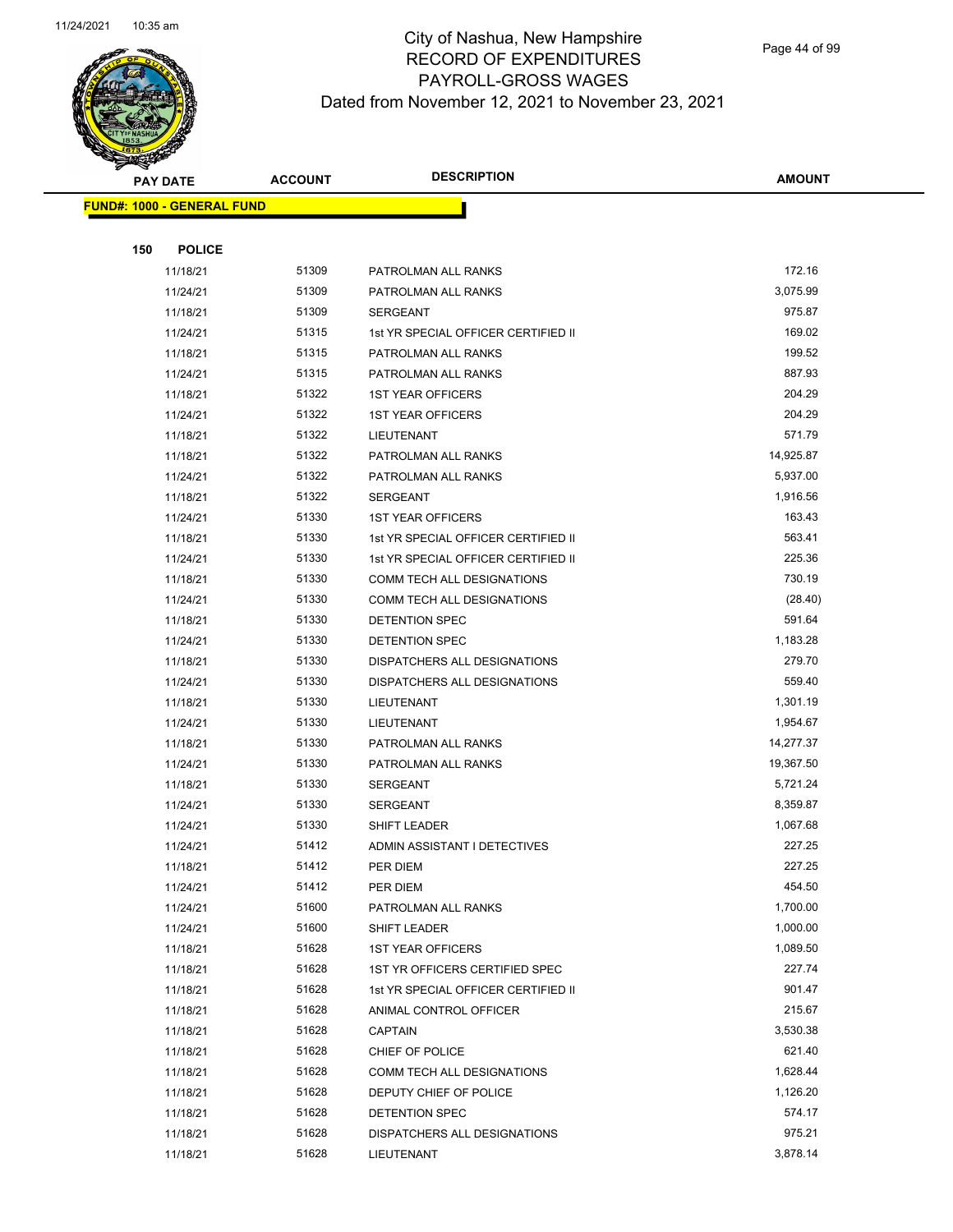

Page 45 of 99

|     | <b>PAY DATE</b>                   | <b>ACCOUNT</b> | <b>DESCRIPTION</b>              | <b>AMOUNT</b> |
|-----|-----------------------------------|----------------|---------------------------------|---------------|
|     | <b>FUND#: 1000 - GENERAL FUND</b> |                |                                 |               |
|     |                                   |                |                                 |               |
| 150 | <b>POLICE</b>                     |                |                                 |               |
|     | 11/18/21                          | 51628          | PATROLMAN ALL RANKS             | 37,182.17     |
|     | 11/18/21                          | 51628          | <b>SERGEANT</b>                 | 9,402.39      |
|     | 11/18/21                          | 51628          | <b>SHIFT LEADER</b>             | 490.13        |
|     | 11/18/21                          | 52809          | <b>WELLNESS PROGRAM</b>         | 92.99         |
|     | 11/24/21                          | 55118          | TELEPHONE-CELLULAR              | 100.00        |
|     | 11/18/21                          | 61107          | <b>CLOTHING &amp; UNIFORMS</b>  | 1,662.71      |
|     | 11/24/21                          | 61107          | <b>CLOTHING &amp; UNIFORMS</b>  | 1,166.03      |
|     | <b>TOTAL 150 - POLICE</b>         |                |                                 | \$868,486.59  |
|     |                                   |                |                                 |               |
| 152 | <b>FIRE</b>                       |                |                                 |               |
|     | 11/18/21                          | 51100          | ADMINISTRATIVE ASSISTANT II     | 1,801.10      |
|     | 11/24/21                          | 51100          | ADMINISTRATIVE ASSISTANT II     | 1,801.10      |
|     | 11/18/21                          | 51100          | <b>ASST FIRE CHIEF</b>          | 2,617.68      |
|     | 11/24/21                          | 51100          | <b>ASST FIRE CHIEF</b>          | 2,617.68      |
|     | 11/18/21                          | 51100          | ASST SUPERINTENDENT FIRE ALARM  | 1,843.36      |
|     | 11/24/21                          | 51100          | ASST SUPERINTENDENT FIRE ALARM  | 1,843.36      |
|     | 11/18/21                          | 51100          | ASST SUPERINTENDENT FIRE FLEET  | 1,694.72      |
|     | 11/24/21                          | 51100          | ASST SUPERINTENDENT FIRE FLEET  | 1,694.72      |
|     | 11/18/21                          | 51100          | ASST SUPERINTENDENT PREVENTION  | 3,742.36      |
|     | 11/24/21                          | 51100          | ASST SUPERINTENDENT PREVENTION  | 3,742.36      |
|     | 11/18/21                          | 51100          | <b>CAPTAIN</b>                  | 13,037.32     |
|     | 11/24/21                          | 51100          | <b>CAPTAIN</b>                  | 13,037.32     |
|     | 11/18/21                          | 51100          | CAPTAIN FIRE TRAINING SAFETY    | 2,035.72      |
|     | 11/24/21                          | 51100          | CAPTAIN FIRE TRAINING SAFETY    | 2,035.72      |
|     | 11/18/21                          | 51100          | DEPUTY FIRE CHIEF               | 9,434.72      |
|     | 11/24/21                          | 51100          | <b>DEPUTY FIRE CHIEF</b>        | 9,434.71      |
|     | 11/18/21                          | 51100          | <b>EXEC ASST BUSINESS COORD</b> | 1,160.25      |
|     | 11/24/21                          | 51100          | <b>EXEC ASST BUSINESS COORD</b> | 1,160.25      |
|     | 11/18/21                          | 51100          | FIRE CHIEF                      | 2,863.08      |
|     | 11/24/21                          | 51100          | FIRE CHIEF                      | 2,863.08      |
|     | 11/18/21                          | 51100          | FIRE DISPATCH ALL RANKS         | 9,415.86      |
|     | 11/24/21                          | 51100          | FIRE DISPATCH ALL RANKS         | 9,375.36      |
|     | 11/18/21                          | 51100          | FIRE DISPATCH SUPERVISOR        | 5,698.73      |
|     | 11/24/21                          | 51100          | FIRE DISPATCH SUPERVISOR        | 5,765.26      |
|     | 11/18/21                          | 51100          | FIRE LIEUTENANT                 | 45,819.58     |
|     | 11/24/21                          | 51100          | FIRE LIEUTENANT                 | 45,855.52     |
|     | 11/18/21                          | 51100          | <b>FIRE MECHANIC</b>            | 1,502.52      |
|     | 11/24/21                          | 51100          | <b>FIRE MECHANIC</b>            | 1,502.52      |
|     | 11/18/21                          | 51100          | FIRE TRAINING OFFICER           | 1,754.48      |
|     | 11/24/21                          | 51100          | FIRE TRAINING OFFICER           | 1,754.48      |
|     | 11/18/21                          | 51100          | FIREFIGHTERS ALL RANKS          | 141,664.94    |
|     | 11/24/21                          | 51100          | FIREFIGHTERS ALL RANKS          | 141,635.09    |

11/18/21 51100 SUPERINTENDENT FIRE ALARM 2,076.64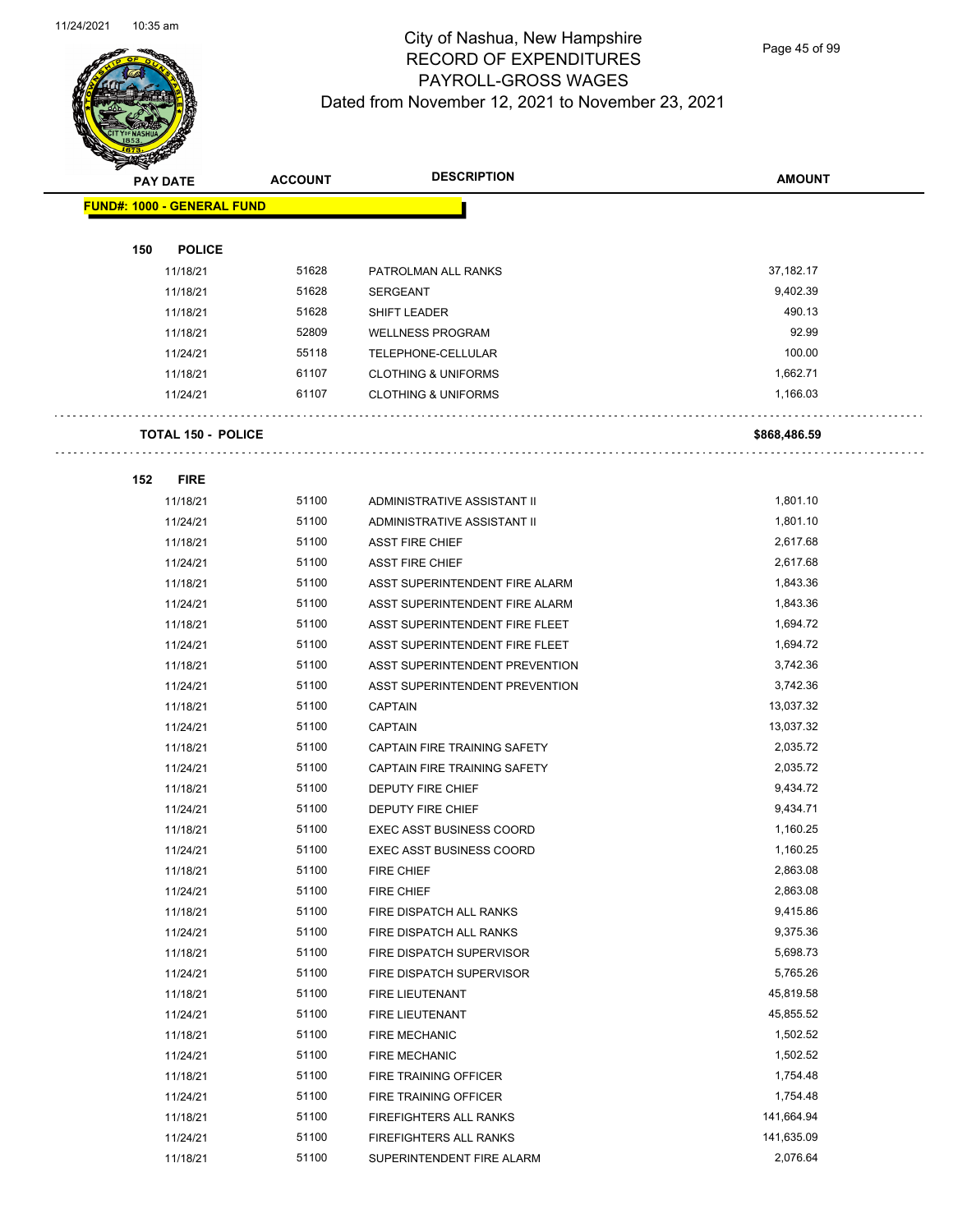

| <b>PAY DATE</b>                    | <b>ACCOUNT</b> | <b>DESCRIPTION</b>             | <b>AMOUNT</b> |
|------------------------------------|----------------|--------------------------------|---------------|
| <u> FUND#: 1000 - GENERAL FUND</u> |                |                                |               |
|                                    |                |                                |               |
| 152<br><b>FIRE</b>                 |                |                                |               |
| 11/24/21                           | 51100          | SUPERINTENDENT FIRE ALARM      | 2,076.64      |
| 11/18/21                           | 51100          | SUPERINTENDENT FIRE FLEET      | 1,956.84      |
| 11/24/21                           | 51100          | SUPERINTENDENT FIRE FLEET      | 1,956.84      |
| 11/18/21                           | 51100          | SUPERINTENDENT FIRE PREVENTION | 2,056.04      |
| 11/24/21                           | 51100          | SUPERINTENDENT FIRE PREVENTION | 2,056.04      |
| 11/18/21                           | 51300          | ASST SUPERINTENDENT PREVENTION | 367.17        |
| 11/24/21                           | 51300          | ASST SUPERINTENDENT PREVENTION | 146.87        |
| 11/18/21                           | 51300          | <b>CAPTAIN</b>                 | 353.53        |
| 11/24/21                           | 51300          | <b>CAPTAIN</b>                 | 4,078.51      |
| 11/18/21                           | 51300          | CAPTAIN FIRE TRAINING SAFETY   | 158.99        |
| 11/24/21                           | 51300          | CAPTAIN FIRE TRAINING SAFETY   | 834.71        |
| 11/18/21                           | 51300          | <b>DEPUTY FIRE CHIEF</b>       | 357.60        |
| 11/24/21                           | 51300          | <b>DEPUTY FIRE CHIEF</b>       | 336.95        |
| 11/24/21                           | 51300          | FIRE DISPATCH ALL RANKS        | 294.33        |
| 11/18/21                           | 51300          | FIRE DISPATCH SUPERVISOR       | 196.14        |
| 11/18/21                           | 51300          | <b>FIRE LIEUTENANT</b>         | 275.66        |
| 11/24/21                           | 51300          | FIRE TRAINING OFFICER          | 666.15        |
| 11/24/21                           | 51300          | <b>FIREFIGHTERS ALL RANKS</b>  | 87.28         |
| 11/18/21                           | 51300          | SUPERINTENDENT FIRE ALARM      | 283.83        |
| 11/24/21                           | 51300          | SUPERINTENDENT FIRE ALARM      | 263.55        |
| 11/18/21                           | 51330          | <b>CAPTAIN</b>                 | 1,519.52      |
| 11/24/21                           | 51330          | <b>CAPTAIN</b>                 | 3,061.28      |
| 11/18/21                           | 51330          | DEPUTY FIRE CHIEF              | 2,662.64      |
| 11/24/21                           | 51330          | DEPUTY FIRE CHIEF              | 5,491.46      |
| 11/18/21                           | 51330          | FIRE DISPATCH ALL RANKS        | 2,060.96      |
| 11/24/21                           | 51330          | FIRE DISPATCH ALL RANKS        | 2,021.74      |
| 11/18/21                           | 51330          | FIRE DISPATCH SUPERVISOR       | 921.57        |
| 11/24/21                           | 51330          | FIRE DISPATCH SUPERVISOR       | 1,328.05      |
| 11/18/21                           | 51330          | FIRE LIEUTENANT                | 9,165.05      |
| 11/24/21                           | 51330          | FIRE LIEUTENANT                | 14,347.78     |
| 11/18/21                           | 51330          | FIREFIGHTERS ALL RANKS         | 23,868.31     |
| 11/24/21                           | 51330          | <b>FIREFIGHTERS ALL RANKS</b>  | 29,549.16     |
| 11/24/21                           | 51600          | ASST SUPERINTENDENT FIRE ALARM | 2,765.05      |
| 11/24/21                           | 51600          | ASST SUPERINTENDENT PREVENTION | 5,613.50      |
| 11/24/21                           | 51600          | <b>CAPTAIN</b>                 | 19,556.02     |
| 11/24/21                           | 51600          | CAPTAIN FIRE TRAINING SAFETY   | 3,053.57      |
| 11/24/21                           | 51600          | FIRE DISPATCH SUPERVISOR       | 2,439.78      |
| 11/24/21                           | 51600          | FIRE LIEUTENANT                | 42,739.54     |
| 11/24/21                           | 51600          | FIREFIGHTERS ALL RANKS         | 57,781.36     |
| 11/24/21                           | 51600          | SUPERINTENDENT FIRE ALARM      | 3,114.95      |
| 11/24/21                           | 51600          | SUPERINTENDENT FIRE PREVENTION | 3,084.03      |
| 11/18/21                           | 51628          | ASST SUPERINTENDENT FIRE ALARM | 460.84        |
| 11/18/21                           | 51628          | ASST SUPERINTENDENT FIRE FLEET | 423.68        |
| 11/18/21                           | 51628          | ASST SUPERINTENDENT PREVENTION | 935.59        |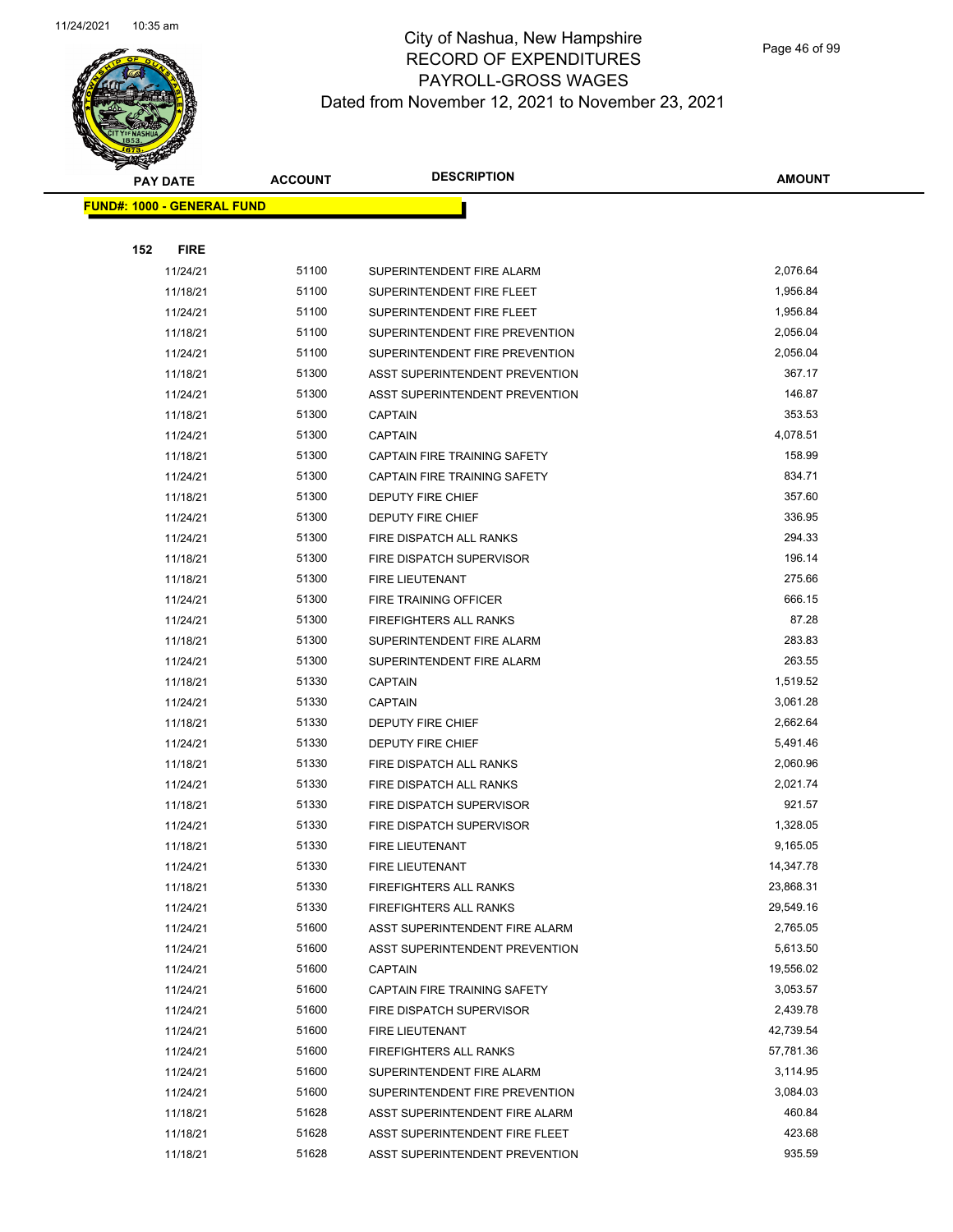

Page 47 of 99

| <b>PAY DATE</b>                   | <b>ACCOUNT</b> | <b>DESCRIPTION</b>             | <b>AMOUNT</b> |
|-----------------------------------|----------------|--------------------------------|---------------|
| <b>FUND#: 1000 - GENERAL FUND</b> |                |                                |               |
|                                   |                |                                |               |
| 152<br><b>FIRE</b>                |                |                                |               |
| 11/18/21                          | 51628          | <b>CAPTAIN</b>                 | 3,259.33      |
| 11/18/21                          | 51628          | CAPTAIN FIRE TRAINING SAFETY   | 508.93        |
| 11/18/21                          | 51628          | FIRE DISPATCH ALL RANKS        | 2,408.97      |
| 11/18/21                          | 51628          | FIRE DISPATCH SUPERVISOR       | 1,574.38      |
| 11/18/21                          | 51628          | FIRE LIEUTENANT                | 11,897.85     |
| 11/18/21                          | 51628          | <b>FIRE MECHANIC</b>           | 375.63        |
| 11/18/21                          | 51628          | FIRE TRAINING OFFICER          | 438.62        |
| 11/18/21                          | 51628          | <b>FIREFIGHTERS ALL RANKS</b>  | 35,610.64     |
| 11/18/21                          | 51628          | SUPERINTENDENT FIRE ALARM      | 519.16        |
| 11/18/21                          | 51628          | SUPERINTENDENT FIRE FLEET      | 489.21        |
| 11/18/21                          | 51628          | SUPERINTENDENT FIRE PREVENTION | 514.01        |
| 11/18/21                          | 51700          | ASST SUPERINTENDENT FIRE ALARM | 23.04         |
| 11/24/21                          | 51700          | ASST SUPERINTENDENT FIRE ALARM | 23.04         |
| 11/18/21                          | 51700          | ASST SUPERINTENDENT PREVENTION | 46.78         |
| 11/24/21                          | 51700          | ASST SUPERINTENDENT PREVENTION | 46.78         |
| 11/18/21                          | 51700          | <b>CAPTAIN</b>                 | 375.94        |
| 11/24/21                          | 51700          | <b>CAPTAIN</b>                 | 375.94        |
| 11/18/21                          | 51700          | CAPTAIN FIRE TRAINING SAFETY   | 25.45         |
| 11/24/21                          | 51700          | CAPTAIN FIRE TRAINING SAFETY   | 25.45         |
| 11/18/21                          | 51700          | FIRE DISPATCH ALL RANKS        | 16.28         |
| 11/24/21                          | 51700          | FIRE DISPATCH ALL RANKS        | 16.28         |
| 11/18/21                          | 51700          | FIRE DISPATCH SUPERVISOR       | 19.36         |
| 11/24/21                          | 51700          | FIRE DISPATCH SUPERVISOR       | 19.36         |
| 11/18/21                          | 51700          | FIRE LIEUTENANT                | 1,466.75      |
| 11/24/21                          | 51700          | FIRE LIEUTENANT                | 1,466.75      |
| 11/18/21                          | 51700          | FIRE TRAINING OFFICER          | 21.93         |
| 11/24/21                          | 51700          | FIRE TRAINING OFFICER          | 21.93         |
| 11/18/21                          | 51700          | <b>FIREFIGHTERS ALL RANKS</b>  | 2,766.83      |
| 11/24/21                          | 51700          | <b>FIREFIGHTERS ALL RANKS</b>  | 2,766.83      |
| 11/18/21                          | 51700          | SUPERINTENDENT FIRE ALARM      | 25.96         |
| 11/24/21                          | 51700          | SUPERINTENDENT FIRE ALARM      | 25.96         |
| 11/18/21                          | 51700          | SUPERINTENDENT FIRE FLEET      | 24.46         |
| 11/24/21                          | 51700          | SUPERINTENDENT FIRE FLEET      | 24.46         |
| 11/18/21                          | 51700          | SUPERINTENDENT FIRE PREVENTION | 25.70         |
| 11/24/21                          | 51700          | SUPERINTENDENT FIRE PREVENTION | 25.70         |
| 11/18/21                          | 52800          | EDUCATIONAL ASSISTANCE         | 1,922.00      |
| 11/24/21                          | 55118          | TELEPHONE-CELLULAR             | 684.00        |
| 11/24/21                          | 61107          | <b>CLOTHING &amp; UNIFORMS</b> | 58.00         |
| <b>TOTAL 152 - FIRE</b>           |                |                                | \$820,988.38  |

**153 BUILDING INSPECTION**

 $\Box$  .

 $\sim$  .

| 11/18/21 | 51100 | BLD INSP ASST PLANS EXAMINER | 1.123.45 |
|----------|-------|------------------------------|----------|
| 11/24/21 | 51100 | BLD INSP ASST PLANS EXAMINER | 1.123.45 |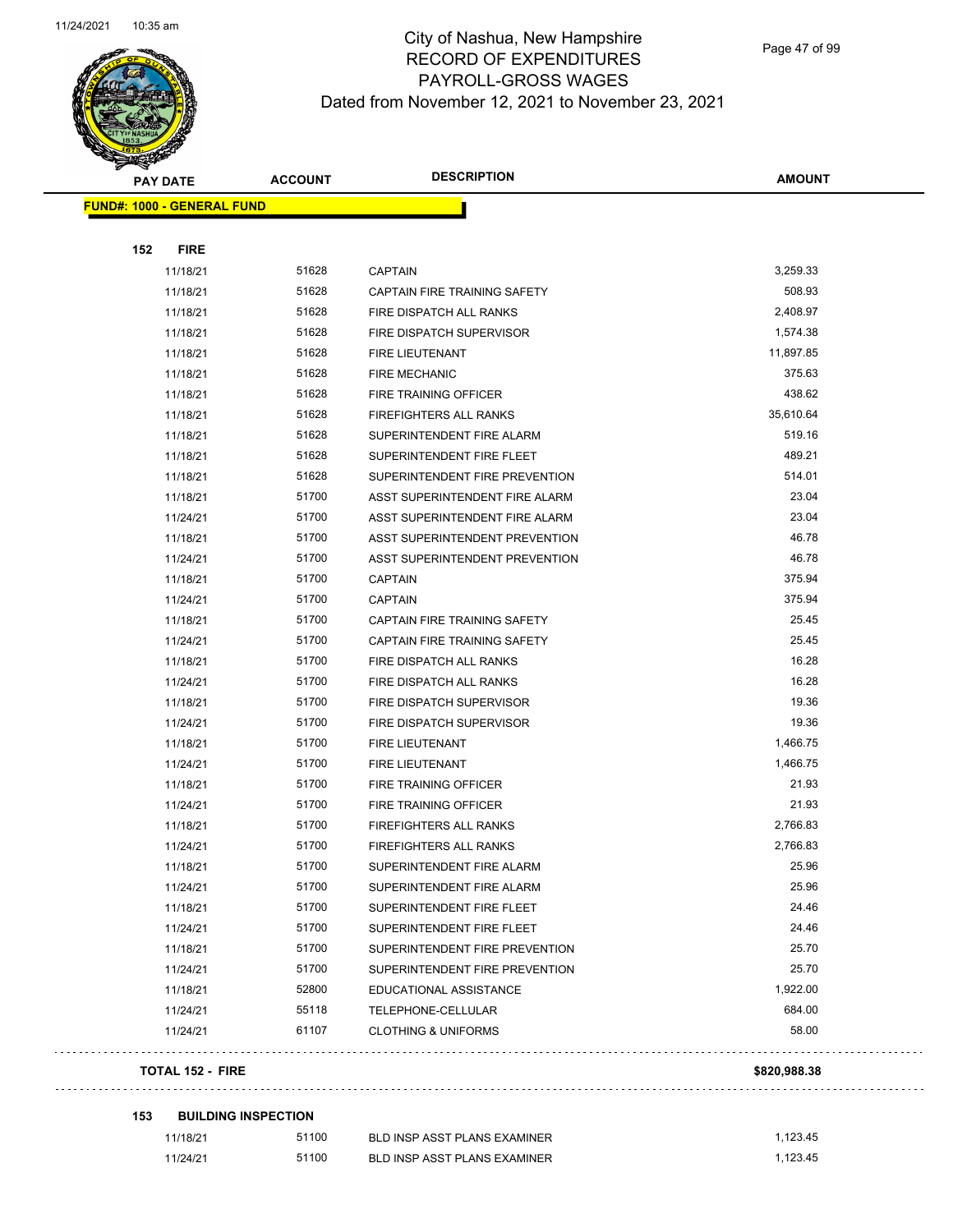$\overline{\phantom{0}}$ 



## City of Nashua, New Hampshire RECORD OF EXPENDITURES PAYROLL-GROSS WAGES Dated from November 12, 2021 to November 23, 2021

Page 48 of 99

| B.  | <b>PAY DATE</b>                   | <b>ACCOUNT</b>                             | <b>DESCRIPTION</b>                             | <b>AMOUNT</b> |
|-----|-----------------------------------|--------------------------------------------|------------------------------------------------|---------------|
|     | <b>FUND#: 1000 - GENERAL FUND</b> |                                            |                                                |               |
| 153 |                                   | <b>BUILDING INSPECTION</b>                 |                                                |               |
|     | 11/18/21                          | 51100                                      | <b>BUILDING AND UTILITIES INSPCTR</b>          | 3,901.50      |
|     | 11/24/21                          | 51100                                      | <b>BUILDING AND UTILITIES INSPCTR</b>          | 3,901.50      |
|     | 11/18/21                          | 51100                                      | <b>BUILDING DEPARTMENT MANAGER</b>             | 1,738.30      |
|     | 11/24/21                          | 51100                                      | <b>BUILDING DEPARTMENT MANAGER</b>             | 1,738.30      |
|     | 11/18/21                          | 51100                                      | DEPUTY BUILDING OFFICIAL PLANS EXAMINER        | 1,500.60      |
|     | 11/24/21                          | 51100                                      | DEPUTY BUILDING OFFICIAL PLANS EXAMINER        | 1,500.60      |
|     | 11/18/21                          | 51100                                      | PERMIT TECHNICIAN I                            | 1,439.90      |
|     | 11/24/21                          | 51100                                      | PERMIT TECHNICIAN I                            | 1,439.90      |
|     |                                   | <b>TOTAL 153 - BUILDING INSPECTION</b>     |                                                | \$19,407.50   |
| 155 |                                   | <b>CODE ENFORCEMENT</b>                    |                                                |               |
|     | 11/18/21                          | 51100                                      | <b>CODE ENFORCEMENT OFFICER II</b>             | 2,966.10      |
|     | 11/24/21                          | 51100                                      | CODE ENFORCEMENT OFFICER II                    | 2,966.10      |
|     | 11/18/21                          | 51100                                      | MGR CODE ENFORCEMENT DEPT                      | 1,738.30      |
|     | 11/24/21                          | 51100                                      | MGR CODE ENFORCEMENT DEPT                      | 1,738.30      |
|     | 11/24/21                          | 55118                                      | TELEPHONE-CELLULAR                             | 59.50         |
|     |                                   | TOTAL 155 - CODE ENFORCEMENT               |                                                | \$9,468.30    |
| 156 |                                   | <b>EMERGENCY MANAGEMENT</b>                |                                                |               |
|     | 11/18/21                          | 51100                                      | EMERGENCY MANAGEMENT COORDINAT                 | 934.00        |
|     | 11/24/21                          | 51100                                      | EMERGENCY MANAGEMENT COORDINAT                 | 934.00        |
|     | 11/24/21                          | 55118                                      | TELEPHONE-CELLULAR                             | 50.00         |
|     |                                   | <b>TOTAL 156 - EMERGENCY MANAGEMENT</b>    |                                                | \$1,918.00    |
| 157 |                                   | <b>CITYWIDE COMMUNICATIONS</b>             |                                                |               |
|     | 11/18/21                          | 51100                                      | ASSISTANT MANAGER RADIO SYSTEMS NETWORK ADMINI | 2,029.80      |
|     | 11/24/21                          | 51100                                      | ASSISTANT MANAGER RADIO SYSTEMS NETWORK ADMINI | 2,029.80      |
|     | 11/18/21                          | 51200                                      | RADIO SYSTEMS MANAGER                          | 1,532.88      |
|     | 11/24/21                          | 51200                                      | RADIO SYSTEMS MANAGER                          | 1,532.88      |
|     | 11/18/21                          | 51700                                      | RADIO SYSTEMS MANAGER                          | 467.06        |
|     | 11/24/21                          | 51700                                      | RADIO SYSTEMS MANAGER                          | 502.98        |
|     | 11/24/21                          | 55118                                      | TELEPHONE-CELLULAR                             | 100.00        |
|     |                                   | <b>TOTAL 157 - CITYWIDE COMMUNICATIONS</b> |                                                | \$8,195.40    |
| 158 |                                   | <b>PARKING ENFORCEMENT</b>                 |                                                |               |
|     | 11/18/21                          | 51100                                      | MVR CLERK II                                   | 703.10        |
|     | 11/24/21                          | 51100                                      | MVR CLERK II                                   | 703.10        |
|     | 11/18/21                          | 51100                                      | ORDINANCE VIOLATIONS COORDINATOR               | 238.40        |

11/24/21 51100 ORDINANCE VIOLATIONS COORDINATOR 238.40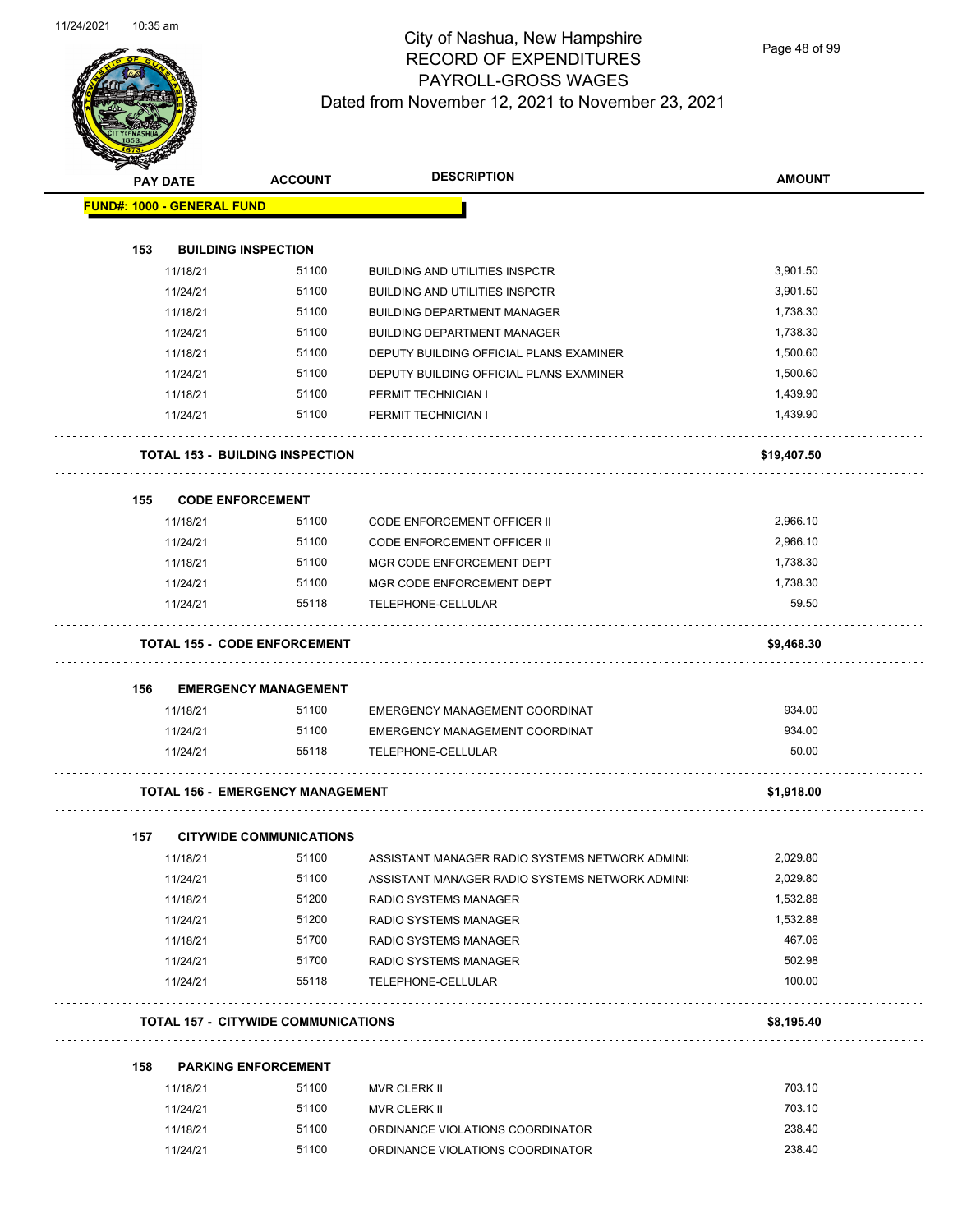

Page 49 of 99

| <b>Alla</b> | <b>PAY DATE</b>                   | <b>ACCOUNT</b>                         | <b>DESCRIPTION</b>                                      | <b>AMOUNT</b> |
|-------------|-----------------------------------|----------------------------------------|---------------------------------------------------------|---------------|
|             | <b>FUND#: 1000 - GENERAL FUND</b> |                                        |                                                         |               |
|             |                                   |                                        |                                                         |               |
| 158         |                                   | <b>PARKING ENFORCEMENT</b>             |                                                         |               |
|             | 11/18/21                          | 51100                                  | <b>PARKING MANAGER</b>                                  | 353.55        |
|             | 11/24/21                          | 51100                                  | <b>PARKING MANAGER</b>                                  | 353.54        |
|             | 11/18/21                          | 51200                                  | PARKING ENFORCEMENT SPECIALIST- PT                      | 927.54        |
|             | 11/24/21                          | 51200                                  | PARKING ENFORCEMENT SPECIALIST- PT                      | 937.46        |
|             | 11/18/21                          | 51300                                  | MVR CLERK II                                            | 3.25          |
|             | 11/24/21                          | 55118                                  | TELEPHONE-CELLULAR                                      | 12.50         |
|             |                                   | <b>TOTAL 158 - PARKING ENFORCEMENT</b> |                                                         | \$4,470.84    |
| 160         |                                   | <b>PW-ADMIN &amp; ENGINEERING</b>      |                                                         |               |
|             | 11/18/21                          | 51100                                  | ADMINISTRATIVE ASSISTANT II                             | 835.05        |
|             | 11/24/21                          | 51100                                  | ADMINISTRATIVE ASSISTANT II                             | 835.05        |
|             | 11/18/21                          | 51100                                  | ASSISTANT DIRECTOR OF PUBLIC WORKS                      | 1,832.35      |
|             | 11/24/21                          | 51100                                  | ASSISTANT DIRECTOR OF PUBLIC WORKS                      | 1,832.35      |
|             | 11/18/21                          | 51100                                  | <b>CITY ENGINEER</b>                                    | 1,308.85      |
|             | 11/24/21                          | 51100                                  | <b>CITY ENGINEER</b>                                    | 1,308.85      |
|             | 11/18/21                          | 51100                                  | <b>CITY SURVEYOR</b>                                    | 1,321.05      |
|             | 11/24/21                          | 51100                                  | <b>CITY SURVEYOR</b>                                    | 1,321.06      |
|             | 11/18/21                          | 51100                                  | DEPUTY CITY ENGINEER                                    | 828.25        |
|             | 11/24/21                          | 51100                                  | DEPUTY CITY ENGINEER                                    | 828.25        |
|             | 11/18/21                          | 51100                                  | DIRECTOR PUBLIC WORKS                                   | 2,004.15      |
|             | 11/24/21                          | 51100                                  | DIRECTOR PUBLIC WORKS                                   | 2,004.15      |
|             | 11/18/21                          | 51100                                  | DIVISION OPERATIONS MANAGER                             | 1,607.00      |
|             | 11/24/21                          | 51100                                  | DIVISION OPERATIONS MANAGER                             | 1,607.00      |
|             | 11/18/21                          | 51100                                  | DPW CONTRACT ADMINISTRATOR                              | 391.80        |
|             | 11/24/21                          | 51100                                  | DPW CONTRACT ADMINISTRATOR                              | 391.80        |
|             | 11/18/21                          | 51100                                  | <b>ENGINEERING INSPECTOR</b>                            | 2,199.65      |
|             | 11/24/21                          | 51100                                  | <b>ENGINEERING INSPECTOR</b>                            | 2,199.65      |
|             | 11/18/21                          | 51100                                  | <b>EXECUTIVE ASSISTANT</b>                              | 858.95        |
|             | 11/24/21                          | 51100                                  | <b>EXECUTIVE ASSISTANT</b>                              | 858.95        |
|             | 11/18/21                          | 51100                                  |                                                         | 537.80        |
|             | 11/24/21                          | 51100                                  | <b>GIS SPECIALIST</b>                                   | 537.80        |
|             | 11/18/21                          | 51100                                  | <b>GIS SPECIALIST</b><br>PUBLIC RELATIONS ADMINISTRATOR | 797.60        |
|             |                                   | 51100                                  |                                                         | 797.60        |
|             | 11/24/21                          |                                        | PUBLIC RELATIONS ADMINISTRATOR                          |               |
|             | 11/18/21                          | 51100                                  | SENIOR STAFF ENGINEER                                   | 1,989.45      |
|             | 11/24/21                          | 51100<br>51100                         | SENIOR STAFF ENGINEER                                   | 1,989.45      |
|             | 11/18/21                          |                                        | SENIOR TRAFFIC ENGINEER                                 | 1,840.55      |
|             | 11/24/21                          | 51100                                  | SENIOR TRAFFIC ENGINEER                                 | 1,840.55      |
|             | 11/18/21                          | 51100                                  | <b>STAFF ENGINEER</b>                                   | 1,258.90      |
|             | 11/24/21                          | 51100                                  | <b>STAFF ENGINEER</b>                                   | 1,258.90      |
|             | 11/18/21                          | 51100                                  | STREET CONSTRUCTION ENGINEER                            | 1,533.80      |
|             | 11/24/21                          | 51100                                  | STREET CONSTRUCTION ENGINEER                            | 1,533.80      |
|             | 11/24/21                          | 55118                                  | TELEPHONE-CELLULAR                                      | 393.45        |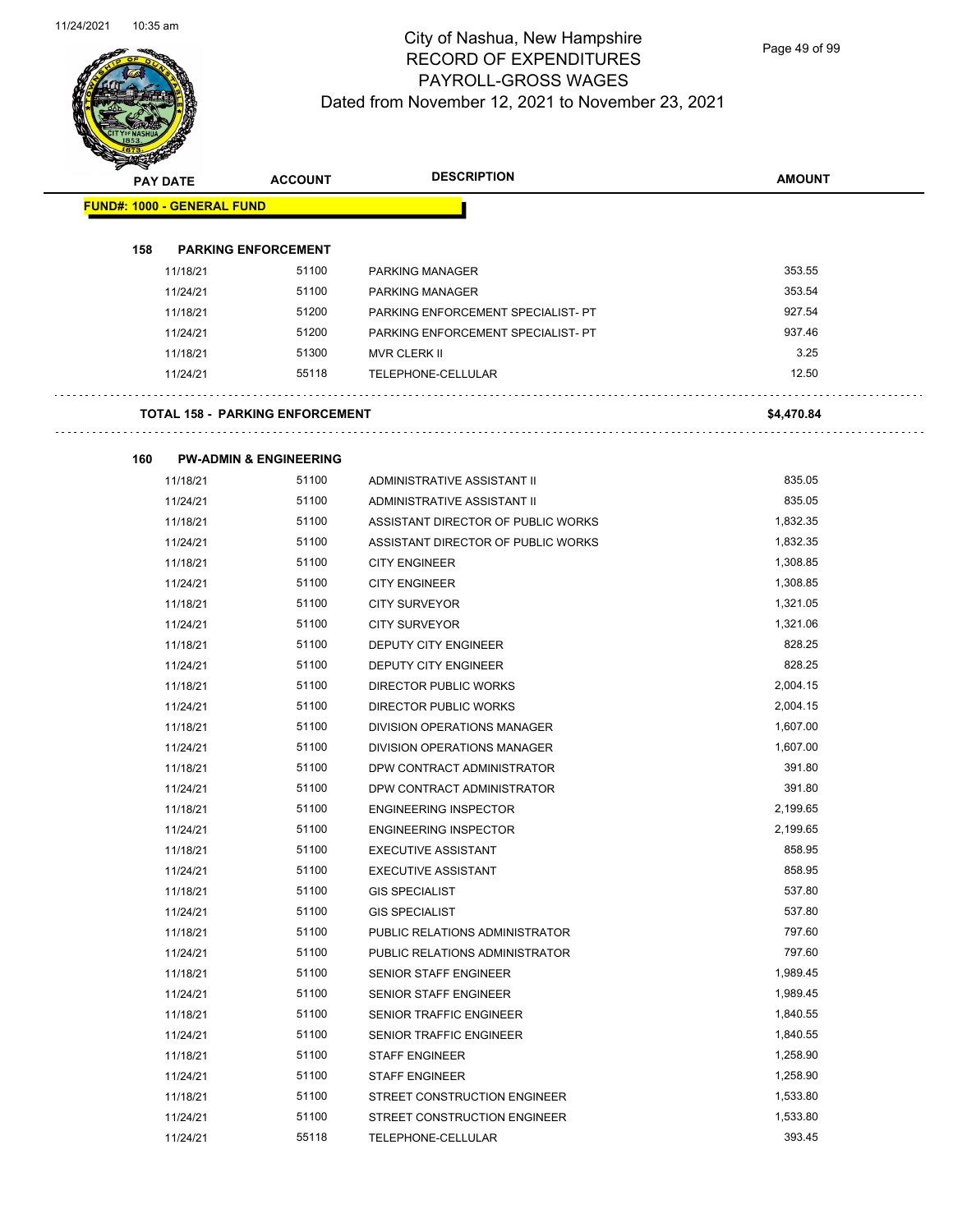Page 50 of 99

| <b>PAY DATE</b>                   | <b>ACCOUNT</b>                                | <b>DESCRIPTION</b>                                         | <b>AMOUNT</b>    |
|-----------------------------------|-----------------------------------------------|------------------------------------------------------------|------------------|
| <b>FUND#: 1000 - GENERAL FUND</b> |                                               |                                                            |                  |
|                                   | <b>TOTAL 160 - PW-ADMIN &amp; ENGINEERING</b> |                                                            |                  |
|                                   |                                               |                                                            | \$42,683.86      |
|                                   |                                               |                                                            |                  |
| 161<br><b>STREETS</b>             |                                               |                                                            |                  |
| 11/18/21                          | 51100<br>51100                                | ADMINISTRATIVE ASSISTANT II<br>ADMINISTRATIVE ASSISTANT II | 864.70<br>864.70 |
| 11/24/21                          | 51100                                         |                                                            | 4,660.80         |
| 11/18/21                          | 51100                                         | AUTO MECH 1ST CLASS NIGHTS                                 | 4,660.80         |
| 11/24/21                          | 51100                                         | AUTO MECH 1ST CLASS NIGHTS                                 | 2,120.80         |
| 11/18/21                          |                                               | AUTO MECH 2ND CLASS                                        |                  |
| 11/24/21                          | 51100                                         | AUTO MECH 2ND CLASS                                        | 2,141.77         |
| 11/18/21                          | 51100                                         | AUTO MECHANIC 1ST CLASS                                    | 2,330.40         |
| 11/24/21                          | 51100<br>51100                                | AUTO MECHANIC 1ST CLASS                                    | 2,330.40         |
| 11/18/21                          |                                               | <b>EQUIP OPR STREET REPAIR</b>                             | 5,326.00         |
| 11/24/21                          | 51100                                         | EQUIP OPR STREET REPAIR                                    | 5,326.00         |
| 11/18/21                          | 51100                                         | FLEET MAINTENANCE FOREMAN                                  | 1,391.90         |
| 11/24/21                          | 51100                                         | FLEET MAINTENANCE FOREMAN                                  | 1,391.90         |
| 11/18/21                          | 51100                                         | FLEET MANAGER STREET DEPT                                  | 1,251.60         |
| 11/24/21                          | 51100                                         | FLEET MANAGER STREET DEPT                                  | 1,251.60         |
| 11/18/21                          | 51100                                         | <b>FOREMAN LABOR STREET</b>                                | 2,523.40         |
| 11/24/21                          | 51100                                         | <b>FOREMAN LABOR STREET</b>                                | 2,539.40         |
| 11/18/21                          | 51100                                         | <b>MASON PIPELAYER</b>                                     | 3,043.20         |
| 11/24/21                          | 51100                                         | <b>MASON PIPELAYER</b>                                     | 2,776.92         |
| 11/18/21                          | 51100                                         | OPERATIONS SUPERVISOR                                      | 1,173.10         |
| 11/24/21                          | 51100                                         | OPERATIONS SUPERVISOR                                      | 1,173.10         |
| 11/18/21                          | 51100                                         | <b>SIGN MAINTENANCE</b>                                    | 2,019.20         |
| 11/24/21                          | 51100                                         | <b>SIGN MAINTENANCE</b>                                    | 2,019.20         |
| 11/18/21                          | 51100                                         | STOREKEEPER PWD                                            | 1,080.19         |
| 11/24/21                          | 51100                                         | STOREKEEPER PWD                                            | 1,080.20         |
| 11/18/21                          | 51100                                         | <b>STREET FOREMAN</b>                                      | 2,783.80         |
| 11/24/21                          | 51100                                         | <b>STREET FOREMAN</b>                                      | 2,783.80         |
| 11/18/21                          | 51100                                         | SUPERINTENDENT OF STREETS                                  | 2,045.05         |
| 11/24/21                          | 51100                                         | SUPERINTENDENT OF STREETS                                  | 2,045.05         |
| 11/18/21                          | 51100                                         | <b>TRAFFIC FOREMAN</b>                                     | 1,419.75         |
| 11/24/21                          | 51100                                         | <b>TRAFFIC FOREMAN</b>                                     | 1,419.75         |
| 11/18/21                          | 51100                                         | TRAFFIC TECHNICIAN I                                       | 2,567.00         |
| 11/24/21                          | 51100                                         | TRAFFIC TECHNICIAN I                                       | 2,567.00         |
| 11/18/21                          | 51100                                         | TRUCK DRIVER STREET REPAIR                                 | 13,810.23        |
| 11/24/21                          | 51100                                         | TRUCK DRIVER STREET REPAIR                                 | 13,699.82        |
| 11/18/21                          | 51100                                         | <b>WELDER FIRST CLASS</b>                                  | 1,152.80         |
| 11/24/21                          | 51100                                         | <b>WELDER FIRST CLASS</b>                                  | 1,152.80         |
| 11/18/21                          | 51300                                         | AUTO MECH 1ST CLASS NIGHTS                                 | 636.83           |
| 11/24/21                          | 51300                                         | AUTO MECH 1ST CLASS NIGHTS                                 | 593.13           |
| 11/18/21                          | 51300                                         | AUTO MECH 2ND CLASS                                        | 180.23           |
| 11/24/21                          | 51300                                         | AUTO MECH 2ND CLASS                                        | 223.93           |
| 11/18/21                          | 51300                                         | AUTO MECHANIC 1ST CLASS                                    | 197.91           |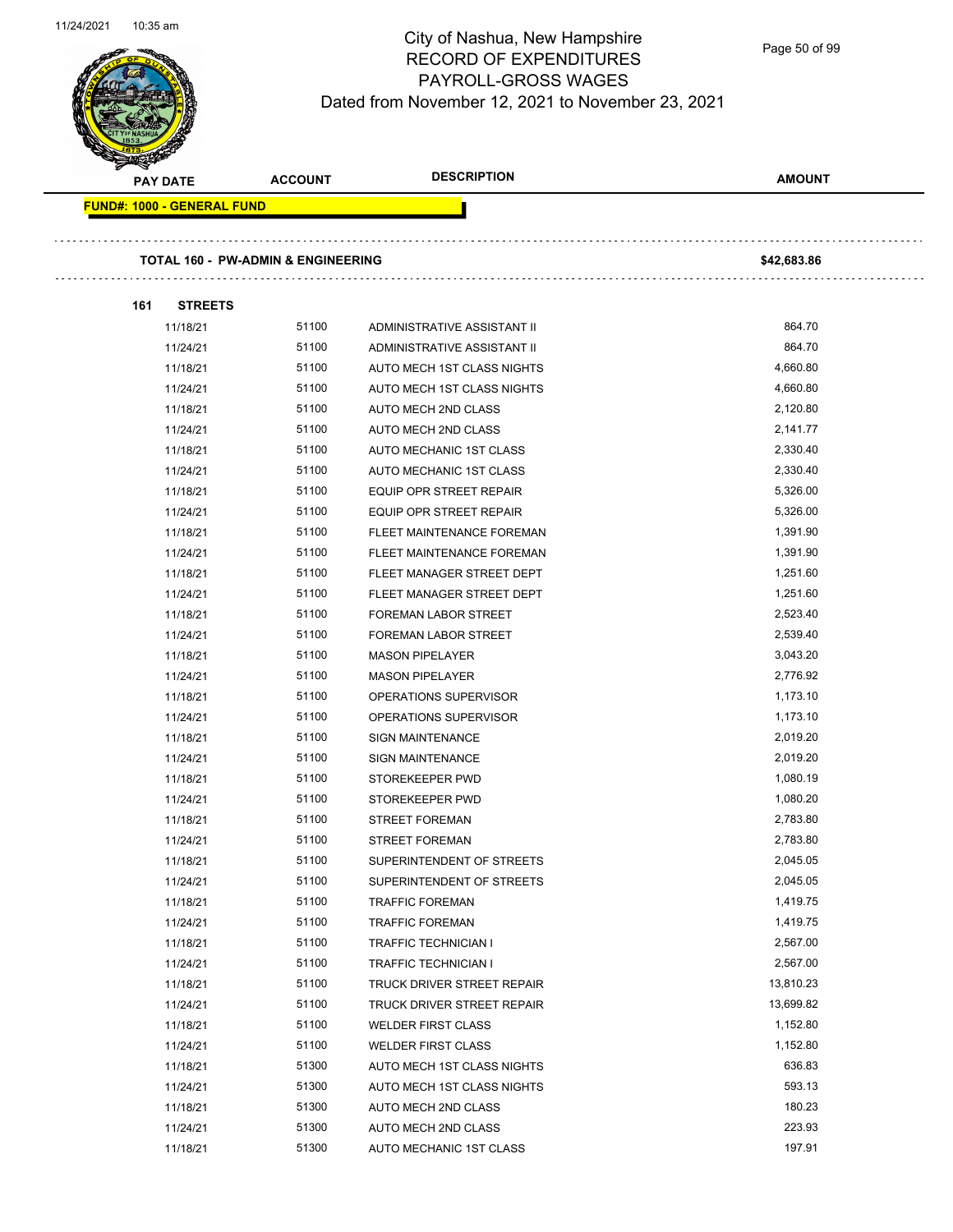

Page 51 of 99

|     | <b>PAY DATE</b>                   | <b>ACCOUNT</b> | <b>DESCRIPTION</b>                 | <b>AMOUNT</b>   |
|-----|-----------------------------------|----------------|------------------------------------|-----------------|
|     | <b>FUND#: 1000 - GENERAL FUND</b> |                |                                    |                 |
|     |                                   |                |                                    |                 |
| 161 | <b>STREETS</b>                    |                |                                    |                 |
|     | 11/24/21                          | 51300          | AUTO MECHANIC 1ST CLASS            | 197.91          |
|     | 11/18/21                          | 51300          | AUTOMATED TRASH COLLECTION OPR     | 911.62          |
|     | 11/24/21                          | 51300          | AUTOMATED TRASH COLLECTION OPR     | 911.62          |
|     | 11/18/21                          | 51300          | <b>COLLECTION EQUIP OPR</b>        | 1,196.05        |
|     | 11/24/21                          | 51300          | <b>COLLECTION EQUIP OPR</b>        | 1,026.76        |
|     | 11/18/21                          | 51300          | COLLECTION EQUIP OPR LANDFILL      | 361.13          |
|     | 11/24/21                          | 51300          | COLLECTION EQUIP OPR LANDFILL      | 361.13          |
|     | 11/18/21                          | 51300          | <b>COLLECTION SYSTEMS OPERATOR</b> | 180.23          |
|     | 11/24/21                          | 51300          | <b>COLLECTION SYSTEMS OPERATOR</b> | 180.23          |
|     | 11/18/21                          | 51300          | <b>EQUIP OPR STREET REPAIR</b>     | 900.07          |
|     | 11/24/21                          | 51300          | EQUIP OPR STREET REPAIR            | 900.07          |
|     | 11/18/21                          | 51300          | <b>EQUIPMENT OPERATOR, PARKS</b>   | 182.86          |
|     | 11/24/21                          | 51300          | <b>EQUIPMENT OPERATOR, PARKS</b>   | 182.86          |
|     | 11/18/21                          | 51300          | EQUIPMENT OPR LANDFILL             | 546.76          |
|     | 11/24/21                          | 51300          | <b>EQUIPMENT OPR LANDFILL</b>      | 546.76          |
|     | 11/18/21                          | 51300          | FLEET MAINTENANCE FOREMAN          | 365.37          |
|     | 11/24/21                          | 51300          | FLEET MAINTENANCE FOREMAN          | 391.47          |
|     | 11/18/21                          | 51300          | FOREMAN LABOR PARK                 | 678.57          |
|     | 11/24/21                          | 51300          | <b>FOREMAN LABOR PARK</b>          | 730.77          |
|     | 11/18/21                          | 51300          | FOREMAN LABOR STREET               | 546.61          |
|     | 11/24/21                          | 51300          | FOREMAN LABOR STREET               | 556.83          |
|     | 11/18/21                          | 51300          | <b>GROUNDSKEEPER MAINTENANCE</b>   | 1,320.00        |
|     | 11/24/21                          | 51300          | <b>GROUNDSKEEPER MAINTENANCE</b>   | 1,320.00        |
|     | 11/18/21                          | 51300          | <b>GROUNDSMAN I</b>                | 769.71          |
|     | 11/24/21                          | 51300          | <b>GROUNDSMAN I</b>                | 926.38          |
|     | 11/18/21                          | 51300          | <b>LEAD GROUNDSMAN</b>             | 184.21          |
|     | 11/24/21                          | 51300          | <b>LEAD GROUNDSMAN</b>             | 184.21          |
|     | 11/18/21                          | 51300          | <b>MASON PIPELAYER</b>             | 540.40          |
|     | 11/24/21                          | 51300          | <b>MASON PIPELAYER</b>             | 521.38          |
|     | 11/18/21                          | 51300          | MECHANIC WWTP 1ST CLASS            | 789.44          |
|     | 11/24/21                          | 51300          | MECHANIC WWTP 1ST CLASS            | 789.44          |
|     | 11/18/21                          | 51300          | OPERATIONS SUPERVISOR              | 11.00           |
|     | 11/18/21                          | 51300          | OPERATOR II WWTP 1st               | 392.58          |
|     | 11/24/21                          | 51300          | OPERATOR II WWTP 1st               | 392.58          |
|     | 11/18/21                          | 51300          | <b>SIGN MAINTENANCE</b>            | 344.66          |
|     | 11/24/21                          | 51300          | <b>SIGN MAINTENANCE</b>            | 344.66          |
|     | 11/18/21                          | 51300          | SOLID WASTE FOREMAN                | 730.74          |
|     | 11/24/21                          | 51300          | SOLID WASTE FOREMAN                | 730.74          |
|     | 11/18/21                          | 51300          | STELLOS STADIUM ATTENDANT          | 182.19          |
|     | 11/24/21                          | 51300          | STELLOS STADIUM ATTENDANT          | 182.19          |
|     | 11/24/21                          | 51300<br>51300 | STOREKEEPER PWD                    | 10.13<br>730.74 |
|     | 11/18/21                          |                | <b>STREET FOREMAN</b>              |                 |
|     | 11/24/21                          | 51300          | <b>STREET FOREMAN</b>              | 730.74          |
|     | 11/24/21                          | 51300          | <b>TRAFFIC FOREMAN</b>             | 13.31           |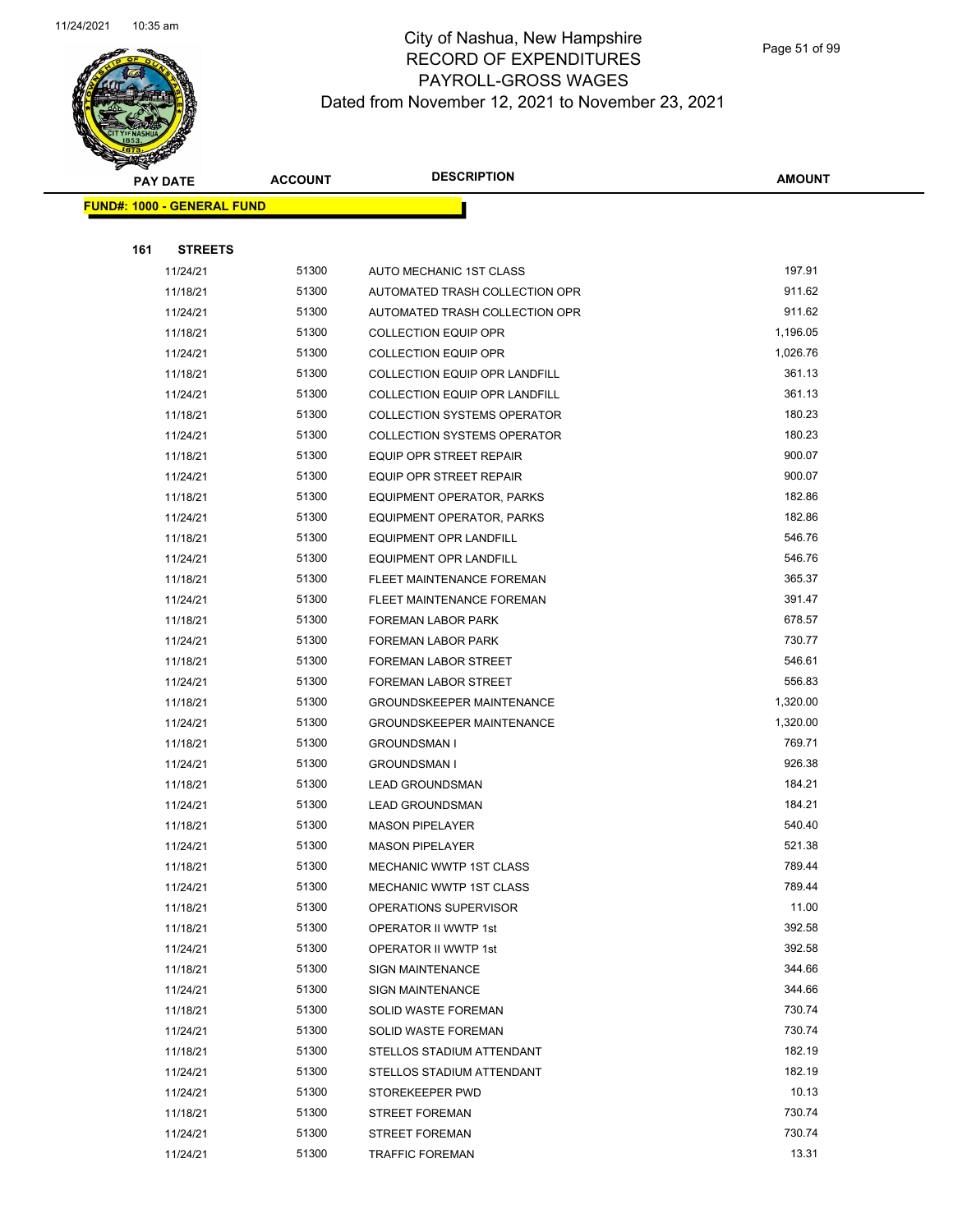

Page 52 of 99

| <b>PAY DATE</b>                   |                | <b>ACCOUNT</b>                              | <b>DESCRIPTION</b>                                     | <b>AMOUNT</b> |
|-----------------------------------|----------------|---------------------------------------------|--------------------------------------------------------|---------------|
| <b>FUND#: 1000 - GENERAL FUND</b> |                |                                             |                                                        |               |
| 161                               | <b>STREETS</b> |                                             |                                                        |               |
|                                   | 11/18/21       | 51300                                       | <b>TRAFFIC TECHNICIAN I</b>                            | 661.31        |
|                                   | 11/24/21       | 51300                                       | <b>TRAFFIC TECHNICIAN I</b>                            | 663.56        |
|                                   | 11/18/21       | 51300                                       | TRUCK DRIVER STREET REPAIR                             | 2,263.08      |
|                                   | 11/24/21       | 51300                                       | TRUCK DRIVER STREET REPAIR                             | 2,908.09      |
|                                   | 11/18/21       | 51300                                       | <b>WASTEWATER ASSISTANT</b>                            | 328.80        |
|                                   | 11/24/21       | 51300                                       | <b>WASTEWATER ASSISTANT</b>                            | 163.76        |
|                                   | 11/18/21       | 51300                                       | <b>WELDER FIRST CLASS</b>                              | 198.45        |
|                                   | 11/24/21       | 51300                                       | <b>WELDER FIRST CLASS</b>                              | 198.45        |
|                                   | 11/24/21       | 51600                                       | EQUIP OPR STREET REPAIR                                | 600.00        |
|                                   | 11/24/21       | 51600                                       | <b>TRAFFIC TECHNICIAN I</b>                            | 1,200.00      |
|                                   | 11/24/21       | 55118                                       | TELEPHONE-CELLULAR                                     | 118.00        |
|                                   |                | <b>TOTAL 161 - STREETS</b>                  |                                                        | \$137,920.77  |
| 166                               |                | <b>PARKING OPERATIONS</b>                   |                                                        |               |
|                                   | 11/18/21       | 51100                                       | <b>COMMUNICATION SPEC</b>                              | 1,092.35      |
|                                   | 11/24/21       | 51100                                       | <b>COMMUNICATION SPEC</b>                              | 1,092.35      |
|                                   | 11/18/21       | 51100                                       | PARKING MAINTENANCE                                    | 1,426.95      |
|                                   | 11/24/21       | 51100                                       | PARKING MAINTENANCE                                    | 1,426.92      |
|                                   | 11/18/21       | 51100                                       | PARKING MANAGER                                        | 1,060.65      |
|                                   | 11/24/21       | 51100                                       | PARKING MANAGER                                        | 1,060.66      |
|                                   | 11/18/21       | 51200                                       | PARKING MAINTENANCE                                    | 335.54        |
|                                   | 11/24/21       | 51200                                       | PARKING MAINTENANCE                                    | 335.54        |
|                                   | 11/18/21       | 51300                                       | <b>COMMUNICATION SPEC</b>                              | 10.24         |
|                                   | 11/24/21       | 55118                                       | TELEPHONE-CELLULAR                                     | 137.50        |
|                                   |                | <b>TOTAL 166 - PARKING OPERATIONS</b>       |                                                        | \$7,978.70    |
| 170                               |                | <b>HYDROELECTRIC OPERATIONS</b>             |                                                        |               |
|                                   | 11/24/21       | 55118                                       | TELEPHONE-CELLULAR                                     | 50.00         |
|                                   |                | <b>TOTAL 170 - HYDROELECTRIC OPERATIONS</b> |                                                        | \$50.00       |
| 171                               |                | <b>COMMUNITY SERVICES</b>                   |                                                        |               |
|                                   | 11/18/21       | 51100                                       | DIRECTOR HEALTH AND COMM SVS                           | 2,325.45      |
|                                   | 11/24/21       | 51100                                       | DIRECTOR HEALTH AND COMM SVS                           | 2,325.45      |
|                                   | 11/18/21       | 51100                                       | <b>HEALTH PROMOTION &amp; COMMUNICATION SPECIALIST</b> | 1,090.70      |
|                                   | 11/24/21       | 51100                                       | <b>HEALTH PROMOTION &amp; COMMUNICATION SPECIALIST</b> | 1,090.70      |
|                                   | 11/24/21       | 55118                                       | TELEPHONE-CELLULAR                                     | 50.00         |
|                                   |                | <b>TOTAL 171 - COMMUNITY SERVICES</b>       |                                                        | \$6,882.30    |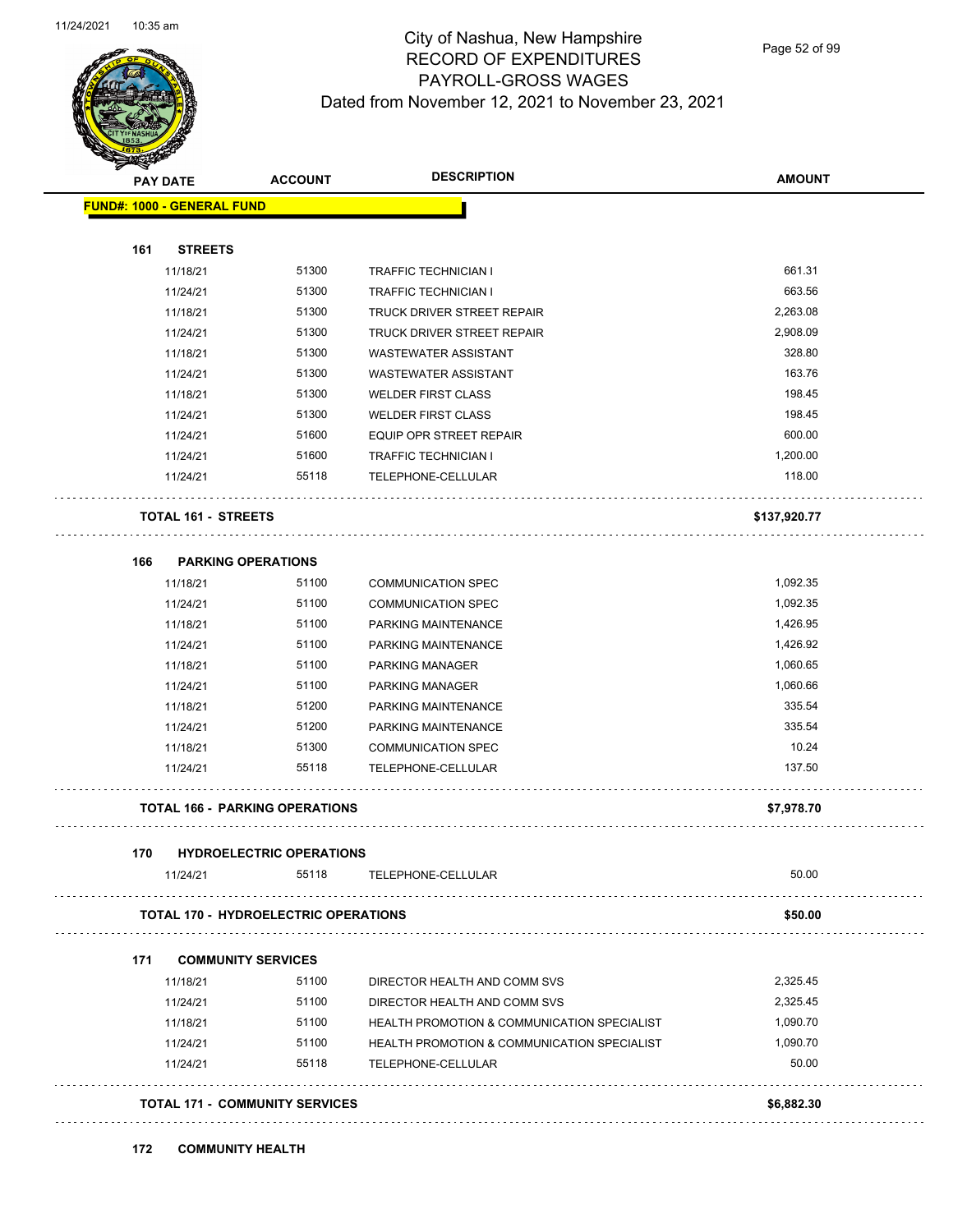

Page 53 of 99

| <b>PAY DATE</b>                         | <b>ACCOUNT</b>                            | <b>DESCRIPTION</b>              | <b>AMOUNT</b> |
|-----------------------------------------|-------------------------------------------|---------------------------------|---------------|
| <b>FUND#: 1000 - GENERAL FUND</b>       |                                           |                                 |               |
| 172<br><b>COMMUNITY HEALTH</b>          |                                           |                                 |               |
| 11/18/21                                | 51100                                     | ADMINISTRATIVE ASSISTANT III    | 945.31        |
| 11/24/21                                | 51100                                     | ADMINISTRATIVE ASSISTANT III    | 945.31        |
| 11/18/21                                | 51100                                     | BILINGUAL OUTREACH WORKER       | 1,034.95      |
| 11/24/21                                | 51100                                     | BILINGUAL OUTREACH WORKER       | 1,034.95      |
| 11/18/21                                | 51100                                     | CHIEF PUBLIC HEALTH NURSE       | 1,840.55      |
| 11/24/21                                | 51100                                     | CHIEF PUBLIC HEALTH NURSE       | 1,840.54      |
| 11/18/21                                | 51100                                     | PUB HEALTH NURSE                | 4,092.20      |
| 11/24/21                                | 51100                                     | PUB HEALTH NURSE                | 4,092.20      |
| 11/18/21                                | 51300                                     | ADMINISTRATIVE ASSISTANT III    | 8.86          |
| 11/18/21                                | 51412                                     | NURSE PER DIEM                  | 290.80        |
| 11/24/21                                | 55118                                     | TELEPHONE-CELLULAR              | 50.00         |
| <b>TOTAL 172 - COMMUNITY HEALTH</b>     |                                           |                                 | \$16,175.67   |
| 173                                     | <b>ENVIRONMENTAL HEALTH</b>               |                                 |               |
| 11/18/21                                | 51100                                     | DEP HEALTH OFFICER/LAB DIRECTOR | 1,386.90      |
| 11/24/21                                | 51100                                     | DEP HEALTH OFFICER/LAB DIRECTOR | 1,386.90      |
| 11/18/21                                | 51100                                     | ENVIRONMENTAL HEALTH SPEC       | 2,937.80      |
| 11/24/21                                | 51100                                     | ENVIRONMENTAL HEALTH SPEC       | 2,937.80      |
| 11/18/21                                | 51100                                     | ENVIRONMENTAL TECH OFFICE MGR   | 1,124.80      |
| 11/24/21                                | 51100                                     | ENVIRONMENTAL TECH OFFICE MGR   | 1,124.80      |
| 11/18/21                                | 51100                                     | MANAGER ENVIRONMENTAL HEALTH    | 1,738.30      |
| 11/24/21                                | 51100                                     | MANAGER ENVIRONMENTAL HEALTH    | 1,738.30      |
| 11/24/21                                | 51300                                     | ENVIRONMENTAL HEALTH SPEC       | 10.54         |
| 11/24/21                                | 51300                                     | ENVIRONMENTAL TECH OFFICE MGR   | 42.18         |
| 11/24/21                                | 55118                                     | TELEPHONE-CELLULAR              | 67.00         |
| <b>TOTAL 173 - ENVIRONMENTAL HEALTH</b> |                                           |                                 | \$14,495.32   |
| 174                                     | <b>WELFARE ADMINISTRATION</b>             |                                 |               |
| 11/18/21                                | 51100                                     | <b>CASE TECHNICIAN WELFARE</b>  | 2,878.46      |
| 11/24/21                                | 51100                                     | CASE TECHNICIAN WELFARE         | 2,878.45      |
| 11/18/21                                | 51100                                     | <b>INTAKE WORKER</b>            | 950.75        |
| 11/24/21                                | 51100                                     | <b>INTAKE WORKER</b>            | 950.75        |
| 11/18/21                                | 51100                                     | SENIOR CASE TECHNICIAN          | 1,134.35      |
| 11/24/21                                | 51100                                     | SENIOR CASE TECHNICIAN          | 1,134.36      |
| 11/18/21                                | 51100                                     | <b>WELFARE OFFICER</b>          | 1,840.55      |
| 11/24/21                                | 51100                                     | <b>WELFARE OFFICER</b>          | 1,840.55      |
| 11/24/21                                | 55118                                     | TELEPHONE-CELLULAR              | 100.00        |
|                                         | <b>TOTAL 174 - WELFARE ADMINISTRATION</b> |                                 | \$13,708.22   |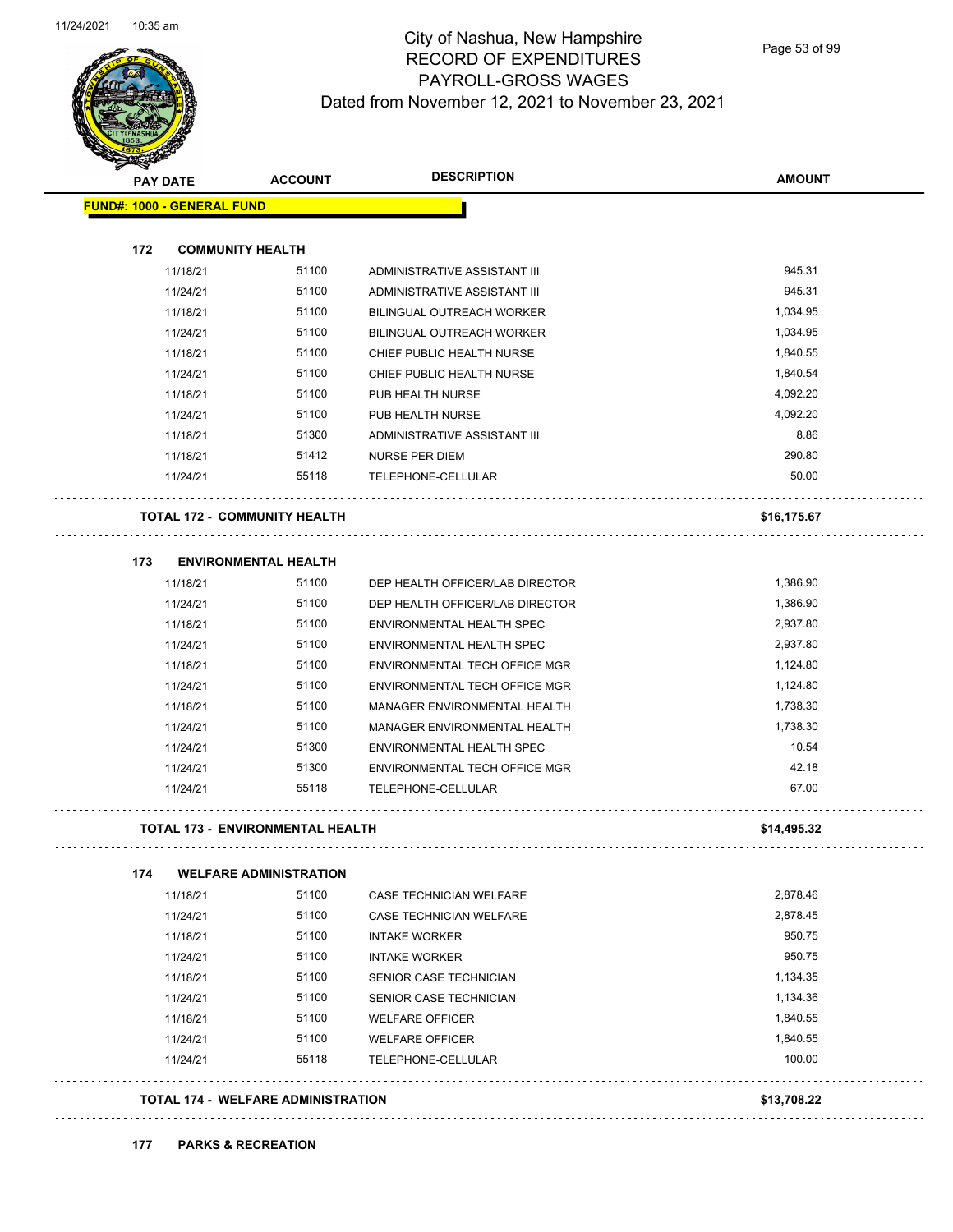

|     | <b>PAY DATE</b>                   | <b>ACCOUNT</b>                | <b>DESCRIPTION</b>               | <b>AMOUNT</b> |
|-----|-----------------------------------|-------------------------------|----------------------------------|---------------|
|     | <b>FUND#: 1000 - GENERAL FUND</b> |                               |                                  |               |
|     |                                   |                               |                                  |               |
| 177 |                                   | <b>PARKS &amp; RECREATION</b> |                                  |               |
|     | 11/18/21                          | 51100                         | ADMINISTRATIVE ASSISTANT II      | 903.85        |
|     | 11/24/21                          | 51100                         | ADMINISTRATIVE ASSISTANT II      | 903.85        |
|     | 11/18/21                          | 51100                         | EQUIPMENT OPERATOR, PARKS        | 1,068.40      |
|     | 11/24/21                          | 51100                         | EQUIPMENT OPERATOR, PARKS        | 1,060.40      |
|     | 11/18/21                          | 51100                         | <b>FOREMAN LABOR PARK</b>        | 4,175.70      |
|     | 11/24/21                          | 51100                         | FOREMAN LABOR PARK               | 4,175.70      |
|     | 11/18/21                          | 51100                         | <b>GROUNDSKEEPER MAINTENANCE</b> | 7,702.80      |
|     | 11/24/21                          | 51100                         | <b>GROUNDSKEEPER MAINTENANCE</b> | 7,761.10      |
|     | 11/18/21                          | 51100                         | <b>GROUNDSMAN I</b>              | 6,271.87      |
|     | 11/24/21                          | 51100                         | <b>GROUNDSMAN I</b>              | 6,466.82      |
|     | 11/18/21                          | 51100                         | <b>GROUNDSMAN II</b>             | 954.80        |
|     | 11/24/21                          | 51100                         | <b>GROUNDSMAN II</b>             | 954.80        |
|     | 11/18/21                          | 51100                         | <b>LEAD GROUNDSMAN</b>           | 2,144.80      |
|     | 11/24/21                          | 51100                         | <b>LEAD GROUNDSMAN</b>           | 2,144.80      |
|     | 11/18/21                          | 51100                         | PROGRAM COORDINATOR              | 410.80        |
|     | 11/24/21                          | 51100                         | PROGRAM COORDINATOR              | 410.80        |
|     | 11/18/21                          | 51100                         | RECREATION PROGRAM MANAGER       | 1,223.20      |
|     | 11/24/21                          | 51100                         | RECREATION PROGRAM MANAGER       | 1,223.20      |
|     | 11/18/21                          | 51100                         | STELLOS STADIUM ATTENDANT        | 1,060.40      |
|     | 11/24/21                          | 51100                         | STELLOS STADIUM ATTENDANT        | 1,060.40      |
|     | 11/18/21                          | 51100                         | SUPERINTENDENT OF PARKS RECR     | 2,117.50      |
|     | 11/24/21                          | 51100                         | SUPERINTENDENT OF PARKS RECR     | 1,694.00      |
|     | 11/18/21                          | 51300                         | EQUIPMENT OPERATOR, PARKS        | 213.33        |
|     | 11/18/21                          | 51300                         | FOREMAN LABOR PARK               | 1,148.35      |
|     | 11/24/21                          | 51300                         | FOREMAN LABOR PARK               | 978.71        |
|     | 11/18/21                          | 51300                         | <b>GROUNDSKEEPER MAINTENANCE</b> | 796.87        |
|     | 11/24/21                          | 51300                         | <b>GROUNDSKEEPER MAINTENANCE</b> | 460.54        |
|     | 11/18/21                          | 51300                         | <b>GROUNDSMAN I</b>              | 1,911.52      |
|     | 11/24/21                          | 51300                         | <b>GROUNDSMAN I</b>              | 1,096.19      |
|     | 11/18/21                          | 51300                         | <b>GROUNDSMAN II</b>             | 513.47        |
|     | 11/24/21                          | 51300                         | <b>LEAD GROUNDSMAN</b>           | 40.93         |
|     | 11/24/21                          | 51300                         | PROGRAM COORDINATOR              | 53.91         |
|     | 11/18/21                          | 51300                         | STELLOS STADIUM ATTENDANT        | 597.16        |
|     | 11/24/21                          | 51420                         | <b>GAME OFFICIALS</b>            | 627.00        |
|     | 11/24/21                          | 51420                         | <b>TICKETSELLER</b>              | 66.00         |
|     | 11/24/21                          | 51600                         | <b>GROUNDSKEEPER MAINTENANCE</b> | 1,000.00      |
|     | 11/24/21                          | 51750                         | SUPERINTENDENT OF PARKS RECR     | 4,076.16      |
|     | 11/24/21                          | 55118                         | TELEPHONE-CELLULAR               | 118.00        |
|     | 11/24/21                          | 61107                         | <b>CLOTHING &amp; UNIFORMS</b>   | 69.00         |

#### **TOTAL 177 - PARKS & RECREATION \$69,657.13**

. . . . . . . . . . .

```
179 LIBRARY
```
 $\ldots$ 

. . . . . . . . . . . .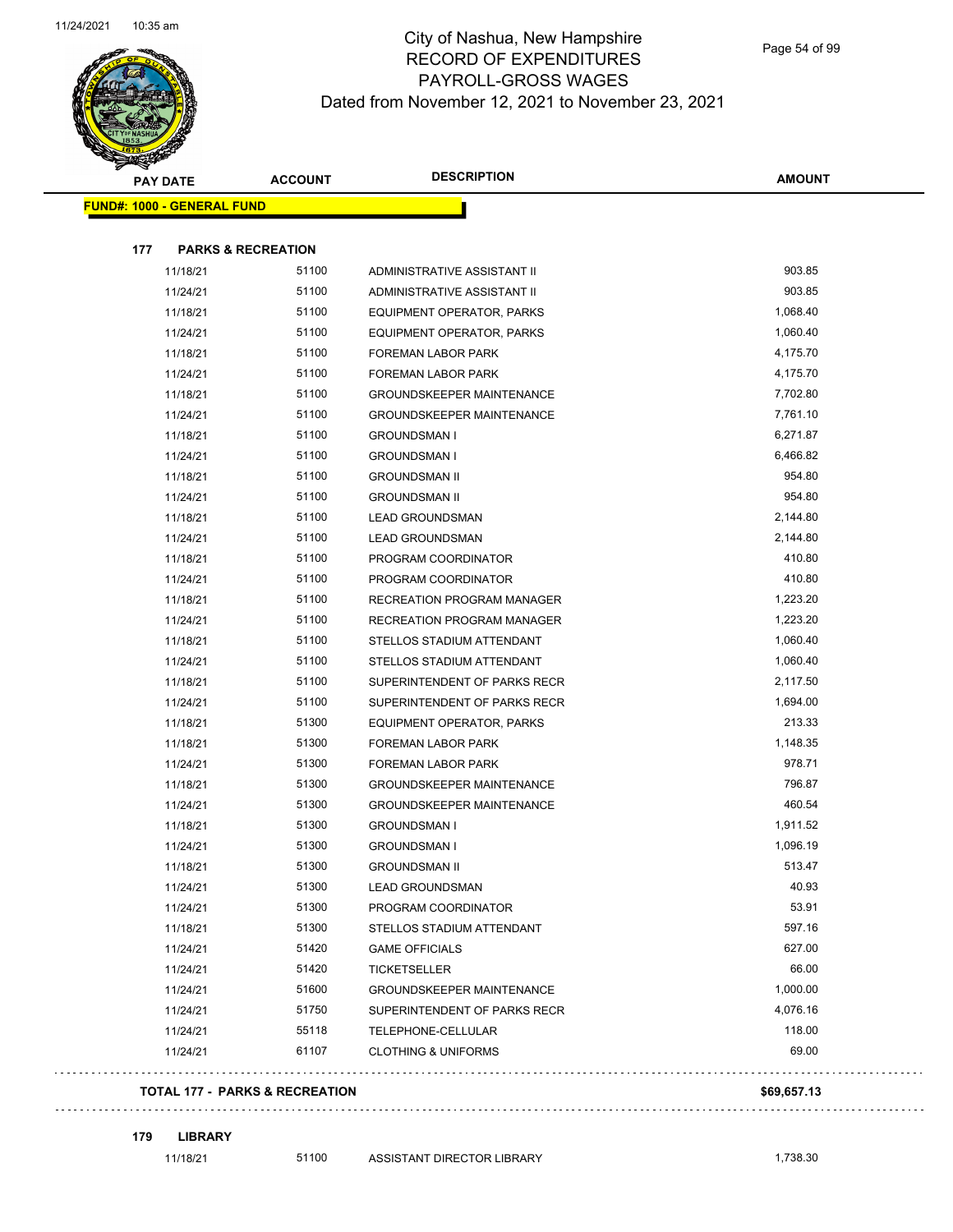

|     | <b>PAY DATE</b>                    | <b>ACCOUNT</b> | <b>DESCRIPTION</b>                          | AMOUNT   |
|-----|------------------------------------|----------------|---------------------------------------------|----------|
|     | <u> FUND#: 1000 - GENERAL FUND</u> |                |                                             |          |
|     |                                    |                |                                             |          |
| 179 | <b>LIBRARY</b>                     |                |                                             |          |
|     | 11/24/21                           | 51100          | ASSISTANT DIRECTOR LIBRARY                  | 1,738.30 |
|     | 11/18/21                           | 51100          | ASSISTANT LIBRARIAN CIRCULATIO              | 1,245.13 |
|     | 11/24/21                           | 51100          | ASSISTANT LIBRARIAN CIRCULATIO              | 1,144.95 |
|     | 11/18/21                           | 51100          | ASSISTANT LIBRARIAN PROGRAMMING & MARKETING | 923.10   |
|     | 11/24/21                           | 51100          | ASSISTANT LIBRARIAN PROGRAMMING & MARKETING | 923.10   |
|     | 11/18/21                           | 51100          | <b>DIRECTOR LIBRARY</b>                     | 2,290.45 |
|     | 11/24/21                           | 51100          | <b>DIRECTOR LIBRARY</b>                     | 2,290.45 |
|     | 11/18/21                           | 51100          | EXECUTIVE ASST OFFICE MANAGER               | 1,039.85 |
|     | 11/24/21                           | 51100          | EXECUTIVE ASST OFFICE MANAGER               | 1,039.85 |
|     | 11/18/21                           | 51100          | IT COORDINATOR                              | 1,128.10 |
|     | 11/24/21                           | 51100          | IT COORDINATOR                              | 1,128.10 |
|     | 11/18/21                           | 51100          | <b>JANITOR</b>                              | 634.65   |
|     | 11/24/21                           | 51100          | <b>JANITOR</b>                              | 630.70   |
|     | 11/24/21                           | 51100          | LIBRARIAN ADULT SERVICES                    | 1,115.64 |
|     | 11/18/21                           | 51100          | <b>LIBRARIAN CIRCULATION</b>                | 1,281.50 |
|     | 11/24/21                           | 51100          | <b>LIBRARIAN CIRCULATION</b>                | 1,281.50 |
|     | 11/18/21                           | 51100          | LIBRARIAN PROGRAMMING & MARKETING           | 1,281.51 |
|     | 11/24/21                           | 51100          | LIBRARIAN PROGRAMMING & MARKETING           | 1,281.52 |
|     | 11/18/21                           | 51100          | <b>LIBRARIAN TECH SERVICES</b>              | 1,281.50 |
|     | 11/24/21                           | 51100          | <b>LIBRARIAN TECH SERVICES</b>              | 1,281.50 |
|     | 11/18/21                           | 51100          | LIBRARIAN YOUTH SERVICES                    | 1,883.82 |
|     | 11/24/21                           | 51100          | LIBRARIAN YOUTH SERVICES                    | 1,883.82 |
|     | 11/18/21                           | 51100          | LIBRARY ASSISTANT CIRCULATION               | 7,216.80 |
|     | 11/24/21                           | 51100          | LIBRARY ASSISTANT CIRCULATION               | 7,216.79 |
|     | 11/18/21                           | 51100          | LIBRARY ASSISTANT MEDIA SERVIC              | 863.75   |
|     | 11/24/21                           | 51100          | <b>LIBRARY ASSISTANT MEDIA SERVIC</b>       | 863.73   |
|     | 11/18/21                           | 51100          | LIBRARY ASSISTANT TECH SVS                  | 943.00   |
|     | 11/24/21                           | 51100          | <b>LIBRARY ASSISTANT TECH SVS</b>           | 943.01   |
|     | 11/18/21                           | 51100          | LIBRARY ASSISTANT YOUTH SERVIC              | 863.75   |
|     | 11/24/21                           | 51100          | LIBRARY ASSISTANT YOUTH SERVIC              | 1,607.74 |
|     | 11/18/21                           | 51100          | MAINTENANCE SUPV                            | 1,062.25 |
|     | 11/24/21                           | 51100          | MAINTENANCE SUPV                            | 1,062.25 |
|     | 11/18/21                           | 51100          | PAGE & COLLECTION COORDINATOR               | 976.90   |
|     | 11/24/21                           | 51100          | PAGE & COLLECTION COORDINATOR               | 976.90   |
|     | 11/18/21                           | 51100          | REFERENCE LIBRARIAN ADULT SERV              | 4,913.06 |
|     | 11/24/21                           | 51100          | REFERENCE LIBRARIAN ADULT SERV              | 4,888.90 |
|     | 11/18/21                           | 51100          | REFERENCE LIBRARIAN TECH SVS                | 1,085.00 |
|     | 11/24/21                           | 51100          | REFERENCE LIBRARIAN TECH SVS                | 1,085.00 |
|     | 11/18/21                           | 51100          | <b>SECURITY LIBRARY</b>                     | 729.35   |
|     | 11/24/21                           | 51100          | <b>SECURITY LIBRARY</b>                     | 729.35   |
|     | 11/18/21                           | 51100          | SUPERVISOR YOUTH SERVICES                   | 1,051.30 |
|     | 11/24/21                           | 51100          | SUPERVISOR YOUTH SERVICES                   | 1,051.29 |
|     | 11/18/21                           | 51200          | <b>GRAPHIC DESIGNER LIBRARY</b>             | 393.38   |
|     | 11/24/21                           | 51200          | <b>GRAPHIC DESIGNER LIBRARY</b>             | 327.82   |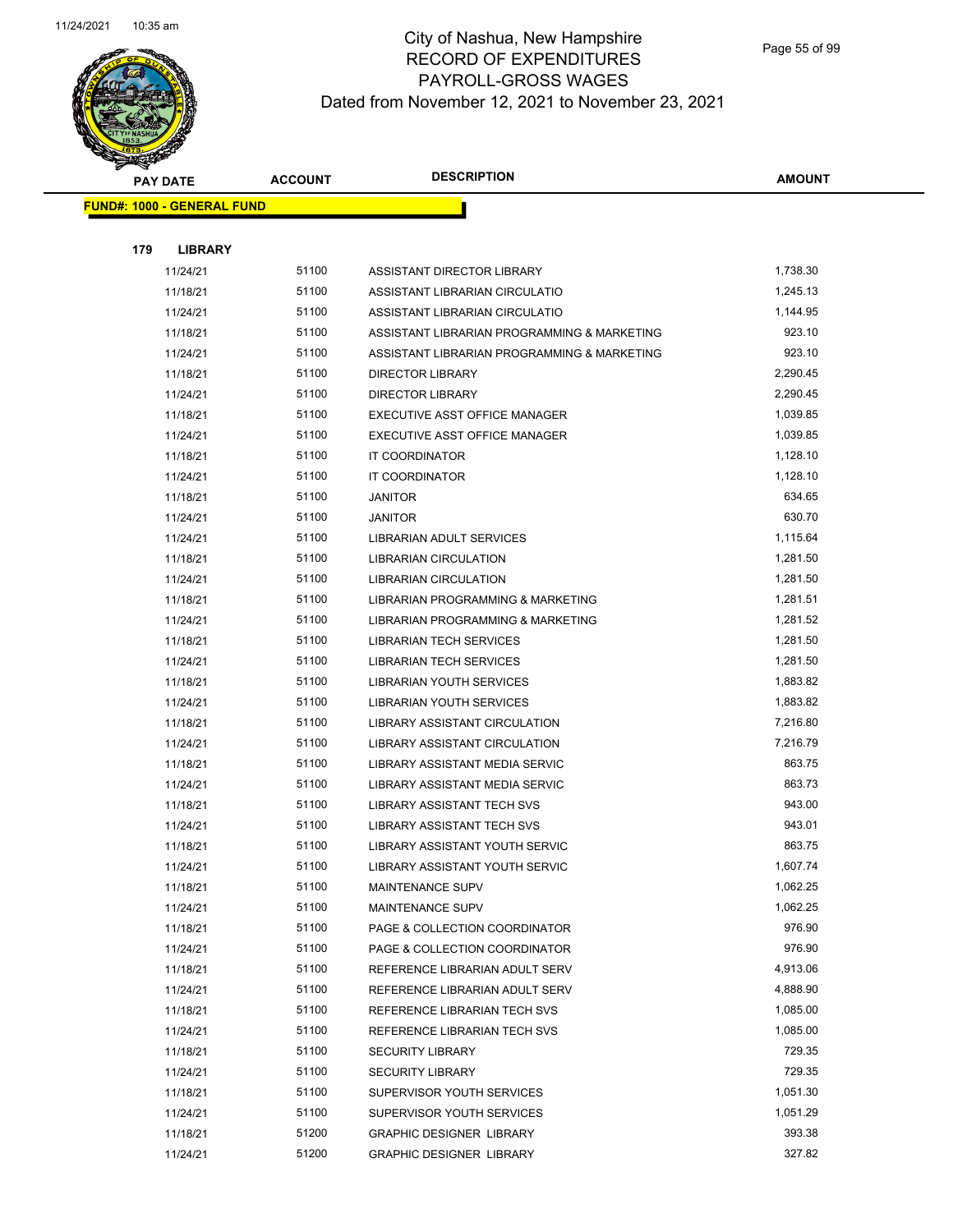

Page 56 of 99

| <b>STARTER</b>                    |                            |                                          |                                                        |               |
|-----------------------------------|----------------------------|------------------------------------------|--------------------------------------------------------|---------------|
| <b>PAY DATE</b>                   |                            | <b>ACCOUNT</b>                           | <b>DESCRIPTION</b>                                     | <b>AMOUNT</b> |
| <b>FUND#: 1000 - GENERAL FUND</b> |                            |                                          |                                                        |               |
|                                   |                            |                                          |                                                        |               |
| 179                               | <b>LIBRARY</b>             |                                          |                                                        |               |
|                                   | 11/18/21                   | 51200                                    | <b>JANITOR</b>                                         | 323.70        |
|                                   | 11/24/21                   | 51200                                    | <b>JANITOR</b>                                         | 323.70        |
|                                   | 11/18/21                   | 51200                                    | LIBRARY ASSISTANT YOUTH SERVIC                         | 539.80        |
|                                   | 11/24/21                   | 51200                                    | LIBRARY ASSISTANT YOUTH SERVIC                         | 539.80        |
|                                   | 11/18/21                   | 51200                                    | <b>SECURITY LIBRARY</b>                                | 375.01        |
|                                   | 11/24/21                   | 51200                                    | <b>SECURITY LIBRARY</b>                                | 394.75        |
|                                   | 11/18/21                   | 51300                                    | ASSISTANT LIBRARIAN CIRCULATIO                         | 128.81        |
|                                   | 11/24/21                   | 51300                                    | <b>JANITOR</b>                                         | 41.65         |
|                                   | 11/24/21                   | 51300                                    | <b>LIBRARIAN CIRCULATION</b>                           | 156.18        |
|                                   | 11/18/21                   | 51300                                    | LIBRARIAN PROGRAMMING & MARKETING                      | 24.03         |
|                                   | 11/18/21                   | 51300                                    | LIBRARIAN YOUTH SERVICES                               | 113.94        |
|                                   | 11/18/21                   | 51300                                    | LIBRARY ASSISTANT CIRCULATION                          | 180.90        |
|                                   | 11/24/21                   | 51300                                    | LIBRARY ASSISTANT CIRCULATION                          | 175.10        |
|                                   | 11/18/21                   | 51300                                    | LIBRARY ASSISTANT YOUTH SERVIC                         | 105.27        |
|                                   | 11/24/21                   | 51300                                    | LIBRARY ASSISTANT YOUTH SERVIC                         | 105.27        |
|                                   | 11/18/21                   | 51300                                    | <b>MAINTENANCE SUPV</b>                                | 79.67         |
|                                   | 11/18/21                   | 51300                                    | REFERENCE LIBRARIAN ADULT SERV                         | 228.38        |
|                                   | 11/24/21                   | 51300                                    | REFERENCE LIBRARIAN ADULT SERV                         | 240.59        |
|                                   | 11/24/21                   | 51300                                    | <b>SECURITY LIBRARY</b>                                | 109.40        |
|                                   | 11/24/21                   | 51300                                    | SUPERVISOR YOUTH SERVICES                              | 137.99        |
|                                   | <b>TOTAL 179 - LIBRARY</b> |                                          |                                                        | \$75,642.60   |
| 181                               |                            | <b>COMMUNITY DEVELOPMENT</b>             |                                                        |               |
|                                   | 11/18/21                   | 51100                                    | ADMINISTRATIVE ASSISTANT II                            | 835.05        |
|                                   | 11/24/21                   | 51100                                    | ADMINISTRATIVE ASSISTANT II                            | 835.05        |
|                                   | 11/18/21                   | 51100                                    | <b>TRANSPORTATION ANALYST</b>                          | 1,354.30      |
|                                   | 11/24/21                   | 51100                                    | <b>TRANSPORTATION ANALYST</b>                          | 1,354.30      |
|                                   | 11/18/21                   | 51100                                    |                                                        | 1,738.30      |
|                                   |                            | 51100                                    | <b>WATERWAYS MANAGER</b>                               | 1,738.30      |
|                                   | 11/24/21                   | 51200                                    | <b>WATERWAYS MANAGER</b><br>ADMINISTRATIVE ASSISTANT I | 412.68        |
|                                   | 11/18/21                   | 51200                                    |                                                        | 456.11        |
|                                   | 11/24/21                   |                                          | ADMINISTRATIVE ASSISTANT I                             |               |
|                                   | 11/18/21                   | 51400                                    | <b>INTERN</b>                                          | 100.00        |
|                                   | 11/24/21                   | 51400                                    | <b>INTERN</b>                                          | 100.00        |
|                                   | 11/24/21                   | 55118                                    | TELEPHONE-CELLULAR                                     | 50.00         |
|                                   |                            | <b>TOTAL 181 - COMMUNITY DEVELOPMENT</b> |                                                        | \$8,974.09    |
| 182                               |                            | <b>PLANNING AND ZONING</b>               |                                                        |               |
|                                   | 11/18/21                   | 51100                                    | DEPARTMENT COORDINATOR                                 | 1,101.80      |
|                                   | 11/24/21                   | 51100                                    | DEPARTMENT COORDINATOR                                 | 1,101.80      |
|                                   | 11/18/21                   | 51100                                    | DEPUTY PLANNING MANAGER                                | 3,006.50      |
|                                   | 11/24/21                   | 51100                                    | DEPUTY PLANNING MANAGER                                | 3,006.50      |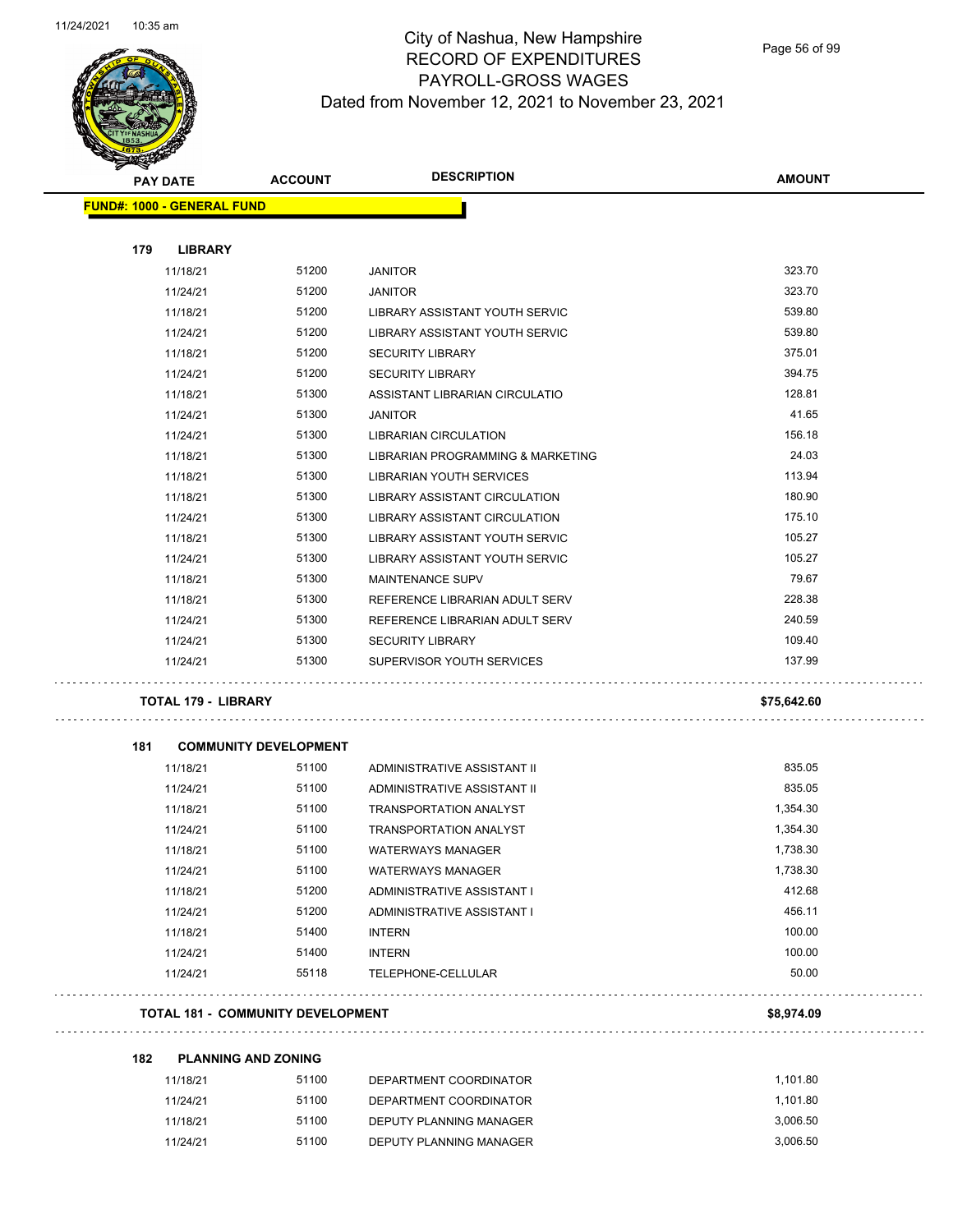$\overline{\phantom{0}}$ 



## City of Nashua, New Hampshire RECORD OF EXPENDITURES PAYROLL-GROSS WAGES Dated from November 12, 2021 to November 23, 2021

Page 57 of 99

| B.                                | <b>PAY DATE</b> | <b>ACCOUNT</b>                          | <b>DESCRIPTION</b>           | <b>AMOUNT</b> |
|-----------------------------------|-----------------|-----------------------------------------|------------------------------|---------------|
| <b>FUND#: 1000 - GENERAL FUND</b> |                 |                                         |                              |               |
|                                   |                 |                                         |                              |               |
| 182                               |                 | <b>PLANNING AND ZONING</b>              |                              |               |
|                                   | 11/18/21        | 51100                                   | MANAGER PLANNING DEPT        | 1,957.60      |
|                                   | 11/24/21        | 51100                                   | MANAGER PLANNING DEPT        | 1,957.60      |
|                                   | 11/18/21        | 51100                                   | PLANNER I                    | 2,015.60      |
|                                   | 11/24/21        | 51100                                   | PLANNER I                    | 2,015.60      |
|                                   | 11/18/21        | 51100                                   | <b>ZONING COORDINATOR</b>    | 882.00        |
|                                   | 11/24/21        | 51100                                   | <b>ZONING COORDINATOR</b>    | 882.00        |
|                                   | 11/18/21        | 53428                                   | <b>STENOGRAPHIC SERVICES</b> | 875.00        |
|                                   |                 | <b>TOTAL 182 - PLANNING AND ZONING</b>  |                              | \$18,802.00   |
| 183                               |                 | <b>ECONOMIC DEVELOPMENT</b>             |                              |               |
|                                   | 11/18/21        | 51100                                   | ECONOMIC DEV DIRECTOR        | 2,465.75      |
|                                   | 11/24/21        | 51100                                   | <b>ECONOMIC DEV DIRECTOR</b> | 2,465.75      |
|                                   | 11/18/21        | 51100                                   | OED COORDINATOR              | 605.97        |
|                                   | 11/24/21        | 51100                                   | OED COORDINATOR              | 605.95        |
|                                   | 11/24/21        | 55118                                   | TELEPHONE-CELLULAR           | 50.00         |
|                                   |                 | <b>TOTAL 183 - ECONOMIC DEVELOPMENT</b> |                              | \$6,193.42    |
| 191                               | <b>SCHOOL</b>   |                                         |                              |               |
|                                   | 11/18/21        | 51100                                   | 21 CENTURY COORDINATOR       | 2,415.80      |
|                                   | 11/18/21        | 51100                                   | <b>7PAR CTE NHN</b>          | 885.76        |
|                                   | 11/24/21        | 51100                                   | <b>7PAR CTE NHN</b>          | 468.72        |
|                                   | 11/18/21        | 51100                                   | ASSISTANT DIRECTOR BUSINESS  | 3,201.20      |
|                                   | 11/18/21        | 51100                                   | ASSISTANT PRINCIPAL AMH      | 1,437.50      |
|                                   | 11/18/21        | 51100                                   | ASSISTANT PRINCIPAL BIC      | 3,278.20      |
|                                   | 11/18/21        | 51100                                   | ASSISTANT PRINCIPAL BIR      | 3,115.40      |
|                                   | 11/18/21        | 51100                                   | ASSISTANT PRINCIPAL BRO      | 2,875.00      |
|                                   | 11/18/21        | 51100                                   | ASSISTANT PRINCIPAL CHARL    | 2,875.00      |
|                                   | 11/18/21        | 51100                                   | ASSISTANT PRINCIPAL DR CRSP  | 1,461.50      |
|                                   | 11/18/21        | 51100                                   | ASSISTANT PRINCIPAL ELM      | 6,961.50      |
|                                   | 11/18/21        | 51100                                   | ASSISTANT PRINCIPAL FES      | 2,971.20      |
|                                   | 11/18/21        | 51100                                   | ASSISTANT PRINCIPAL FMS      | 3,384.60      |
|                                   | 11/18/21        | 51100                                   | ASSISTANT PRINCIPAL LEDGE    | 2,875.00      |
|                                   | 11/18/21        | 51100                                   | ASSISTANT PRINCIPAL MDE      | 3,211.50      |
|                                   | 11/18/21        | 51100                                   | ASSISTANT PRINCIPAL MTP      | 1,485.60      |
|                                   | 11/18/21        | 51100                                   | ASSISTANT PRINCIPAL NHN      | 14,072.70     |
|                                   | 11/18/21        | 51100                                   | ASSISTANT PRINCIPAL NHS      | 14,319.30     |
|                                   | 11/18/21        | 51100                                   | ASSISTANT PRINCIPAL NSE      | 3,163.50      |
|                                   | 11/18/21        | 51100                                   | ASSISTANT PRINCIPAL PMS      | 3,723.10      |
|                                   | 11/18/21        | 51100                                   | ASSISTANT PRINCIPAL SHE      | 3,702.10      |
|                                   | 11/18/21        | 51100                                   | ASSISTANT SUPERINTENDENT     | 9,245.50      |

11/18/21 51100 ASST DIRECTOR PLANT OPS 4,987.00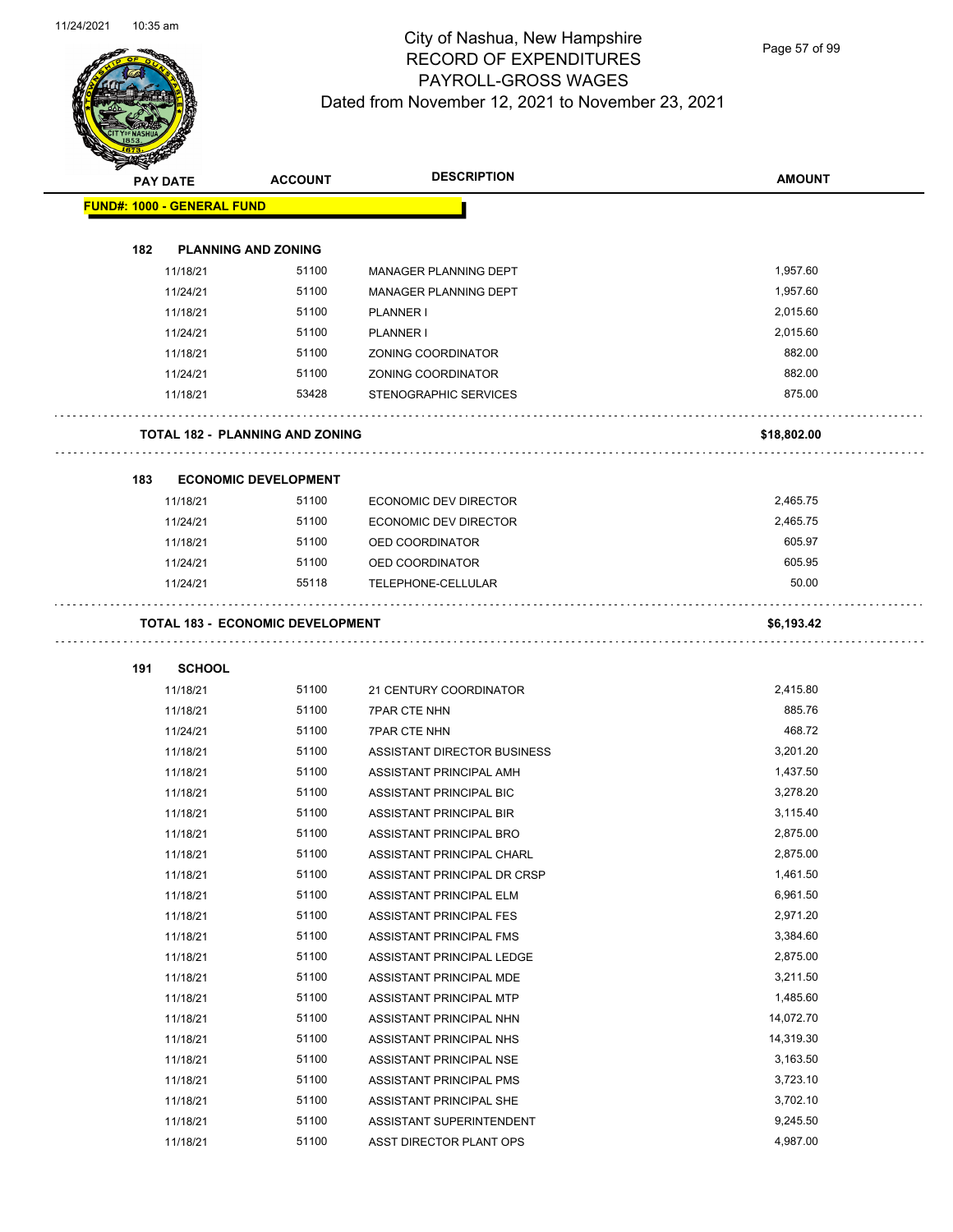

Page 58 of 99

|     | <b>PAY DATE</b>                   |       | <b>DESCRIPTION</b>              | <b>AMOUNT</b> |
|-----|-----------------------------------|-------|---------------------------------|---------------|
|     | <b>FUND#: 1000 - GENERAL FUND</b> |       |                                 |               |
|     |                                   |       |                                 |               |
| 191 | <b>SCHOOL</b>                     |       |                                 |               |
|     | 11/18/21                          | 51100 | ASST DIRECTOR SPED              | 6,313.84      |
|     | 11/18/21                          | 51100 | ASST SYSTEMS ADMIN FULL YEAR    | 17,681.20     |
|     | 11/18/21                          | 51100 | ATTENDANCE OFFICER              | 2,582.00      |
|     | 11/18/21                          | 51100 | BRENTWOOD COORDINATOR           | 2,888.90      |
|     | 11/18/21                          | 51100 | CAREER CENTER COORD NHS         | 1,596.10      |
|     | 11/18/21                          | 51100 | CHIEF OPERATING OFFICER         | 4,542.60      |
|     | 11/18/21                          | 51100 | CLERICAL ACADEMY NHN            | 3,030.20      |
|     | 11/24/21                          | 51100 | CLERICAL ACADEMY NHN            | 3,025.37      |
|     | 11/18/21                          | 51100 | CLERICAL ACADEMY NHS            | 3,198.00      |
|     | 11/24/21                          | 51100 | CLERICAL ACADEMY NHS            | 3,182.20      |
|     | 11/18/21                          | 51100 | CLERICAL ADULT ED NHN           | 418.50        |
|     | 11/24/21                          | 51100 | CLERICAL ADULT ED NHN           | 295.74        |
|     | 11/18/21                          | 51100 | <b>CLERICAL ASST SUPER SUP</b>  | 1,588.20      |
|     | 11/24/21                          | 51100 | <b>CLERICAL ASST SUPER SUP</b>  | 1,582.91      |
|     | 11/18/21                          | 51100 | <b>CLERICAL ATHLETIC NHN</b>    | 825.63        |
|     | 11/24/21                          | 51100 | CLERICAL ATHLETIC NHN           | 848.25        |
|     | 11/18/21                          | 51100 | CLERICAL ATHLETIC NHS           | 760.90        |
|     | 11/24/21                          | 51100 | CLERICAL ATHLETIC NHS           | 760.89        |
|     | 11/18/21                          | 51100 | <b>CLERICAL BUSINESS</b>        | 3,132.05      |
|     | 11/24/21                          | 51100 | <b>CLERICAL BUSINESS</b>        | 3,132.06      |
|     | 11/18/21                          | 51100 | CLERICAL CHIEF OP OFFICER SUP   | 822.95        |
|     | 11/24/21                          | 51100 | CLERICAL CHIEF OP OFFICER SUP   | 855.65        |
|     | 11/18/21                          | 51100 | <b>CLERICAL CTE NHN</b>         | 723.40        |
|     | 11/24/21                          | 51100 | <b>CLERICAL CTE NHN</b>         | 694.45        |
|     | 11/18/21                          | 51100 | <b>CLERICAL CTE NHS</b>         | 723.40        |
|     | 11/24/21                          | 51100 | <b>CLERICAL CTE NHS</b>         | 723.40        |
|     | 11/18/21                          | 51100 | <b>CLERICAL GUIDANCE ELM</b>    | 723.40        |
|     | 11/24/21                          | 51100 | <b>CLERICAL GUIDANCE ELM</b>    | 1,331.03      |
|     | 11/18/21                          | 51100 | CLERICAL GUIDANCE NHN           | 1,649.47      |
|     | 11/24/21                          | 51100 | CLERICAL GUIDANCE NHN           | 1,999.70      |
|     | 11/18/21                          | 51100 | <b>CLERICAL GUIDANCE NHS</b>    | 1,484.30      |
|     | 11/24/21                          | 51100 | CLERICAL GUIDANCE NHS           | 1,484.30      |
|     | 11/18/21                          | 51100 | <b>CLERICAL HUMAN RESOURCES</b> | 1,788.46      |
|     | 11/24/21                          | 51100 | <b>CLERICAL HUMAN RESOURCES</b> | 1,810.83      |
|     | 11/18/21                          | 51100 | <b>CLERICAL PAYROLL SUP</b>     | 1,634.25      |
|     | 11/24/21                          | 51100 | <b>CLERICAL PAYROLL SUP</b>     | 1,634.25      |
|     | 11/18/21                          | 51100 | <b>CLERICAL PLANT OPS</b>       | 797.25        |
|     | 11/24/21                          | 51100 | <b>CLERICAL PLANT OPS</b>       | 797.26        |
|     | 11/18/21                          | 51100 | <b>CLERICAL PRINCIPAL AMH</b>   | 1,479.47      |
|     | 11/24/21                          | 51100 | CLERICAL PRINCIPAL AMH          | 1,484.30      |
|     | 11/18/21                          | 51100 | <b>CLERICAL PRINCIPAL BIC</b>   | 1,645.50      |
|     | 11/24/21                          | 51100 | CLERICAL PRINCIPAL BIC          | 1,645.50      |
|     | 11/18/21                          | 51100 | <b>CLERICAL PRINCIPAL BIR</b>   | 1,571.65      |
|     | 11/24/21                          | 51100 | <b>CLERICAL PRINCIPAL BIR</b>   | 1,571.65      |
|     |                                   |       |                                 |               |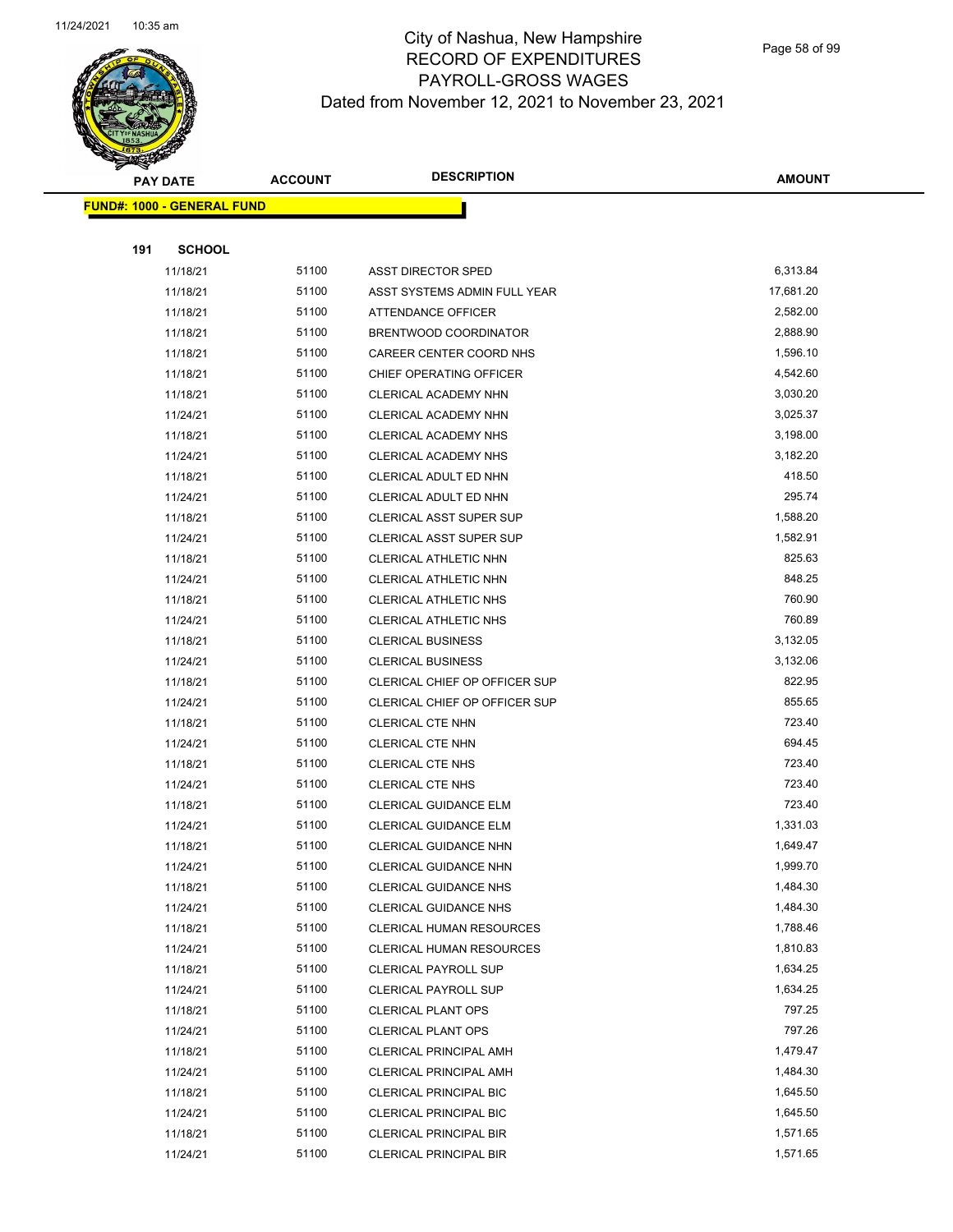

Page 59 of 99

| <b>PAY DATE</b>                    | <b>ACCOUNT</b> | <b>DESCRIPTION</b>               | <b>AMOUNT</b> |
|------------------------------------|----------------|----------------------------------|---------------|
| <u> FUND#: 1000 - GENERAL FUND</u> |                |                                  |               |
|                                    |                |                                  |               |
| 191<br><b>SCHOOL</b>               |                |                                  |               |
| 11/18/21                           | 51100          | <b>CLERICAL PRINCIPAL BRO</b>    | 1,503.79      |
| 11/24/21                           | 51100          | <b>CLERICAL PRINCIPAL BRO</b>    | 1,571.65      |
| 11/18/21                           | 51100          | CLERICAL PRINCIPAL CHA           | 1,634.25      |
| 11/24/21                           | 51100          | CLERICAL PRINCIPAL CHA           | 1,634.25      |
| 11/18/21                           | 51100          | CLERICAL PRINCIPAL DRC           | 1,560.40      |
| 11/24/21                           | 51100          | CLERICAL PRINCIPAL DRC           | 1,560.40      |
| 11/18/21                           | 51100          | <b>CLERICAL PRINCIPAL ELM</b>    | 2,207.70      |
| 11/24/21                           | 51100          | <b>CLERICAL PRINCIPAL ELM</b>    | 2,207.70      |
| 11/18/21                           | 51100          | <b>CLERICAL PRINCIPAL FES</b>    | 1,575.58      |
| 11/24/21                           | 51100          | <b>CLERICAL PRINCIPAL FES</b>    | 1,597.90      |
| 11/18/21                           | 51100          | <b>CLERICAL PRINCIPAL FMS</b>    | 2,321.30      |
| 11/24/21                           | 51100          | <b>CLERICAL PRINCIPAL FMS</b>    | 2,321.30      |
| 11/18/21                           | 51100          | <b>CLERICAL PRINCIPAL LDG</b>    | 797.26        |
| 11/24/21                           | 51100          | <b>CLERICAL PRINCIPAL LDG</b>    | 797.25        |
| 11/18/21                           | 51100          | CLERICAL PRINCIPAL MDE           | 1,634.25      |
| 11/24/21                           | 51100          | CLERICAL PRINCIPAL MDE           | 1,634.25      |
| 11/18/21                           | 51100          | <b>CLERICAL PRINCIPAL MTP</b>    | 1,521.82      |
| 11/24/21                           | 51100          | <b>CLERICAL PRINCIPAL MTP</b>    | 1,549.24      |
| 11/18/21                           | 51100          | CLERICAL PRINCIPAL NHN           | 1,520.65      |
| 11/24/21                           | 51100          | CLERICAL PRINCIPAL NHN           | 1,520.65      |
| 11/18/21                           | 51100          | <b>CLERICAL PRINCIPAL NHS</b>    | 1,474.15      |
| 11/24/21                           | 51100          | <b>CLERICAL PRINCIPAL NHS</b>    | 1,484.30      |
| 11/18/21                           | 51100          | <b>CLERICAL PRINCIPAL NSE</b>    | 1,571.66      |
| 11/24/21                           | 51100          | <b>CLERICAL PRINCIPAL NSE</b>    | 1,557.18      |
| 11/18/21                           | 51100          | <b>CLERICAL PRINCIPAL PMS</b>    | 2,202.87      |
| 11/24/21                           | 51100          | <b>CLERICAL PRINCIPAL PMS</b>    | 2,198.03      |
| 11/18/21                           | 51100          | <b>CLERICAL PRINCIPAL SHE</b>    | 1,609.15      |
| 11/24/21                           | 51100          | <b>CLERICAL PRINCIPAL SHE</b>    | 1,609.15      |
| 11/18/21                           | 51100          | CLERICAL RECEPTIONIST NHN        | 740.81        |
| 11/24/21                           | 51100          | <b>CLERICAL RECEPTIONIST NHN</b> | 848.25        |
| 11/18/21                           | 51100          | CLERICAL RECEPTIONIST NHS        | 723.40        |
| 11/24/21                           | 51100          | CLERICAL RECEPTIONIST NHS        | 713.75        |
| 11/18/21                           | 51100          | <b>CLERICAL REGISTRAR NHN</b>    | 723.40        |
| 11/24/21                           | 51100          | CLERICAL REGISTRAR NHN           | 723.40        |
| 11/18/21                           | 51100          | CLERICAL SPECIAL ED NHN          | 760.90        |
| 11/24/21                           | 51100          | CLERICAL SPECIAL ED NHN          | 760.90        |
| 11/18/21                           | 51100          | CLERICAL SPECIAL ED NHS          | 1,484.30      |
| 11/24/21                           | 51100          | CLERICAL SPECIAL ED NHS          | 1,484.30      |
| 11/18/21                           | 51100          | CLERICAL SPECIAL ED SUP          | 723.40        |
| 11/24/21                           | 51100          | CLERICAL SPECIAL ED SUP          | 723.40        |
| 11/18/21                           | 51100          | <b>CLERICAL STUDENT SERV SUP</b> | 864.40        |
| 11/24/21                           | 51100          | CLERICAL STUDENT SERV SUP        | 893.21        |
| 11/18/21                           | 51100          | CLERICAL SUPERINTENDANT HRLY     | 737.20        |
| 11/24/21                           | 51100          | CLERICAL SUPERINTENDANT HRLY     | 704.44        |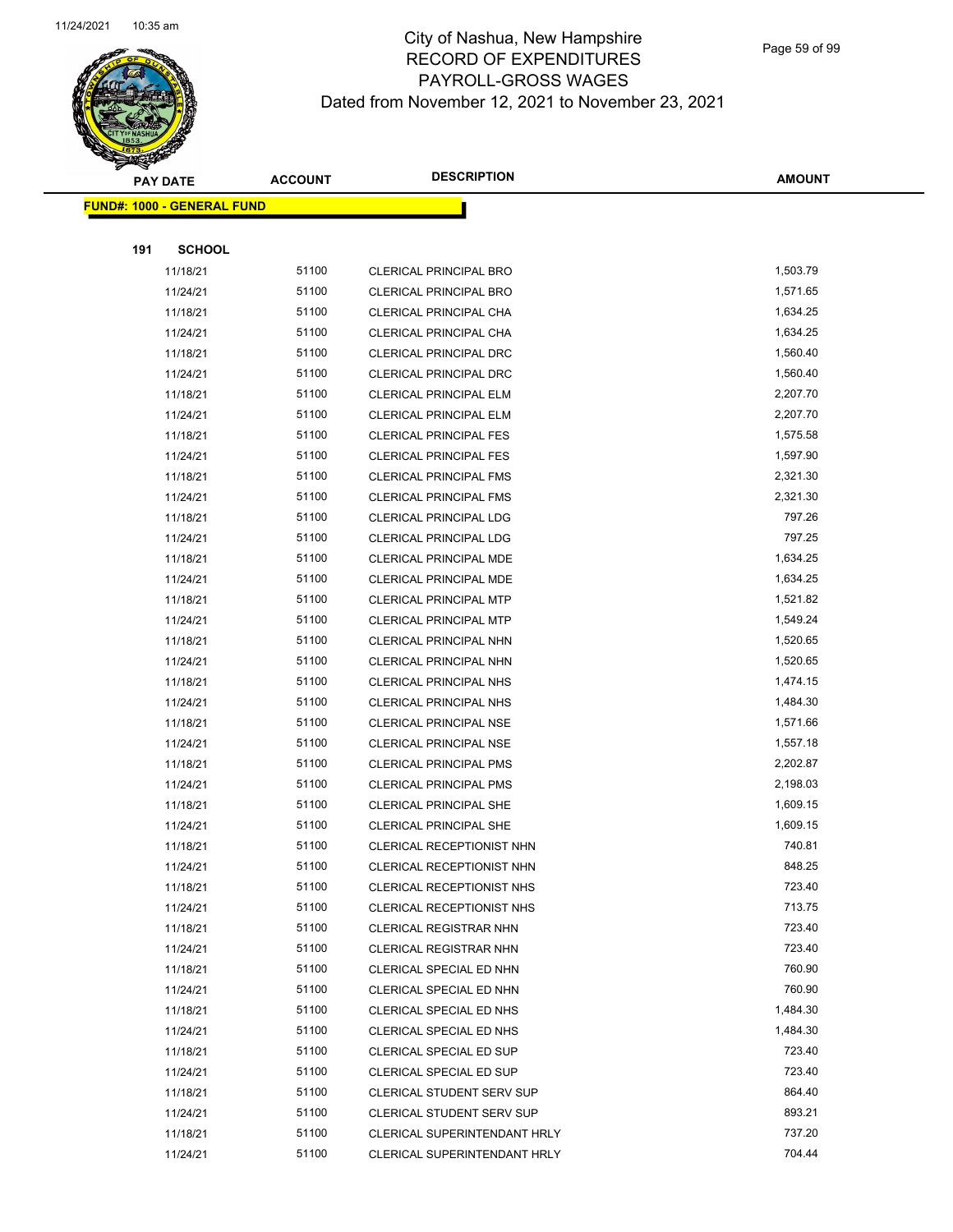

Page 60 of 99

|     | <b>PAY DATE</b>                    | <b>ACCOUNT</b> | <b>DESCRIPTION</b>                                     | <b>AMOUNT</b>    |  |
|-----|------------------------------------|----------------|--------------------------------------------------------|------------------|--|
|     | <u> FUND#: 1000 - GENERAL FUND</u> |                |                                                        |                  |  |
|     |                                    |                |                                                        |                  |  |
| 191 | <b>SCHOOL</b>                      |                |                                                        |                  |  |
|     | 11/18/21                           | 51100          | CLERICAL SUPERINTENDANT SUP                            | 1,941.90         |  |
|     | 11/18/21                           | 51100          | <b>CUSTODIAN AMH</b>                                   | 752.80           |  |
|     | 11/24/21                           | 51100          | <b>CUSTODIAN AMH</b>                                   | 752.80           |  |
|     | 11/18/21                           | 51100          | <b>CUSTODIAN ASST HEAD ELM</b>                         | 857.20           |  |
|     | 11/24/21                           | 51100          | <b>CUSTODIAN ASST HEAD ELM</b>                         | 857.20           |  |
|     | 11/18/21                           | 51100          | <b>CUSTODIAN ASST HEAD NHN</b>                         | 1,863.01         |  |
|     | 11/24/21                           | 51100          | <b>CUSTODIAN ASST HEAD NHN</b>                         | 1,722.40         |  |
|     | 11/18/21                           | 51100          | <b>CUSTODIAN ASST HEAD NHS</b>                         | 2,628.18         |  |
|     | 11/24/21                           | 51100          | <b>CUSTODIAN ASST HEAD NHS</b>                         | 2,628.18         |  |
|     | 11/18/21                           | 51100          | <b>CUSTODIAN ASST HEAD PMS</b>                         | 905.76           |  |
|     | 11/24/21                           | 51100          | <b>CUSTODIAN ASST HEAD PMS</b>                         | 857.20           |  |
|     | 11/18/21                           | 51100          | <b>CUSTODIAN BIC</b>                                   | 1,287.36         |  |
|     | 11/24/21                           | 51100          | <b>CUSTODIAN BIC</b>                                   | 1,430.40         |  |
|     | 11/18/21                           | 51100          | <b>CUSTODIAN BIR</b>                                   | 1,526.48         |  |
|     | 11/24/21                           | 51100          | <b>CUSTODIAN BIR</b>                                   | 1,505.60         |  |
|     | 11/18/21                           | 51100          | <b>CUSTODIAN BRO</b>                                   | 1,505.60         |  |
|     | 11/24/21                           | 51100          | <b>CUSTODIAN BRO</b>                                   | 1,526.48         |  |
|     | 11/18/21                           | 51100          | <b>CUSTODIAN CHA</b>                                   | 1,505.60         |  |
|     | 11/24/21                           | 51100          | <b>CUSTODIAN CHA</b>                                   | 1,526.48         |  |
|     | 11/18/21                           | 51100          | <b>CUSTODIAN DRC</b>                                   | 1,505.60         |  |
|     | 11/24/21                           | 51100          | <b>CUSTODIAN DRC</b>                                   | 1,505.60         |  |
|     | 11/18/21                           | 51100          | <b>CUSTODIAN ELM</b>                                   | 4,783.48         |  |
|     | 11/24/21                           | 51100          | <b>CUSTODIAN ELM</b>                                   | 4,904.81         |  |
|     | 11/18/21                           | 51100          | <b>CUSTODIAN FES</b>                                   | 1,324.96         |  |
|     | 11/24/21                           | 51100          | <b>CUSTODIAN FES</b>                                   | 1,468.00         |  |
|     | 11/18/21                           | 51100          | <b>CUSTODIAN FMS</b>                                   | 3,175.70         |  |
|     | 11/24/21                           | 51100          | <b>CUSTODIAN FMS</b>                                   | 3,205.44         |  |
|     | 11/18/21                           | 51100          | <b>CUSTODIAN HEAD AMH</b>                              | 857.20           |  |
|     | 11/24/21                           | 51100          | <b>CUSTODIAN HEAD AMH</b>                              | 857.20           |  |
|     | 11/18/21                           | 51100          | <b>CUSTODIAN HEAD BIC</b>                              | 857.20           |  |
|     | 11/24/21                           | 51100<br>51100 | <b>CUSTODIAN HEAD BIC</b>                              | 857.20<br>857.20 |  |
|     | 11/18/21                           | 51100          | <b>CUSTODIAN HEAD BIR</b><br><b>CUSTODIAN HEAD BIR</b> | 857.20           |  |
|     | 11/24/21<br>11/18/21               | 51100          | <b>CUSTODIAN HEAD BRO</b>                              | 857.20           |  |
|     | 11/24/21                           | 51100          | <b>CUSTODIAN HEAD BRO</b>                              | 857.20           |  |
|     | 11/18/21                           | 51100          | <b>CUSTODIAN HEAD CHA</b>                              | 857.20           |  |
|     | 11/24/21                           | 51100          | <b>CUSTODIAN HEAD CHA</b>                              | 857.20           |  |
|     | 11/18/21                           | 51100          | <b>CUSTODIAN HEAD DRC</b>                              | 857.20           |  |
|     | 11/24/21                           | 51100          | <b>CUSTODIAN HEAD DRC</b>                              | 857.20           |  |
|     | 11/18/21                           | 51100          | <b>CUSTODIAN HEAD ELM</b>                              | 1,016.00         |  |
|     | 11/24/21                           | 51100          | <b>CUSTODIAN HEAD ELM</b>                              | 1,016.00         |  |
|     | 11/18/21                           | 51100          | <b>CUSTODIAN HEAD FES</b>                              | 857.20           |  |
|     | 11/24/21                           | 51100          | <b>CUSTODIAN HEAD FES</b>                              | 857.20           |  |
|     | 11/18/21                           | 51100          | <b>CUSTODIAN HEAD FMS</b>                              | 812.80           |  |
|     |                                    |                |                                                        |                  |  |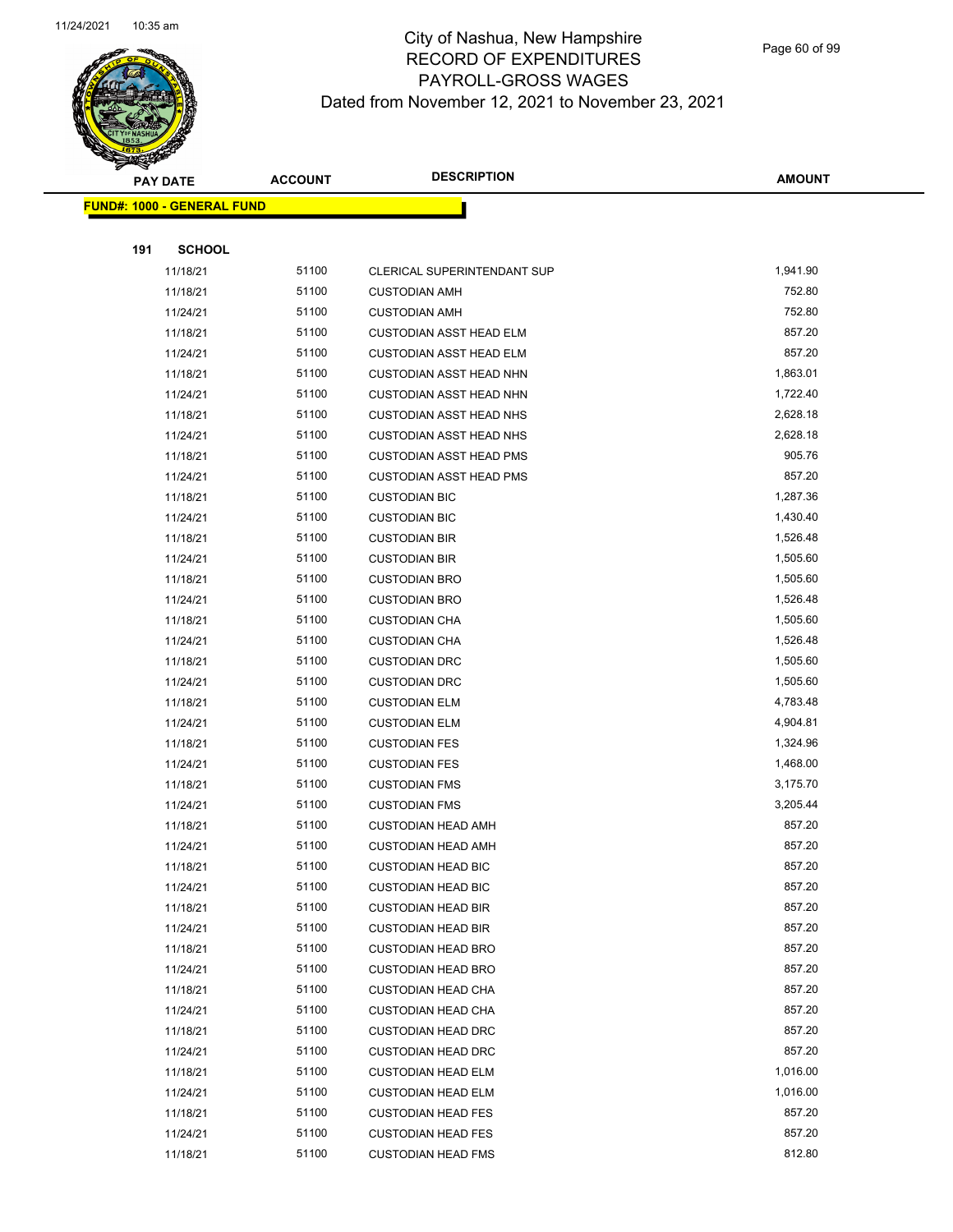

Page 61 of 99

|     | <b>PAY DATE</b>                   | <b>ACCOUNT</b> | <b>DESCRIPTION</b>                           | <b>AMOUNT</b>        |
|-----|-----------------------------------|----------------|----------------------------------------------|----------------------|
|     | <b>FUND#: 1000 - GENERAL FUND</b> |                |                                              |                      |
|     |                                   |                |                                              |                      |
| 191 | <b>SCHOOL</b>                     |                |                                              |                      |
|     | 11/24/21                          | 51100          | <b>CUSTODIAN HEAD FMS</b>                    | 1,016.00             |
|     | 11/18/21                          | 51100          | <b>CUSTODIAN HEAD FPS</b>                    | 857.20               |
|     | 11/24/21                          | 51100          | <b>CUSTODIAN HEAD FPS</b>                    | 857.20               |
|     | 11/18/21                          | 51100          | <b>CUSTODIAN HEAD LDG</b>                    | 857.20               |
|     | 11/24/21                          | 51100          | <b>CUSTODIAN HEAD LDG</b>                    | 857.20               |
|     | 11/18/21                          | 51100          | <b>CUSTODIAN HEAD MDE</b>                    | 857.20               |
|     | 11/24/21                          | 51100          | <b>CUSTODIAN HEAD MDE</b>                    | 857.20               |
|     | 11/18/21                          | 51100          | <b>CUSTODIAN HEAD MTP</b>                    | 857.20               |
|     | 11/24/21                          | 51100          | <b>CUSTODIAN HEAD MTP</b>                    | 857.21               |
|     | 11/18/21                          | 51100          | <b>CUSTODIAN HEAD NHN</b>                    | 1,022.00             |
|     | 11/24/21                          | 51100          | <b>CUSTODIAN HEAD NHN</b>                    | 1,022.00             |
|     | 11/18/21                          | 51100          | <b>CUSTODIAN HEAD NHS</b>                    | 1,022.00             |
|     | 11/24/21                          | 51100          | <b>CUSTODIAN HEAD NHS</b>                    | 1,022.00             |
|     | 11/18/21                          | 51100          | <b>CUSTODIAN HEAD NSE</b>                    | 865.20               |
|     | 11/24/21                          | 51100          | <b>CUSTODIAN HEAD NSE</b>                    | 865.20               |
|     | 11/18/21                          | 51100          | <b>CUSTODIAN HEAD PMS</b>                    | 1,016.00             |
|     | 11/24/21                          | 51100          | <b>CUSTODIAN HEAD PMS</b>                    | 1,016.00             |
|     | 11/18/21                          | 51100          | <b>CUSTODIAN HEAD SHE</b>                    | 857.20               |
|     | 11/24/21                          | 51100          | <b>CUSTODIAN HEAD SHE</b>                    | 857.20               |
|     | 11/18/21                          | 51100          | <b>CUSTODIAN LDG</b>                         | 1,324.97             |
|     | 11/24/21                          | 51100          | <b>CUSTODIAN LDG</b>                         | 1,324.96             |
|     | 11/18/21                          | 51100          | <b>CUSTODIAN MDE</b>                         | 997.48               |
|     | 11/24/21                          | 51100          | <b>CUSTODIAN MDE</b>                         | 1,058.65             |
|     | 11/18/21                          | 51100          | <b>CUSTODIAN MTP</b>                         | 1,505.60             |
|     | 11/24/21                          | 51100          | <b>CUSTODIAN MTP</b>                         | 1,568.24             |
|     | 11/18/21                          | 51100          | <b>CUSTODIAN NHN</b>                         | 10,409.71            |
|     | 11/24/21                          | 51100          | <b>CUSTODIAN NHN</b>                         | 10,568.18            |
|     | 11/18/21                          | 51100          | <b>CUSTODIAN NHS</b>                         | 9,968.83             |
|     | 11/24/21                          | 51100<br>51100 | <b>CUSTODIAN NHS</b>                         | 9,802.41<br>1,505.60 |
|     | 11/18/21                          | 51100          | <b>CUSTODIAN NSE</b>                         | 1,505.60             |
|     | 11/24/21<br>11/18/21              | 51100          | <b>CUSTODIAN NSE</b><br><b>CUSTODIAN PMS</b> | 1,470.64             |
|     | 11/24/21                          | 51100          | <b>CUSTODIAN PMS</b>                         | 1,468.00             |
|     | 11/18/21                          | 51100          | <b>CUSTODIAN SHE</b>                         | 1,526.48             |
|     | 11/24/21                          | 51100          | <b>CUSTODIAN SHE</b>                         | 1,568.24             |
|     | 11/18/21                          | 51100          | <b>CUSTODIAN SUPERVISOR WPO</b>              | 4,316.20             |
|     | 11/18/21                          | 51100          | <b>CUSTODIAN WID</b>                         | 2,973.60             |
|     | 11/24/21                          | 51100          | <b>CUSTODIAN WID</b>                         | 2,969.13             |
|     | 11/18/21                          | 51100          | DATA ANALYST                                 | 3,261.20             |
|     | 11/18/21                          | 51100          | <b>DIRECTOR ATHLETICS</b>                    | 3,913.30             |
|     | 11/18/21                          | 51100          | DIRECTOR COM GRANTS                          | 3,422.10             |
|     | 11/18/21                          | 51100          | <b>DIRECTOR GUIDANCE</b>                     | 6,869.40             |
|     | 11/18/21                          | 51100          | DIRECTOR HUMAN RESOURCES                     | 4,423.10             |
|     | 11/18/21                          | 51100          | DIRECTOR PLANT OPS                           | 4,062.20             |
|     |                                   |                |                                              |                      |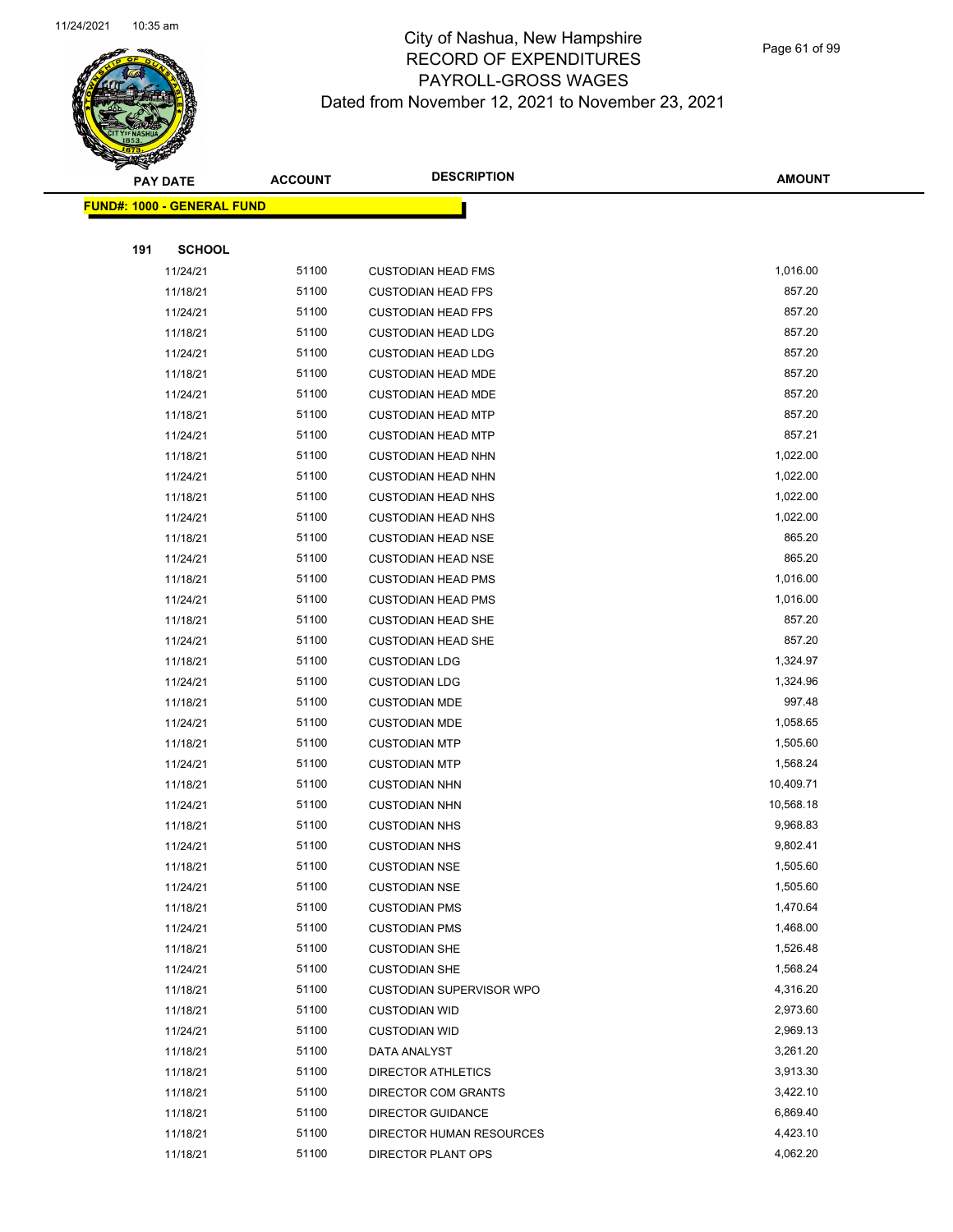

|     | <b>PAY DATE</b>                   | <b>ACCOUNT</b> | <b>DESCRIPTION</b>             | <b>AMOUNT</b>        |
|-----|-----------------------------------|----------------|--------------------------------|----------------------|
|     | <b>FUND#: 1000 - GENERAL FUND</b> |                |                                |                      |
|     |                                   |                |                                |                      |
| 191 | <b>SCHOOL</b>                     |                |                                |                      |
|     | 11/18/21                          | 51100          | DIRECTOR SPECIAL ED            | 3,801.40             |
|     | 11/18/21                          | 51100          | DIRECTOR STUDENT SERVICES      | 3,568.10             |
|     | 11/18/21                          | 51100          | DIRECTOR TECHNOLOGY            | 3,730.30             |
|     | 11/18/21                          | 51100          | DIRECTOR TRANSPORTATION        | 3,396.70             |
|     | 11/18/21                          | 51100          | <b>DIRECTOR VOCATIONAL</b>     | 8,087.10             |
|     | 11/18/21                          | 51100          | ELL COMMUNICATIONS COORDINATOR | 2,088.60             |
|     | 11/18/21                          | 51100          | ELL OUTREACH WORKER            | 1,796.30             |
|     | 11/18/21                          | 51100          | ELL OUTREACH WORKER HOURLY     | 250.00               |
|     | 11/23/21                          | 51100          | ELL OUTREACH WORKER HOURLY     | (3,306.25)           |
|     | 11/18/21                          | 51100          | <b>GRANT WRITER</b>            | 737.35               |
|     | 11/24/21                          | 51100          | <b>GRANT WRITER</b>            | 737.35               |
|     | 11/18/21                          | 51100          | GUIDANCE COUNSELOR AMH         | 2,469.50             |
|     | 11/18/21                          | 51100          | GUIDANCE COUNSELOR BIC         | 2,168.60             |
|     | 11/18/21                          | 51100          | <b>GUIDANCE COUNSELOR BIR</b>  | 3,071.60             |
|     | 11/18/21                          | 51100          | <b>GUIDANCE COUNSELOR BRO</b>  | 2,036.20             |
|     | 11/18/21                          | 51100          | GUIDANCE COUNSELOR DRC         | 2,103.20             |
|     | 11/18/21                          | 51100          | <b>GUIDANCE COUNSELOR ELM</b>  | 13,092.49            |
|     | 11/18/21                          | 51100          | <b>GUIDANCE COUNSELOR FES</b>  | 2,168.60             |
|     | 11/18/21                          | 51100          | <b>GUIDANCE COUNSELOR FMS</b>  | 3,615.20             |
|     | 11/18/21                          | 51100          | <b>GUIDANCE COUNSELOR LDG</b>  | 3,071.60             |
|     | 11/18/21                          | 51100          | GUIDANCE COUNSELOR MDE         | 2,933.60             |
|     | 11/18/21                          | 51100          | <b>GUIDANCE COUNSELOR MTP</b>  | 2,979.50             |
|     | 11/18/21                          | 51100          | GUIDANCE COUNSELOR NHN         | 17,194.09            |
|     | 11/18/21                          | 51100          | GUIDANCE COUNSELOR NHS         | 20,967.50            |
|     | 11/18/21                          | 51100          | GUIDANCE COUNSELOR NSE         | 2,979.49             |
|     | 11/18/21                          | 51100          | <b>GUIDANCE COUNSELOR PMS</b>  | 6,747.50             |
|     | 11/18/21                          | 51100          | <b>GUIDANCE COUNSELOR SHE</b>  | 2,979.50             |
|     | 11/24/21                          | 51100          | HOME SCHOOL CORD TTI           | 170.57               |
|     | 11/18/21                          | 51100          | JOB DEVELOPER SPED NHN         | 3,071.60             |
|     | 11/18/21                          | 51100          | LIBRARIAN AMH                  | 2,045.30             |
|     | 11/18/21                          | 51100          | LIBRARIAN BIC                  | 1,960.00             |
|     | 11/18/21                          | 51100          | LIBRARIAN BIR                  | 1,712.20             |
|     | 11/18/21                          | 51100          | <b>LIBRARIAN BRO</b>           | 2,260.00             |
|     | 11/18/21                          | 51100          | LIBRARIAN CHA                  | 3,071.60             |
|     | 11/18/21                          | 51100          | LIBRARIAN DRC                  | 2,316.40             |
|     | 11/18/21                          | 51100          | LIBRARIAN ELM                  | 2,162.90             |
|     | 11/18/21                          | 51100          | <b>LIBRARIAN FES</b>           | 2,979.49             |
|     | 11/18/21                          | 51100          | <b>LIBRARIAN FMS</b>           | 3,071.60             |
|     | 11/18/21                          | 51100          | <b>LIBRARIAN LDG</b>           | 1,891.40             |
|     | 11/18/21                          | 51100          | <b>LIBRARIAN MDE</b>           | 2,933.60             |
|     | 11/18/21                          | 51100<br>51100 | <b>LIBRARIAN MTP</b>           | 1,792.60<br>4,773.49 |
|     | 11/18/21<br>11/18/21              | 51100          | <b>LIBRARIAN NHN</b>           | 5,093.69             |
|     | 11/18/21                          | 51100          | <b>LIBRARIAN NHS</b>           | 2,933.60             |
|     |                                   |                | <b>LIBRARIAN NSE</b>           |                      |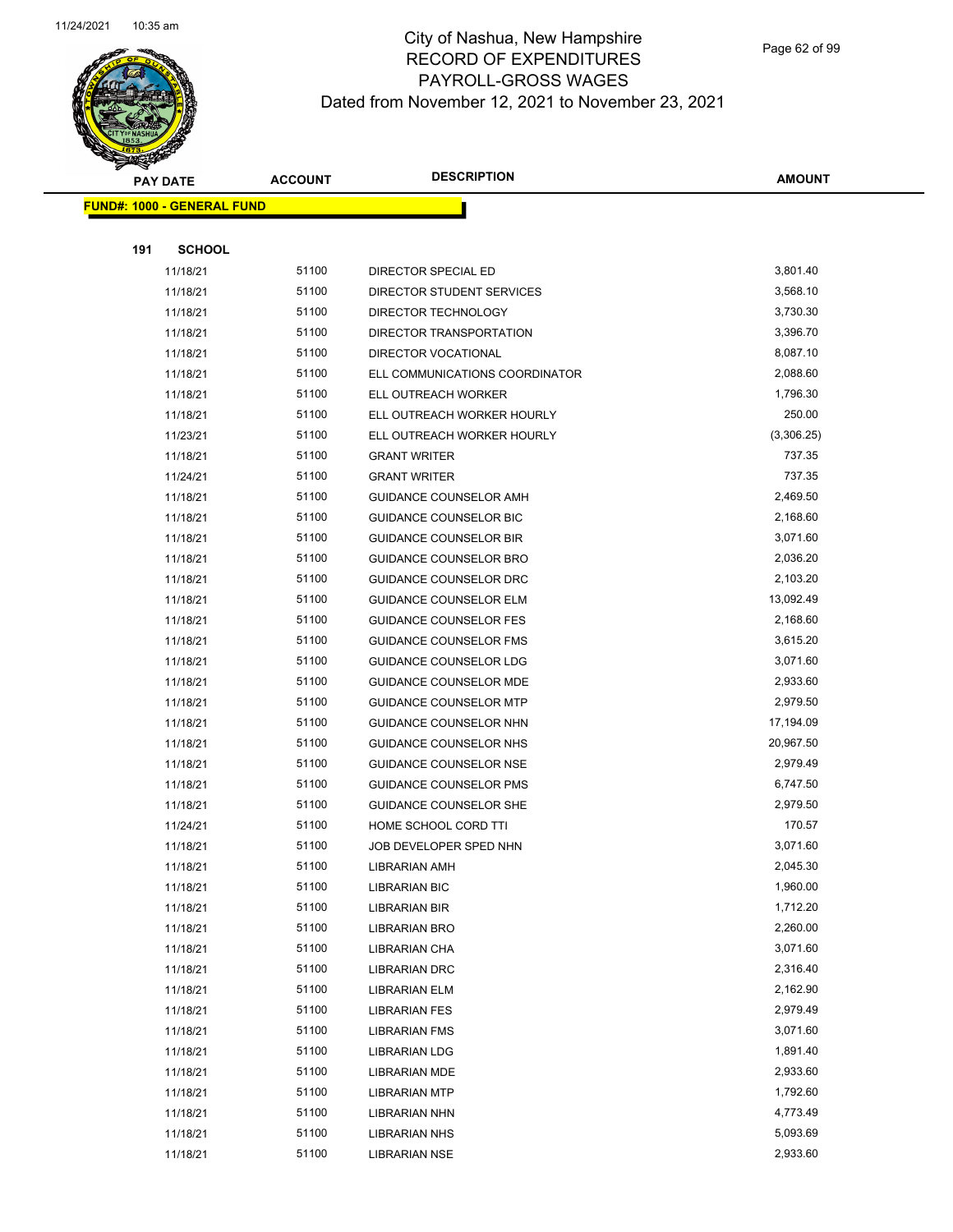

Page 63 of 99

| <b>PAY DATE</b> |                                    | <b>ACCOUNT</b> | <b>DESCRIPTION</b>             | <b>AMOUNT</b> |
|-----------------|------------------------------------|----------------|--------------------------------|---------------|
|                 | <u> FUND#: 1000 - GENERAL FUND</u> |                |                                |               |
|                 |                                    |                |                                |               |
| 191             | <b>SCHOOL</b>                      |                |                                |               |
|                 | 11/18/21                           | 51100          | <b>LIBRARIAN SHE</b>           | 2,979.50      |
|                 | 11/18/21                           | 51100          | LICENSED PRACTICAL NURSE ELM   | 1,522.40      |
|                 | 11/18/21                           | 51100          | LICENSED PRACTICAL NURSE FMS   | 1,490.90      |
|                 | 11/18/21                           | 51100          | MAINTENANCE ALARM WPO          | 1,048.40      |
|                 | 11/24/21                           | 51100          | MAINTENANCE ALARM WPO          | 1,048.40      |
|                 | 11/18/21                           | 51100          | MAINTENANCE CARPENTER WPO      | 1,048.40      |
|                 | 11/24/21                           | 51100          | MAINTENANCE CARPENTER WPO      | 1,048.40      |
|                 | 11/18/21                           | 51100          | MAINTENANCE ELECTRICIAN WPO    | 2,228.00      |
|                 | 11/24/21                           | 51100          | MAINTENANCE ELECTRICIAN WPO    | 2,228.00      |
|                 | 11/18/21                           | 51100          | MAINTENANCE GRDS FORMEN WPO    | 1,056.40      |
|                 | 11/24/21                           | 51100          | MAINTENANCE GRDS FORMEN WPO    | 1,056.40      |
|                 | 11/18/21                           | 51100          | <b>MAINTENANCE GROUNDS WPO</b> | 4,490.80      |
|                 | 11/24/21                           | 51100          | MAINTENANCE GROUNDS WPO        | 4,490.81      |
|                 | 11/18/21                           | 51100          | MAINTENANCE HVAC WPO           | 5,456.00      |
|                 | 11/24/21                           | 51100          | MAINTENANCE HVAC WPO           | 5,456.00      |
|                 | 11/18/21                           | 51100          | MAINTENANCE MESSENGER WPO      | 1,016.00      |
|                 | 11/24/21                           | 51100          | MAINTENANCE MESSENGER WPO      | 1,016.00      |
|                 | 11/18/21                           | 51100          | MAINTENANCE PLUMBER WPO        | 1,118.00      |
|                 | 11/24/21                           | 51100          | MAINTENANCE PLUMBER WPO        | 1,118.00      |
|                 | 11/18/21                           | 51100          | MAINTENANCE TRADES WPO         | 2,104.80      |
|                 | 11/24/21                           | 51100          | MAINTENANCE TRADES WPO         | 2,104.80      |
|                 | 11/18/21                           | 51100          | <b>MARKETING TEACHER NHS</b>   | 2,876.80      |
|                 | 11/18/21                           | 51100          | <b>NURSE AMH</b>               | 2,795.40      |
|                 | 11/18/21                           | 51100          | <b>NURSE BIC</b>               | 2,795.40      |
|                 | 11/18/21                           | 51100          | <b>NURSE BIR</b>               | 2,751.30      |
|                 | 11/18/21                           | 51100          | <b>NURSE BRO</b>               | 2,795.40      |
|                 | 11/18/21                           | 51100          | <b>NURSE CHA</b>               | 1,832.00      |
|                 | 11/18/21                           | 51100          | <b>NURSE DRC</b>               | 1,697.00      |
|                 | 11/18/21                           | 51100          | <b>NURSE ELM</b>               | 3,303.60      |
|                 | 11/18/21                           | 51100          | <b>NURSE FES</b>               | 1,962.51      |
|                 | 11/18/21                           | 51100          | <b>NURSE FMS</b>               | 1,824.70      |
|                 | 11/18/21                           | 51100          | <b>NURSE LDG</b>               | 2,632.70      |
|                 | 11/18/21                           | 51100          | <b>NURSE MDE</b>               | 2,319.40      |
|                 | 11/18/21                           | 51100          | <b>NURSE MTP</b>               | 1,913.90      |
|                 | 11/18/21                           | 51100          | <b>NURSE NHN</b>               | 3,728.50      |
|                 | 11/18/21                           | 51100          | <b>NURSE NHS</b>               | 6,514.60      |
|                 | 11/18/21                           | 51100          | NURSE NSE                      | 2,795.40      |
|                 | 11/18/21                           | 51100          | <b>NURSE PMS</b>               | 4,406.90      |
|                 | 11/18/21                           | 51100          | <b>NURSE SHE</b>               | 1,888.80      |
|                 | 11/18/21                           | 51100          | OFFICE MANAGER BUSINESS        | 2,230.80      |
|                 | 11/18/21                           | 51100          | OFFICE MANAGER HUMAN RESOURCES | 2,307.70      |
|                 | 11/18/21                           | 51100          | OFFICE MANAGER SPED            | 2,082.90      |
|                 | 11/18/21                           | 51100          | OUT DISTRICT COORDINATOR       | 3,024.80      |
|                 | 11/18/21                           | 51100          | PARA PRE SCHOOL BIR            | 434.64        |
|                 |                                    |                |                                |               |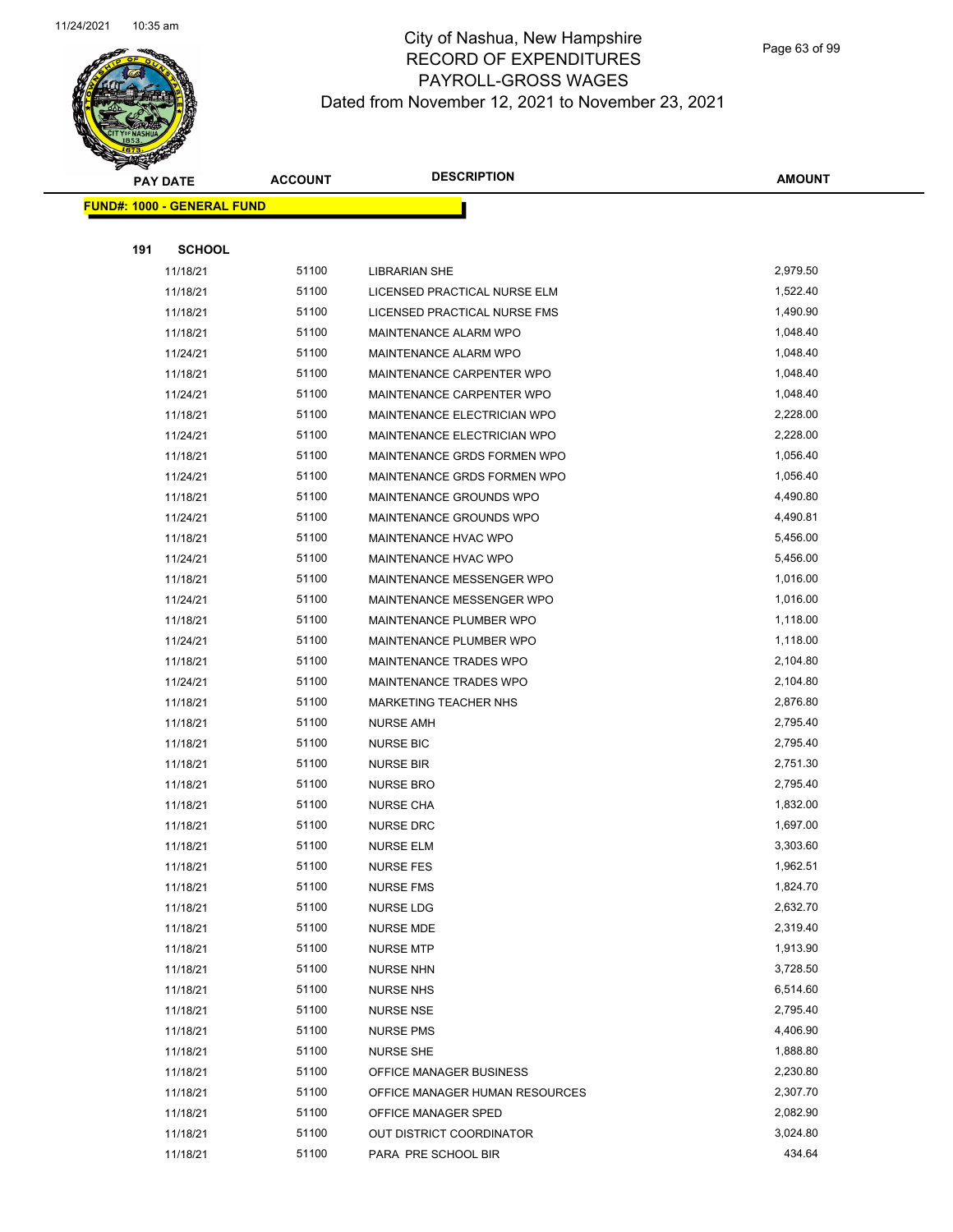

Page 64 of 99

|     | <b>PAY DATE</b>                   | <b>ACCOUNT</b> | <b>DESCRIPTION</b>  | <b>AMOUNT</b> |
|-----|-----------------------------------|----------------|---------------------|---------------|
|     | <b>FUND#: 1000 - GENERAL FUND</b> |                |                     |               |
|     |                                   |                |                     |               |
| 191 | <b>SCHOOL</b>                     |                |                     |               |
|     | 11/24/21                          | 51100          | PARA PRE SCHOOL BIR | 362.90        |
|     | 11/18/21                          | 51100          | PARA ALT AMH        | 1,211.60      |
|     | 11/24/21                          | 51100          | PARA ALT AMH        | 1,126.15      |
|     | 11/18/21                          | 51100          | PARA ALT FMS        | 1,372.02      |
|     | 11/24/21                          | 51100          | PARA ALT FMS        | 1,394.33      |
|     | 11/18/21                          | 51100          | PARA ALT MTP        | 622.10        |
|     | 11/24/21                          | 51100          | PARA ALT MTP        | 725.32        |
|     | 11/18/21                          | 51100          | PARA ALT PMS        | 1,914.52      |
|     | 11/24/21                          | 51100          | PARA ALT PMS        | 461.98        |
|     | 11/18/21                          | 51100          | PARA DW SPEC ED AMH | 22,874.63     |
|     | 11/24/21                          | 51100          | PARA DW SPEC ED AMH | 10,669.24     |
|     | 11/18/21                          | 51100          | PARA DW SPEC ED BIR | 4,323.80      |
|     | 11/24/21                          | 51100          | PARA DW SPEC ED BIR | 2,073.49      |
|     | 11/18/21                          | 51100          | PARA DW SPEC ED BRO | 14,993.81     |
|     | 11/24/21                          | 51100          | PARA DW SPEC ED BRO | 7,413.10      |
|     | 11/18/21                          | 51100          | PARA DW SPEC ED CHA | 24,572.33     |
|     | 11/24/21                          | 51100          | PARA DW SPEC ED CHA | 9,834.64      |
|     | 11/18/21                          | 51100          | PARA DW SPEC ED FMS | 15,146.02     |
|     | 11/24/21                          | 51100          | PARA DW SPEC ED FMS | 5,657.58      |
|     | 11/18/21                          | 51100          | PARA DW SPEC ED LDG | 1,170.76      |
|     | 11/24/21                          | 51100          | PARA DW SPEC ED LDG | 640.29        |
|     | 11/18/21                          | 51100          | PARA DW SPEC ED MDE | 20,267.02     |
|     | 11/24/21                          | 51100          | PARA DW SPEC ED MDE | 9,249.98      |
|     | 11/18/21                          | 51100          | PARA DW SPEC ED MTP | 1,094.87      |
|     | 11/24/21                          | 51100          | PARA DW SPEC ED MTP | 1,113.57      |
|     | 11/18/21                          | 51100          | PARA DW SPEC ED NHN | 12,717.02     |
|     | 11/24/21                          | 51100          | PARA DW SPEC ED NHN | 4,916.72      |
|     | 11/18/21                          | 51100          | PARA DW SPEC ED NHS | 16,771.25     |
|     | 11/24/21                          | 51100          | PARA DW SPEC ED NHS | 7,677.84      |
|     | 11/18/21                          | 51100          | PARA DW SPEC ED NSE | 17,485.87     |
|     | 11/24/21                          | 51100          | PARA DW SPEC ED NSE | 6,943.62      |
|     | 11/18/21                          | 51100          | PARA DW SPEC ED SHE | 23,472.26     |
|     | 11/24/21                          | 51100          | PARA DW SPEC ED SHE | 11,441.36     |
|     | 11/18/21                          | 51100          | PARA DW SPEC ED WID | 3,701.56      |
|     | 11/24/21                          | 51100          | PARA DW SPEC ED WID | 668.48        |
|     | 11/18/21                          | 51100          | PARA DW SPEC ELM    | 24,636.49     |
|     | 11/24/21                          | 51100          | PARA DW SPEC ELM    | 10,538.20     |
|     | 11/18/21                          | 51100          | PARA ELL BIR        | 1,206.42      |
|     | 11/24/21                          | 51100          | PARA ELL BIR        | 620.10        |
|     | 11/18/21                          | 51100          | PARA ELL DRC        | 1,253.06      |
|     | 11/24/21                          | 51100          | PARA ELL DRC        | 630.44        |
|     | 11/18/21                          | 51100          | PARA ELL ELM        | 1,647.07      |
|     | 11/24/21                          | 51100          | PARA ELL ELM        | 917.76        |
|     | 11/18/21                          | 51100          | PARA ELL FES        | 1,427.58      |
|     |                                   |                |                     |               |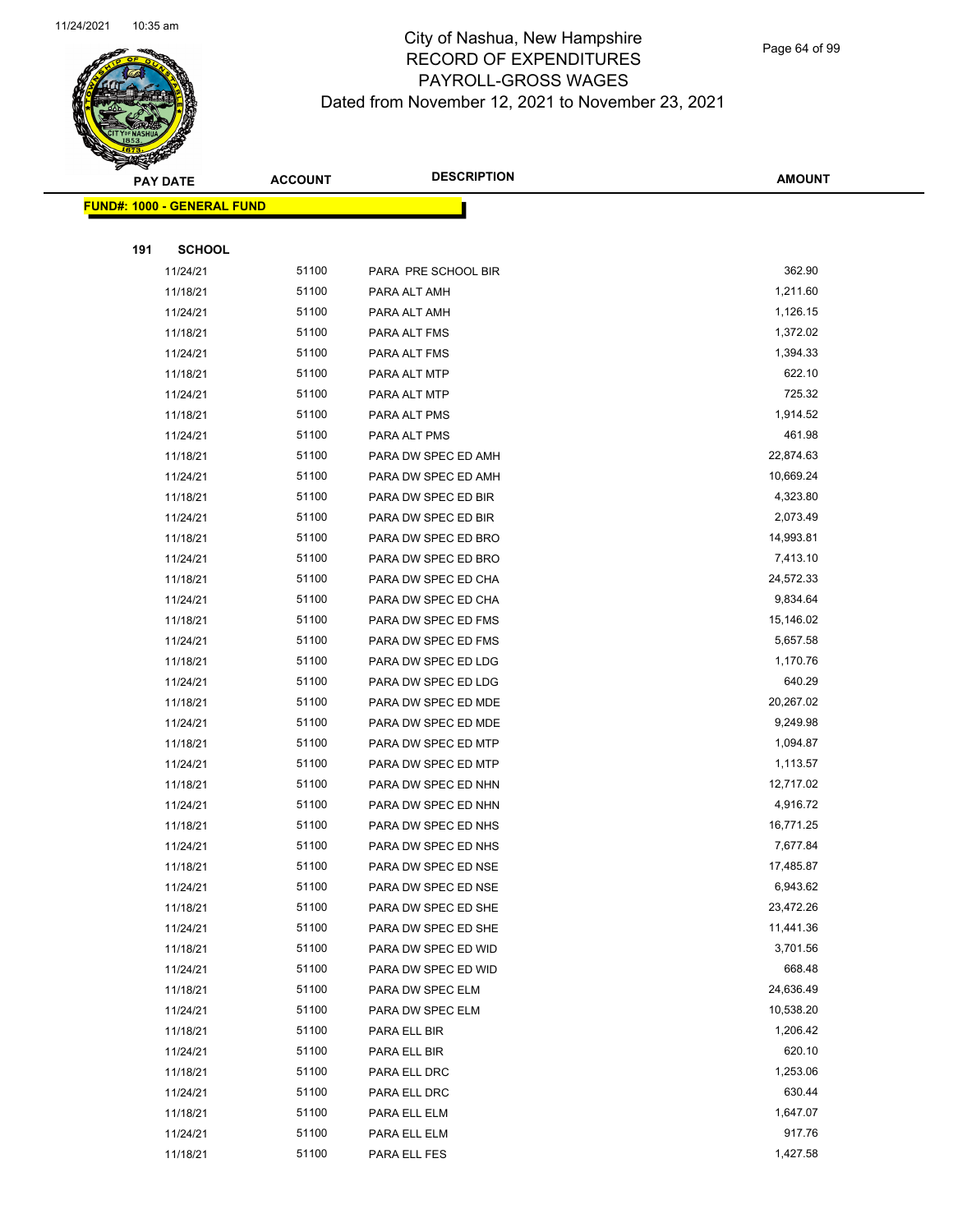

Page 65 of 99

|     | <b>PAY DATE</b>                    | <b>ACCOUNT</b> | <b>DESCRIPTION</b> | <b>AMOUNT</b> |
|-----|------------------------------------|----------------|--------------------|---------------|
|     | <u> FUND#: 1000 - GENERAL FUND</u> |                |                    |               |
|     |                                    |                |                    |               |
| 191 | <b>SCHOOL</b>                      |                |                    |               |
|     | 11/24/21                           | 51100          | PARA ELL FES       | 646.70        |
|     | 11/18/21                           | 51100          | PARA ELL FMS       | 522.95        |
|     | 11/24/21                           | 51100          | PARA ELL FMS       | 469.30        |
|     | 11/18/21                           | 51100          | PARA ELL LDG       | 1,254.99      |
|     | 11/24/21                           | 51100          | PARA ELL LDG       | 620.10        |
|     | 11/18/21                           | 51100          | PARA ELL MTP       | 531.47        |
|     | 11/24/21                           | 51100          | PARA ELL MTP       | 458.40        |
|     | 11/18/21                           | 51100          | PARA ELL PMS       | 758.63        |
|     | 11/24/21                           | 51100          | PARA ELL PMS       | 608.42        |
|     | 11/18/21                           | 51100          | PARA ELL SHE       | 1,290.16      |
|     | 11/24/21                           | 51100          | PARA ELL SHE       | 671.77        |
|     | 11/18/21                           | 51100          | PARA INST AMH      | 6,295.22      |
|     | 11/24/21                           | 51100          | PARA INST AMH      | 2,963.85      |
|     | 11/18/21                           | 51100          | PARA INST BIC      | 11,742.15     |
|     | 11/24/21                           | 51100          | PARA INST BIC      | 6,001.99      |
|     | 11/18/21                           | 51100          | PARA INST BIR      | 9,231.22      |
|     | 11/24/21                           | 51100          | PARA INST BIR      | 3,888.49      |
|     | 11/18/21                           | 51100          | PARA INST BRO      | 6,772.52      |
|     | 11/24/21                           | 51100          | PARA INST BRO      | 3,413.16      |
|     | 11/18/21                           | 51100          | PARA INST CHA      | 8,615.72      |
|     | 11/24/21                           | 51100          | PARA INST CHA      | 3,930.55      |
|     | 11/18/21                           | 51100          | PARA INST DRC      | 10,797.65     |
|     | 11/24/21                           | 51100          | PARA INST DRC      | 3,381.26      |
|     | 11/18/21                           | 51100          | PARA INST ELM      | 12,300.03     |
|     | 11/24/21                           | 51100          | PARA INST ELM      | 5,757.93      |
|     | 11/18/21                           | 51100          | PARA INST FES      | 13,536.11     |
|     | 11/24/21                           | 51100          | PARA INST FES      | 5,397.88      |
|     | 11/18/21                           | 51100          | PARA INST FMS      | 8,815.67      |
|     | 11/24/21                           | 51100          | PARA INST FMS      | 4,272.85      |
|     | 11/18/21                           | 51100          | PARA INST LDG      | 7,481.58      |
|     | 11/24/21                           | 51100          | PARA INST LDG      | 3,833.98      |
|     | 11/18/21                           | 51100          | PARA INST MDE      | 9,527.98      |
|     | 11/24/21                           | 51100          | PARA INST MDE      | 4,518.57      |
|     | 11/18/21                           | 51100          | PARA INST MTP      | 7,104.67      |
|     | 11/24/21                           | 51100          | PARA INST MTP      | 3,359.80      |
|     | 11/18/21                           | 51100          | PARA INST NHN      | 3,508.03      |
|     | 11/24/21                           | 51100          | PARA INST NHN      | 2,268.90      |
|     | 11/18/21                           | 51100          | PARA INST NHS      | 5,712.58      |
|     | 11/24/21                           | 51100          | PARA INST NHS      | 2,916.34      |
|     | 11/18/21                           | 51100          | PARA INST NSE      | 12,007.18     |
|     | 11/24/21                           | 51100          | PARA INST NSE      | 5,252.82      |
|     | 11/18/21                           | 51100          | PARA INST PMS      | 8,143.22      |
|     | 11/24/21                           | 51100          | PARA INST PMS      | 4,525.50      |
|     | 11/18/21                           | 51100          | PARA INST SHE      | 14,407.57     |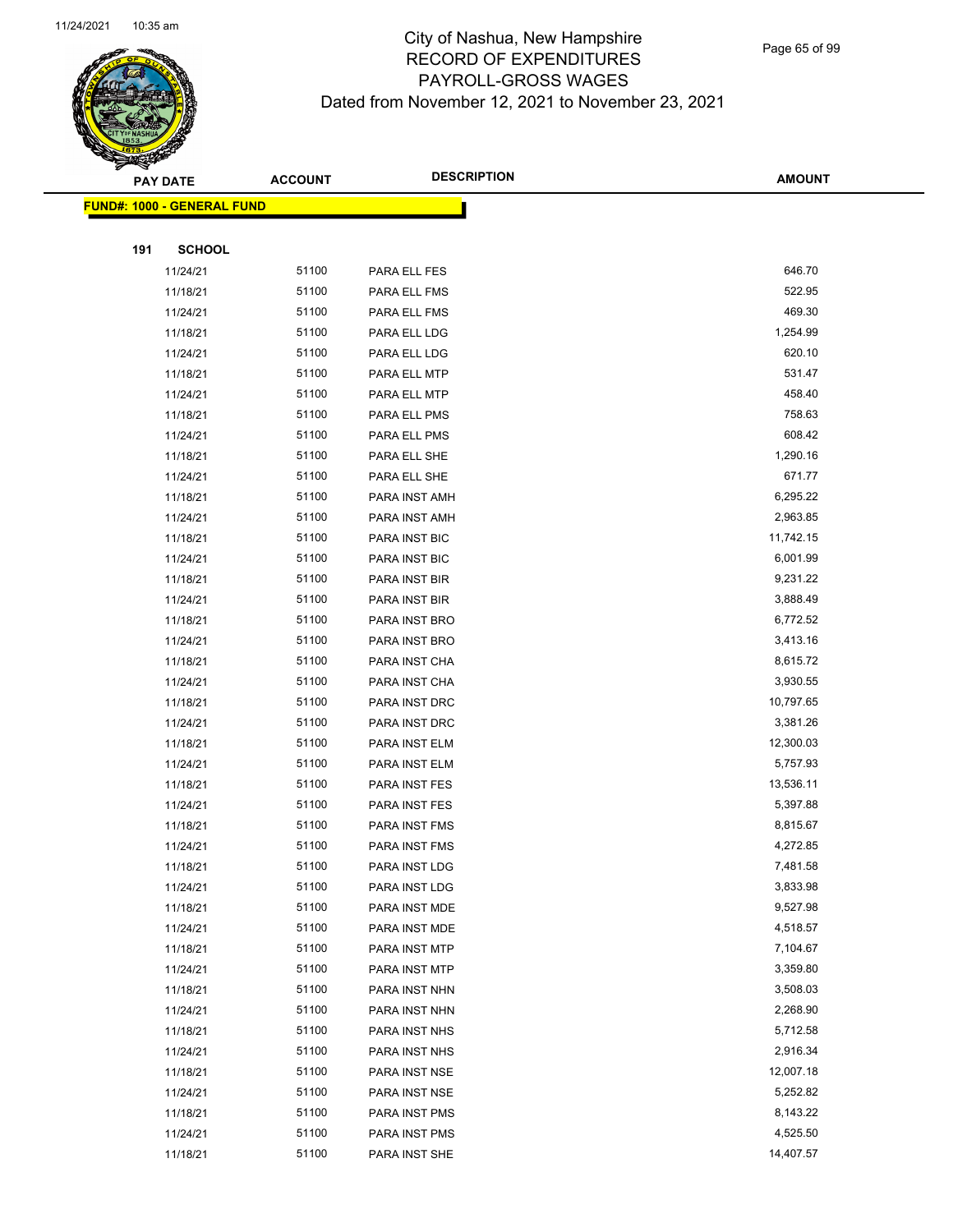

Page 66 of 99

|     | <b>PAY DATE</b>                    | <b>ACCOUNT</b> | <b>DESCRIPTION</b> | <b>AMOUNT</b> |
|-----|------------------------------------|----------------|--------------------|---------------|
|     | <u> FUND#: 1000 - GENERAL FUND</u> |                |                    |               |
|     |                                    |                |                    |               |
| 191 | <b>SCHOOL</b>                      |                |                    |               |
|     | 11/24/21                           | 51100          | PARA INST SHE      | 4,181.75      |
|     | 11/18/21                           | 51100          | PARA KIND AMH      | 1,262.21      |
|     | 11/24/21                           | 51100          | PARA KIND AMH      | 645.95        |
|     | 11/18/21                           | 51100          | PARA KIND BIC      | 2,328.73      |
|     | 11/24/21                           | 51100          | PARA KIND BIC      | 1,392.44      |
|     | 11/18/21                           | 51100          | PARA KIND BIR      | 1,415.78      |
|     | 11/24/21                           | 51100          | PARA KIND BIR      | 451.71        |
|     | 11/18/21                           | 51100          | PARA KIND BRO      | 1,201.48      |
|     | 11/24/21                           | 51100          | PARA KIND BRO      | 645.94        |
|     | 11/18/21                           | 51100          | PARA KIND CHA      | 3,872.52      |
|     | 11/24/21                           | 51100          | PARA KIND CHA      | 1,050.70      |
|     | 11/18/21                           | 51100          | PARA KIND DRC      | 3,695.42      |
|     | 11/24/21                           | 51100          | PARA KIND DRC      | 1,183.99      |
|     | 11/18/21                           | 51100          | PARA KIND FES      | 3,041.58      |
|     | 11/24/21                           | 51100          | PARA KIND FES      | 1,167.71      |
|     | 11/18/21                           | 51100          | PARA KIND LDG      | 1,317.04      |
|     | 11/24/21                           | 51100          | PARA KIND LDG      | 661.46        |
|     | 11/18/21                           | 51100          | PARA KIND MDE      | 2,985.13      |
|     | 11/24/21                           | 51100          | PARA KIND MDE      | 1,250.43      |
|     | 11/18/21                           | 51100          | PARA KIND MTP      | 1,234.40      |
|     | 11/24/21                           | 51100          | PARA KIND MTP      | 602.71        |
|     | 11/18/21                           | 51100          | PARA KIND NSE      | 1,632.07      |
|     | 11/24/21                           | 51100          | PARA KIND NSE      | 1,073.98      |
|     | 11/18/21                           | 51100          | PARA KIND SHE      | 2,600.40      |
|     | 11/24/21                           | 51100          | PARA KIND SHE      | 1,348.09      |
|     | 11/18/21                           | 51100          | PARA LIB NHN       | 526.06        |
|     | 11/24/21                           | 51100          | PARA LIB NHN       | 209.80        |
|     | 11/18/21                           | 51100          | PARA LIB NHS       | 746.45        |
|     | 11/24/21                           | 51100          | PARA LIB NHS       | 229.57        |
|     | 11/18/21                           | 51100          | PARA LIB PMS       | 241.43        |
|     | 11/24/21                           | 51100          | PARA LIB PMS       | 259.92        |
|     | 11/18/21                           | 51100          | PARA MEDIA NHN     | 1,366.30      |
|     | 11/24/21                           | 51100          | PARA MEDIA NHN     | 718.78        |
|     | 11/18/21                           | 51100          | PARA MEDIA NHS     | 1,013.84      |
|     | 11/24/21                           | 51100          | PARA MEDIA NHS     | 972.46        |
|     | 11/18/21                           | 51100          | PARA PRE SCH BIC   | 1,040.75      |
|     | 11/24/21                           | 51100          | PARA PRE SCH BIC   | 968.31        |
|     | 11/18/21                           | 51100          | PARA PRE SCH MTP   | 1,779.13      |
|     | 11/24/21                           | 51100          | PARA PRE SCH MTP   | 1,095.34      |
|     | 11/18/21                           | 51100          | PARA PRE SCH NSE   | 5,172.93      |
|     | 11/24/21                           | 51100          | PARA PRE SCH NSE   | 3,095.42      |
|     | 11/18/21                           | 51100          | PARA READ ELM      | 1,336.42      |
|     | 11/24/21                           | 51100          | PARA READ ELM      | 655.65        |
|     | 11/18/21                           | 51100          | PARA SCI NHN       | 1,839.38      |
|     |                                    |                |                    |               |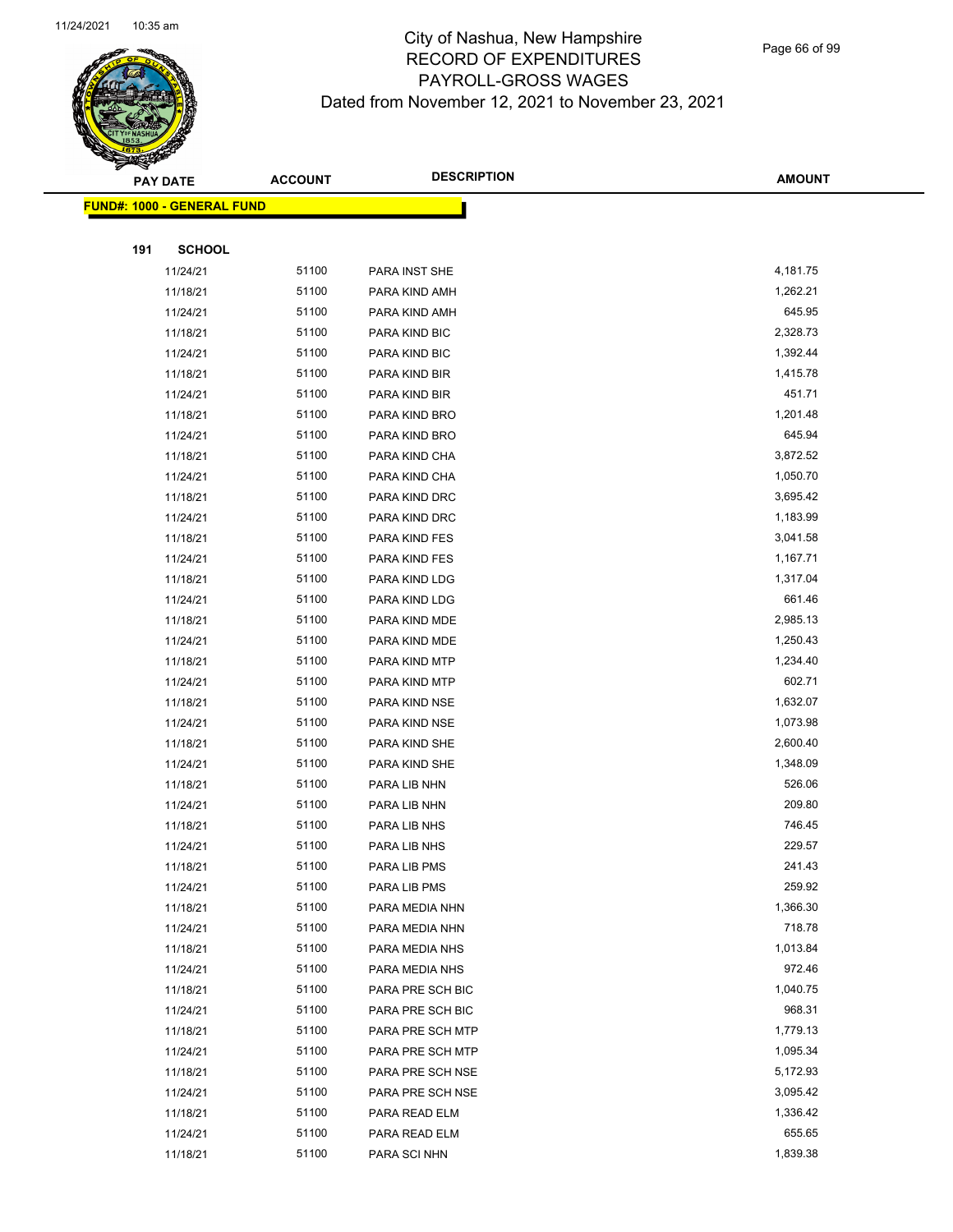

Page 67 of 99

|     | <b>PAY DATE</b>                    | <b>ACCOUNT</b> | <b>DESCRIPTION</b>        | <b>AMOUNT</b> |
|-----|------------------------------------|----------------|---------------------------|---------------|
|     | <u> FUND#: 1000 - GENERAL FUND</u> |                |                           |               |
|     |                                    |                |                           |               |
| 191 | <b>SCHOOL</b>                      |                |                           |               |
|     | 11/24/21                           | 51100          | PARA SCI NHN              | 681.04        |
|     | 11/18/21                           | 51100          | PARA SCI NHS              | 1,263.93      |
|     | 11/24/21                           | 51100          | PARA SCI NHS              | 660.65        |
|     | 11/18/21                           | 51100          | PARA SPED FES             | 439.77        |
|     | 11/24/21                           | 51100          | PARA SPED FES             | 477.50        |
|     | 11/18/21                           | 51100          | PARA TTI DRC              | (714.48)      |
|     | 11/18/21                           | 51100          | PARA TTI MTP              | 5,484.74      |
|     | 11/24/21                           | 51100          | PARA TTI MTP              | 455.41        |
|     | 11/18/21                           | 51100          | PARA TTI NURSERY          | 627.15        |
|     | 11/23/21                           | 51100          | PARA TTI NURSERY          | (6,974.77)    |
|     | 11/18/21                           | 51100          | PARA VOC NHS              | 1,464.99      |
|     | 11/24/21                           | 51100          | PARA VOC NHS              | 515.81        |
|     | 11/18/21                           | 51100          | PEER COACH                | 8,073.20      |
|     | 11/18/21                           | 51100          | PRESCHOOL COORDINATOR     | 2,686.70      |
|     | 11/18/21                           | 51100          | PRESCHOOL PARA FPS        | 6,199.65      |
|     | 11/24/21                           | 51100          | PRESCHOOL PARA FPS        | 2,387.43      |
|     | 11/18/21                           | 51100          | PRESCHOOL TEACHER FPS     | 11,079.81     |
|     | 11/18/21                           | 51100          | PRINCIPAL AMH             | 4,115.40      |
|     | 11/18/21                           | 51100          | PRINCIPAL BIC             | 3,942.30      |
|     | 11/18/21                           | 51100          | PRINCIPAL BIR             | 3,307.20      |
|     | 11/18/21                           | 51100          | PRINCIPAL BRO             | 4,115.40      |
|     | 11/18/21                           | 51100          | PRINCIPAL CHA             | 4,076.90      |
|     | 11/18/21                           | 51100          | PRINCIPAL DRC             | 3,903.80      |
|     | 11/18/21                           | 51100          | PRINCIPAL ELM             | 4,169.20      |
|     | 11/18/21                           | 51100          | PRINCIPAL FES             | 3,973.10      |
|     | 11/18/21                           | 51100          | PRINCIPAL FMS             | 4,207.70      |
|     | 11/18/21                           | 51100          | PRINCIPAL LDG             | 4,115.40      |
|     | 11/18/21                           | 51100          | PRINCIPAL MDE             | 3,973.10      |
|     | 11/18/21                           | 51100          | PRINCIPAL MTP             | 3,973.10      |
|     | 11/18/21                           | 51100          | PRINCIPAL NHN             | 4,158.70      |
|     | 11/18/21                           | 51100          | PRINCIPAL NHS             | 4,357.70      |
|     | 11/18/21                           | 51100          | PRINCIPAL NSE             | 3,942.30      |
|     | 11/18/21                           | 51100          | PRINCIPAL PMS             | 3,913.50      |
|     | 11/18/21                           | 51100          | PRINCIPAL SHE             | 1,793.20      |
|     | 11/18/21                           | 51100          | SCHOOL PSYCHOLOGIST WID   | 37,920.71     |
|     | 11/18/21                           | 51100          | SCHOOL PSYCHOLOGY INTERN  | 2,400.00      |
|     | 11/18/21                           | 51100          | SECURITY MONITOR NHN      | 2,258.40      |
|     | 11/24/21                           | 51100          | SECURITY MONITOR NHN      | 2,258.40      |
|     | 11/18/21                           | 51100          | SECURITY MONITOR NHS      | 3,011.20      |
|     | 11/24/21                           | 51100          | SECURITY MONITOR NHS      | 3,011.20      |
|     | 11/18/21                           | 51100          | SIGN LANGUAGE INTERPRETER | 7,599.88      |
|     | 11/24/21                           | 51100          | SIGN LANGUAGE INTERPRETER | 9,384.69      |
|     | 11/18/21                           | 51100          | SOCIAL WORKER             | 4,190.70      |
|     | 11/18/21                           | 51100          | SOCIAL WORKER FMS         | 2,979.50      |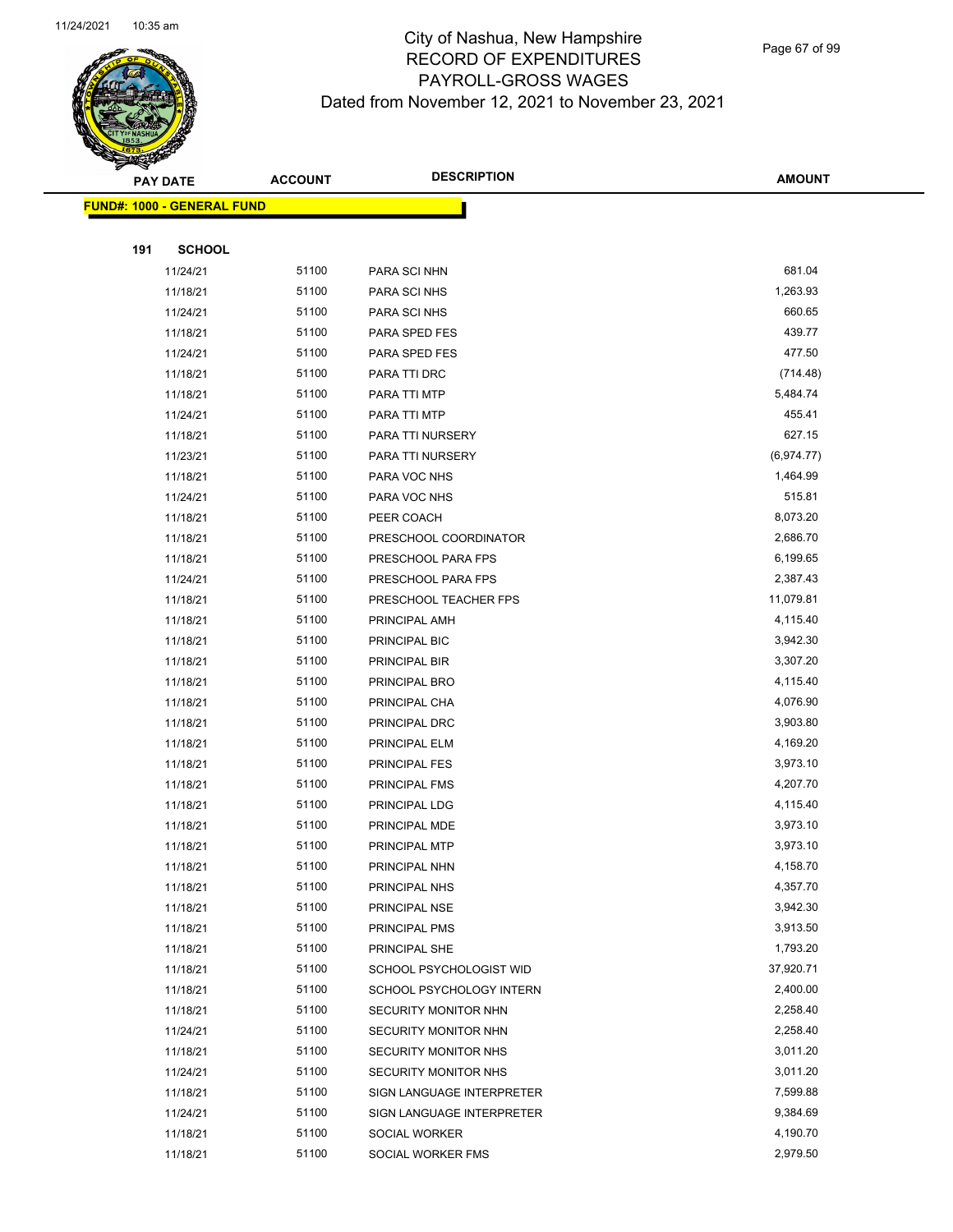

Page 68 of 99

|     | <b>PAY DATE</b>                    | <b>ACCOUNT</b> | <b>DESCRIPTION</b>               | <b>AMOUNT</b> |
|-----|------------------------------------|----------------|----------------------------------|---------------|
|     | <u> FUND#: 1000 - GENERAL FUND</u> |                |                                  |               |
|     |                                    |                |                                  |               |
| 191 | <b>SCHOOL</b>                      |                |                                  |               |
|     | 11/18/21                           | 51100          | SPEECH LANG PATHOLOGIST WID      | 60,875.10     |
|     | 11/18/21                           | 51100          | SPEECH LANGUAGE ASST             | 607.71        |
|     | 11/24/21                           | 51100          | SPEECH LANGUAGE ASST             | 752.40        |
|     | 11/18/21                           | 51100          | STUDENT ACTIVITY COORD NHN       | 1,148.39      |
|     | 11/18/21                           | 51100          | <b>SUPERINTENDENT</b>            | 6,292.30      |
|     | 11/18/21                           | 51100          | SYSTEMS ADMIN FULL YEAR          | 11,386.41     |
|     | 11/18/21                           | 51100          | TEACHER ART AMH                  | 2,795.40      |
|     | 11/18/21                           | 51100          | <b>TEACHER ART BIC</b>           | 2,291.00      |
|     | 11/18/21                           | 51100          | <b>TEACHER ART BIR</b>           | 2,979.50      |
|     | 11/18/21                           | 51100          | <b>TEACHER ART CHA</b>           | 2,227.31      |
|     | 11/18/21                           | 51100          | TEACHER ART DRC                  | 1,572.50      |
|     | 11/18/21                           | 51100          | <b>TEACHER ART ELM</b>           | 5,015.70      |
|     | 11/18/21                           | 51100          | <b>TEACHER ART FES</b>           | 1,764.50      |
|     | 11/18/21                           | 51100          | <b>TEACHER ART FMS</b>           | 744.50        |
|     | 11/18/21                           | 51100          | <b>TEACHER ART LDG</b>           | 2,795.40      |
|     | 11/18/21                           | 51100          | <b>TEACHER ART MDE</b>           | 2,168.60      |
|     | 11/18/21                           | 51100          | <b>TEACHER ART MTP</b>           | 2,979.50      |
|     | 11/18/21                           | 51100          | <b>TEACHER ART NHN</b>           | 11,091.42     |
|     | 11/18/21                           | 51100          | <b>TEACHER ART NHS</b>           | 10,930.50     |
|     | 11/18/21                           | 51100          | <b>TEACHER ART NSE</b>           | 2,979.50      |
|     | 11/18/21                           | 51100          | <b>TEACHER ART PMS</b>           | 4,270.10      |
|     | 11/18/21                           | 51100          | <b>TEACHER ART SHE</b>           | 2,632.70      |
|     | 11/18/21                           | 51100          | <b>TEACHER AUTO NHN</b>          | 2,795.40      |
|     | 11/18/21                           | 51100          | <b>TEACHER BEHAVIOR SPEC WID</b> | 20,744.29     |
|     | 11/18/21                           | 51100          | TEACHER BIO TEC NHN              | 2,564.70      |
|     | 11/18/21                           | 51100          | TEACHER BUILD CONST NHS          | 2,795.40      |
|     | 11/18/21                           | 51100          | TEACHER BUSINESS NHN             | 7,455.50      |
|     | 11/18/21                           | 51100          | <b>TEACHER BUSINESS NHS</b>      | 9,020.00      |
|     | 11/18/21                           | 51100          | <b>TEACHER COMPUTER ELM</b>      | 3,818.49      |
|     | 11/18/21                           | 51100          | TEACHER COMPUTER FMS             | 4,552.00      |
|     | 11/18/21                           | 51100          | TEACHER COMPUTER NHN             | 5,584.30      |
|     | 11/18/21                           | 51100          | TEACHER COMPUTER NHS             | 1,723.20      |
|     | 11/18/21                           | 51100          | <b>TEACHER COMPUTER PMS</b>      | 2,979.50      |
|     | 11/18/21                           | 51100          | TEACHER COSMETOLOGY NHN          | 4,684.20      |
|     | 11/18/21                           | 51100          | <b>TEACHER CULINARY NHN</b>      | 5,637.90      |
|     | 11/18/21                           | 51100          | <b>TEACHER DEAF NSE</b>          | 2,979.50      |
|     | 11/18/21                           | 51100          | TEACHER DEAF WID                 | 8,938.50      |
|     | 11/18/21                           | 51100          | <b>TEACHER DWSE AMH</b>          | 2,979.50      |
|     | 11/18/21                           | 51100          | <b>TEACHER DWSE BIR</b>          | 4,964.00      |
|     | 11/18/21                           | 51100          | <b>TEACHER DWSE BRO</b>          | 3,071.60      |
|     | 11/18/21                           | 51100          | <b>TEACHER DWSE CHA</b>          | 1,641.50      |
|     | 11/18/21                           | 51100          | <b>TEACHER DWSE ELM</b>          | 15,151.40     |
|     | 11/18/21                           | 51100          | <b>TEACHER DWSE FMS</b>          | 2,168.60      |
|     | 11/18/21                           | 51100          | TEACHER DWSE MDE                 | 1,963.10      |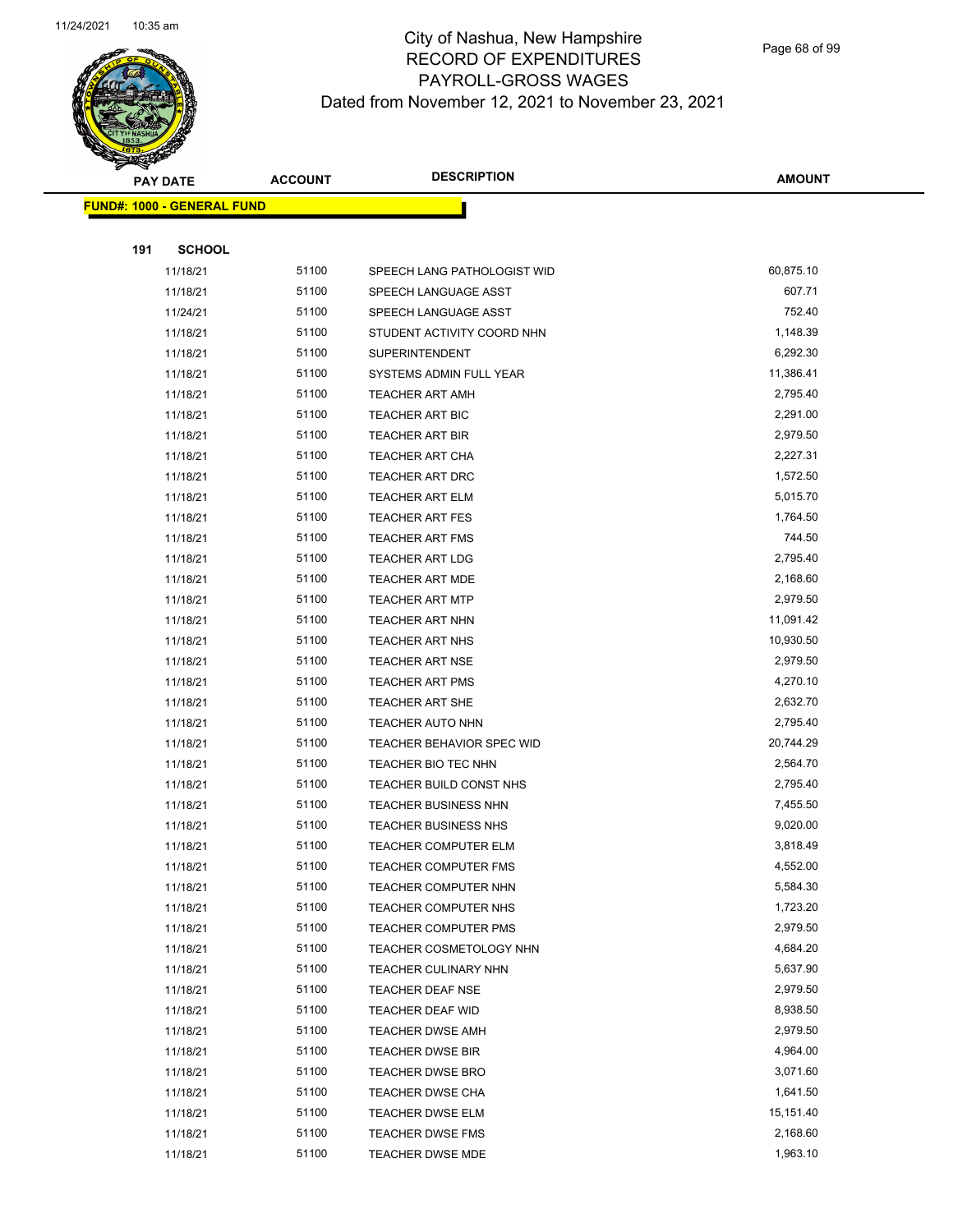

Page 69 of 99

|     | <b>PAY DATE</b>                   | <b>ACCOUNT</b> | <b>DESCRIPTION</b>                                   | <b>AMOUNT</b>          |
|-----|-----------------------------------|----------------|------------------------------------------------------|------------------------|
|     | <b>FUND#: 1000 - GENERAL FUND</b> |                |                                                      |                        |
|     |                                   |                |                                                      |                        |
| 191 | <b>SCHOOL</b>                     |                |                                                      |                        |
|     | 11/18/21                          | 51100          | <b>TEACHER DWSE NHS</b>                              | 2,963.30               |
|     | 11/18/21                          | 51100          | <b>TEACHER DWSE SHE</b>                              | 3,863.01               |
|     | 11/18/21                          | 51100          | TEACHER ECE NHS                                      | 5,959.00               |
|     | 11/18/21                          | 51100          | TEACHER ELECTRICAL NHS                               | 2,795.40               |
|     | 11/18/21                          | 51100          | <b>TEACHER ELL AMH</b>                               | 1,655.60               |
|     | 11/18/21                          | 51100          | TEACHER ELL BIC                                      | 3,982.10               |
|     | 11/18/21                          | 51100          | TEACHER ELL BIR                                      | 2,979.50               |
|     | 11/18/21                          | 51100          | TEACHER ELL CHA                                      | 2,359.10               |
|     | 11/18/21                          | 51100          | <b>TEACHER ELL DRC</b>                               | 4,702.70               |
|     | 11/18/21                          | 51100          | TEACHER ELL ELM                                      | 6,726.90               |
|     | 11/18/21                          | 51100          | <b>TEACHER ELL FES</b>                               | 7,039.49               |
|     | 11/18/21                          | 51100          | <b>TEACHER ELL FMS</b>                               | 4,319.10               |
|     | 11/18/21                          | 51100          | TEACHER ELL LDG                                      | 9,228.30               |
|     | 11/18/21                          | 51100          | <b>TEACHER ELL MTP</b>                               | 2,979.50               |
|     | 11/18/21                          | 51100          | TEACHER ELL NHN                                      | 8,366.00               |
|     | 11/18/21                          | 51100          | TEACHER ELL NHS                                      | 10,379.59              |
|     | 11/18/21                          | 51100          | <b>TEACHER ELL PMS</b>                               | 2,751.30               |
|     | 11/18/21                          | 51100          | TEACHER ELL SHE                                      | 4,971.71               |
|     | 11/18/21                          | 51100          | <b>TEACHER ENGLISH ELM</b>                           | 28,207.70              |
|     | 11/18/21                          | 51100          | <b>TEACHER ENGLISH FMS</b>                           | 15,771.50              |
|     | 11/18/21                          | 51100          | <b>TEACHER ENGLISH NHN</b>                           | 48,395.79              |
|     | 11/18/21                          | 51100          | <b>TEACHER ENGLISH NHS</b>                           | 47,511.59              |
|     | 11/18/21                          | 51100          | <b>TEACHER ENGLISH PMS</b>                           | 16,462.60              |
|     | 11/18/21                          | 51100          | <b>TEACHER FACS ELM</b>                              | 1,899.90               |
|     | 11/18/21                          | 51100          | <b>TEACHER FACS FMS</b>                              | 4,868.30               |
|     | 11/18/21                          | 51100          | <b>TEACHER FACS NHN</b>                              | 8,003.70               |
|     | 11/18/21                          | 51100          | <b>TEACHER FACS NHS</b>                              | 7,737.80               |
|     | 11/18/21                          | 51100          | <b>TEACHER FACS PMS</b>                              | 4,288.40               |
|     | 11/18/21                          | 51100          | TEACHER FOREIGN LANG ELM                             | 6,143.20               |
|     | 11/18/21                          | 51100          | TEACHER FOREIGN LANG FMS                             | 3,077.61               |
|     | 11/18/21                          | 51100<br>51100 | TEACHER FOREIGN LANG NHN                             | 14,056.79<br>19,013.59 |
|     | 11/18/21                          | 51100          | TEACHER FOREIGN LANG NHS<br>TEACHER FOREIGN LANG PMS | 3,024.80               |
|     | 11/18/21<br>11/18/21              | 51100          |                                                      | 4,709.30               |
|     | 11/18/21                          | 51100          | <b>TEACHER GR1 AMH</b><br><b>TEACHER GR1 BIC</b>     | 10,119.11              |
|     | 11/18/21                          | 51100          | <b>TEACHER GR1 BIR</b>                               | 6,726.00               |
|     | 11/18/21                          | 51100          | <b>TEACHER GR1 BRO</b>                               | 5,730.81               |
|     | 11/18/21                          | 51100          | TEACHER GR1 CHA                                      | 6,459.00               |
|     | 11/18/21                          | 51100          | TEACHER GR1 DRC                                      | 3,828.80               |
|     | 11/18/21                          | 51100          | <b>TEACHER GR1 FES</b>                               | 9,642.59               |
|     | 11/18/21                          | 51100          | <b>TEACHER GR1 LDG</b>                               | 7,652.20               |
|     | 11/18/21                          | 51100          | <b>TEACHER GR1 MDE</b>                               | 8,153.90               |
|     | 11/18/21                          | 51100          | <b>TEACHER GR1 MTP</b>                               | 6,826.30               |
|     | 11/18/21                          | 51100          | <b>TEACHER GR1 NSE</b>                               | 7,801.90               |
|     |                                   |                |                                                      |                        |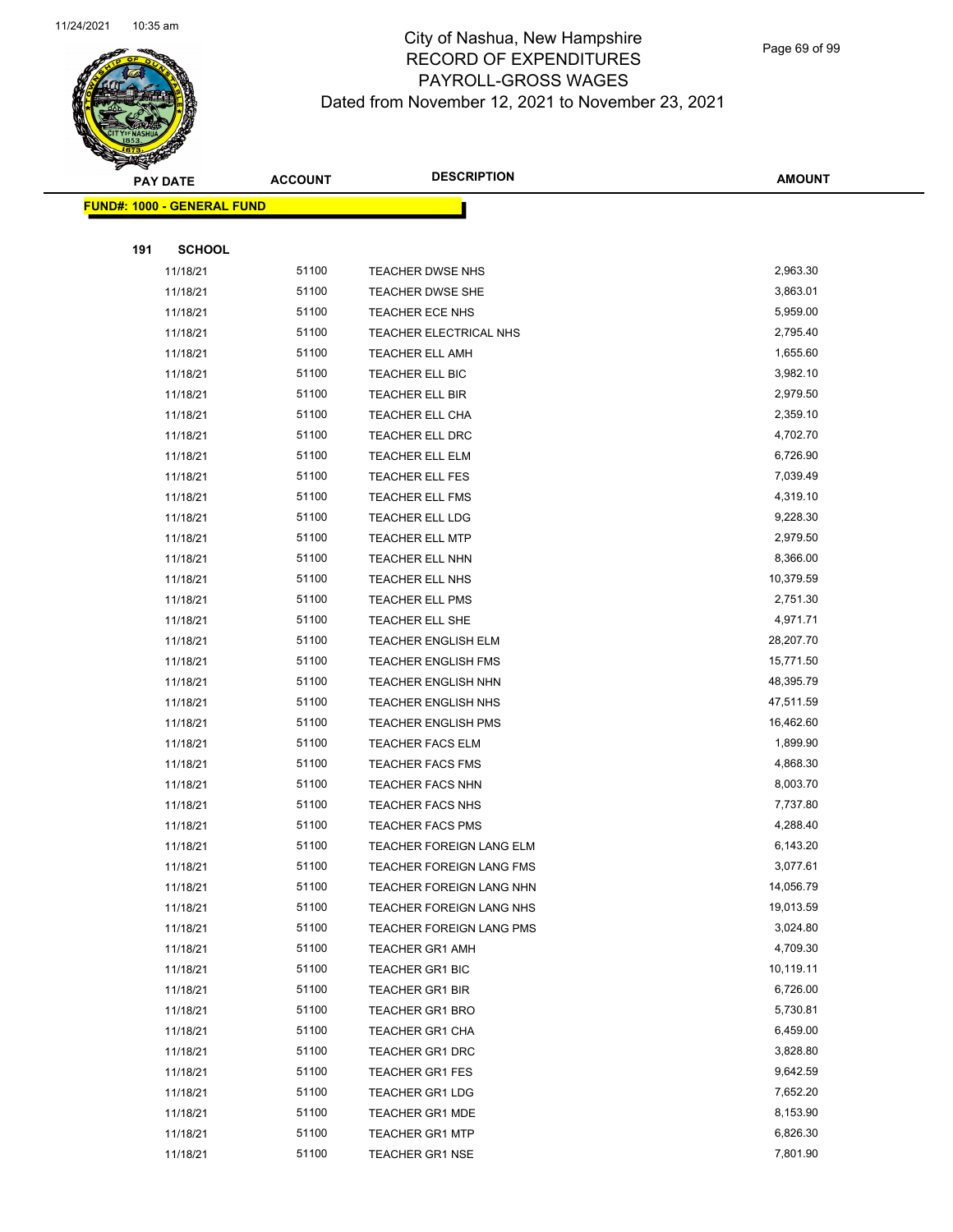

Page 70 of 99

|     | <b>PAY DATE</b>                    | <b>ACCOUNT</b> | <b>DESCRIPTION</b>                               | <b>AMOUNT</b>        |
|-----|------------------------------------|----------------|--------------------------------------------------|----------------------|
|     | <u> FUND#: 1000 - GENERAL FUND</u> |                |                                                  |                      |
|     |                                    |                |                                                  |                      |
| 191 | <b>SCHOOL</b>                      |                |                                                  |                      |
|     | 11/18/21                           | 51100          | <b>TEACHER GR1 SHE</b>                           | 8,938.79             |
|     | 11/18/21                           | 51100          | <b>TEACHER GR2 AMH</b>                           | 6,254.20             |
|     | 11/18/21                           | 51100          | TEACHER GR2 BIC                                  | 9,142.20             |
|     | 11/18/21                           | 51100          | TEACHER GR2 BIR                                  | 10,983.80            |
|     | 11/18/21                           | 51100          | <b>TEACHER GR2 BRO</b>                           | 5,913.10             |
|     | 11/18/21                           | 51100          | <b>TEACHER GR2 CHA</b>                           | 9,017.79             |
|     | 11/18/21                           | 51100          | <b>TEACHER GR2 DRC</b>                           | 6,430.84             |
|     | 11/18/21                           | 51100          | <b>TEACHER GR2 FES</b>                           | 10,581.20            |
|     | 11/18/21                           | 51100          | TEACHER GR2 LDG                                  | 9,439.30             |
|     | 11/18/21                           | 51100          | TEACHER GR2 MDE                                  | 9,577.20             |
|     | 11/18/21                           | 51100          | <b>TEACHER GR2 MTP</b>                           | 7,439.10             |
|     | 11/18/21                           | 51100          | <b>TEACHER GR2 NSE</b>                           | 5,590.80             |
|     | 11/18/21                           | 51100          | <b>TEACHER GR2 SHE</b>                           | 7,000.20             |
|     | 11/18/21                           | 51100          | <b>TEACHER GR3 AMH</b>                           | 4,886.90             |
|     | 11/18/21                           | 51100          | <b>TEACHER GR3 BIC</b>                           | 10,337.10            |
|     | 11/18/21                           | 51100          | <b>TEACHER GR3 BIR</b>                           | 9,886.60             |
|     | 11/18/21                           | 51100          | <b>TEACHER GR3 BRO</b>                           | 5,774.90             |
|     | 11/18/21                           | 51100          | <b>TEACHER GR3 CHA</b>                           | 9,821.50             |
|     | 11/18/21                           | 51100          | <b>TEACHER GR3 DRC</b>                           | 7,531.69             |
|     | 11/18/21                           | 51100          | <b>TEACHER GR3 FES</b>                           | 9,865.20             |
|     | 11/18/21                           | 51100          | <b>TEACHER GR3 LDG</b>                           | 8,173.40             |
|     | 11/18/21                           | 51100          | <b>TEACHER GR3 MDE</b>                           | 10,382.19            |
|     | 11/18/21                           | 51100          | <b>TEACHER GR3 MTP</b>                           | 7,009.30             |
|     | 11/18/21                           | 51100          | <b>TEACHER GR3 NSE</b>                           | 5,086.40             |
|     | 11/18/21                           | 51100          | <b>TEACHER GR3 SHE</b>                           | 7,889.10             |
|     | 11/18/21                           | 51100          | <b>TEACHER GR4 AMH</b>                           | 4,540.30             |
|     | 11/18/21                           | 51100          | <b>TEACHER GR4 BIC</b>                           | 8,913.61             |
|     | 11/18/21                           | 51100          | <b>TEACHER GR4 BIR</b>                           | 6,221.90             |
|     | 11/18/21                           | 51100          | <b>TEACHER GR4 BRO</b>                           | 7,252.30             |
|     | 11/18/21                           | 51100          | <b>TEACHER GR4 CHA</b>                           | 11,061.20            |
|     | 11/18/21                           | 51100          | <b>TEACHER GR4 DRC</b>                           | 17,093.32            |
|     | 11/18/21                           | 51100          | <b>TEACHER GR4 FES</b>                           | 8,089.79             |
|     | 11/18/21                           | 51100          | <b>TEACHER GR4 LDG</b>                           | 8,812.80             |
|     | 11/18/21                           | 51100          | <b>TEACHER GR4 MDE</b>                           | 9,492.30             |
|     | 11/18/21                           | 51100          | <b>TEACHER GR4 MTP</b>                           | 6,871.60             |
|     | 11/18/21                           | 51100          | <b>TEACHER GR4 NSE</b>                           | 6,726.90             |
|     | 11/18/21                           | 51100          | <b>TEACHER GR4 SHE</b>                           | 6,516.39             |
|     | 11/18/21                           | 51100<br>51100 | <b>TEACHER GR5 AMH</b>                           | 4,724.40<br>8,960.10 |
|     | 11/18/21                           | 51100          | <b>TEACHER GR5 BIC</b>                           | 8,274.00             |
|     | 11/18/21                           | 51100          | <b>TEACHER GR5 BIR</b>                           | 5,959.00             |
|     | 11/18/21                           | 51100          | <b>TEACHER GR5 BRO</b>                           | 11,374.48            |
|     | 11/18/21<br>11/18/21               | 51100          | <b>TEACHER GR5 CHA</b>                           | 6,873.20             |
|     | 11/18/21                           | 51100          | <b>TEACHER GR5 DRC</b><br><b>TEACHER GR5 FES</b> | 6,793.30             |
|     |                                    |                |                                                  |                      |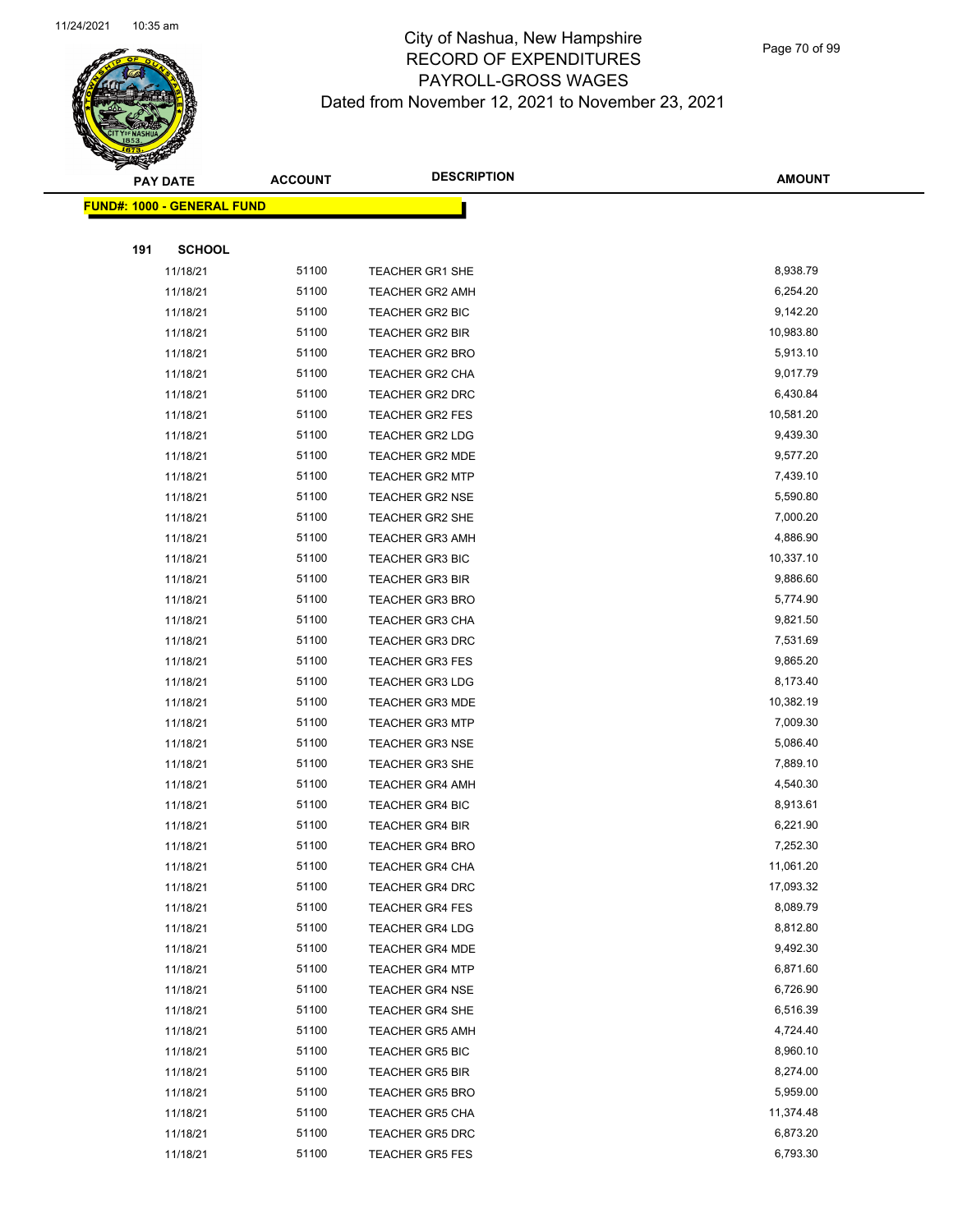

Page 71 of 99

|     | <b>PAY DATE</b>                    | <b>ACCOUNT</b> | <b>DESCRIPTION</b>            | <b>AMOUNT</b> |
|-----|------------------------------------|----------------|-------------------------------|---------------|
|     | <u> FUND#: 1000 - GENERAL FUND</u> |                |                               |               |
|     |                                    |                |                               |               |
| 191 | <b>SCHOOL</b>                      |                |                               |               |
|     | 11/18/21                           | 51100          | <b>TEACHER GR5 LDG</b>        | 10,089.99     |
|     | 11/18/21                           | 51100          | <b>TEACHER GR5 MDE</b>        | 9,598.60      |
|     | 11/18/21                           | 51100          | <b>TEACHER GR5 MTP</b>        | 4,492.40      |
|     | 11/18/21                           | 51100          | <b>TEACHER GR5 NSE</b>        | 5,866.90      |
|     | 11/18/21                           | 51100          | <b>TEACHER GR5 SHE</b>        | 7,746.60      |
|     | 11/18/21                           | 51100          | <b>TEACHER GR6 ELM</b>        | 25,917.29     |
|     | 11/18/21                           | 51100          | <b>TEACHER GR6 FMS</b>        | 28,481.89     |
|     | 11/18/21                           | 51100          | <b>TEACHER GR6 PMS</b>        | 16,098.40     |
|     | 11/18/21                           | 51100          | <b>TEACHER GRAPH NHS</b>      | 3,599.80      |
|     | 11/18/21                           | 51100          | <b>TEACHER GRAPHICS NHN</b>   | 2,795.40      |
|     | 11/18/21                           | 51100          | <b>TEACHER HEALTH NHN</b>     | 5,422.60      |
|     | 11/18/21                           | 51100          | <b>TEACHER HEALTH NHS</b>     | 2,795.40      |
|     | 11/18/21                           | 51100          | <b>TEACHER HEALTHOC NHS</b>   | 5,246.90      |
|     | 11/18/21                           | 51100          | TEACHER HVAC NHS              | 2,045.30      |
|     | 11/18/21                           | 51100          | TEACHER IN SCH SUSPENSION ELM | 1,899.90      |
|     | 11/18/21                           | 51100          | TEACHER IN SCH SUSPENSION NHN | 2,979.50      |
|     | 11/18/21                           | 51100          | TEACHER IN SCH SUSPENSION NHS | 3,071.60      |
|     | 11/18/21                           | 51100          | <b>TEACHER INST SPED WID</b>  | 1,723.20      |
|     | 11/18/21                           | 51100          | <b>TEACHER KIND AMH</b>       | 7,531.50      |
|     | 11/18/21                           | 51100          | <b>TEACHER KIND BIC</b>       | 9,447.10      |
|     | 11/18/21                           | 51100          | <b>TEACHER KIND BIR</b>       | 7,183.90      |
|     | 11/18/21                           | 51100          | TEACHER KIND BRO              | 5,867.00      |
|     | 11/18/21                           | 51100          | <b>TEACHER KIND CHA</b>       | 7,046.89      |
|     | 11/18/21                           | 51100          | <b>TEACHER KIND DRC</b>       | 10,255.20     |
|     | 11/18/21                           | 51100          | <b>TEACHER KIND FES</b>       | 11,540.00     |
|     | 11/18/21                           | 51100          | <b>TEACHER KIND LDG</b>       | 11,072.60     |
|     | 11/18/21                           | 51100          | <b>TEACHER KIND MDE</b>       | 10,729.60     |
|     | 11/18/21                           | 51100          | <b>TEACHER KIND MTP</b>       | 6,377.20      |
|     | 11/18/21                           | 51100          | TEACHER KIND NSE              | 2,394.80      |
|     | 11/18/21                           | 51100          | TEACHER KIND SHE              | 6,270.80      |
|     | 11/18/21                           | 51100          | TEACHER MATH ELM              | 23,580.30     |
|     | 11/18/21                           | 51100          | <b>TEACHER MATH FMS</b>       | 14,624.40     |
|     | 11/18/21                           | 51100          | <b>TEACHER MATH NHN</b>       | 37,539.40     |
|     | 11/18/21                           | 51100          | <b>TEACHER MATH NHS</b>       | 49,548.58     |
|     | 11/18/21                           | 51100          | <b>TEACHER MATH PMS</b>       | 15,893.10     |
|     | 11/18/21                           | 51100          | <b>TEACHER MUSIC AMH</b>      | 1,913.90      |
|     | 11/18/21                           | 51100          | <b>TEACHER MUSIC BIC</b>      | 2,795.40      |
|     | 11/18/21                           | 51100          | <b>TEACHER MUSIC BIR</b>      | 1,824.70      |
|     | 11/18/21                           | 51100          | <b>TEACHER MUSIC BRO</b>      | 1,831.80      |
|     | 11/18/21                           | 51100          | <b>TEACHER MUSIC CHA</b>      | 2,979.50      |
|     | 11/18/21                           | 51100          | <b>TEACHER MUSIC DRC</b>      | 2,887.40      |
|     | 11/18/21                           | 51100          | <b>TEACHER MUSIC ELM</b>      | 7,744.90      |
|     | 11/18/21                           | 51100          | <b>TEACHER MUSIC FES</b>      | 1,764.50      |
|     | 11/18/21                           | 51100          | <b>TEACHER MUSIC FMS</b>      | 5,959.00      |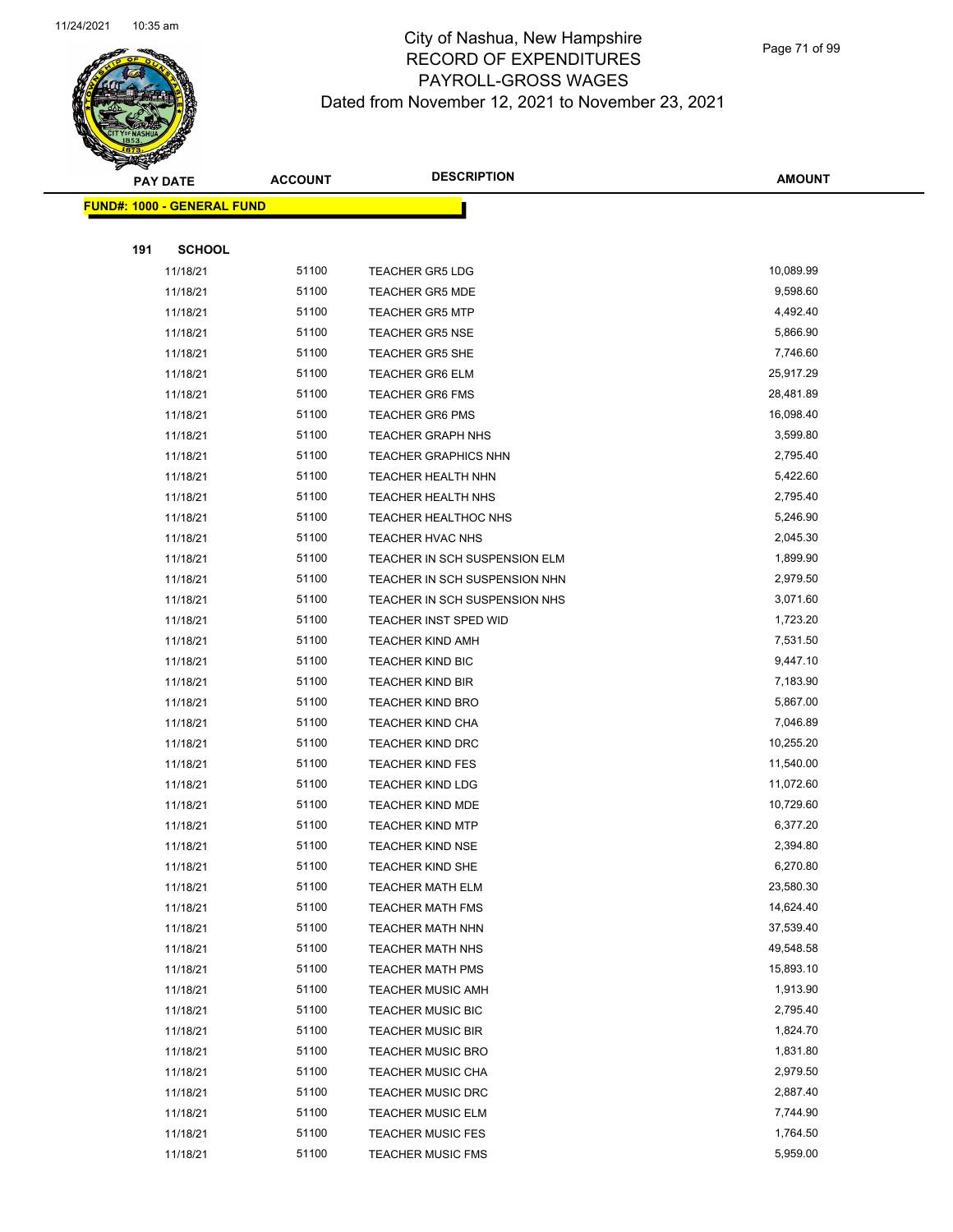

Page 72 of 99

|     | <b>PAY DATE</b>                    | <b>ACCOUNT</b> | <b>DESCRIPTION</b>           | <b>AMOUNT</b> |
|-----|------------------------------------|----------------|------------------------------|---------------|
|     | <u> FUND#: 1000 - GENERAL FUND</u> |                |                              |               |
|     |                                    |                |                              |               |
| 191 | <b>SCHOOL</b>                      |                |                              |               |
|     | 11/18/21                           | 51100          | <b>TEACHER MUSIC LDG</b>     | 1,643.60      |
|     | 11/18/21                           | 51100          | <b>TEACHER MUSIC MDE</b>     | 2,359.10      |
|     | 11/18/21                           | 51100          | <b>TEACHER MUSIC MTP</b>     | 2,703.70      |
|     | 11/18/21                           | 51100          | <b>TEACHER MUSIC NHN</b>     | 4,879.39      |
|     | 11/18/21                           | 51100          | <b>TEACHER MUSIC NHS</b>     | 4,817.50      |
|     | 11/18/21                           | 51100          | <b>TEACHER MUSIC NSE</b>     | 943.49        |
|     | 11/18/21                           | 51100          | <b>TEACHER MUSIC PMS</b>     | 4,439.00      |
|     | 11/18/21                           | 51100          | <b>TEACHER MUSIC SHE</b>     | 1,744.90      |
|     | 11/18/21                           | 51100          | TEACHER PE BIC               | 2,585.20      |
|     | 11/18/21                           | 51100          | TEACHER PE BIR               | 3,071.60      |
|     | 11/18/21                           | 51100          | TEACHER PE BRO               | 2,887.40      |
|     | 11/18/21                           | 51100          | TEACHER PE CHA               | 2,751.30      |
|     | 11/18/21                           | 51100          | TEACHER PE DRC               | 2,979.50      |
|     | 11/18/21                           | 51100          | TEACHER PE ELM               | 9,944.71      |
|     | 11/18/21                           | 51100          | TEACHER PE FES               | 1,824.70      |
|     | 11/18/21                           | 51100          | TEACHER PE FMS               | 5,590.80      |
|     | 11/18/21                           | 51100          | TEACHER PE LDG               | 2,155.00      |
|     | 11/18/21                           | 51100          | <b>TEACHER PE MDE</b>        | 3,071.60      |
|     | 11/18/21                           | 51100          | <b>TEACHER PE MTP</b>        | 2,089.60      |
|     | 11/18/21                           | 51100          | TEACHER PE NHN               | 9,187.30      |
|     | 11/18/21                           | 51100          | TEACHER PE NHS               | 7,038.40      |
|     | 11/18/21                           | 51100          | TEACHER PE NSE               | 3,055.20      |
|     | 11/18/21                           | 51100          | TEACHER PE PMS               | 5,239.50      |
|     | 11/18/21                           | 51100          | TEACHER PE SHE               | 2,812.51      |
|     | 11/18/21                           | 51100          | TEACHER PRE SCHOOL BIR       | 4,830.50      |
|     | 11/18/21                           | 51100          | TEACHER PRESCHOOL BIC        | 5,866.89      |
|     | 11/18/21                           | 51100          | TEACHER PRESCHOOL MTP        | 1,824.70      |
|     | 11/18/21                           | 51100          | <b>TEACHER PRESCHOOL NHS</b> | 467.70        |
|     | 11/18/21                           | 51100          | TEACHER PRESCHOOL NSE        | 7,218.70      |
|     | 11/18/21                           | 51100          | TEACHER READ AMH             | 3,071.60      |
|     | 11/18/21                           | 51100          | TEACHER READ BIC             | 5,959.00      |
|     | 11/18/21                           | 51100          | TEACHER READ BIR             | 6,051.10      |
|     | 11/18/21                           | 51100          | <b>TEACHER READ BRO</b>      | 2,585.20      |
|     | 11/18/21                           | 51100          | TEACHER READ CHA             | 2,632.70      |
|     | 11/18/21                           | 51100          | TEACHER READ DRC             | 1,832.00      |
|     | 11/18/21                           | 51100          | <b>TEACHER READ ELM</b>      | 6,051.10      |
|     | 11/18/21                           | 51100          | <b>TEACHER READ FES</b>      | 2,979.49      |
|     | 11/18/21                           | 51100          | TEACHER READ FMS             | 2,979.50      |
|     | 11/18/21                           | 51100          | TEACHER READ LDG             | 3,630.00      |
|     | 11/18/21                           | 51100          | TEACHER READ MDE             | 2,979.50      |
|     | 11/18/21                           | 51100          | <b>TEACHER READ MTP</b>      | 2,482.50      |
|     | 11/18/21                           | 51100          | TEACHER READ NHN             | 2,045.30      |
|     | 11/18/21                           | 51100          | TEACHER READ NHS             | 2,979.49      |
|     | 11/18/21                           | 51100          | TEACHER READ NSE             | 2,692.40      |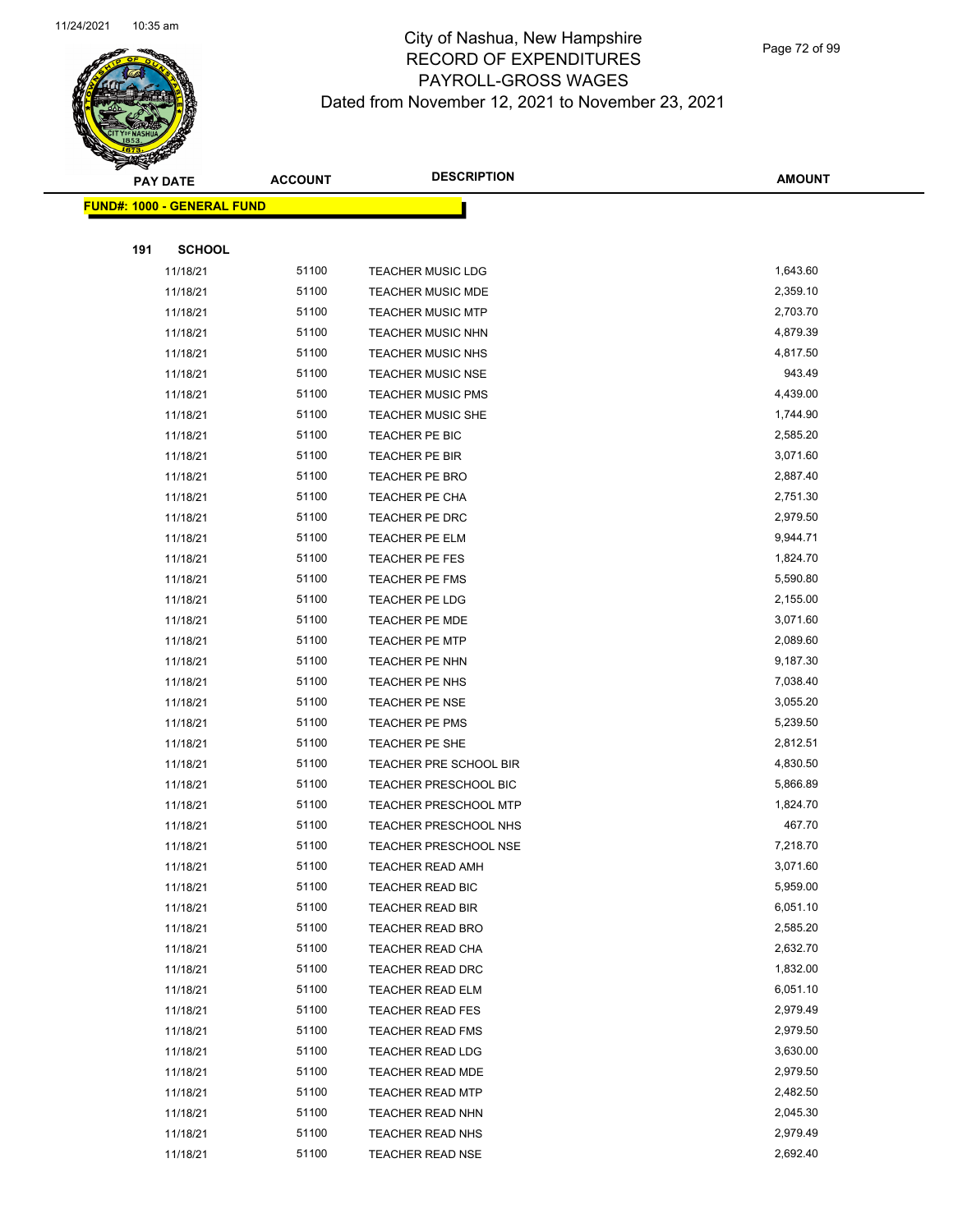

Page 73 of 99

|     | <b>PAY DATE</b>                   | <b>ACCOUNT</b> | <b>DESCRIPTION</b>         | <b>AMOUNT</b> |
|-----|-----------------------------------|----------------|----------------------------|---------------|
|     | <b>FUND#: 1000 - GENERAL FUND</b> |                |                            |               |
|     |                                   |                |                            |               |
| 191 | <b>SCHOOL</b>                     |                |                            |               |
|     | 11/18/21                          | 51100          | <b>TEACHER READ PMS</b>    | 5,338.60      |
|     | 11/18/21                          | 51100          | <b>TEACHER READ SHE</b>    | 2,979.50      |
|     | 11/18/21                          | 51100          | <b>TEACHER ROTC NHN</b>    | 2,451.50      |
|     | 11/18/21                          | 51100          | <b>TEACHER SCIENCE ELM</b> | 23,633.40     |
|     | 11/18/21                          | 51100          | <b>TEACHER SCIENCE FMS</b> | 9,575.50      |
|     | 11/18/21                          | 51100          | TEACHER SCIENCE NHN        | 33,154.00     |
|     | 11/18/21                          | 51100          | <b>TEACHER SCIENCE NHS</b> | 36,579.21     |
|     | 11/18/21                          | 51100          | <b>TEACHER SCIENCE PMS</b> | 9,680.00      |
|     | 11/18/21                          | 51100          | TEACHER SOCIAL STUDIES ELM | 18,561.49     |
|     | 11/18/21                          | 51100          | TEACHER SOCIAL STUDIES FMS | 12,937.90     |
|     | 11/18/21                          | 51100          | TEACHER SOCIAL STUDIES NHN | 33,903.20     |
|     | 11/18/21                          | 51100          | TEACHER SOCIAL STUDIES NHS | 41,565.79     |
|     | 11/18/21                          | 51100          | TEACHER SOCIAL STUDIES PMS | 12,123.30     |
|     | 11/18/21                          | 51100          | <b>TEACHER SPED AMH</b>    | 8,517.30      |
|     | 11/18/21                          | 51100          | <b>TEACHER SPED BIC</b>    | 5,637.31      |
|     | 11/18/21                          | 51100          | TEACHER SPED BIR           | 4,724.40      |
|     | 11/18/21                          | 51100          | <b>TEACHER SPED BRO</b>    | 6,866.50      |
|     | 11/18/21                          | 51100          | <b>TEACHER SPED CHA</b>    | 7,163.30      |
|     | 11/18/21                          | 51100          | <b>TEACHER SPED DRC</b>    | 7,634.40      |
|     | 11/18/21                          | 51100          | <b>TEACHER SPED ELM</b>    | 21,982.30     |
|     | 11/18/21                          | 51100          | TEACHER SPED FES           | 3,472.41      |
|     | 11/18/21                          | 51100          | <b>TEACHER SPED FMS</b>    | 10,757.10     |
|     | 11/18/21                          | 51100          | <b>TEACHER SPED LDG</b>    | 6,591.60      |
|     | 11/18/21                          | 51100          | <b>TEACHER SPED MDE</b>    | 6,661.00      |
|     | 11/18/21                          | 51100          | <b>TEACHER SPED MTP</b>    | 4,058.90      |
|     | 11/18/21                          | 51100          | TEACHER SPED NHN           | 25,325.90     |
|     | 11/18/21                          | 51100          | TEACHER SPED NHS           | 30,487.58     |
|     | 11/18/21                          | 51100          | <b>TEACHER SPED NSE</b>    | 1,697.00      |
|     | 11/18/21                          | 51100          | <b>TEACHER SPED PMS</b>    | 12,304.40     |
|     | 11/18/21                          | 51100          | <b>TEACHER SPED SHE</b>    | 9,424.40      |
|     | 11/18/21                          | 51100          | <b>TEACHER TECHED ELM</b>  | 8,679.50      |
|     | 11/18/21                          | 51100          | <b>TEACHER TECHED FMS</b>  | 3,785.40      |
|     | 11/18/21                          | 51100          | TEACHER TECHED NHN         | 9,187.29      |
|     | 11/18/21                          | 51100          | TEACHER TECHED NHS         | 13,726.09     |
|     | 11/18/21                          | 51100          | <b>TEACHER TECHED PMS</b>  | 5,959.00      |
|     | 11/18/21                          | 51100          | TEACHER TV PROD NHS        | 2,979.50      |
|     | 11/18/21                          | 51100          | <b>TEACHER VISION WID</b>  | 5,529.90      |
|     | 11/18/21                          | 51100          | TECH INTERGRATION ASST AMH | 442.82        |
|     | 11/24/21                          | 51100          | TECH INTERGRATION ASST AMH | 618.09        |
|     | 11/18/21                          | 51100          | TECH INTERGRATION ASST BIC | 436.50        |
|     | 11/24/21                          | 51100          | TECH INTERGRATION ASST BIC | 562.50        |
|     | 11/18/21                          | 51100          | TECH INTERGRATION ASST CHA | 458.61        |
|     | 11/24/21                          | 51100          | TECH INTERGRATION ASST CHA | 572.08        |
|     | 11/18/21                          | 51100          | TECH INTERGRATION ASST FES | 552.22        |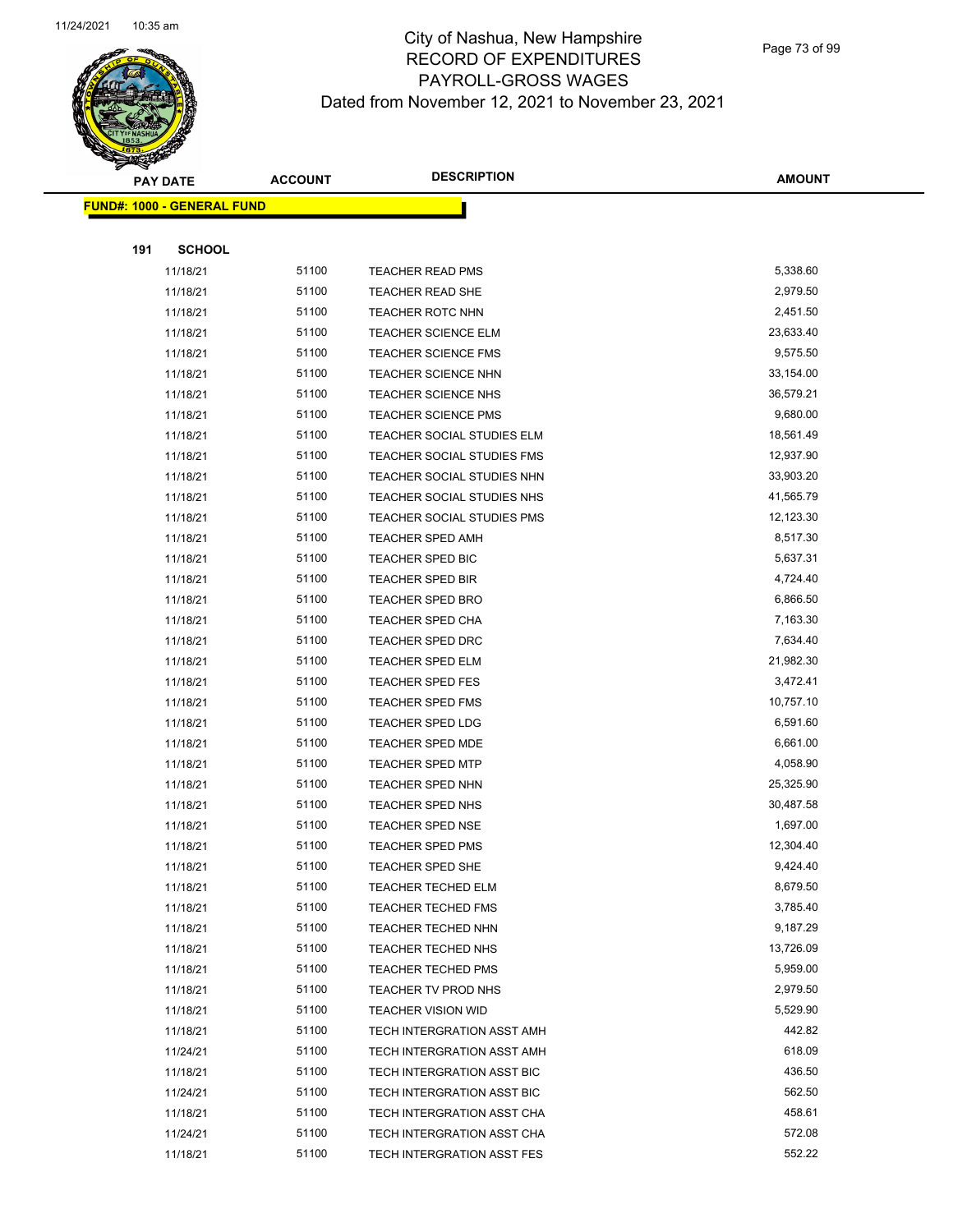

Page 74 of 99

|     | <b>PAY DATE</b>                    | <b>ACCOUNT</b> | <b>DESCRIPTION</b>                | <b>AMOUNT</b> |
|-----|------------------------------------|----------------|-----------------------------------|---------------|
|     | <u> FUND#: 1000 - GENERAL FUND</u> |                |                                   |               |
|     |                                    |                |                                   |               |
| 191 | <b>SCHOOL</b>                      |                |                                   |               |
|     | 11/24/21                           | 51100          | <b>TECH INTERGRATION ASST FES</b> | 700.25        |
|     | 11/18/21                           | 51100          | TECH INTERGRATION ASST LDG        | 460.44        |
|     | 11/24/21                           | 51100          | TECH INTERGRATION ASST LDG        | 575.55        |
|     | 11/18/21                           | 51100          | TECH INTERGRATION ASST MDE        | 453.88        |
|     | 11/24/21                           | 51100          | TECH INTERGRATION ASST MDE        | 567.35        |
|     | 11/18/21                           | 51100          | TECH INTERGRATION ASST MTP        | 476.44        |
|     | 11/24/21                           | 51100          | <b>TECH INTERGRATION ASST MTP</b> | 601.57        |
|     | 11/18/21                           | 51100          | TECH INTERGRATION ASST SHE        | 473.60        |
|     | 11/24/21                           | 51100          | TECH INTERGRATION ASST SHE        | 588.27        |
|     | 11/18/21                           | 51200          | <b>CLERICAL GUIDANCE ELM</b>      | 452.96        |
|     | 11/18/21                           | 51200          | <b>CLERICAL GUIDANCE NHS</b>      | 382.42        |
|     | 11/24/21                           | 51200          | <b>CLERICAL GUIDANCE NHS</b>      | 370.54        |
|     | 11/18/21                           | 51200          | <b>CROSSING GUARD WPO</b>         | 1,461.30      |
|     | 11/24/21                           | 51200          | <b>CROSSING GUARD WPO</b>         | 1,791.25      |
|     | 11/24/21                           | 51200          | <b>CUSTODIAN ASST HEAD NHN</b>    | 95.82         |
|     | 11/18/21                           | 51200          | <b>CUSTODIAN BRO</b>              | 47.91         |
|     | 11/24/21                           | 51200          | <b>CUSTODIAN BRO</b>              | 79.85         |
|     | 11/24/21                           | 51200          | <b>CUSTODIAN FES</b>              | 95.82         |
|     | 11/24/21                           | 51200          | <b>CUSTODIAN FMS</b>              | 31.94         |
|     | 11/18/21                           | 51200          | <b>CUSTODIAN HEAD BRO</b>         | 63.88         |
|     | 11/24/21                           | 51200          | <b>CUSTODIAN HEAD BRO</b>         | 63.88         |
|     | 11/18/21                           | 51200          | <b>CUSTODIAN MTP</b>              | 15.97         |
|     | 11/18/21                           | 51200          | DIRECTOR ADULT ED                 | 2,765.69      |
|     | 11/18/21                           | 51200          | FOOD SERVICE ASST PT FMS          | 90.07         |
|     | 11/24/21                           | 51200          | FOOD SERVICE ASST PT FMS          | 112.59        |
|     | 11/18/21                           | 51200          | <b>FOOD SERVICECOOK MTP</b>       | 31.94         |
|     | 11/24/21                           | 51200          | <b>FOOD SERVICECOOK MTP</b>       | 31.94         |
|     | 11/18/21                           | 51200          | LUNCH MONITOR AMH                 | 417.36        |
|     | 11/24/21                           | 51200          | LUNCH MONITOR AMH                 | 538.72        |
|     | 11/18/21                           | 51200          | LUNCH MONITOR BIC                 | 528.74        |
|     | 11/24/21                           | 51200          | LUNCH MONITOR BIC                 | 626.42        |
|     | 11/18/21                           | 51200          | LUNCH MONITOR BIR                 | 394.12        |
|     | 11/24/21                           | 51200          | LUNCH MONITOR BIR                 | 408.92        |
|     | 11/18/21                           | 51200          | LUNCH MONITOR BRO                 | 248.64        |
|     | 11/24/21                           | 51200          | LUNCH MONITOR BRO                 | 310.80        |
|     | 11/18/21                           | 51200          | LUNCH MONITOR CHA                 | 574.24        |
|     | 11/24/21                           | 51200          | LUNCH MONITOR CHA                 | 793.28        |
|     | 11/18/21                           | 51200          | LUNCH MONITOR DRC                 | 236.80        |
|     | 11/24/21                           | 51200          | LUNCH MONITOR DRC                 | 296.00        |
|     | 11/18/21                           | 51200          | LUNCH MONITOR FES                 | 585.24        |
|     | 11/24/21                           | 51200          | LUNCH MONITOR FES                 | 638.33        |
|     | 11/18/21                           | 51200          | LUNCH MONITOR FMS                 | 159.84        |
|     | 11/24/21                           | 51200          | LUNCH MONITOR FMS                 | 201.28        |
|     | 11/18/21                           | 51200          | LUNCH MONITOR LDG                 | 426.24        |
|     |                                    |                |                                   |               |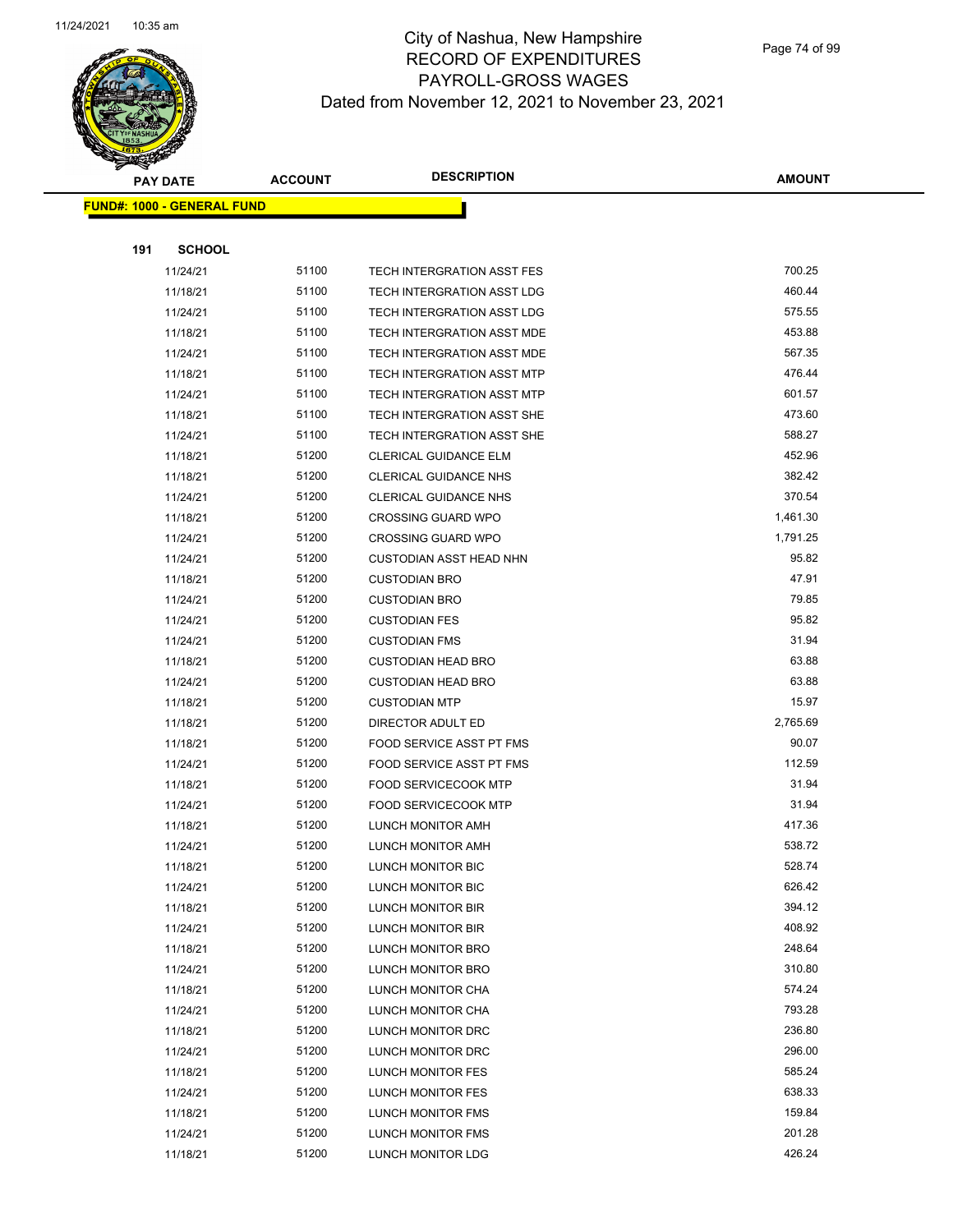

|     | <b>PAY DATE</b>                    | <b>ACCOUNT</b> | <b>DESCRIPTION</b>          | <b>AMOUNT</b> |
|-----|------------------------------------|----------------|-----------------------------|---------------|
|     | <u> FUND#: 1000 - GENERAL FUND</u> |                |                             |               |
|     |                                    |                |                             |               |
| 191 | <b>SCHOOL</b>                      |                |                             |               |
|     | 11/24/21                           | 51200          | LUNCH MONITOR LDG           | 298.96        |
|     | 11/18/21                           | 51200          | LUNCH MONITOR MDE           | 618.64        |
|     | 11/24/21                           | 51200          | LUNCH MONITOR MDE           | 740.00        |
|     | 11/18/21                           | 51200          | LUNCH MONITOR MTP           | 370.00        |
|     | 11/24/21                           | 51200          | LUNCH MONITOR MTP           | 438.08        |
|     | 11/18/21                           | 51200          | LUNCH MONITOR NSE           | 103.60        |
|     | 11/24/21                           | 51200          | LUNCH MONITOR NSE           | 159.84        |
|     | 11/18/21                           | 51200          | LUNCH MONITOR PMS           | 130.24        |
|     | 11/24/21                           | 51200          | LUNCH MONITOR PMS           | 162.80        |
|     | 11/18/21                           | 51200          | LUNCH MONITOR SHE           | 355.20        |
|     | 11/24/21                           | 51200          | LUNCH MONITOR SHE           | 446.96        |
|     | 11/18/21                           | 51200          | PARA PRE SCHOOL BIR         | 1,782.09      |
|     | 11/24/21                           | 51200          | PARA PRE SCHOOL BIR         | 447.66        |
|     | 11/18/21                           | 51200          | PARA DW SPEC ED BIR         | 3,726.41      |
|     | 11/24/21                           | 51200          | PARA DW SPEC ED BIR         | 1,377.95      |
|     | 11/18/21                           | 51200          | PARA DW SPEC ED BRO         | 17.76         |
|     | 11/24/21                           | 51200          | PARA DW SPEC ED BRO         | 29.60         |
|     | 11/18/21                           | 51200          | PARA DW SPEC ED NSE         | 23.68         |
|     | 11/24/21                           | 51200          | PARA DW SPEC ED NSE         | 29.60         |
|     | 11/18/21                           | 51200          | PARA INST AMH               | 2,092.18      |
|     | 11/24/21                           | 51200          | PARA INST AMH               | 971.82        |
|     | 11/18/21                           | 51200          | PARA INST BIC               | 1,602.57      |
|     | 11/24/21                           | 51200          | PARA INST BIC               | 592.16        |
|     | 11/18/21                           | 51200          | PARA INST BRO               | 5.92          |
|     | 11/18/21                           | 51200          | PARA INST MDE               | 35.52         |
|     | 11/24/21                           | 51200          | PARA INST MDE               | 44.40         |
|     | 11/18/21                           | 51200          | PARA INST NHN               | 894.63        |
|     | 11/24/21                           | 51200          | PARA INST NHN               | 330.73        |
|     | 11/18/21                           | 51200          | PARA INST PMS               | 64.68         |
|     | 11/24/21                           | 51200          | PARA INST PMS               | 80.85         |
|     | 11/18/21                           | 51200          | PARA INST SHE               | 421.03        |
|     | 11/24/21                           | 51200          | PARA INST SHE               | 270.75        |
|     | 11/18/21                           | 51200          | PARA PRE SCH BIC            | 2,863.72      |
|     | 11/24/21                           | 51200          | PARA PRE SCH BIC            | 1,109.35      |
|     | 11/18/21                           | 51200          | PARA PRE SCH NSE            | 4,025.69      |
|     | 11/24/21                           | 51200          | PARA PRE SCH NSE            | 2,035.37      |
|     | 11/18/21                           | 51200          | PARA TTI LDG                | 80.01         |
|     | 11/24/21                           | 51200          | PARA TTI LDG                | 133.35        |
|     | 11/18/21                           | 51200          | PRESCHOOL PARA FPS          | 2,917.97      |
|     | 11/24/21                           | 51200          | PRESCHOOL PARA FPS          | 2,417.76      |
|     | 11/18/21                           | 51200          | SCHOOL PSYCHOLOGIST WID     | 2,530.90      |
|     | 11/18/21                           | 51200          | SPEECH LANG PATHOLOGIST WID | 6,689.17      |
|     | 11/18/21                           | 51200          | STUDENT ACTIVITY COORD NHS  | 1,120.30      |
|     | 11/18/21                           | 51200          | SUB CLERICAL                | 1,028.00      |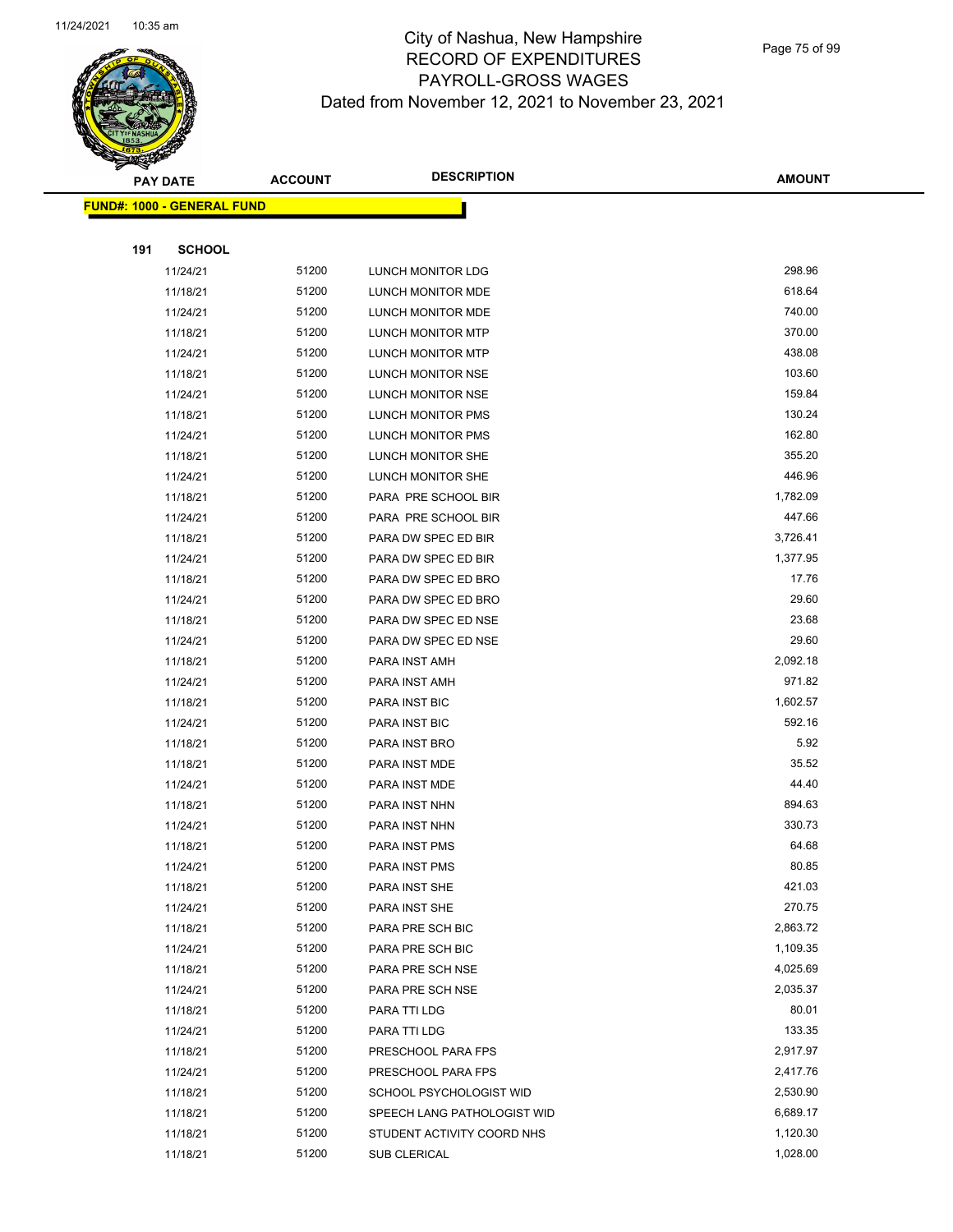

Page 76 of 99

|     | <b>PAY DATE</b>                   | <b>ACCOUNT</b> | <b>DESCRIPTION</b>              | <b>AMOUNT</b> |
|-----|-----------------------------------|----------------|---------------------------------|---------------|
|     | <b>FUND#: 1000 - GENERAL FUND</b> |                |                                 |               |
|     |                                   |                |                                 |               |
| 191 | <b>SCHOOL</b>                     |                |                                 |               |
|     | 11/24/21                          | 51200          | SUB CLERICAL                    | 1,034.00      |
|     | 11/18/21                          | 51200          | <b>SUB CROSSING GUARD</b>       | 31.94         |
|     | 11/18/21                          | 51200          | <b>SUB TEACHER</b>              | 692.70        |
|     | 11/24/21                          | 51200          | <b>SUB TEACHER</b>              | 299.93        |
|     | 11/18/21                          | 51200          | <b>TEACHER ART FMS</b>          | 2,095.80      |
|     | 11/18/21                          | 51200          | <b>TEACHER ART NHS</b>          | 1,022.70      |
|     | 11/18/21                          | 51200          | <b>TEACHER BIO TEC NHN</b>      | 579.10        |
|     | 11/18/21                          | 51200          | <b>TEACHER ENGLISH NHS</b>      | 2,730.92      |
|     | 11/18/21                          | 51200          | <b>TEACHER MATH NHS</b>         | 50.00         |
|     | 11/18/21                          | 51200          | <b>TEACHER READ ELM</b>         | 1,760.60      |
|     | 11/18/21                          | 51200          | <b>TEACHER SPED NHN</b>         | 1,638.20      |
|     | 11/18/21                          | 51200          | <b>TEACHER TTI FES</b>          | 3,024.80      |
|     | 11/18/21                          | 51200          | <b>TEACHER VISION WID</b>       | 842.81        |
|     | 11/18/21                          | 51300          | <b>CLERICAL BUSINESS</b>        | 15.72         |
|     | 11/24/21                          | 51300          | <b>CLERICAL BUSINESS</b>        | 7.23          |
|     | 11/18/21                          | 51300          | CLERICAL HUMAN RESOURCES        | 201.20        |
|     | 11/24/21                          | 51300          | <b>CLERICAL HUMAN RESOURCES</b> | 67.07         |
|     | 11/24/21                          | 51300          | <b>CLERICAL PAYROLL SUP</b>     | 50.22         |
|     | 11/18/21                          | 51300          | <b>CLERICAL PLANT OPS</b>       | 159.47        |
|     | 11/24/21                          | 51300          | <b>CLERICAL PLANT OPS</b>       | 263.10        |
|     | 11/18/21                          | 51300          | CLERICAL PRINCIPAL AMH          | 174.63        |
|     | 11/24/21                          | 51300          | <b>CLERICAL PRINCIPAL AMH</b>   | 7.23          |
|     | 11/18/21                          | 51300          | <b>CLERICAL PRINCIPAL BIC</b>   | 32.94         |
|     | 11/24/21                          | 51300          | <b>CLERICAL PRINCIPAL BIC</b>   | 49.91         |
|     | 11/18/21                          | 51300          | <b>CLERICAL PRINCIPAL BIR</b>   | 101.79        |
|     | 11/24/21                          | 51300          | <b>CLERICAL PRINCIPAL BRO</b>   | 24.20         |
|     | 11/18/21                          | 51300          | CLERICAL PRINCIPAL CHA          | 135.54        |
|     | 11/24/21                          | 51300          | CLERICAL PRINCIPAL CHA          | 24.72         |
|     | 11/24/21                          | 51300          | CLERICAL PRINCIPAL DRC          | 8.37          |
|     | 11/18/21                          | 51300          | <b>CLERICAL PRINCIPAL ELM</b>   | (0.01)        |
|     | 11/24/21                          | 51300          | <b>CLERICAL PRINCIPAL FES</b>   | 8.37          |
|     | 11/18/21                          | 51300          | <b>CLERICAL PRINCIPAL FMS</b>   | (0.01)        |
|     | 11/24/21                          | 51300          | <b>CLERICAL PRINCIPAL FMS</b>   | (0.01)        |
|     | 11/18/21                          | 51300          | <b>CLERICAL PRINCIPAL MTP</b>   | 133.92        |
|     | 11/24/21                          | 51300          | <b>CLERICAL PRINCIPAL MTP</b>   | 25.11         |
|     | 11/18/21                          | 51300          | CLERICAL PRINCIPAL NHN          | 0.01          |
|     | 11/18/21                          | 51300          | <b>CLERICAL PRINCIPAL NSE</b>   | 38.68         |
|     | 11/24/21                          | 51300          | <b>CLERICAL PRINCIPAL NSE</b>   | 61.64         |
|     | 11/18/21                          | 51300          | CLERICAL PRINCIPAL PMS          | 22.45         |
|     | 11/24/21                          | 51300          | <b>CLERICAL PRINCIPAL PMS</b>   | 132.10        |
|     | 11/18/21                          | 51300          | <b>CLERICAL PRINCIPAL SHE</b>   | 8.49          |
|     | 11/24/21                          | 51300          | <b>CLERICAL PRINCIPAL SHE</b>   | 8.49          |
|     | 11/24/21                          | 51300          | CLERICAL SPECIAL ED NHS         | (0.01)        |
|     | 11/18/21                          | 51300          | <b>CUSTODIAN ASST HEAD ELM</b>  | 417.89        |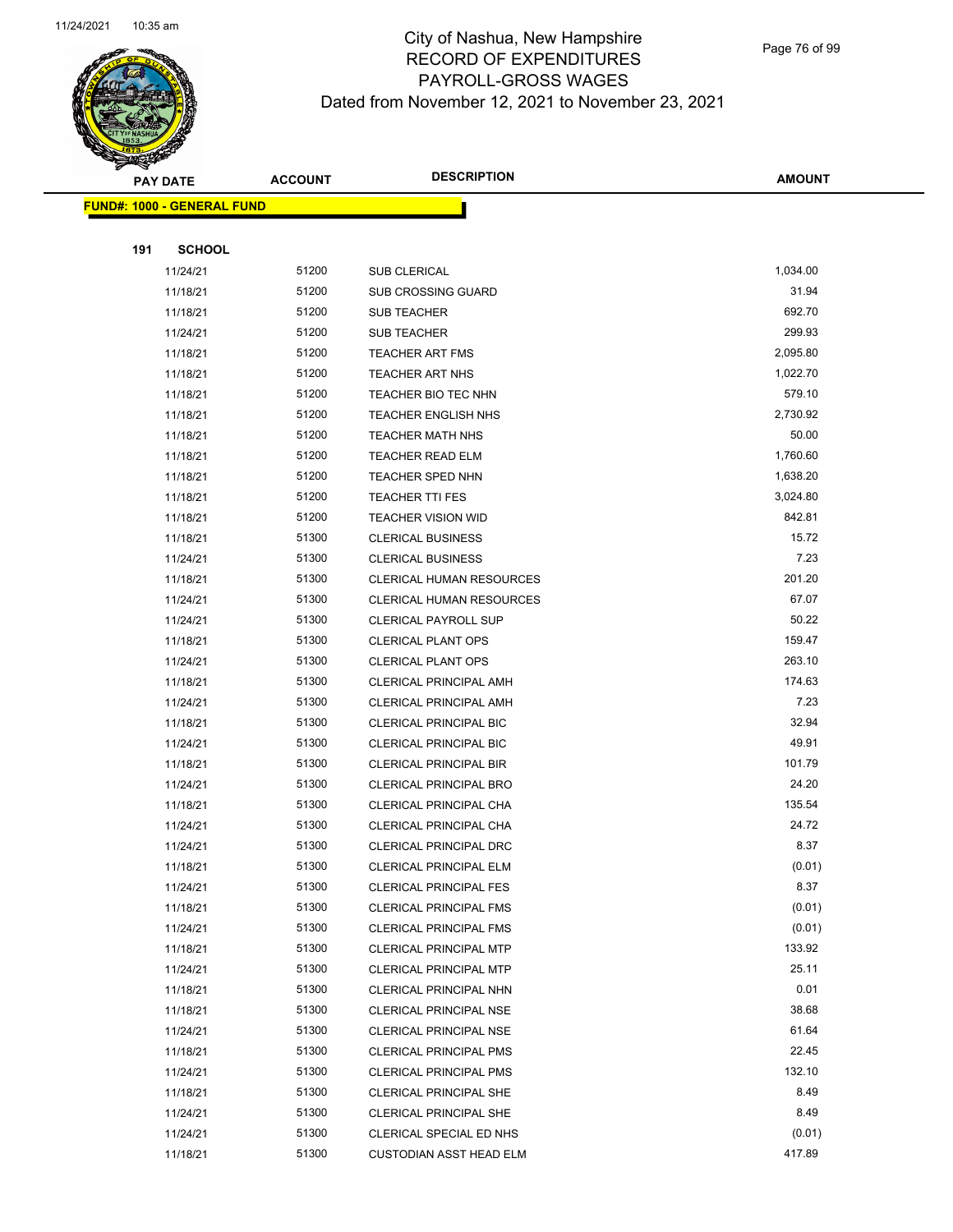

|     | <b>PAY DATE</b>                    | <b>ACCOUNT</b> | <b>DESCRIPTION</b>             | <b>AMOUNT</b> |
|-----|------------------------------------|----------------|--------------------------------|---------------|
|     | <u> FUND#: 1000 - GENERAL FUND</u> |                |                                |               |
|     |                                    |                |                                |               |
| 191 | <b>SCHOOL</b>                      |                |                                |               |
|     | 11/24/21                           | 51300          | <b>CUSTODIAN ASST HEAD ELM</b> | 594.69        |
|     | 11/18/21                           | 51300          | <b>CUSTODIAN ASST HEAD NHN</b> | 1,098.19      |
|     | 11/24/21                           | 51300          | <b>CUSTODIAN ASST HEAD NHN</b> | 486.69        |
|     | 11/24/21                           | 51300          | <b>CUSTODIAN ASST HEAD NHS</b> | 459.35        |
|     | 11/18/21                           | 51300          | <b>CUSTODIAN ASST HEAD PMS</b> | 192.87        |
|     | 11/18/21                           | 51300          | <b>CUSTODIAN BIR</b>           | 564.60        |
|     | 11/24/21                           | 51300          | <b>CUSTODIAN BIR</b>           | 112.92        |
|     | 11/24/21                           | 51300          | <b>CUSTODIAN BRO</b>           | 112.92        |
|     | 11/18/21                           | 51300          | <b>CUSTODIAN CHA</b>           | 557.56        |
|     | 11/24/21                           | 51300          | <b>CUSTODIAN CHA</b>           | 225.84        |
|     | 11/18/21                           | 51300          | <b>CUSTODIAN ELM</b>           | 508.19        |
|     | 11/24/21                           | 51300          | <b>CUSTODIAN ELM</b>           | 1,369.20      |
|     | 11/18/21                           | 51300          | <b>CUSTODIAN FMS</b>           | 1,164.50      |
|     | 11/24/21                           | 51300          | <b>CUSTODIAN FMS</b>           | 733.99        |
|     | 11/18/21                           | 51300          | <b>CUSTODIAN HEAD BIC</b>      | 40.18         |
|     | 11/18/21                           | 51300          | <b>CUSTODIAN HEAD BRO</b>      | 385.74        |
|     | 11/24/21                           | 51300          | <b>CUSTODIAN HEAD BRO</b>      | 514.32        |
|     | 11/18/21                           | 51300          | <b>CUSTODIAN HEAD CHA</b>      | 128.58        |
|     | 11/18/21                           | 51300          | <b>CUSTODIAN HEAD DRC</b>      | 361.63        |
|     | 11/24/21                           | 51300          | <b>CUSTODIAN HEAD DRC</b>      | 506.29        |
|     | 11/18/21                           | 51300          | <b>CUSTODIAN HEAD ELM</b>      | 590.55        |
|     | 11/24/21                           | 51300          | <b>CUSTODIAN HEAD ELM</b>      | 1,009.65      |
|     | 11/18/21                           | 51300          | <b>CUSTODIAN HEAD FES</b>      | 88.41         |
|     | 11/18/21                           | 51300          | <b>CUSTODIAN HEAD FPS</b>      | 80.37         |
|     | 11/24/21                           | 51300          | <b>CUSTODIAN HEAD FPS</b>      | 8.04          |
|     | 11/18/21                           | 51300          | <b>CUSTODIAN HEAD LDG</b>      | 120.55        |
|     | 11/24/21                           | 51300          | <b>CUSTODIAN HEAD LDG</b>      | 144.66        |
|     | 11/18/21                           | 51300          | <b>CUSTODIAN HEAD MTP</b>      | 208.96        |
|     | 11/18/21                           | 51300          | <b>CUSTODIAN HEAD NHS</b>      | 383.25        |
|     | 11/24/21                           | 51300          | <b>CUSTODIAN MTP</b>           | 119.99        |
|     | 11/18/21                           | 51300          | <b>CUSTODIAN NHN</b>           | 1,398.16      |
|     | 11/24/21                           | 51300          | <b>CUSTODIAN NHN</b>           | 474.21        |
|     | 11/18/21                           | 51300          | <b>CUSTODIAN NHS</b>           | 369.40        |
|     | 11/24/21                           | 51300          | <b>CUSTODIAN NHS</b>           | 686.39        |
|     | 11/18/21                           | 51300          | <b>CUSTODIAN PMS</b>           | 338.77        |
|     | 11/24/21                           | 51300          | <b>CUSTODIAN PMS</b>           | 42.35         |
|     | 11/24/21                           | 51300          | <b>CUSTODIAN SHE</b>           | 268.19        |
|     | 11/18/21                           | 51300          | MAINTENANCE ALARM WPO          | 117.95        |
|     | 11/24/21                           | 51300          | MAINTENANCE ALARM WPO          | 117.95        |
|     | 11/18/21                           | 51300          | MAINTENANCE ELECTRICIAN WPO    | 334.20        |
|     | 11/24/21                           | 51300          | MAINTENANCE ELECTRICIAN WPO    | 386.42        |
|     | 11/18/21                           | 51300          | MAINTENANCE GRDS FORMEN WPO    | 59.43         |
|     | 11/24/21                           | 51300          | MAINTENANCE GROUNDS WPO        | 275.79        |
|     | 11/18/21                           | 51300          | MAINTENANCE HVAC WPO           | 20.46         |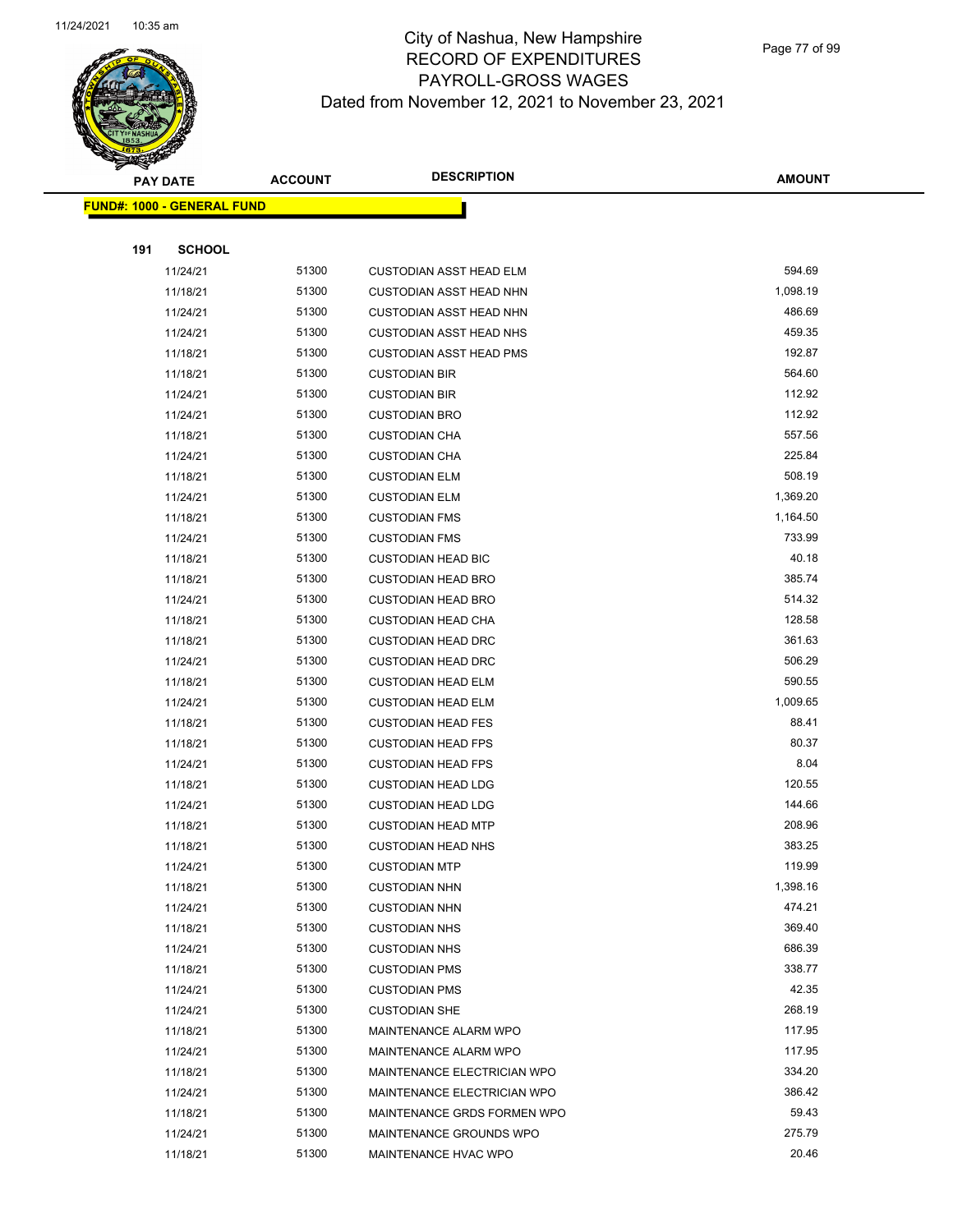

|     | <b>PAY DATE</b>                    | <b>ACCOUNT</b> | <b>DESCRIPTION</b>            | <b>AMOUNT</b> |
|-----|------------------------------------|----------------|-------------------------------|---------------|
|     | <u> FUND#: 1000 - GENERAL FUND</u> |                |                               |               |
|     |                                    |                |                               |               |
| 191 | <b>SCHOOL</b>                      |                |                               |               |
|     | 11/24/21                           | 51300          | MAINTENANCE HVAC WPO          | 409.20        |
|     | 11/24/21                           | 51300          | MAINTENANCE PLUMBER WPO       | 345.88        |
|     | 11/18/21                           | 51300          | <b>MAINTENANCE TRADES WPO</b> | 366.44        |
|     | 11/24/21                           | 51300          | <b>MAINTENANCE TRADES WPO</b> | 356.54        |
|     | 11/24/21                           | 51300          | PARA DW SPEC ED FMS           | 15.67         |
|     | 11/24/21                           | 51300          | PARA DW SPEC ELM              | 13.85         |
|     | 11/18/21                           | 51300          | <b>SECURITY MONITOR NHS</b>   | 98.81         |
|     | 11/24/21                           | 51300          | <b>SECURITY MONITOR NHS</b>   | 112.92        |
|     | 11/18/21                           | 51400          | SUB ADMIN LONG TERM           | 2,250.00      |
|     | 11/24/21                           | 51412          | <b>7PAR CTE NHN</b>           | 450.00        |
|     | 11/18/21                           | 51412          | <b>CROSSING GUARD WPO</b>     | 32.56         |
|     | 11/18/21                           | 51412          | GUIDANCE COUNSELOR NHS        | 276.25        |
|     | 11/24/21                           | 51412          | PARA PRE SCHOOL BIR           | 76.00         |
|     | 11/18/21                           | 51412          | PARA ALT MTP                  | 14.00         |
|     | 11/18/21                           | 51412          | PARA ALT PMS                  | 10.00         |
|     | 11/18/21                           | 51412          | PARA DW SPEC ED AMH           | 50.00         |
|     | 11/24/21                           | 51412          | PARA DW SPEC ED AMH           | 50.00         |
|     | 11/24/21                           | 51412          | PARA DW SPEC ED BIR           | 60.00         |
|     | 11/18/21                           | 51412          | PARA DW SPEC ED BRO           | 86.00         |
|     | 11/24/21                           | 51412          | PARA DW SPEC ED BRO           | 20.00         |
|     | 11/18/21                           | 51412          | PARA DW SPEC ED CHA           | 14.00         |
|     | 11/24/21                           | 51412          | PARA DW SPEC ED CHA           | 246.00        |
|     | 11/18/21                           | 51412          | PARA DW SPEC ED FMS           | 54.00         |
|     | 11/24/21                           | 51412          | PARA DW SPEC ED FMS           | 132.00        |
|     | 11/18/21                           | 51412          | PARA DW SPEC ED MDE           | 50.00         |
|     | 11/24/21                           | 51412          | PARA DW SPEC ED MDE           | 306.00        |
|     | 11/18/21                           | 51412          | PARA DW SPEC ED MTP           | 98.00         |
|     | 11/24/21                           | 51412          | PARA DW SPEC ED MTP           | 184.00        |
|     | 11/18/21                           | 51412          | PARA DW SPEC ED NHN           | 66.00         |
|     | 11/24/21                           | 51412          | PARA DW SPEC ED NHN           | 102.00        |
|     | 11/18/21                           | 51412          | PARA DW SPEC ED NHS           | 26.00         |
|     | 11/24/21                           | 51412          | PARA DW SPEC ED NHS           | 16.00         |
|     | 11/18/21                           | 51412          | PARA DW SPEC ED NSE           | 20.00         |
|     | 11/24/21                           | 51412          | PARA DW SPEC ED NSE           | 62.00         |
|     | 11/18/21                           | 51412          | PARA DW SPEC ED SHE           | 228.00        |
|     | 11/24/21                           | 51412          | PARA DW SPEC ED SHE           | 56.00         |
|     | 11/18/21                           | 51412          | PARA DW SPEC ELM              | 180.00        |
|     | 11/24/21                           | 51412          | PARA DW SPEC ELM              | 66.00         |
|     | 11/18/21                           | 51412          | PARA ELL ELM                  | 26.00         |
|     | 11/24/21                           | 51412          | PARA ELL ELM                  | 44.00         |
|     | 11/18/21                           | 51412          | PARA ELL FES                  | 150.00        |
|     | 11/18/21                           | 51412          | PARA ELL FMS                  | 10.00         |
|     | 11/24/21                           | 51412          | PARA ELL LDG                  | 6.00          |
|     | 11/18/21                           | 51412          | PARA INST AMH                 | 136.00        |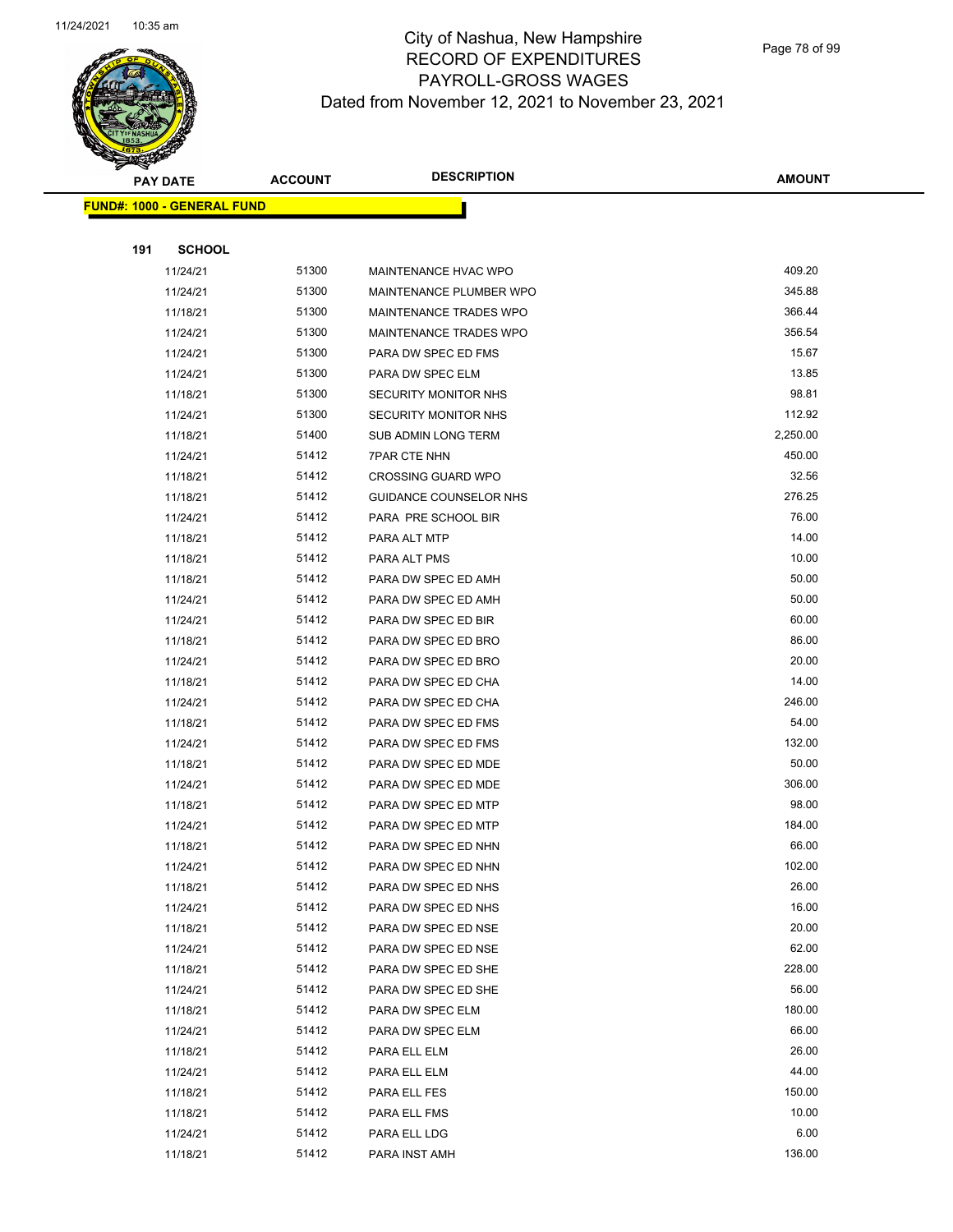

Page 79 of 99

|     | <b>PAY DATE</b>                    | <b>ACCOUNT</b> | <b>DESCRIPTION</b>             | <b>AMOUNT</b>  |
|-----|------------------------------------|----------------|--------------------------------|----------------|
|     | <u> FUND#: 1000 - GENERAL FUND</u> |                |                                |                |
|     |                                    |                |                                |                |
| 191 | <b>SCHOOL</b>                      |                |                                |                |
|     | 11/24/21                           | 51412          | PARA INST AMH                  | 152.00         |
|     | 11/18/21                           | 51412          | PARA INST BIC                  | 146.00         |
|     | 11/24/21                           | 51412          | PARA INST BIC                  | 200.00         |
|     | 11/18/21                           | 51412          | PARA INST BIR                  | 110.00         |
|     | 11/24/21                           | 51412          | PARA INST BIR                  | 144.00         |
|     | 11/18/21                           | 51412          | PARA INST BRO                  | 116.00         |
|     | 11/24/21                           | 51412          | PARA INST BRO                  | 324.00         |
|     | 11/18/21                           | 51412          | PARA INST CHA                  | 368.00         |
|     | 11/24/21                           | 51412          | PARA INST CHA                  | 826.00         |
|     | 11/18/21                           | 51412          | PARA INST DRC                  | 226.00         |
|     | 11/24/21                           | 51412          | PARA INST DRC                  | 116.00         |
|     | 11/18/21                           | 51412          | PARA INST ELM                  | 1,024.00       |
|     | 11/24/21                           | 51412          | PARA INST ELM                  | 900.00         |
|     | 11/18/21                           | 51412          | PARA INST FES                  | 198.00         |
|     | 11/24/21                           | 51412          | PARA INST FES                  | 136.00         |
|     | 11/18/21                           | 51412          | PARA INST FMS                  | 156.00         |
|     | 11/24/21                           | 51412          | PARA INST FMS                  | 148.00         |
|     | 11/18/21                           | 51412          | PARA INST LDG                  | 378.00         |
|     | 11/24/21                           | 51412          | PARA INST LDG                  | 180.00         |
|     | 11/18/21                           | 51412          | PARA INST MDE                  | 424.00         |
|     | 11/24/21                           | 51412          | PARA INST MDE                  | 230.00         |
|     | 11/18/21                           | 51412          | PARA INST MTP                  | 330.00         |
|     | 11/24/21                           | 51412          | PARA INST MTP                  | 570.00         |
|     | 11/24/21                           | 51412          | PARA INST NHN                  | 44.00          |
|     | 11/18/21                           | 51412          | PARA INST NHS                  | 28.00          |
|     | 11/18/21                           | 51412          | PARA INST NSE                  | 110.00         |
|     | 11/24/21                           | 51412          | PARA INST NSE                  | 42.00          |
|     | 11/18/21                           | 51412          | PARA INST PMS                  | 164.00         |
|     | 11/24/21                           | 51412          | PARA INST PMS                  | 628.00         |
|     | 11/18/21                           | 51412          | PARA INST SHE                  | 674.40         |
|     | 11/24/21                           | 51412          | PARA INST SHE                  | 461.60         |
|     | 11/18/21                           | 51412          | PARA KIND AMH                  | 50.00          |
|     | 11/24/21                           | 51412          | PARA KIND AMH                  | 10.00          |
|     | 11/18/21                           | 51412          | PARA KIND BIC                  | 18.00          |
|     | 11/24/21                           | 51412          | PARA KIND BIC                  | 70.00<br>10.00 |
|     | 11/24/21                           | 51412<br>51412 | PARA KIND BIR                  | 14.00          |
|     | 11/24/21                           |                | PARA KIND BRO                  |                |
|     | 11/18/21<br>11/24/21               | 51412<br>51412 | PARA KIND CHA                  | 30.00<br>22.00 |
|     |                                    | 51412          | PARA KIND CHA                  | 50.00          |
|     | 11/18/21                           | 51412          | PARA KIND DRC                  | 214.00         |
|     | 11/24/21                           | 51412          | PARA KIND DRC                  | 10.00          |
|     | 11/18/21                           | 51412          | PARA KIND FES                  | 24.00          |
|     | 11/24/21<br>11/18/21               | 51412          | PARA KIND FES<br>PARA KIND MDE | 50.00          |
|     |                                    |                |                                |                |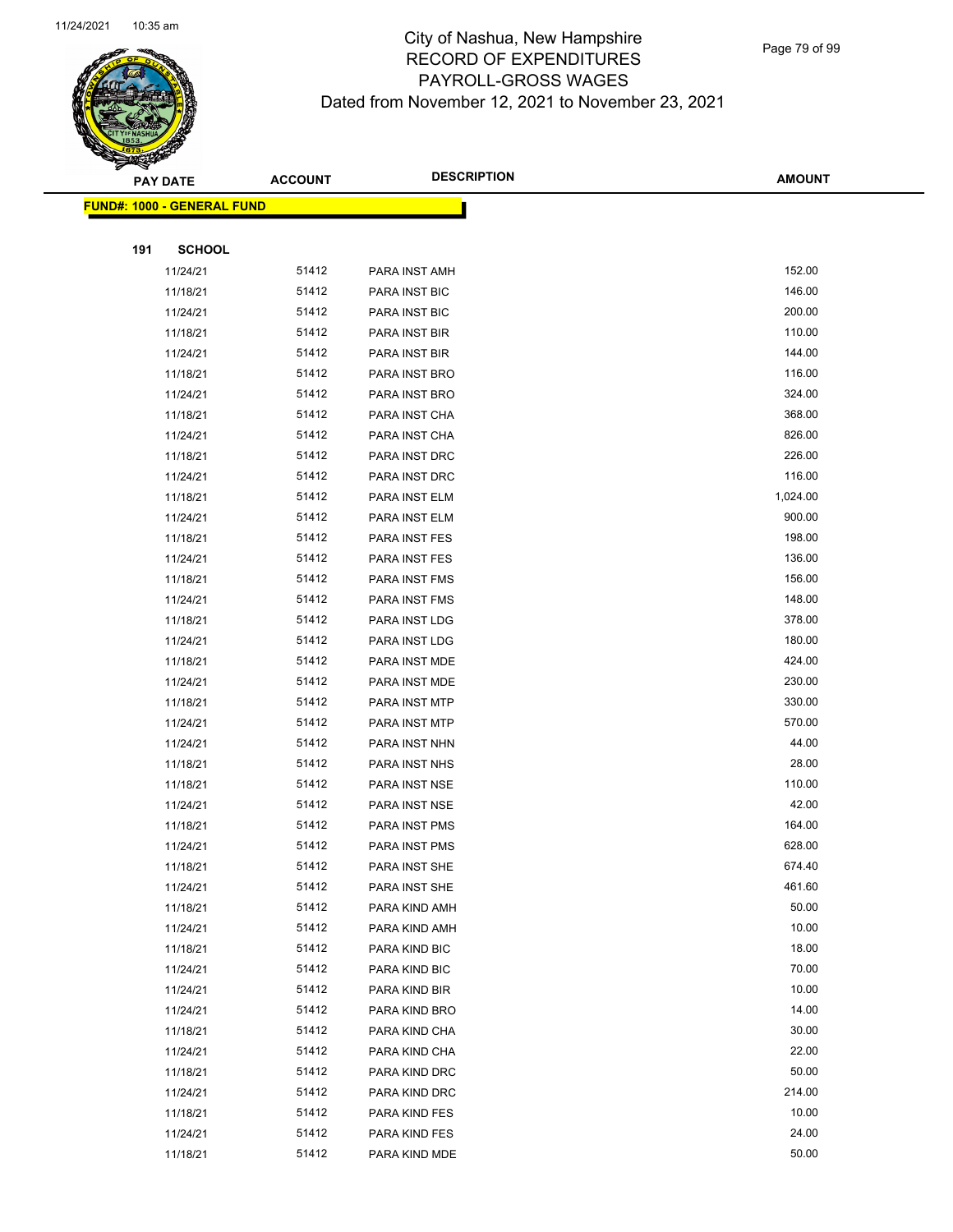

Page 80 of 99

|     | <b>PAY DATE</b>                    | <b>ACCOUNT</b> | <b>DESCRIPTION</b>            | <b>AMOUNT</b> |
|-----|------------------------------------|----------------|-------------------------------|---------------|
|     | <u> FUND#: 1000 - GENERAL FUND</u> |                |                               |               |
|     |                                    |                |                               |               |
| 191 | <b>SCHOOL</b>                      |                |                               |               |
|     | 11/18/21                           | 51412          | PARA KIND NSE                 | 336.52        |
|     | 11/24/21                           | 51412          | PARA KIND SHE                 | 70.00         |
|     | 11/24/21                           | 51412          | PARA MEDIA NHS                | 80.00         |
|     | 11/18/21                           | 51412          | PARA PRE SCH NSE              | 78.00         |
|     | 11/24/21                           | 51412          | PARA PRE SCH NSE              | 28.00         |
|     | 11/18/21                           | 51412          | PARA READ ELM                 | 86.00         |
|     | 11/24/21                           | 51412          | PARA READ ELM                 | 110.00        |
|     | 11/18/21                           | 51412          | PARA SPED FES                 | 34.00         |
|     | 11/24/21                           | 51412          | PARA SPED FES                 | 32.00         |
|     | 11/18/21                           | 51412          | PARA TTI AMH                  | 30.00         |
|     | 11/18/21                           | 51412          | PARA TTI DRC                  | 310.00        |
|     | 11/24/21                           | 51412          | PARA TTI DRC                  | 150.00        |
|     | 11/24/21                           | 51412          | PARA TTI LDG                  | 116.00        |
|     | 11/18/21                           | 51412          | PARA VOC NHS                  | 104.00        |
|     | 11/24/21                           | 51412          | PARA VOC NHS                  | 198.00        |
|     | 11/24/21                           | 51412          | PRESCHOOL PARA FPS            | 34.00         |
|     | 11/18/21                           | 51412          | STUDENT ACTIVITY COORD NHS    | 192.50        |
|     | 11/18/21                           | 51412          | SUB ADMIN LONG TERM           | 823.08        |
|     | 11/24/21                           | 51412          | SUB ADMIN LONG TERM           | 1,028.85      |
|     | 11/18/21                           | 51412          | SUB CLERICAL                  | 640.25        |
|     | 11/24/21                           | 51412          | SUB CLERICAL                  | 741.00        |
|     | 11/18/21                           | 51412          | SUB FOOD SERVICE              | 106.56        |
|     | 11/24/21                           | 51412          | SUB FOOD SERVICE              | 130.24        |
|     | 11/18/21                           | 51412          | <b>SUB LUNCH MONITOR</b>      | 707.56        |
|     | 11/24/21                           | 51412          | <b>SUB LUNCH MONITOR</b>      | 976.96        |
|     | 11/18/21                           | 51412          | SUB PARA PROFESSIONAL         | 1,478.54      |
|     | 11/24/21                           | 51412          | SUB PARA PROFESSIONAL         | 1,841.39      |
|     | 11/18/21                           | 51412          | <b>SUB TEACHER</b>            | 4,884.59      |
|     | 11/24/21                           | 51412          | <b>SUB TEACHER</b>            | 6,851.30      |
|     | 11/18/21                           | 51412          | SUB TEACHER LONG TERM         | 4,600.00      |
|     | 11/24/21                           | 51412          | SUB TEACHER LONG TERM         | 5,500.00      |
|     | 11/18/21                           | 51412          | <b>TEACHER GRAPH NHS</b>      | 38.50         |
|     | 11/18/21                           | 51412          | <b>TEACHER READ MDE</b>       | 700.00        |
|     | 11/24/21                           | 51412          | <b>TEACHER READ MDE</b>       | 875.00        |
|     | 11/18/21                           | 51412          | TEACHER SOCIAL STUDIES NHS    | 437.50        |
|     | 11/24/21                           | 51412          | TEACHER SOCIAL STUDIES NHS    | 625.00        |
|     | 11/18/21                           | 51412          | TEACHER SPED NHS              | 543.75        |
|     | 11/18/21                           | 51412          | TITLE ONE PARA FES            | 74.00         |
|     | 11/24/21                           | 51412          | TITLE ONE PARA FES            | 271.00        |
|     | 11/18/21                           | 51650          | <b>CLERICAL PRINCIPAL ELM</b> | 87.50         |
|     | 11/24/21                           | 51650          | <b>CLERICAL PRINCIPAL ELM</b> | 37.50         |
|     | 11/18/21                           | 51650          | ELL OUTREACH WORKER HOURLY    | 25.00         |
|     | 11/23/21                           | 51650          | ELL OUTREACH WORKER HOURLY    | (125.00)      |
|     | 11/18/21                           | 51650          | HOME SCHOOL CORD TTI          | 381.25        |
|     |                                    |                |                               |               |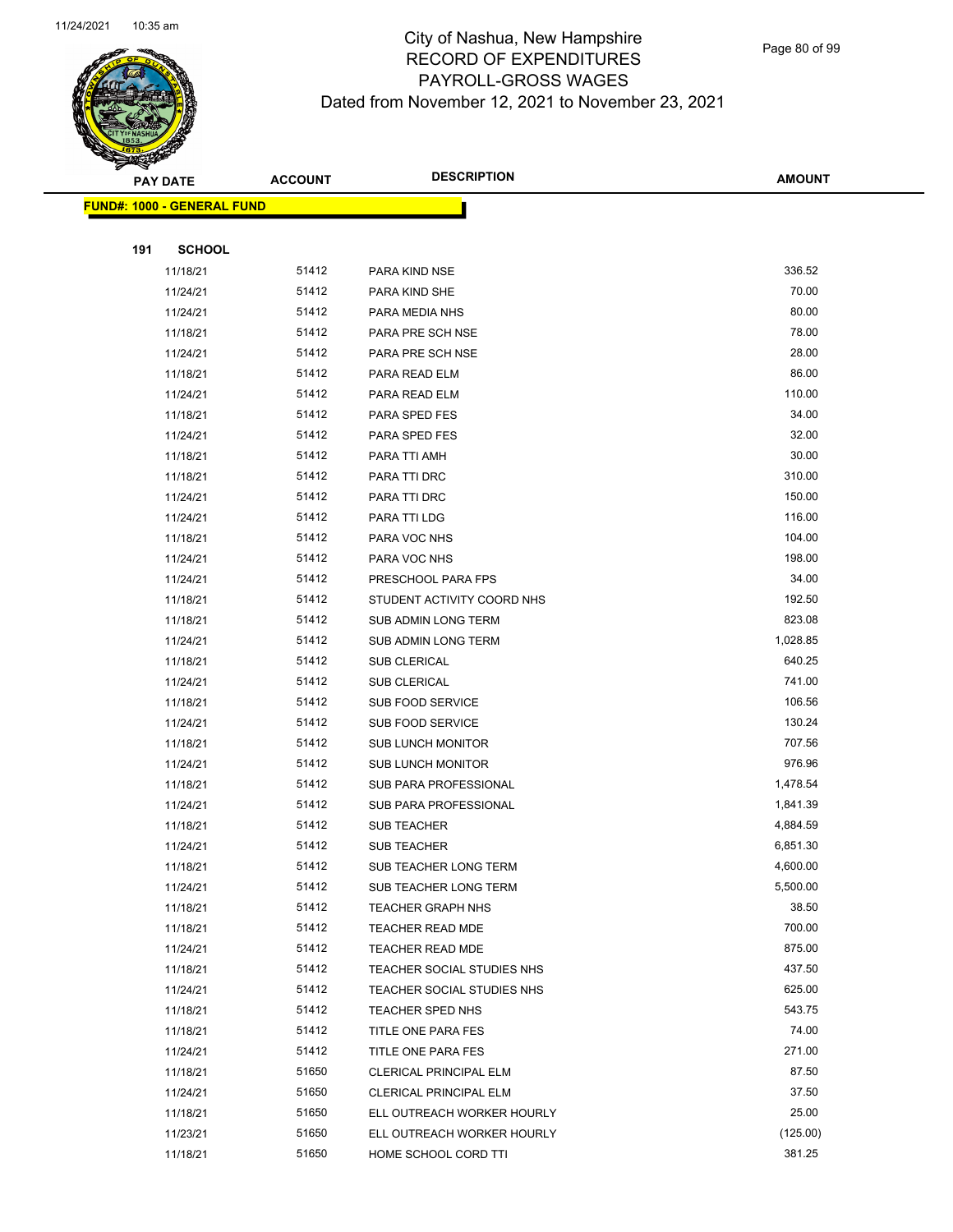

Page 81 of 99

| <b>PAY DATE</b> |                                   | <b>DESCRIPTION</b><br><b>ACCOUNT</b> |                               | <b>AMOUNT</b>  |
|-----------------|-----------------------------------|--------------------------------------|-------------------------------|----------------|
|                 | <b>FUND#: 1000 - GENERAL FUND</b> |                                      |                               |                |
|                 |                                   |                                      |                               |                |
| 191             | <b>SCHOOL</b>                     |                                      |                               |                |
|                 | 11/24/21                          | 51650                                | HOME SCHOOL CORD TTI          | 212.50         |
|                 | 11/18/21                          | 51650                                | <b>INSTRUMENTAL MUSIC</b>     | 1,290.00       |
|                 | 11/24/21                          | 51650                                | <b>INSTRUMENTAL MUSIC</b>     | 1,410.00       |
|                 | 11/18/21                          | 51650                                | <b>INTERPRETER</b>            | 1,293.75       |
|                 | 11/24/21                          | 51650                                | <b>INTERPRETER</b>            | 75.00          |
|                 | 11/18/21                          | 51650                                | <b>NURSE NHS</b>              | 200.00         |
|                 | 11/18/21                          | 51650                                | PARA DW SPEC ED NHN           | 134.60         |
|                 | 11/18/21                          | 51650                                | SIGN LANGUAGE INTERPRETER     | 60.70          |
|                 | 11/18/21                          | 51650                                | SUB ADMIN LONG TERM           | 2,176.92       |
|                 | 11/18/21                          | 51650                                | <b>SUB CLERICAL</b>           | 175.00         |
|                 | 11/18/21                          | 51650                                | <b>SUB TEACHER</b>            | 822.78         |
|                 | 11/18/21                          | 51650                                | TEACHER ELL FMS               | 200.00         |
|                 | 11/18/21                          | 51650                                | <b>TEACHER FACS NHN</b>       | 50.00          |
|                 | 11/18/21                          | 51650                                | <b>TEACHER GR2 CHA</b>        | 100.00         |
|                 | 11/18/21                          | 51650                                | <b>TEACHER MATH NHS</b>       | 50.00          |
|                 | 11/18/21                          | 51650                                | <b>TEACHER MUSIC AMH</b>      | 150.00         |
|                 | 11/18/21                          | 51650                                | <b>TEACHER MUSIC DRC</b>      | 300.00         |
|                 | 11/18/21                          | 51650                                | <b>TEACHER MUSIC FES</b>      | 75.00          |
|                 | 11/18/21                          | 51650                                | <b>TEACHER MUSIC LDG</b>      | 105.00         |
|                 | 11/18/21                          | 51650                                | <b>TEACHER SCIENCE NHN</b>    | 150.00         |
|                 | 11/18/21                          | 51650                                | TEACHER SOCIAL STUDIES NHN    | 275.00         |
|                 | 11/18/21                          | 51650                                | TEACHER SOCIAL STUDIES NHS    | 50.00          |
|                 | 11/18/21                          | 51700                                | <b>GUIDANCE COUNSELOR BIR</b> | 69.23          |
|                 | 11/18/21                          | 51700                                | <b>GUIDANCE COUNSELOR ELM</b> | 69.23          |
|                 | 11/18/21                          | 51700                                | <b>LIBRARIAN NHS</b>          | 81.82          |
|                 | 11/18/21                          | 51700                                | NURSE ELM                     | 81.82          |
|                 | 11/18/21                          | 51700                                | SCHOOL PSYCHOLOGIST WID       | 69.23          |
|                 | 11/18/21                          | 51700                                | SPEECH LANG PATHOLOGIST WID   | 69.23          |
|                 | 11/18/21                          | 51700                                | <b>TEACHER ART CHA</b>        | 34.62          |
|                 | 11/18/21                          | 51700                                | <b>TEACHER ART NHS</b>        | 34.62          |
|                 | 11/18/21                          | 51700                                | <b>TEACHER BUSINESS NHS</b>   | 69.23          |
|                 | 11/18/21                          | 51700                                | <b>TEACHER DWSE ELM</b>       | 69.23          |
|                 | 11/18/21                          | 51700                                | <b>TEACHER ENGLISH FMS</b>    | 69.23          |
|                 | 11/18/21                          | 51700                                | TEACHER ENGLISH NHN           | 69.23          |
|                 | 11/18/21                          | 51700                                | <b>TEACHER ENGLISH NHS</b>    | 69.23          |
|                 | 11/18/21                          | 51700                                | TEACHER FOREIGN LANG NHN      | 69.23          |
|                 | 11/18/21                          | 51700                                | TEACHER FOREIGN LANG NHS      | 69.23          |
|                 | 11/18/21                          | 51700                                | <b>TEACHER GR6 ELM</b>        | 69.23          |
|                 | 11/18/21                          | 51700                                | <b>TEACHER GR6 PMS</b>        | 69.23          |
|                 | 11/18/21                          | 51700                                | <b>TEACHER MATH ELM</b>       | 81.82          |
|                 | 11/18/21                          | 51700                                | <b>TEACHER MATH FMS</b>       | 69.23          |
|                 | 11/18/21                          | 51700                                | <b>TEACHER MATH NHN</b>       | 69.23          |
|                 | 11/18/21                          | 51700                                | <b>TEACHER MATH NHS</b>       | 69.23<br>69.23 |
|                 | 11/18/21                          | 51700                                | <b>TEACHER MATH PMS</b>       |                |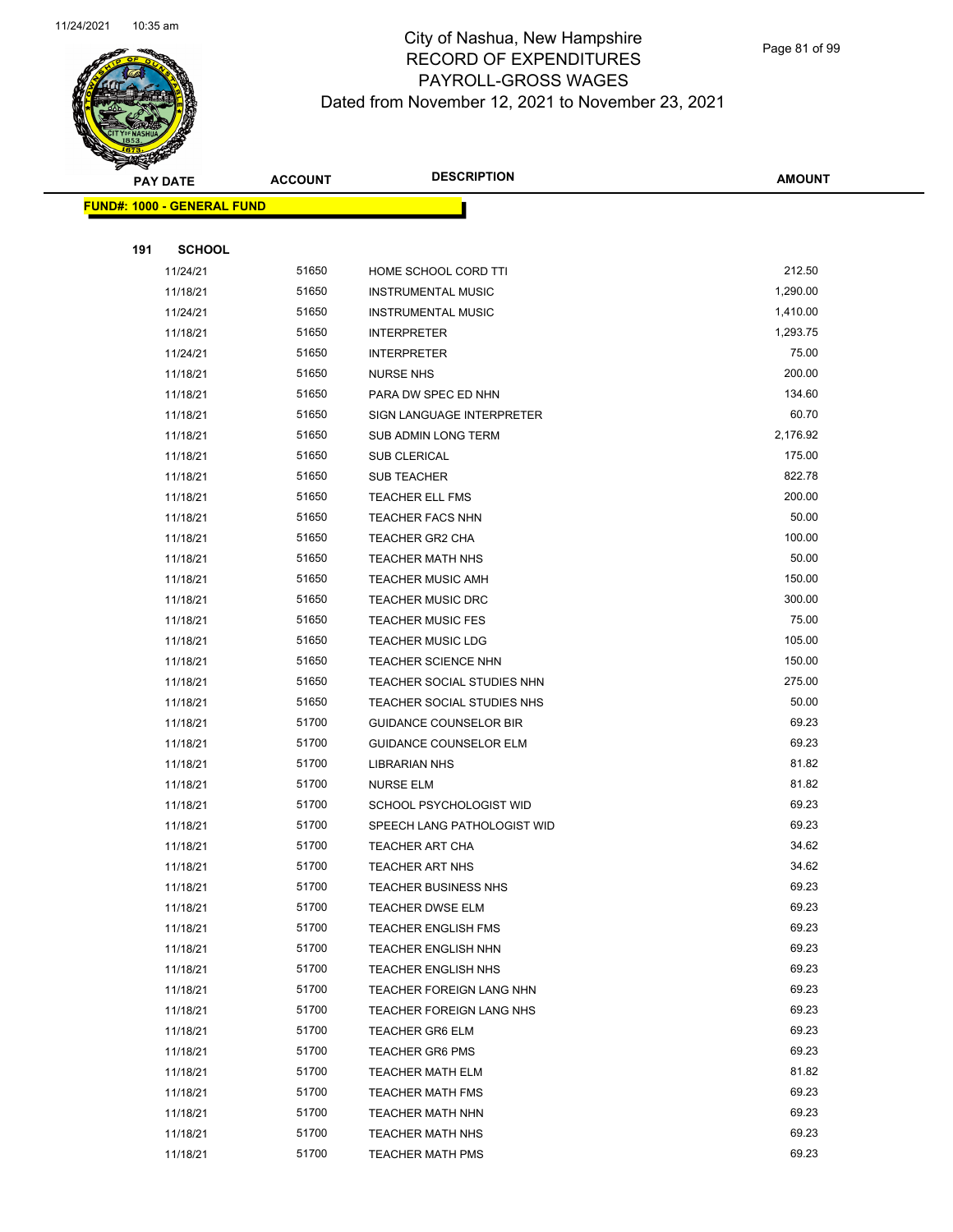

Page 82 of 99

**AMOUNT**

| 191 | <b>SCHOOL</b>                                                     |       |                               |                |
|-----|-------------------------------------------------------------------|-------|-------------------------------|----------------|
|     | 11/18/21                                                          | 51700 | <b>TEACHER MUSIC FMS</b>      | 69.23          |
|     | 11/18/21                                                          | 51700 | <b>TEACHER PE MDE</b>         | 34.62          |
|     | 11/18/21                                                          | 51700 | TEACHER PE NHN                | 34.62          |
|     | 11/18/21                                                          | 51700 | TEACHER PE NHS                | 473.08         |
|     | 11/18/21                                                          | 51700 | <b>TEACHER READ ELM</b>       | 34.62          |
|     | 11/18/21                                                          | 51700 | <b>TEACHER READ FMS</b>       | 34.62          |
|     | 11/18/21                                                          | 51700 | <b>TEACHER SCIENCE ELM</b>    | 69.23          |
|     | 11/18/21                                                          | 51700 | <b>TEACHER SCIENCE FMS</b>    | 69.23          |
|     | 11/18/21                                                          | 51700 | <b>TEACHER SCIENCE NHN</b>    | 69.23          |
|     | 11/18/21                                                          | 51700 | <b>TEACHER SCIENCE PMS</b>    | 69.23          |
|     | 11/18/21                                                          | 51700 | TEACHER SOCIAL STUDIES ELM    | 69.23          |
|     | 11/18/21                                                          | 51700 | TEACHER SOCIAL STUDIES FMS    | 69.23          |
|     | 11/18/21                                                          | 51700 | TEACHER SOCIAL STUDIES NHN    | 69.23          |
|     | 11/18/21                                                          | 51700 | TEACHER SOCIAL STUDIES NHS    | 69.23          |
|     | 11/18/21                                                          | 51700 | TEACHER SOCIAL STUDIES PMS    | 69.23          |
|     | 11/18/21                                                          | 51700 | <b>TEACHER SPED FMS</b>       | 69.23          |
|     | 11/18/21                                                          | 51700 | <b>TEACHER SPED NHN</b>       | 69.23          |
|     | 11/18/21                                                          | 51700 | <b>TEACHER TECHED NHN</b>     | 69.23          |
|     | 11/24/21                                                          | 51750 | <b>CLERICAL PRINCIPAL PMS</b> | 1,154.56       |
|     |                                                                   |       |                               |                |
|     | 11/18/21                                                          | 55118 | TELEPHONE-CELLULAR            | 2,480.00       |
|     | <b>TOTAL 191 - SCHOOL</b>                                         |       |                               | \$3,687,956.54 |
|     | <b>TOTAL FUND 1000 - GENERAL FUND</b>                             |       |                               | \$6,067,824.59 |
|     |                                                                   |       |                               |                |
| 107 | <b>FUND#: 1010 - GENERAL FUND PY ESCROWS</b><br><b>CITY CLERK</b> |       |                               |                |
|     | 11/18/21                                                          |       | 51400 CITY CLERK TEMP         | 597.50         |
|     | 11/24/21                                                          | 51400 | <b>CITY CLERK TEMP</b>        | 80.00          |
|     | <b>TOTAL 107 - CITY CLERK</b>                                     |       |                               | \$677.50       |
|     | 152 FIRE                                                          |       |                               |                |
|     | 11/18/21                                                          |       | 52800 EDUCATIONAL ASSISTANCE  | 1,413.00       |
|     | <b>TOTAL 152 - FIRE</b>                                           |       |                               | \$1,413.00     |
| 166 | <b>PARKING LOTS</b>                                               |       |                               |                |
|     | 11/18/21                                                          | 51403 | <b>ECD PARKING INTERN</b>     | 247.50         |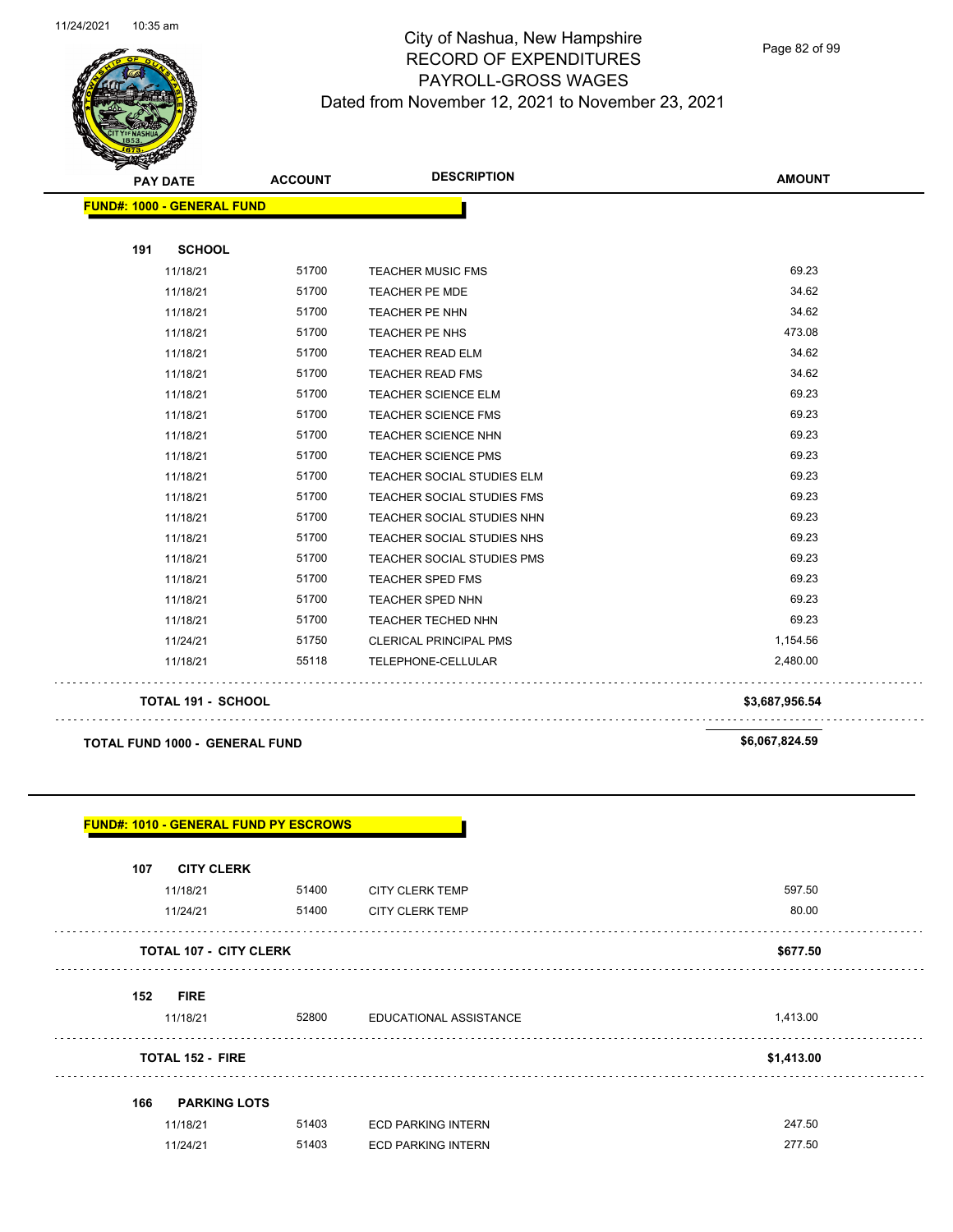

Page 83 of 99

| v   | <b>PAY DATE</b>                                  | <b>ACCOUNT</b> | <b>DESCRIPTION</b> | <b>AMOUNT</b> |
|-----|--------------------------------------------------|----------------|--------------------|---------------|
|     | <b>FUND#: 1010 - GENERAL FUND PY ESCROWS</b>     |                |                    |               |
|     | <b>TOTAL 166 - PARKING LOTS</b>                  |                |                    | \$525.00      |
| 181 | <b>COMMUNITY DEVELOPMENT</b><br>11/24/21         | 55118          | TELEPHONE-CELLULAR | 468.00        |
|     | <b>TOTAL 181 - COMMUNITY DEVELOPMENT</b>         | \$468.00       |                    |               |
|     | <b>TOTAL FUND 1010 - GENERAL FUND PY ESCROWS</b> |                |                    | \$3,083.50    |

### **FUND#: 2100 - FOOD SERVICES FUND**

| 11/18/21 | 51100 | CLERICAL FOOD SERVICE NHS            | 837.00   |
|----------|-------|--------------------------------------|----------|
| 11/24/21 | 51100 | CLERICAL FOOD SERVICE NHS            | 837.00   |
| 11/18/21 | 51100 | DELIVERY DRIVER FOOD SERVICE         | 704.06   |
| 11/24/21 | 51100 | DELIVERY DRIVER FOOD SERVICE         | 839.09   |
| 11/18/21 | 51100 | DIRECTOR FOOD SERVICE                | 3,001.10 |
| 11/18/21 | 51100 | <b>FOOD SERVICE BUSINESS MANAGER</b> | 2,309.30 |
| 11/18/21 | 51100 | FOOD SERVICE COOK AMH                | 531.30   |
| 11/24/21 | 51100 | <b>FOOD SERVICE COOK AMH</b>         | 531.30   |
| 11/18/21 | 51100 | FOOD SERVICE COOK BIC                | 543.55   |
| 11/24/21 | 51100 | <b>FOOD SERVICE COOK BIC</b>         | 543.55   |
| 11/18/21 | 51100 | FOOD SERVICE COOK BIR                | 497.35   |
| 11/24/21 | 51100 | FOOD SERVICE COOK BIR                | 497.35   |
| 11/18/21 | 51100 | FOOD SERVICE COOK BRO                | 543.55   |
| 11/24/21 | 51100 | FOOD SERVICE COOK BRO                | 543.55   |
| 11/18/21 | 51100 | FOOD SERVICE COOK CHA                | 548.80   |
| 11/24/21 | 51100 | FOOD SERVICE COOK CHA                | 548.80   |
| 11/18/21 | 51100 | <b>FOOD SERVICE COOK DRC</b>         | 479.85   |
| 11/24/21 | 51100 | FOOD SERVICE COOK DRC                | 479.85   |
| 11/18/21 | 51100 | FOOD SERVICE COOK ELM                | 1,051.75 |
| 11/24/21 | 51100 | <b>FOOD SERVICE COOK ELM</b>         | 1,051.75 |
| 11/18/21 | 51100 | FOOD SERVICE COOK FES                | 572.32   |
| 11/24/21 | 51100 | <b>FOOD SERVICE COOK FES</b>         | 548.80   |
| 11/18/21 | 51100 | FOOD SERVICE COOK FMS                | 480.81   |
| 11/24/21 | 51100 | FOOD SERVICE COOK FMS                | 469.18   |
| 11/18/21 | 51100 | FOOD SERVICE COOK LDG                | 526.05   |
| 11/24/21 | 51100 | <b>FOOD SERVICE COOK LDG</b>         | 526.05   |
| 11/18/21 | 51100 | FOOD SERVICE COOK MDE                | 527.51   |
| 11/24/21 | 51100 | FOOD SERVICE COOK MDE                | 531.30   |
| 11/18/21 | 51100 | FOOD SERVICE COOK NHN                | 1,174.25 |
| 11/24/21 | 51100 | FOOD SERVICE COOK NHN                | 1,174.25 |
| 11/18/21 | 51100 | FOOD SERVICE COOK NHS                | 1,146.25 |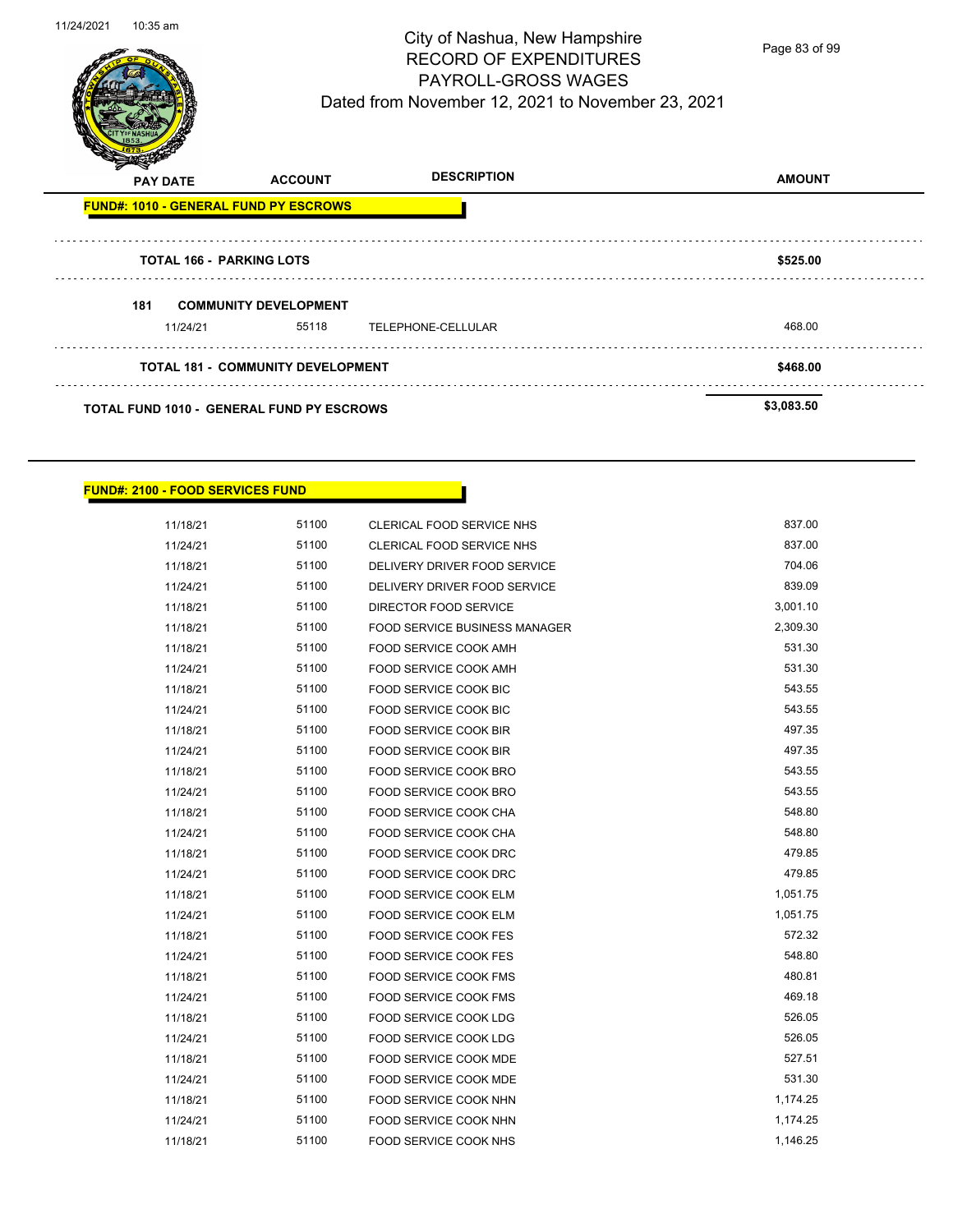

| <b>PAY DATE</b>                          | <b>ACCOUNT</b> | <b>DESCRIPTION</b>                                          | <b>AMOUNT</b>        |
|------------------------------------------|----------------|-------------------------------------------------------------|----------------------|
| <u> FUND#: 2100 - FOOD SERVICES FUND</u> |                |                                                             |                      |
|                                          |                |                                                             |                      |
| 11/24/21                                 | 51100          | FOOD SERVICE COOK NHS                                       | 1,146.25             |
| 11/18/21                                 | 51100          | FOOD SERVICE COOK NSE                                       | 539.67               |
| 11/24/21                                 | 51100          | FOOD SERVICE COOK NSE                                       | 543.55               |
| 11/18/21                                 | 51100          | FOOD SERVICE COOK PMS                                       | 582.05               |
| 11/24/21                                 | 51100          | FOOD SERVICE COOK PMS                                       | 582.05               |
| 11/18/21                                 | 51100          | FOOD SERVICE SITE CORD                                      | 12,023.70            |
| 11/18/21                                 | 51100          | <b>FOOD SERVICECOOK MTP</b>                                 | 497.35               |
| 11/24/21                                 | 51100          | <b>FOOD SERVICECOOK MTP</b>                                 | 497.35               |
| 11/18/21                                 | 51200          | FOOD SERVICE ASST PT AMH                                    | 610.17               |
| 11/24/21                                 | 51200          | FOOD SERVICE ASST PT AMH                                    | 682.64               |
| 11/18/21                                 | 51200          | FOOD SERVICE ASST PT BIC                                    | 576.30               |
| 11/24/21                                 | 51200          | FOOD SERVICE ASST PT BIC                                    | 576.30               |
| 11/18/21                                 | 51200          | FOOD SERVICE ASST PT BIR                                    | 567.00               |
| 11/24/21                                 | 51200          | FOOD SERVICE ASST PT BIR                                    | 567.00               |
| 11/18/21                                 | 51200          | FOOD SERVICE ASST PT BRO                                    | 397.80               |
| 11/24/21                                 | 51200          | FOOD SERVICE ASST PT BRO                                    | 397.80               |
| 11/18/21                                 | 51200          | FOOD SERVICE ASST PT CHA                                    | 463.42               |
| 11/24/21                                 | 51200          | <b>FOOD SERVICE ASST PT CHA</b>                             | 463.42               |
| 11/18/21                                 | 51200          | FOOD SERVICE ASST PT DRC                                    | 1,228.50             |
| 11/24/21                                 | 51200          | FOOD SERVICE ASST PT DRC                                    | 995.40               |
| 11/18/21                                 | 51200          | FOOD SERVICE ASST PT ELM                                    | 1,039.30             |
| 11/24/21                                 | 51200          | FOOD SERVICE ASST PT ELM                                    | 1,363.98             |
| 11/18/21                                 | 51200          | FOOD SERVICE ASST PT FES                                    | 790.65               |
| 11/24/21                                 | 51200          | FOOD SERVICE ASST PT FES                                    | 790.65               |
| 11/18/21                                 | 51200          | FOOD SERVICE ASST PT FMS                                    | 1,222.65             |
| 11/24/21                                 | 51200          | FOOD SERVICE ASST PT FMS                                    | 1,348.65             |
| 11/18/21                                 | 51200          | FOOD SERVICE ASST PT LDG                                    | 941.61               |
| 11/24/21                                 | 51200          | FOOD SERVICE ASST PT LDG                                    | 1,015.99             |
| 11/18/21                                 | 51200          | <b>FOOD SERVICE ASST PT MDE</b>                             | 652.83               |
| 11/24/21                                 | 51200          | FOOD SERVICE ASST PT MDE                                    | 633.99               |
| 11/18/21                                 | 51200          | <b>FOOD SERVICE ASST PT MTP</b>                             | 582.75               |
| 11/24/21                                 | 51200          | FOOD SERVICE ASST PT MTP                                    | 585.90               |
| 11/18/21                                 | 51200          | FOOD SERVICE ASST PT NHN                                    | 3,074.98             |
| 11/24/21                                 | 51200<br>51200 | FOOD SERVICE ASST PT NHN                                    | 3,251.31<br>2,758.28 |
| 11/18/21<br>11/24/21                     | 51200          | FOOD SERVICE ASST PT NHS                                    | 2,892.50             |
|                                          | 51200          | FOOD SERVICE ASST PT NHS                                    | 437.59               |
| 11/18/21                                 |                | FOOD SERVICE ASST PT NSE                                    |                      |
| 11/24/21                                 | 51200          | FOOD SERVICE ASST PT NSE                                    | 440.91<br>2,196.45   |
| 11/18/21                                 | 51200<br>51200 | FOOD SERVICE ASST PT PMS<br><b>FOOD SERVICE ASST PT PMS</b> | 2,004.38             |
| 11/24/21                                 | 51200          |                                                             | 359.10               |
| 11/18/21                                 | 51200          | FOOD SERVICE ASST PT SHE                                    | 352.80               |
| 11/24/21                                 | 51300          | FOOD SERVICE ASST PT SHE                                    | 8.37                 |
| 11/18/21                                 | 51300          | CLERICAL FOOD SERVICE NHS                                   | 8.37                 |
| 11/24/21                                 | 51300          | CLERICAL FOOD SERVICE NHS                                   | 5.33                 |
| 11/18/21                                 |                | FOOD SERVICE COOK BIR                                       |                      |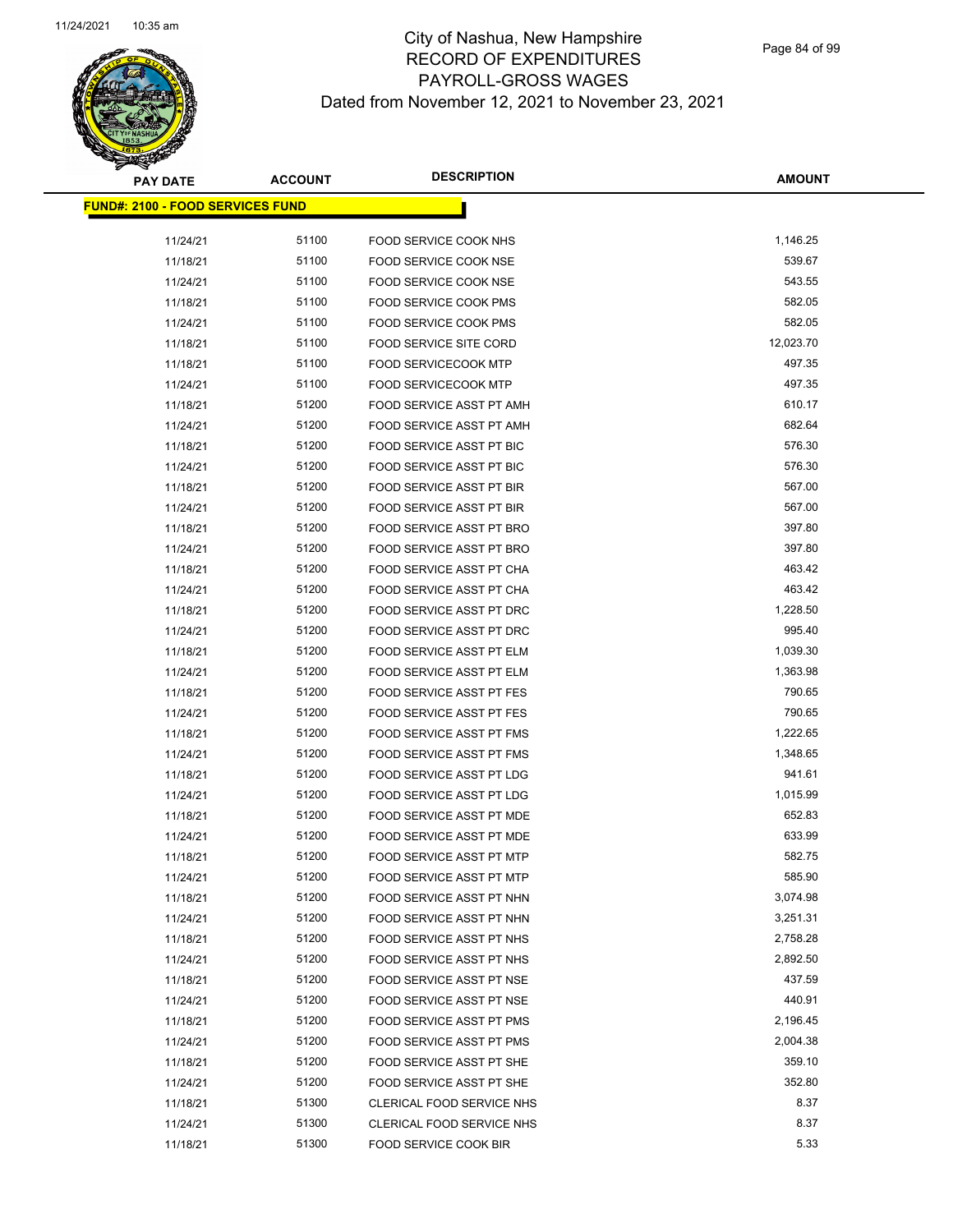Page 85 of 99

| <b>PAY DATE</b>                             | <b>ACCOUNT</b> | <b>DESCRIPTION</b>           | <b>AMOUNT</b> |
|---------------------------------------------|----------------|------------------------------|---------------|
| <b>FUND#: 2100 - FOOD SERVICES FUND</b>     |                |                              |               |
| 11/18/21                                    | 51300          | FOOD SERVICE COOK DRC        | 10.29         |
| 11/18/21                                    | 51300          | <b>FOOD SERVICE COOK ELM</b> | 5.27          |
| 11/24/21                                    | 51300          | FOOD SERVICE COOK MDE        | 11.40         |
| 11/18/21                                    | 51300          | FOOD SERVICE COOK NHN        | 58.64         |
| 11/24/21                                    | 51300          | FOOD SERVICE COOK NHN        | 74.35         |
| 11/18/21                                    | 51300          | FOOD SERVICE COOK NHS        | 12.28         |
| 11/24/21                                    | 51300          | FOOD SERVICE COOK NHS        | 12.28         |
| 11/24/21                                    | 51300          | <b>FOOD SERVICECOOK MTP</b>  | 5.33          |
| 11/18/21                                    | 51412          | SUB FOOD SERVICE             | 516.18        |
| 11/24/21                                    | 51412          | SUB FOOD SERVICE             | 663.67        |
| 11/18/21                                    | 55118          | TELEPHONE-CELLULAR           | 80.00         |
| <b>TOTAL FUND 2100 - FOOD SERVICES FUND</b> |                |                              | \$78,743.35   |

| <b>FUND#: 2201 - DRIVERS EDUCATION FUND</b>     |          |       |                           |            |
|-------------------------------------------------|----------|-------|---------------------------|------------|
|                                                 | 11/18/21 | 51200 | DRIVER INSTRUCTOR         | 1,725.00   |
|                                                 | 11/24/21 | 51200 | DRIVER INSTRUCTOR         | 1,320.00   |
|                                                 | 11/18/21 | 51200 | <b>ELL TUTOR</b>          | 105.00     |
|                                                 | 11/18/21 | 51200 | <b>TEACHER ELL FES</b>    | 210.00     |
|                                                 | 11/18/21 | 51200 | <b>TEACHER TECHED ELM</b> | 315.00     |
| <b>TOTAL FUND 2201 - DRIVERS EDUCATION FUND</b> |          |       |                           | \$3,675.00 |

| <b>FUND#: 2207 - ADULT ED/CONTINUING ED</b>     |       |                             |            |
|-------------------------------------------------|-------|-----------------------------|------------|
| 11/18/21                                        | 51100 | CLERICAL ADULT ED NHN       | 418.50     |
| 11/24/21                                        | 51100 | CLERICAL ADULT ED NHN       | 295.74     |
| 11/24/21                                        | 51200 | ADULT ED ENRICHMENT INST    | 200.00     |
| 11/18/21                                        | 51200 | ADULT ED ENRICHMENT TEACHER | 50.00      |
| 11/24/21                                        | 51200 | ADULT ED ENRICHMENT TEACHER | 50.00      |
| <b>TOTAL FUND 2207 - ADULT ED/CONTINUING ED</b> |       |                             | \$1,014.24 |

| 11/18/21 | 51100 | PANTHER PRESCHOOL DIRECTOR | 1,151.60 |
|----------|-------|----------------------------|----------|
|----------|-------|----------------------------|----------|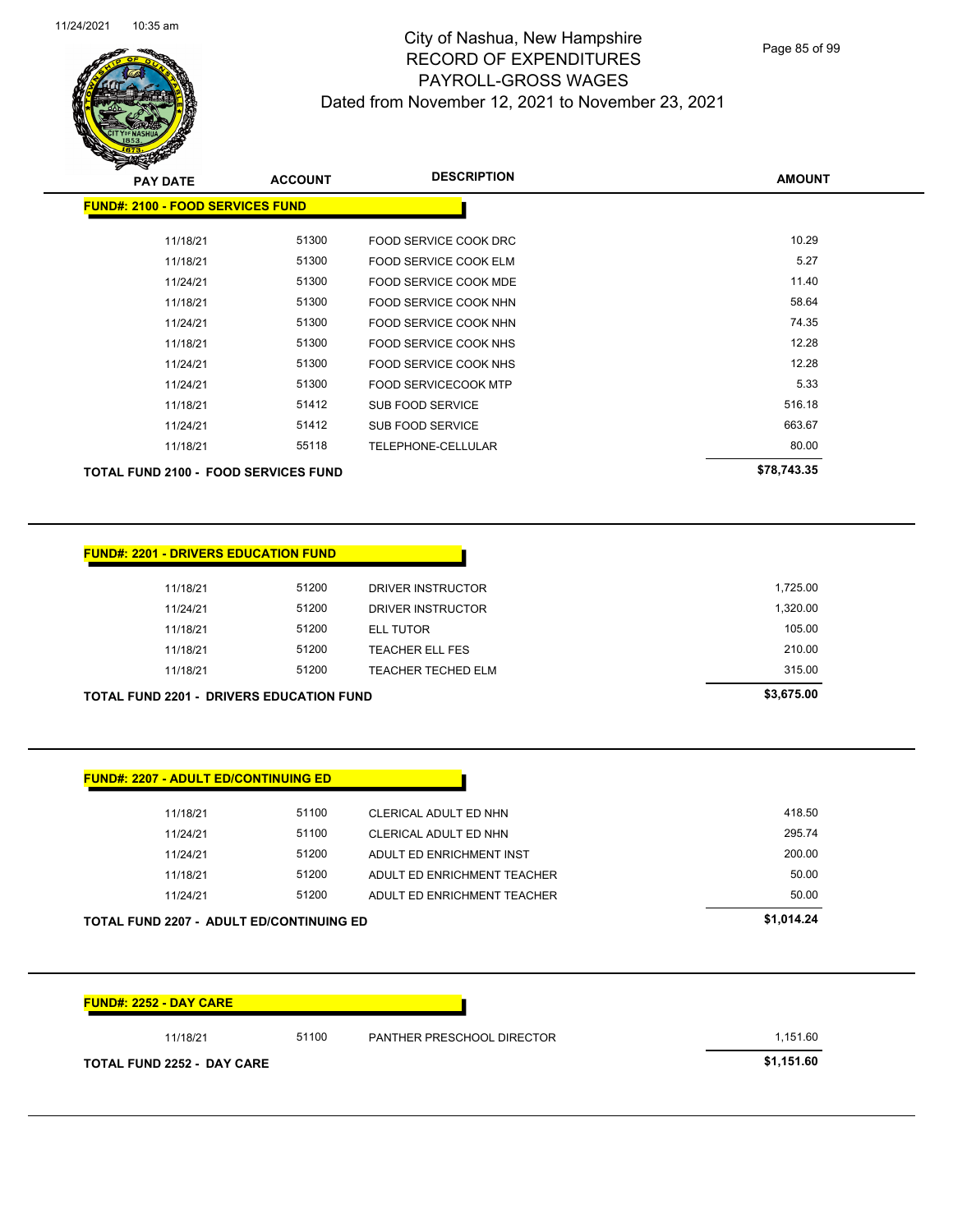$\overline{\phantom{0}}$ 



# City of Nashua, New Hampshire RECORD OF EXPENDITURES PAYROLL-GROSS WAGES Dated from November 12, 2021 to November 23, 2021

Page 86 of 99

| ॼ<br><b>PAY DATE</b>                                                                                   | <b>ACCOUNT</b>                   | <b>DESCRIPTION</b>                                                                                           | <b>AMOUNT</b>                                |
|--------------------------------------------------------------------------------------------------------|----------------------------------|--------------------------------------------------------------------------------------------------------------|----------------------------------------------|
| <b>FUND#: 2257 - SPECIAL ED LOCAL</b>                                                                  |                                  |                                                                                                              |                                              |
| 11/18/21                                                                                               | 51100                            | PARA DW SPEC ED AMH                                                                                          | 433.55                                       |
| 11/24/21                                                                                               | 51100                            | PARA DW SPEC ED AMH                                                                                          | 500.42                                       |
| 11/18/21                                                                                               | 51100                            | PARA DW SPEC ED NHS                                                                                          | 1,343.06                                     |
| 11/24/21                                                                                               | 51100                            | PARA DW SPEC ED NHS                                                                                          | 652.80                                       |
| 11/18/21                                                                                               | 51100                            | PARA DW SPEC ED WID                                                                                          | 1,086.84                                     |
| 11/24/21                                                                                               | 51100                            | PARA DW SPEC ED WID                                                                                          | 548.11                                       |
| <b>TOTAL FUND 2257 - SPECIAL ED LOCAL</b>                                                              |                                  |                                                                                                              | \$4,564.78                                   |
| <b>FUND#: 2503 - PARKS &amp; REC PROGRAMS FUND</b>                                                     |                                  |                                                                                                              |                                              |
| 11/18/21                                                                                               | 51100                            | PROGRAM COORDINATOR                                                                                          | 410.80                                       |
| 11/24/21                                                                                               | 51100                            | PROGRAM COORDINATOR                                                                                          | 410.80                                       |
| 11/24/21                                                                                               | 51300                            | PROGRAM COORDINATOR                                                                                          | 53.92                                        |
| <b>TOTAL FUND 2503 - PARKS &amp; REC PROGRAMS FUND</b>                                                 |                                  |                                                                                                              | \$875.52                                     |
| 11/18/21<br>11/24/21<br>11/18/21<br>11/24/21                                                           | 51100<br>51100<br>51100<br>51100 | ECHANNEL ACCESS ADMINISTRATOR<br>ECHANNEL ACCESS ADMINISTRATOR<br>PEG PROGRAM MANAGER<br>PEG PROGRAM MANAGER | 1,227.05<br>1,227.05<br>1,329.30<br>1,329.30 |
| 11/18/21                                                                                               | 51200                            | <b>VIDEOGRAPHER</b>                                                                                          | 607.50                                       |
| 11/24/21                                                                                               | 51200                            | <b>VIDEOGRAPHER</b>                                                                                          | 847.50                                       |
| 11/24/21                                                                                               | 55118                            | TELEPHONE-CELLULAR                                                                                           | 100.00                                       |
| <b>TOTAL FUND 2505 - PEG ACCESS CHANNELS FUND</b>                                                      |                                  |                                                                                                              | \$6,667.70                                   |
| <b>FUND#: 2506 - HUNT BLDG FACILITY RENTAL FUND</b>                                                    |                                  |                                                                                                              |                                              |
|                                                                                                        |                                  |                                                                                                              |                                              |
| 11/24/21                                                                                               | 55118                            | TELEPHONE-CELLULAR                                                                                           | 17.00                                        |
|                                                                                                        |                                  |                                                                                                              | \$17.00                                      |
| TOTAL FUND 2506 - HUNT BLDG FACILITY RENTAL FUND<br><b>FUND#: 2507 - FIRE TRAINING FACILITY RENTAL</b> |                                  |                                                                                                              |                                              |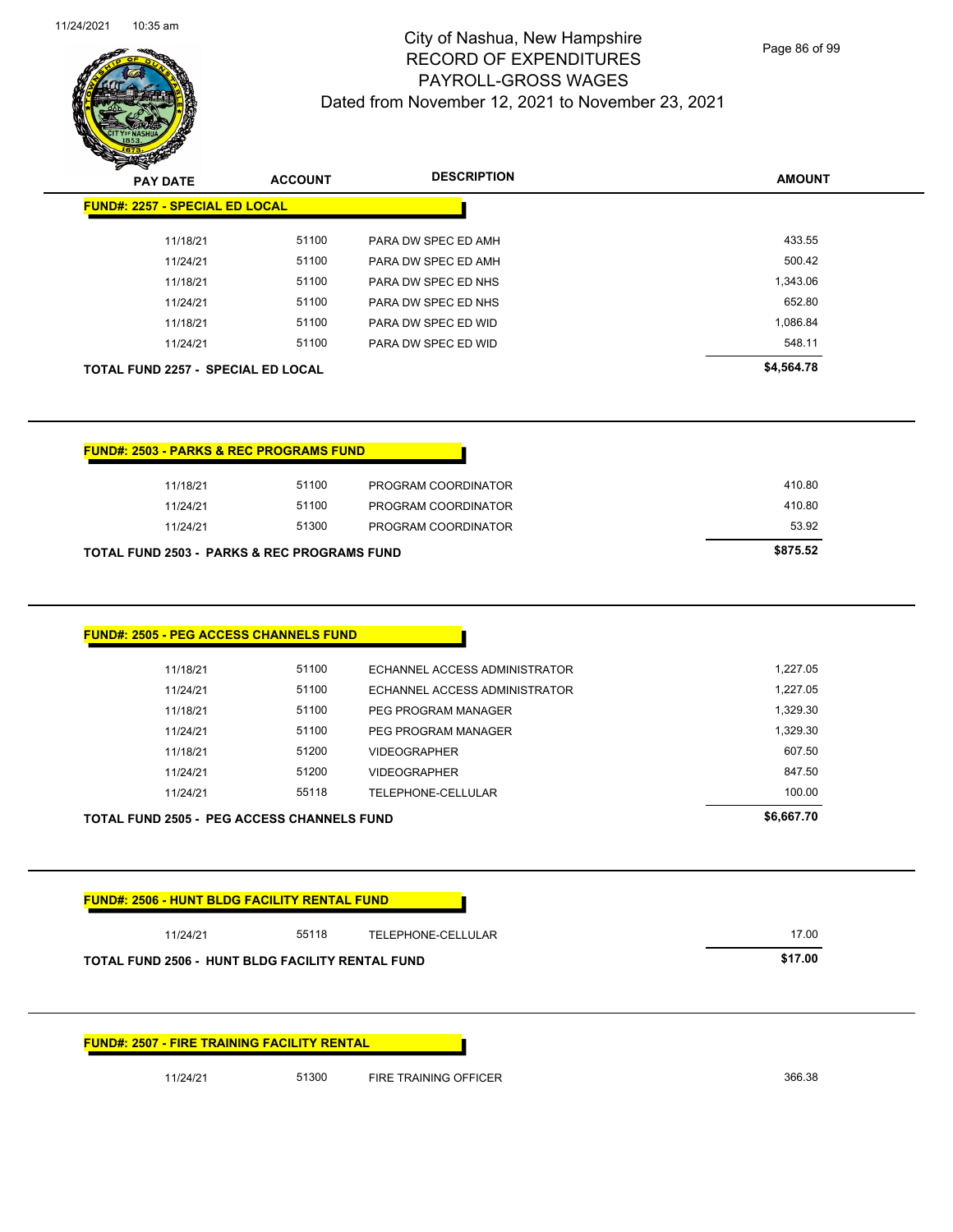

| <b>PAY DATE</b>                                        | <b>ACCOUNT</b> |                                                          |                      |
|--------------------------------------------------------|----------------|----------------------------------------------------------|----------------------|
| <b>TOTAL FUND 2507 - FIRE TRAINING FACILITY RENTAL</b> |                |                                                          | \$366.38             |
|                                                        |                |                                                          |                      |
|                                                        |                |                                                          |                      |
| <b>FUND#: 3035 - FEMA DISASTER ASSIST GRANTS</b>       |                |                                                          |                      |
| 11/18/21                                               | 51300          | <b>MVR CLERK I</b>                                       | 12.50                |
| 11/24/21                                               | 51300          | <b>MVR CLERK I</b>                                       | 12.50                |
| 11/18/21                                               | 51400          | <b>MVR CLERK I</b>                                       | 666.56               |
|                                                        |                |                                                          |                      |
| 11/24/21                                               | 51400          | <b>MVR CLERK I</b>                                       | 666.55               |
| <b>TOTAL FUND 3035 - FEMA DISASTER ASSIST GRANTS</b>   |                |                                                          | \$1,358.11           |
| 11/18/21<br>11/24/21                                   | 51100<br>51100 | DOMESTIC VIOLENCE ADVOCATE<br>DOMESTIC VIOLENCE ADVOCATE | 1,000.00<br>1,000.00 |
| 11/18/21                                               | 51100          | PATROLMAN ALL RANKS                                      | 1,597.55             |
| <b>FUND#: 3050 - POLICE GRANTS FUND</b><br>11/24/21    | 51100          | PATROLMAN ALL RANKS                                      | 1,597.55             |
| 11/18/21                                               | 51300          | DOMESTIC VIOLENCE ADVOCATE                               | 1,042.41             |
| 11/24/21                                               | 51300          | DOMESTIC VIOLENCE ADVOCATE                               | 323.60               |

**TOTAL FUND 3050 - POLICE GRANTS FUND \$6,880.62** 

## **FUND#: 3068 - COMMUNITY SERVICES GRANTS FUND**

| 11/18/21 | 51100 | BEHAVIORAL HEALTH STRATEGIST                    | 1,211.90 |
|----------|-------|-------------------------------------------------|----------|
| 11/24/21 | 51100 | BEHAVIORAL HEALTH STRATEGIST                    | 1,211.88 |
| 11/18/21 | 51100 | BILINGUAL BICULTURAL COMMUNITY HEALTH WORKER    | 3,423.07 |
| 11/24/21 | 51100 | BILINGUAL BICULTURAL COMMUNITY HEALTH WORKER    | 3,428.32 |
| 11/18/21 | 51100 | BILINGUAL COMM HEALTH WORKER                    | 546.21   |
| 11/24/21 | 51100 | BILINGUAL COMM HEALTH WORKER                    | 546.20   |
| 11/18/21 | 51100 | COMMUNITY SERVICES PROGRAM ADMINISTRATIVE ASSIS | 888.70   |
| 11/24/21 | 51100 | COMMUNITY SERVICES PROGRAM ADMINISTRATIVE ASSIS | 888.70   |
| 11/24/21 | 51100 | PHNS PROGRAM ASSISTANT                          | 840.27   |
| 11/18/21 | 51100 | PUB HEALTH NET SVS COORD                        | 1,310.90 |
| 11/24/21 | 51100 | PUB HEALTH NET SVS COORD                        | 1,310.90 |
| 11/18/21 | 51100 | PUB HEALTH PREPAREDNESS COORD                   | 1,165.25 |
| 11/24/21 | 51100 | PUB HEALTH PREPAREDNESS COORD                   | 1,165.24 |
| 11/24/21 | 51300 | ADMINISTRATIVE ASSISTANT III                    | 53.17    |
| 11/18/21 | 51300 | BILINGUAL BICULTURAL COMMUNITY HEALTH WORKER    | 24.58    |
| 11/24/21 | 51300 | BILINGUAL BICULTURAL COMMUNITY HEALTH WORKER    | 996.68   |
| 11/24/21 | 51300 | BILINGUAL COMM HEALTH WORKER                    | 20.49    |
| 11/24/21 | 51300 | BILINGUAL OUTREACH WORKER                       | 48.51    |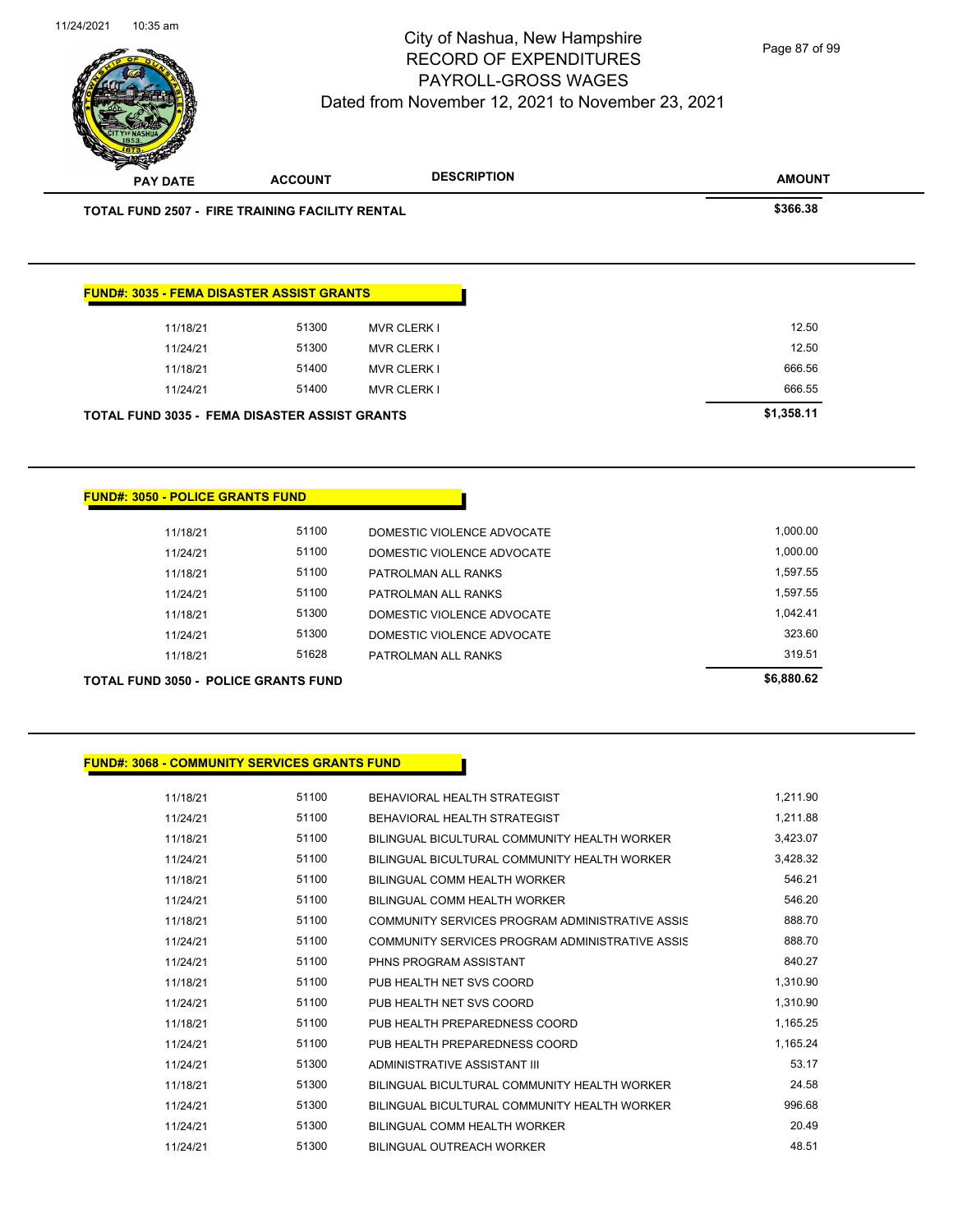

| <b>PAY DATE</b>                                      | <b>ACCOUNT</b> | <b>DESCRIPTION</b>                              | <b>AMOUNT</b> |
|------------------------------------------------------|----------------|-------------------------------------------------|---------------|
| <u> FUND#: 3068 - COMMUNITY SERVICES GRANTS FUND</u> |                |                                                 |               |
| 11/24/21                                             | 51300          | COMMUNITY SERVICES PROGRAM ADMINISTRATIVE ASSIS | 258.28        |
| 11/24/21                                             | 51300          | ENVIRONMENTAL TECH OFFICE MGR                   | 337.44        |
| 11/24/21                                             | 51300          | <b>FIRE LIEUTENANT</b>                          | 458.22        |
| 11/24/21                                             | 51300          | <b>FIREFIGHTERS ALL RANKS</b>                   | 414.10        |
| 11/24/21                                             | 51300          | PHNS PROGRAM ASSISTANT                          | 307.22        |
| 11/18/21                                             | 51412          | COMMUNITY SERVICES ELC COVID-19 RESPONSE SUPPOF | 305.70        |
| 11/24/21                                             | 51412          | COMMUNITY SERVICES ELC COVID-19 RESPONSE SUPPOF | 489.12        |
| 11/18/21                                             | 51412          | <b>NURSE ELM</b>                                | 193.86        |
| 11/24/21                                             | 51412          | <b>NURSE PER DIEM</b>                           | 1,512.73      |
| 11/24/21                                             | 51412          | <b>NURSE PER DIEM (PRACTIONER)</b>              | 271.56        |
| 11/18/21                                             | 51412          | PHNS PROGRAM ASSISTANT                          | 840.27        |
| 11/24/21                                             | 55118          | TELEPHONE-CELLULAR                              | 50.00         |
| TOTAL FUND 3068 -  COMMUNITY SERVICES GRANTS FUND    |                |                                                 | \$24,519.47   |

### **FUND#: 3070 - COMMUNITY HEALTH GRANTS FUND**

| TOTAL FUND 3070 -  COMMUNITY HEALTH GRANTS FUND |       |                              | \$3,556.87 |
|-------------------------------------------------|-------|------------------------------|------------|
| 11/24/21                                        | 51412 | NURSE PER DIEM (PRACTIONER)  | 146.23     |
| 11/24/21                                        | 51412 | <b>NURSE PER DIEM</b>        | 121.16     |
| 11/24/21                                        | 51300 | BILINGUAL COMM HEALTH WORKER | 12.28      |
| 11/24/21                                        | 51100 | PUB HEALTH NURSE             | 1,310.90   |
| 11/18/21                                        | 51100 | PUB HEALTH NURSE             | 1.310.90   |
| 11/24/21                                        | 51100 | BILINGUAL COMM HEALTH WORKER | 327.70     |
| 11/18/21                                        | 51100 | BILINGUAL COMM HEALTH WORKER | 327.70     |
|                                                 |       |                              |            |

## **FUND#: 3090 - URBAN PROGRAM GRANTS FUND**

| 11/18/21 | 51100 | CODE ENFORCEMENT OFFICER II    | 513.95   |
|----------|-------|--------------------------------|----------|
| 11/24/21 | 51100 | CODE ENFORCEMENT OFFICER II    | 513.95   |
| 11/18/21 | 51100 | <b>GRANT MGMT SPECIALIST</b>   | 1,159.70 |
| 11/24/21 | 51100 | <b>GRANT MGMT SPECIALIST</b>   | 1,159.70 |
| 11/18/21 | 51100 | <b>MANAGER URBAN PROGRAMS</b>  | 1,738.30 |
| 11/24/21 | 51100 | MANAGER URBAN PROGRAMS         | 1,738.30 |
| 11/18/21 | 51100 | PROGRAM COORDINATOR LP&HH      | 1,347.50 |
| 11/24/21 | 51100 | PROGRAM COORDINATOR LP&HH      | 1,347.50 |
| 11/18/21 | 51100 | PROJECT ADMINISTRATOR          | 1,186.35 |
| 11/24/21 | 51100 | PROJECT ADMINISTRATOR          | 1,186.35 |
| 11/18/21 | 51100 | PROJECT ADMINISTRATOR LP&HH    | 1,321.05 |
| 11/24/21 | 51100 | PROJECT ADMINISTRATOR LP&HH    | 1,321.05 |
| 11/18/21 | 51100 | PROJECT SPECIALIST URBAN PROGR | 1,257.10 |
| 11/24/21 | 51100 | PROJECT SPECIALIST URBAN PROGR | 1.257.10 |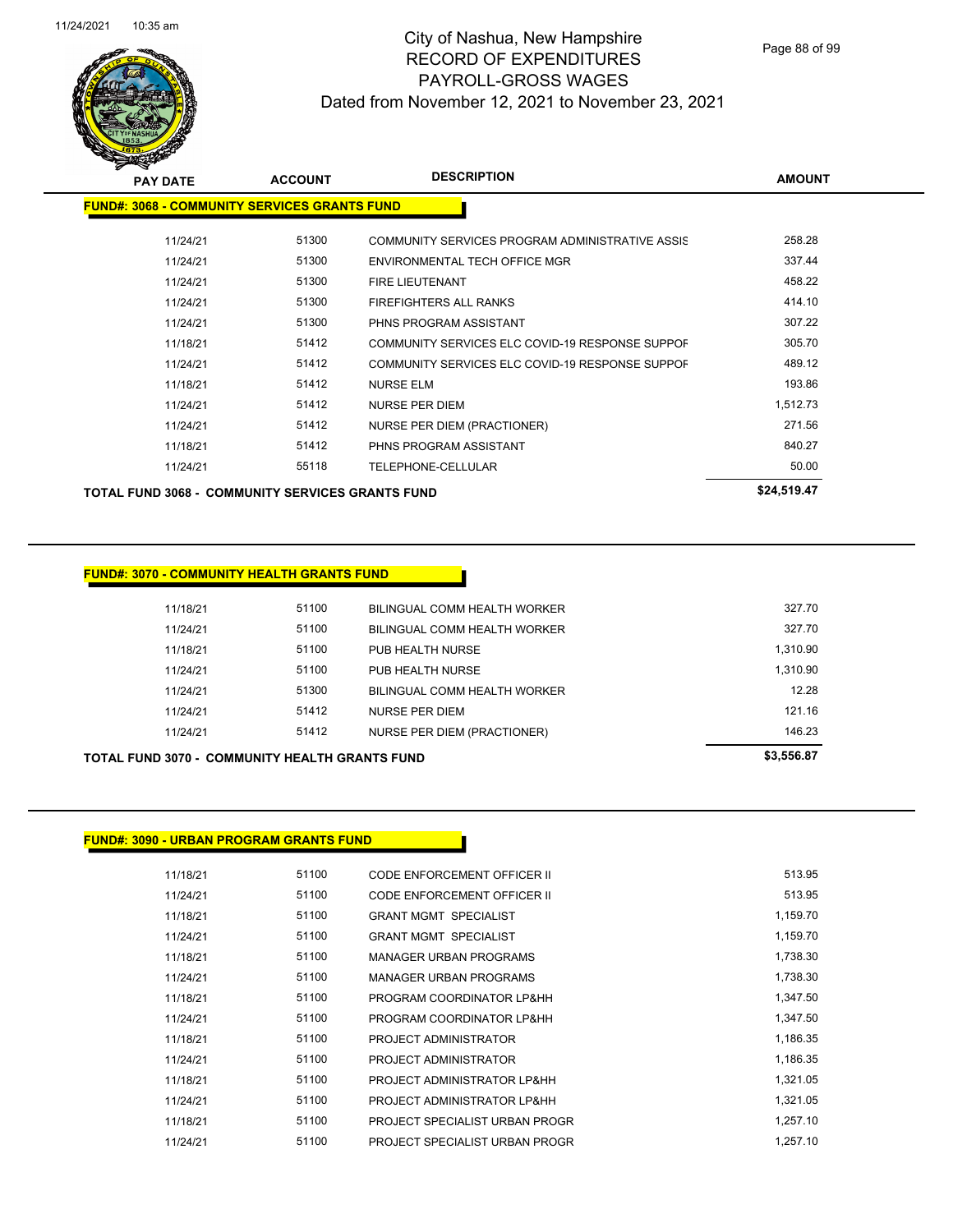

Page 89 of 99

| $\sim$<br><b>PAY DATE</b>                          | <b>ACCOUNT</b> | <b>DESCRIPTION</b> | <b>AMOUNT</b> |
|----------------------------------------------------|----------------|--------------------|---------------|
| <b>FUND#: 3090 - URBAN PROGRAM GRANTS FUND</b>     |                |                    |               |
| 11/24/21                                           | 55118          | TELEPHONE-CELLULAR | 258.50        |
| <b>TOTAL FUND 3090 - URBAN PROGRAM GRANTS FUND</b> |                |                    | \$17,306.40   |

## **FUND#: 3120 - TRANSIT GRANTS FUND**

|          | \$19,794.94 |                                       |                                       |
|----------|-------------|---------------------------------------|---------------------------------------|
| 11/24/21 | 55118       | <b>TELEPHONE-CELLULAR</b>             | 67.00                                 |
| 11/24/21 | 51300       | <b>TRANSIT UTILITY SERVICE WORKER</b> | 74.85                                 |
| 11/18/21 | 51300       | <b>TRANSIT UTILITY SERVICE WORKER</b> | 329.32                                |
| 11/24/21 | 51300       | <b>TRANSIT OPERATIONS COORDINATOR</b> | 73.18                                 |
| 11/18/21 | 51300       | <b>TRANSIT OPERATIONS COORDINATOR</b> | 167.28                                |
| 11/24/21 | 51300       | <b>TRANSIT MECHANICS</b>              | 318.63                                |
| 11/18/21 | 51300       | <b>TRANSIT MECHANICS</b>              | 312.38                                |
| 11/24/21 | 51100       | <b>TRANSPORTATION ANALYST</b>         | 193.50                                |
| 11/18/21 | 51100       | <b>TRANSPORTATION ANALYST</b>         | 193.50                                |
| 11/24/21 | 51100       | <b>TRANSIT UTILITY SERVICE WORKER</b> | 798.35                                |
| 11/18/21 | 51100       | <b>TRANSIT UTILITY SERVICE WORKER</b> | 798.35                                |
| 11/24/21 | 51100       | <b>TRANSIT OPERATIONS COORDINATOR</b> | 1,115.20                              |
| 11/18/21 | 51100       | <b>TRANSIT OPERATIONS COORDINATOR</b> | 1,115.20                              |
| 11/24/21 | 51100       | <b>TRANSIT MOBILITY MANAGER</b>       | 1,136.10                              |
| 11/24/21 | 51100       | <b>TRANSIT MECHANICS</b>              | 2,123.36                              |
| 11/18/21 | 51100       | <b>TRANSIT MECHANICS</b>              | 2,129.35                              |
| 11/24/21 | 51100       | <b>TRANSIT FLEET FACILITIES SUPV</b>  | 1,159.69                              |
| 11/18/21 | 51100       | <b>TRANSIT FLEET FACILITIES SUPV</b>  | 1,159.70                              |
| 11/24/21 | 51100       | <b>TRANSIT FINANCE COORDINATOR</b>    | 1,374.40                              |
| 11/18/21 | 51100       | <b>TRANSIT FINANCE COORDINATOR</b>    | 1,374.40                              |
| 11/24/21 | 51100       | <b>TRANSIT ADMINISTRATOR</b>          | 1,890.60                              |
| 11/18/21 | 51100       | <b>TRANSIT ADMINISTRATOR</b>          | 1,890.60                              |
|          |             |                                       | TOTAL FUND 3120 - TRANSIT GRANTS FUND |

### **FUND#: 3800 - SCHOOL GRANTS FUND**

| 11/18/21 | 51100 | 21 CENTURY ASST COORDINATOR    | 1,923.10 |
|----------|-------|--------------------------------|----------|
| 11/18/21 | 51100 | 21 CENTURY ELEM MFAM RES COORD | 9.113.13 |
| 11/18/21 | 51100 | ASSISTANT PRINCIPAL AMH        | 1.437.50 |
| 11/18/21 | 51100 | ASSISTANT PRINCIPAL DR CRSP    | 1.461.60 |
| 11/18/21 | 51100 | ASSISTANT PRINCIPAL MTP        | 1.485.60 |
| 11/18/21 | 51100 | <b>CLERICAL 21 CENTURY</b>     | 1,180.17 |
| 11/24/21 | 51100 | CLERICAL 21 CENTURY            | 792.36   |
| 11/18/21 | 51100 | DIRECTOR TITLE 1               | 3.379.31 |
| 11/18/21 | 51100 | ELL OUTREACH WORKER HOURLY     | 753.92   |
| 11/24/21 | 51100 | ELL OUTREACH WORKER HOURLY     | 4.863.41 |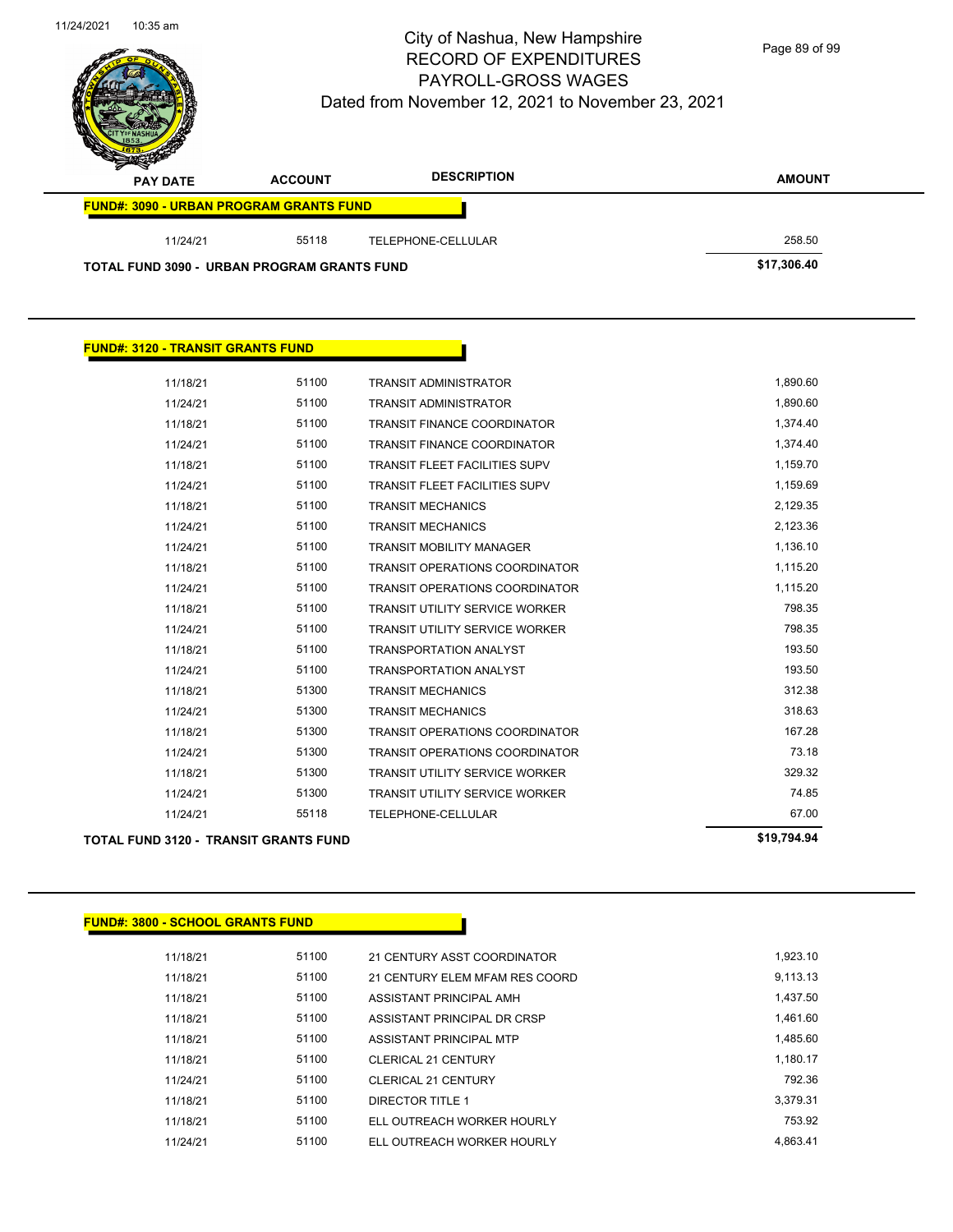

Page 90 of 99

| <b>PAY DATE</b>                         | <b>ACCOUNT</b> | <b>DESCRIPTION</b>                 | <b>AMOUNT</b> |
|-----------------------------------------|----------------|------------------------------------|---------------|
| <b>FUND#: 3800 - SCHOOL GRANTS FUND</b> |                |                                    |               |
| 11/18/21                                | 51100          | HOME SCHOOL CORD TTI               | 2,624.01      |
| 11/24/21                                | 51100          | HOME SCHOOL CORD TTI               | 3,139.70      |
| 11/18/21                                | 51100          | <b>HOMELESS LIASION</b>            | 1,195.92      |
| 11/24/21                                | 51100          | <b>HOMELESS LIASION</b>            | 1,482.55      |
| 11/18/21                                | 51100          | INSTRUCTIONAL LEADER-DISTRICT WIDE | 4,052.25      |
| 11/18/21                                | 51100          | LICENSED PRACTICAL NURSE NHS       | 1,496.10      |
| 11/18/21                                | 51100          | OFFICE MANAGER TITLE 1             | 1,607.60      |
| 11/18/21                                | 51100          | PARA DW SPEC ED AMH                | 1,622.26      |
| 11/24/21                                | 51100          | PARA DW SPEC ED AMH                | 674.05        |
| 11/18/21                                | 51100          | PARA DW SPEC ED NSE                | 471.40        |
| 11/24/21                                | 51100          | PARA DW SPEC ED NSE                | 469.86        |
| 11/18/21                                | 51100          | PARA INST AMH                      | 393.02        |
| 11/24/21                                | 51100          | PARA INST AMH                      | 433.20        |
| 11/18/21                                | 51100          | PARA INST LDG                      | 1,267.00      |
| 11/24/21                                | 51100          | PARA INST LDG                      | 615.90        |
| 11/18/21                                | 51100          | PARA INST SHE                      | 1,009.30      |
| 11/24/21                                | 51100          | PARA INST SHE                      | 481.55        |
| 11/18/21                                | 51100          | PARA KIND NSE                      | 40.12         |
| 11/24/21                                | 51100          | PARA KIND NSE                      | 778.17        |
| 11/18/21                                | 51100          | PARA TTI AMH                       | 1,936.31      |
| 11/24/21                                | 51100          | PARA TTI AMH                       | 909.82        |
| 11/18/21                                | 51100          | PARA TTI DRC                       | 1,607.16      |
| 11/24/21                                | 51100          | PARA TTI DRC                       | 896.57        |
| 11/18/21                                | 51100          | PARA TTI LDG                       | 4,383.24      |
| 11/24/21                                | 51100          | PARA TTI LDG                       | 2,132.26      |
| 11/18/21                                | 51100          | PARA TTI MTP                       | (4,033.58)    |
| 11/18/21                                | 51100          | PEER COACH                         | 15,745.69     |
| 11/18/21                                | 51100          | PRINCIPAL SHE                      | 1,793.30      |
| 11/18/21                                | 51100          | SEL TITLE 1 - LDG                  | 3,409.60      |
| 11/18/21                                | 51100          | <b>SIGN LANGUAGE INTERPRETER</b>   | 918.40        |
| 11/24/21                                | 51100          | SIGN LANGUAGE INTERPRETER          | 1,148.00      |
| 11/18/21                                | 51100          | SOCIAL WORKER                      | 12,429.90     |
| 11/18/21                                | 51100          | SYSTEMS ADMIN FULL YEAR            | 3,793.30      |
| 11/18/21                                | 51100          | TEACHER BEHAVIOR SPEC WID          | 2,979.50      |
| 11/18/21                                | 51100          | <b>TEACHER DWSE BRO</b>            | 1,888.80      |
| 11/18/21                                | 51100          | <b>TEACHER DWSE CHA</b>            | 3,932.50      |
| 11/18/21                                | 51100          | <b>TEACHER DWSE ELM</b>            | 1,971.59      |
| 11/18/21                                | 51100          | TEACHER DWSE MDE                   | 1,674.20      |
| 11/18/21                                | 51100          | <b>TEACHER DWSE NHS</b>            | 5,179.63      |
| 11/18/21                                | 51100          | <b>TEACHER ELL DRC</b>             | 2,019.50      |
| 11/18/21                                | 51100          | <b>TEACHER ELL NHS</b>             | 749.29        |
| 11/18/21                                | 51100          | <b>TEACHER GR4 DRC</b>             | (9,631.12)    |
| 11/18/21                                | 51100          | <b>TEACHER PRESCHOOL NHS</b>       | 2,283.60      |
| 11/18/21                                | 51100          | TEACHER READ CHA                   | 1,764.20      |
| 11/18/21                                | 51100          | TEACHER SPED AMH                   | 1,744.90      |
|                                         |                |                                    |               |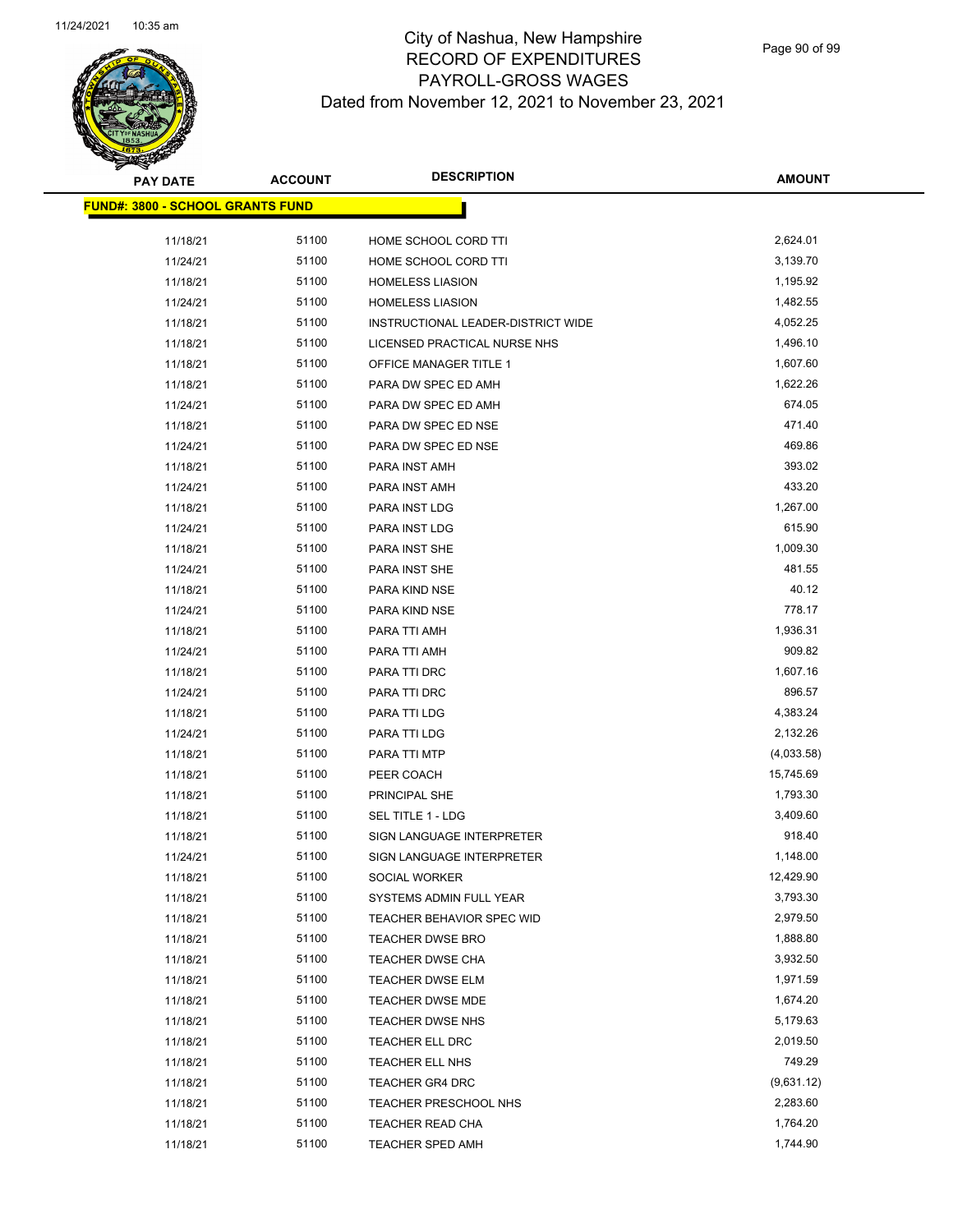

 $\overline{\phantom{a}}$ 

| <b>PAY DATE</b>                          | <b>ACCOUNT</b> | <b>DESCRIPTION</b>           | <b>AMOUNT</b> |
|------------------------------------------|----------------|------------------------------|---------------|
| <u> FUND#: 3800 - SCHOOL GRANTS FUND</u> |                |                              |               |
|                                          | 51100          |                              | 2,168.60      |
| 11/18/21                                 | 51100          | TEACHER SPED BIC             | 1,792.60      |
| 11/18/21                                 |                | <b>TEACHER SPED BRO</b>      | 1,899.90      |
| 11/18/21                                 | 51100          | <b>TEACHER SPED DRC</b>      |               |
| 11/18/21                                 | 51100          | TEACHER SPED FES             | 3,420.20      |
| 11/18/21                                 | 51100          | TEACHER SPED FMS             | 2,876.80      |
| 11/18/21                                 | 51100          | <b>TEACHER SPED LDG</b>      | 1,605.20      |
| 11/18/21                                 | 51100          | <b>TEACHER SPED MDE</b>      | 2,168.60      |
| 11/18/21                                 | 51100          | TEACHER SPED NHN             | 9,904.50      |
| 11/18/21                                 | 51100          | TEACHER SPED NHS             | 2,091.50      |
| 11/18/21                                 | 51100          | <b>TEACHER SPED NSE</b>      | 6,624.70      |
| 11/18/21                                 | 51100          | <b>TEACHER SPED PMS</b>      | 5,539.83      |
| 11/18/21                                 | 51100          | TEACHER TTI LDG              | 2,022.10      |
| 11/18/21                                 | 51100          | <b>TEACHER TTI NURSERY</b>   | 2,979.50      |
| 11/18/21                                 | 51100          | TITLE ONE PARA FES           | 3,537.23      |
| 11/24/21                                 | 51100          | TITLE ONE PARA FES           | 1,748.68      |
| 11/18/21                                 | 51200          | 21 CENTURY PROGRAM ASSISTANT | 1,652.30      |
| 11/24/21                                 | 51200          | 21 CENTURY PROGRAM ASSISTANT | 2,082.50      |
| 11/18/21                                 | 51200          | ELL AFTER SCHOOL TUTOR       | 35.42         |
| 11/18/21                                 | 51200          | ELL OUTREACH WORKER HOURLY   | 1,077.33      |
| 11/24/21                                 | 51200          | ELL OUTREACH WORKER HOURLY   | 2,514.84      |
| 11/18/21                                 | 51200          | HOME SCHOOL CORD TTI         | 2,382.60      |
| 11/24/21                                 | 51200          | HOME SCHOOL CORD TTI         | 2,770.75      |
| 11/18/21                                 | 51200          | <b>LIBRARIAN FES</b>         | 60.00         |
| 11/18/21                                 | 51200          | <b>LIBRARIAN SHE</b>         | 100.00        |
| 11/18/21                                 | 51200          | PARA DW SPEC ED NSE          | 40.00         |
| 11/24/21                                 | 51200          | PARA DW SPEC ED NSE          | 20.00         |
| 11/18/21                                 | 51200          | PARA ELL SHE                 | 31.01         |
| 11/18/21                                 | 51200          | PARA INST FES                | 129.19        |
| 11/24/21                                 | 51200          | PARA INST FES                | 118.85        |
| 11/18/21                                 | 51200          | PARA INST SHE                | 109.17        |
| 11/18/21                                 | 51200          | PARA KIND SHE                | 62.01         |
| 11/24/21                                 | 51200          | PARA TTI NURSERY             | 7,752.89      |
| 11/18/21                                 | 51200          | SUB TEACHER                  | 4,025.00      |
| 11/24/21                                 | 51200          | SUB TEACHER                  | 4,715.00      |
| 11/18/21                                 | 51200          | SUB TEACHER LONG TERM        | 460.00        |
| 11/24/21                                 | 51200          | SUB TEACHER LONG TERM        | 345.00        |
| 11/18/21                                 | 51200          | TEACHER ELL BIC              | 100.00        |
| 11/18/21                                 | 51200          | TEACHER ELL BIR              | 25.00         |
| 11/18/21                                 | 51200          | TEACHER ELL FMS              | 175.00        |
| 11/18/21                                 | 51200          | TEACHER ELL SHE              | 112.50        |
| 11/18/21                                 | 51200          | <b>TEACHER GR1 FES</b>       | 125.00        |
| 11/18/21                                 | 51200          | <b>TEACHER GR3 BIC</b>       | 50.00         |
| 11/18/21                                 | 51200          | <b>TEACHER GR3 BIR</b>       | 139.50        |
| 11/18/21                                 | 51200          | <b>TEACHER GR3 DRC</b>       | 175.00        |
| 11/18/21                                 | 51200          | <b>TEACHER GR3 SHE</b>       | 50.00         |
|                                          |                |                              |               |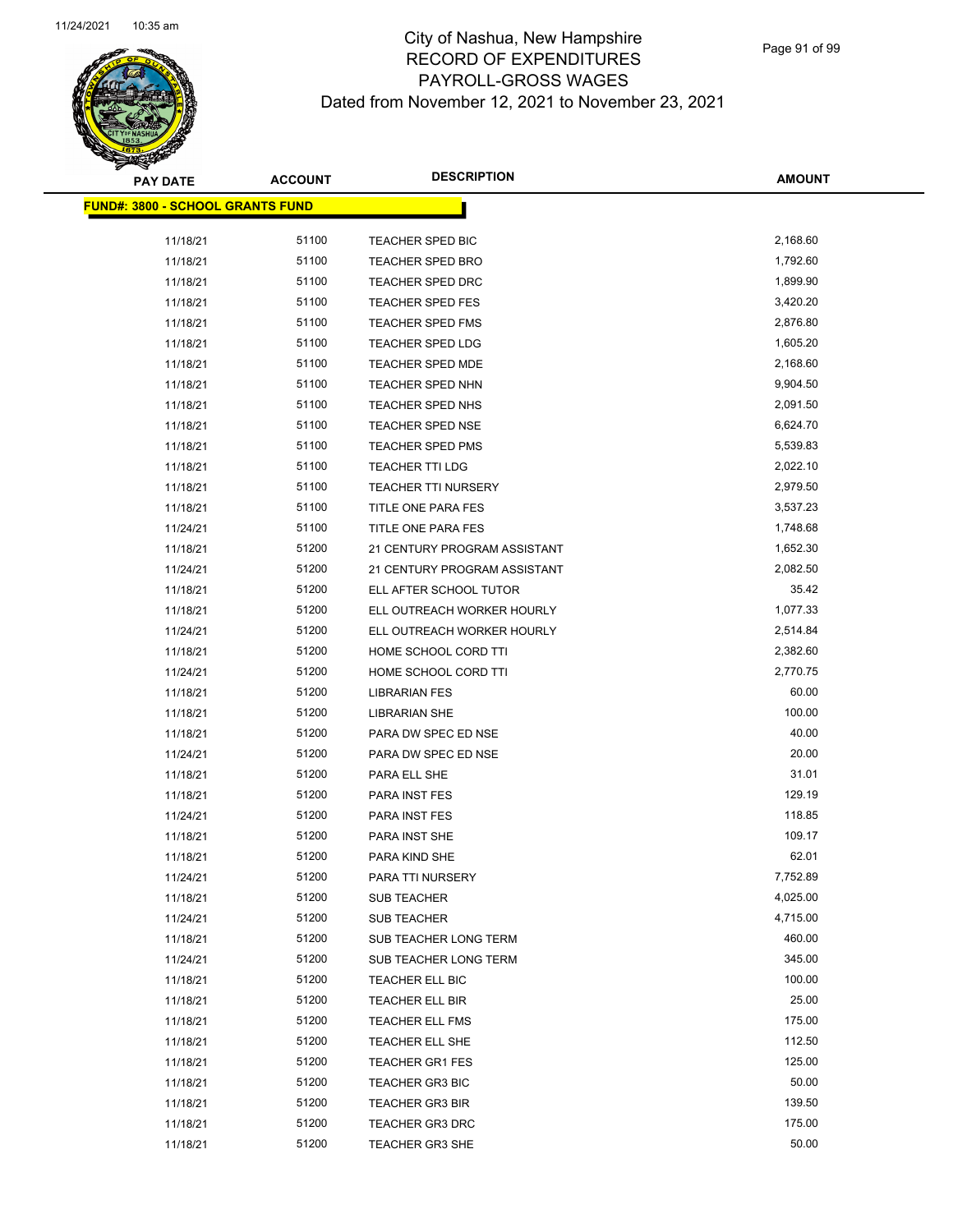

| <b>PAY DATE</b>                          | <b>ACCOUNT</b> | <b>DESCRIPTION</b>           | <b>AMOUNT</b> |
|------------------------------------------|----------------|------------------------------|---------------|
| <u> FUND#: 3800 - SCHOOL GRANTS FUND</u> |                |                              |               |
|                                          |                |                              |               |
| 11/18/21                                 | 51200          | <b>TEACHER GR4 DRC</b>       | 50.00         |
| 11/18/21                                 | 51200          | <b>TEACHER GR4 FES</b>       | 173.75        |
| 11/18/21                                 | 51200          | <b>TEACHER GR5 AMH</b>       | 50.00         |
| 11/18/21                                 | 51200          | <b>TEACHER GR5 LDG</b>       | 50.00         |
| 11/18/21                                 | 51200          | <b>TEACHER MATH FMS</b>      | 50.00         |
| 11/18/21                                 | 51200          | <b>TEACHER MUSIC FES</b>     | 325.00        |
| 11/18/21                                 | 51200          | <b>TEACHER MUSIC SHE</b>     | 106.50        |
| 11/18/21                                 | 51200          | <b>TEACHER READ FMS</b>      | 125.00        |
| 11/18/21                                 | 51200          | TEACHER READ WID             | 1,842.90      |
| 11/18/21                                 | 51200          | <b>TEACHER SPED BIR</b>      | 25.00         |
| 11/18/21                                 | 51200          | <b>TEACHER SPED FES</b>      | 250.00        |
| 11/18/21                                 | 51200          | TEACHER TTI AMH              | 7,248.30      |
| 11/18/21                                 | 51200          | <b>TEACHER TTI FES</b>       | 1,549.10      |
| 11/18/21                                 | 51200          | <b>TEACHER TTI LDG</b>       | 7,367.60      |
| 11/18/21                                 | 51200          | <b>TEACHER TTI MTP</b>       | 7,458.10      |
| 11/18/21                                 | 51200          | <b>TEACHER TTI NURSERY</b>   | 4,425.29      |
| 11/18/21                                 | 51200          | <b>TEACHER TTI SHE</b>       | 2,383.59      |
| 11/18/21                                 | 51200          | <b>TEACHER TTIDRC</b>        | 7,132.20      |
| 11/18/21                                 | 51200          | TECH INTERGRATION ASST SHE   | 50.00         |
| 11/24/21                                 | 51200          | TECH INTERGRATION ASST SHE   | 87.50         |
| 11/18/21                                 | 51200          | TITLE ONE TUTOR              | 462.50        |
| 11/18/21                                 | 51650          | ADULT ED DIPOLMA TEACHER     | 200.00        |
| 11/24/21                                 | 51650          | ADULT ED DIPOLMA TEACHER     | 150.00        |
| 11/18/21                                 | 51650          | ADULT ED INSTRUCTOR          | 200.00        |
| 11/24/21                                 | 51650          | ADULT ED INSTRUCTOR          | 200.00        |
| 11/18/21                                 | 51650          | ASSISTANT PRINCIPAL NHS      | 325.00        |
| 11/18/21                                 | 51650          | <b>CLERICAL GUIDANCE NHN</b> | 100.00        |
| 11/24/21                                 | 51650          | <b>CLERICAL GUIDANCE NHN</b> | 100.00        |
| 11/18/21                                 | 51650          | <b>DIRECTOR GUIDANCE</b>     | 600.00        |
| 11/18/21                                 | 51650          | GUIDANCE COUNSELOR NHS       | 300.00        |
| 11/18/21                                 | 51650          | HOME SCHOOL CORD TTI         | 94.50         |
| 11/18/21                                 | 51650          | <b>INTERPRETER</b>           | 112.50        |
| 11/18/21                                 | 51650          | <b>LIBRARIAN NHN</b>         | 75.00         |
| 11/18/21                                 | 51650          | <b>LIBRARIAN NHS</b>         | 50.00         |
| 11/18/21                                 | 51650          | PARA TTI NURSERY             | 281.33        |
| 11/23/21                                 | 51650          | PARA TTI NURSERY             | 1.64          |
| 11/18/21                                 | 51650          | SPEECH LANG PATHOLOGIST WID  | 50.00         |
| 11/18/21                                 | 51650          | TEACHER ART NHN              | 300.00        |
| 11/18/21                                 | 51650          | <b>TEACHER BUSINESS NHS</b>  | 200.00        |
| 11/18/21                                 | 51650          | TEACHER COMPUTER NHN         | 300.00        |
| 11/18/21                                 | 51650          | <b>TEACHER DWSE BRO</b>      | 75.00         |
| 11/18/21                                 | 51650          | <b>TEACHER DWSE MDE</b>      | 625.00        |
| 11/18/21                                 | 51650          | TEACHER ELL NHN              | 200.00        |
| 11/18/21                                 | 51650          | TEACHER ENGLISH NHN          | 1,200.00      |
| 11/18/21                                 | 51650          | <b>TEACHER ENGLISH NHS</b>   | 1,350.00      |
|                                          |                |                              |               |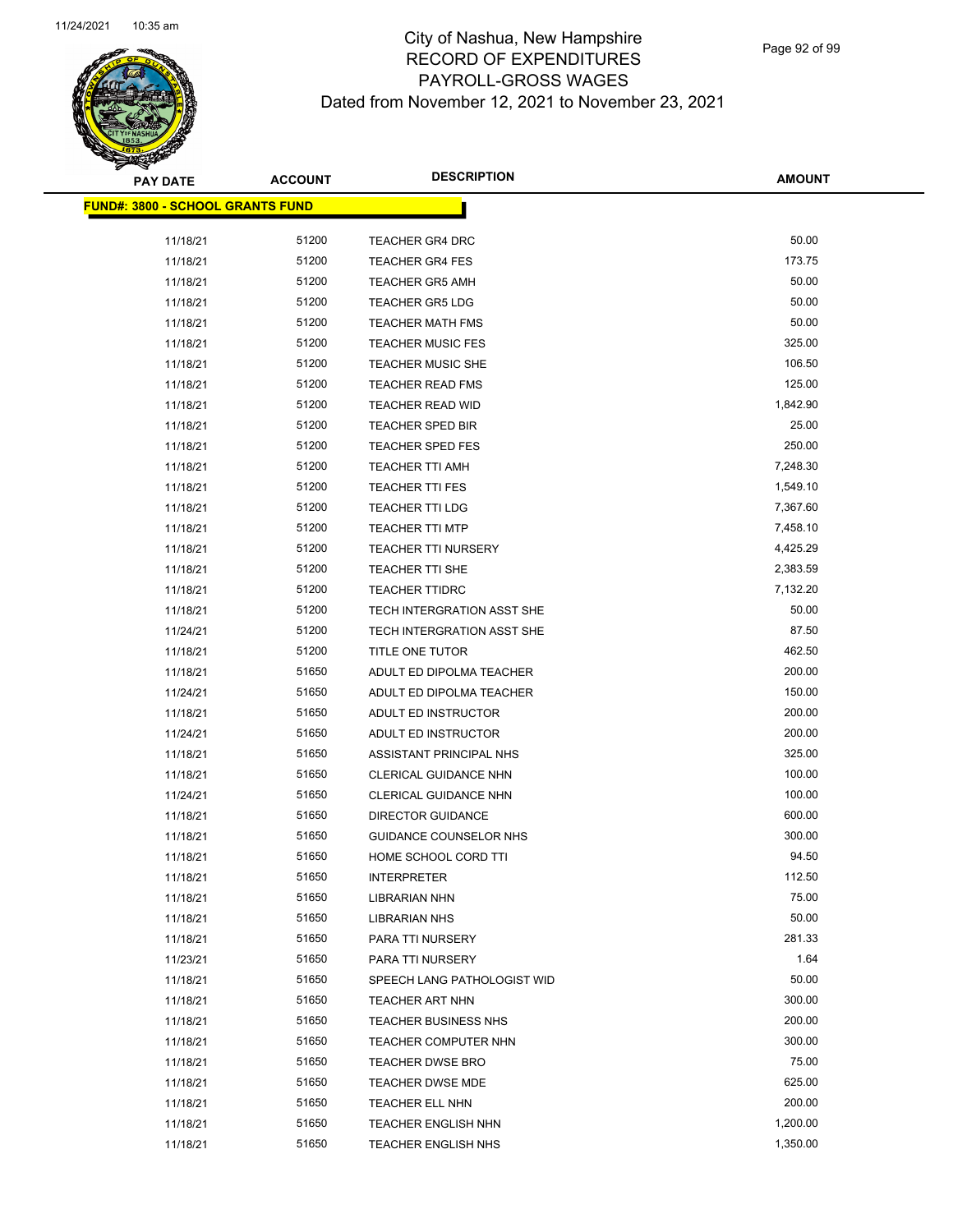

Page 93 of 99

| <b>PAY DATE</b>                         | <b>ACCOUNT</b> | <b>DESCRIPTION</b>           | <b>AMOUNT</b> |
|-----------------------------------------|----------------|------------------------------|---------------|
| <b>FUND#: 3800 - SCHOOL GRANTS FUND</b> |                |                              |               |
|                                         |                |                              |               |
| 11/18/21                                | 51650          | <b>TEACHER GR4 DRC</b>       | (137.50)      |
| 11/18/21                                | 51650          | <b>TEACHER MATH NHN</b>      | 1,400.00      |
| 11/18/21                                | 51650          | <b>TEACHER MATH NHS</b>      | 2,000.00      |
| 11/18/21                                | 51650          | <b>TEACHER PRESCHOOL NSE</b> | 50.00         |
| 11/18/21                                | 51650          | <b>TEACHER READ BIC</b>      | 187.50        |
| 11/18/21                                | 51650          | <b>TEACHER SCIENCE NHN</b>   | 1,220.00      |
| 11/18/21                                | 51650          | TEACHER SCIENCE NHS          | 800.00        |
| 11/18/21                                | 51650          | TEACHER SOCIAL STUDIES NHN   | 900.00        |
| 11/18/21                                | 51650          | TEACHER SOCIAL STUDIES NHS   | 1,675.00      |
| 11/18/21                                | 51650          | <b>TEACHER SPED BIR</b>      | 50.00         |
| 11/18/21                                | 51650          | <b>TEACHER SPED LDG</b>      | 50.00         |
| 11/18/21                                | 51650          | <b>TEACHER SPED NHN</b>      | 450.00        |
| 11/18/21                                | 51650          | <b>TEACHER SPED NHS</b>      | 250.00        |
| 11/18/21                                | 51650          | <b>TEACHER SPED PMS</b>      | 125.00        |
| 11/18/21                                | 51650          | <b>TEACHER TTI NURSERY</b>   | 2,022.26      |
| 11/18/21                                | 51650          | <b>TEACHER TTIDRC</b>        | 50.00         |
| TOTAL FUND 3800 - SCHOOL GRANTS FUND    |                |                              | \$255,080.98  |

#### **FUND#: 3810 - FOOD SERVICE GRANTS FUND**

| <b>TOTAL FUND 3810 - FOOD SERVICE GRANTS FUND</b> | \$957.00 |                                 |        |
|---------------------------------------------------|----------|---------------------------------|--------|
| 11/24/21                                          | 51650    | FOOD SERVICE ASST PT MTP        | 100.80 |
| 11/18/21                                          | 51650    | FOOD SERVICE ASST PT MTP        | 100.80 |
| 11/24/21                                          | 51650    | <b>FOOD SERVICE ASST PT LDG</b> | 52.52  |
| 11/18/21                                          | 51650    | FOOD SERVICE ASST PT LDG        | 52.52  |
| 11/24/21                                          | 51650    | FOOD SERVICE ASST PT ELM        | 63.00  |
| 11/18/21                                          | 51650    | FOOD SERVICE ASST PT ELM        | 50.40  |
| 11/24/21                                          | 51650    | FOOD SERVICE ASST PT DRC        | 63.00  |
| 11/18/21                                          | 51650    | FOOD SERVICE ASST PT DRC        | 50.40  |
| 11/24/21                                          | 51650    | FOOD SERVICE ASST PT BRO        | 66.30  |
| 11/18/21                                          | 51650    | FOOD SERVICE ASST PT BRO        | 53.04  |
| 11/24/21                                          | 51650    | FOOD SERVICE ASST PT BIR        | 63.00  |
| 11/18/21                                          | 51650    | FOOD SERVICE ASST PT BIR        | 50.40  |
| 11/24/21                                          | 51650    | FOOD SERVICE ASST PT AMH        | 81.78  |
| 11/18/21                                          | 51650    | FOOD SERVICE ASST PT AMH        | 109.04 |

| <b>FUND#: 4010 - MOTOR VEHICLE ADMIN FUND</b> |       |                     |
|-----------------------------------------------|-------|---------------------|
| 11/18/21                                      | 51100 | MVR CLERK II        |
| 11/24/21                                      | 51100 | <b>MVR CLERK II</b> |
| 11/18/21                                      | 51300 | MVR CLERK II        |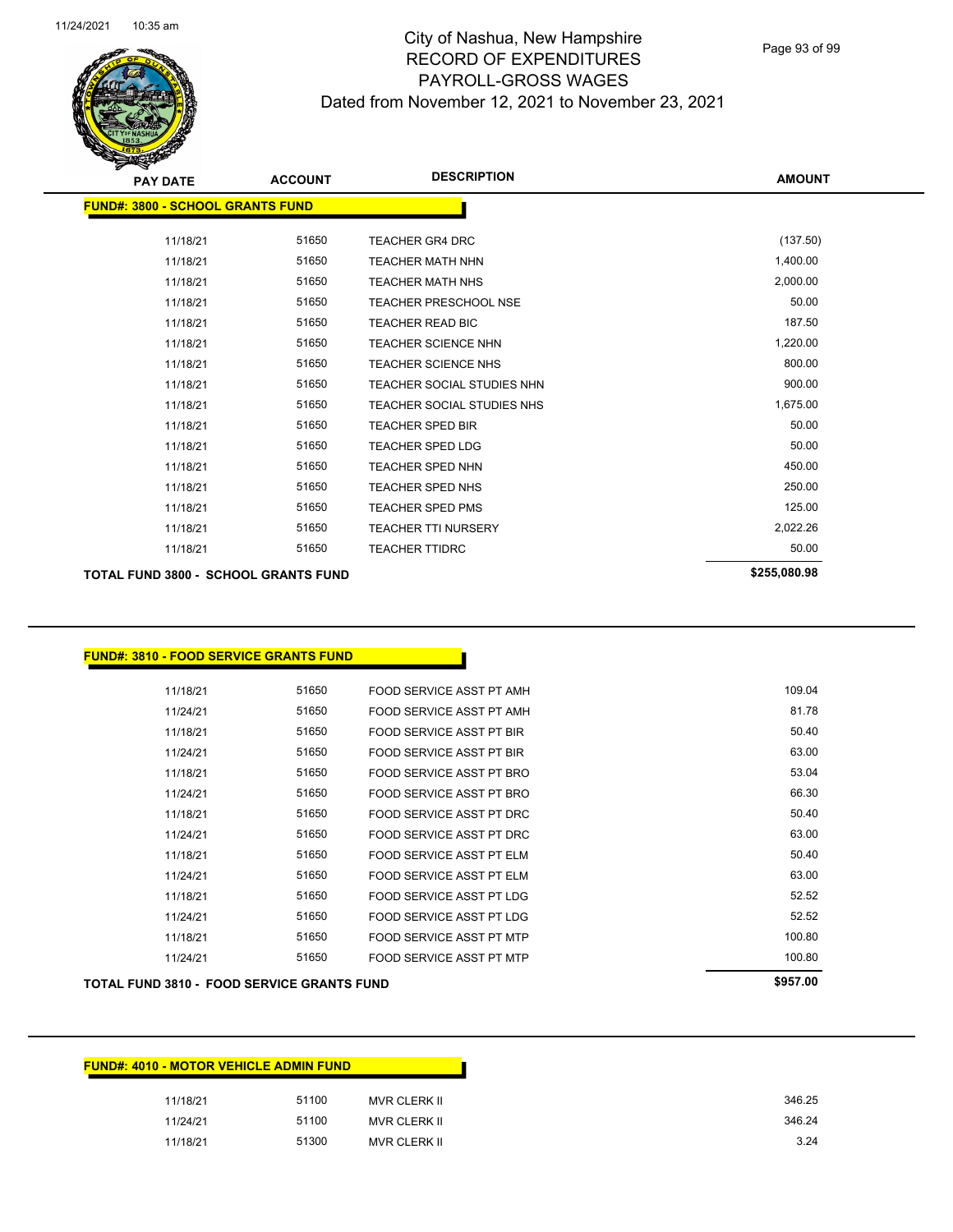

|          | <b>TOTAL FUND 4010 - MOTOR VEHICLE ADMIN FUND</b> |                                     | \$695.73                                                                                                                                                                                                                                                                                                                                                             |
|----------|---------------------------------------------------|-------------------------------------|----------------------------------------------------------------------------------------------------------------------------------------------------------------------------------------------------------------------------------------------------------------------------------------------------------------------------------------------------------------------|
|          |                                                   |                                     |                                                                                                                                                                                                                                                                                                                                                                      |
|          | <b>FUND#: 4030 - POLICE SPECIAL DETAILS FUND</b>  |                                     |                                                                                                                                                                                                                                                                                                                                                                      |
|          |                                                   |                                     |                                                                                                                                                                                                                                                                                                                                                                      |
| 11/18/21 | 51710                                             | 1ST YR OFFICERS CERTIFIED SPEC      | 1,543.07                                                                                                                                                                                                                                                                                                                                                             |
| 11/24/21 | 51710                                             | 1st YR SPECIAL OFFICER CERTIFIED II | 469.63                                                                                                                                                                                                                                                                                                                                                               |
| 11/18/21 | 51710                                             | PATROLMAN ALL RANKS                 | 5,860.90                                                                                                                                                                                                                                                                                                                                                             |
| 11/24/21 | 51710                                             | PATROLMAN ALL RANKS                 | 8,510.98                                                                                                                                                                                                                                                                                                                                                             |
| 11/18/21 | 51712                                             | PATROLMAN ALL RANKS                 | 250.55                                                                                                                                                                                                                                                                                                                                                               |
| 11/24/21 | 51712                                             | PATROLMAN ALL RANKS                 | 318.66                                                                                                                                                                                                                                                                                                                                                               |
| 11/24/21 | 51712                                             | <b>SERGEANT</b>                     | 300.66                                                                                                                                                                                                                                                                                                                                                               |
|          |                                                   |                                     | \$17,254.45                                                                                                                                                                                                                                                                                                                                                          |
|          |                                                   |                                     |                                                                                                                                                                                                                                                                                                                                                                      |
|          |                                                   |                                     |                                                                                                                                                                                                                                                                                                                                                                      |
| 11/18/21 | 51300                                             | PATROLMAN ALL RANKS                 | 1,868.29                                                                                                                                                                                                                                                                                                                                                             |
| 11/24/21 | 51300                                             | PATROLMAN ALL RANKS                 | 1,403.26                                                                                                                                                                                                                                                                                                                                                             |
|          |                                                   |                                     | \$3,271.55                                                                                                                                                                                                                                                                                                                                                           |
|          |                                                   |                                     |                                                                                                                                                                                                                                                                                                                                                                      |
| 11/18/21 | 51300                                             | <b>CAPTAIN</b>                      | 248.01                                                                                                                                                                                                                                                                                                                                                               |
|          |                                                   |                                     | \$248.01                                                                                                                                                                                                                                                                                                                                                             |
|          |                                                   |                                     |                                                                                                                                                                                                                                                                                                                                                                      |
|          |                                                   |                                     |                                                                                                                                                                                                                                                                                                                                                                      |
| 11/18/21 | 51300                                             | <b>ENGINEERING INSPECTOR</b>        | 556.58                                                                                                                                                                                                                                                                                                                                                               |
|          |                                                   |                                     | \$556.58                                                                                                                                                                                                                                                                                                                                                             |
|          |                                                   |                                     |                                                                                                                                                                                                                                                                                                                                                                      |
|          |                                                   |                                     | TOTAL FUND 4030 - POLICE SPECIAL DETAILS FUND<br><b>FUND#: 4035 - POLICE OVERTIME BILLING FUND</b><br><b>TOTAL FUND 4035 - POLICE OVERTIME BILLING FUND</b><br>FUND#: 4053 - FIRE REGIONAL HAZMAT FUND<br><b>TOTAL FUND 4053 - FIRE REGIONAL HAZMAT FUND</b><br><b>FUND#: 4068 - ENGINEERING SERVICES FUND</b><br><b>TOTAL FUND 4068 - ENGINEERING SERVICES FUND</b> |

| 11/18/21 | 51100 | ADMINISTRATIVE ASSISTANT II        | 798.85   |
|----------|-------|------------------------------------|----------|
| 11/24/21 | 51100 | ADMINISTRATIVE ASSISTANT II        | 798.85   |
| 11/18/21 | 51100 | ASSISTANT DIRECTOR OF PUBLIC WORKS | 229.05   |
| 11/24/21 | 51100 | ASSISTANT DIRECTOR OF PUBLIC WORKS | 229.05   |
| 11/18/21 | 51100 | AUTOMATED TRASH COLLECTION OPR     | 5.302.00 |
| 11/24/21 | 51100 | AUTOMATED TRASH COLLECTION OPR     | 5.302.00 |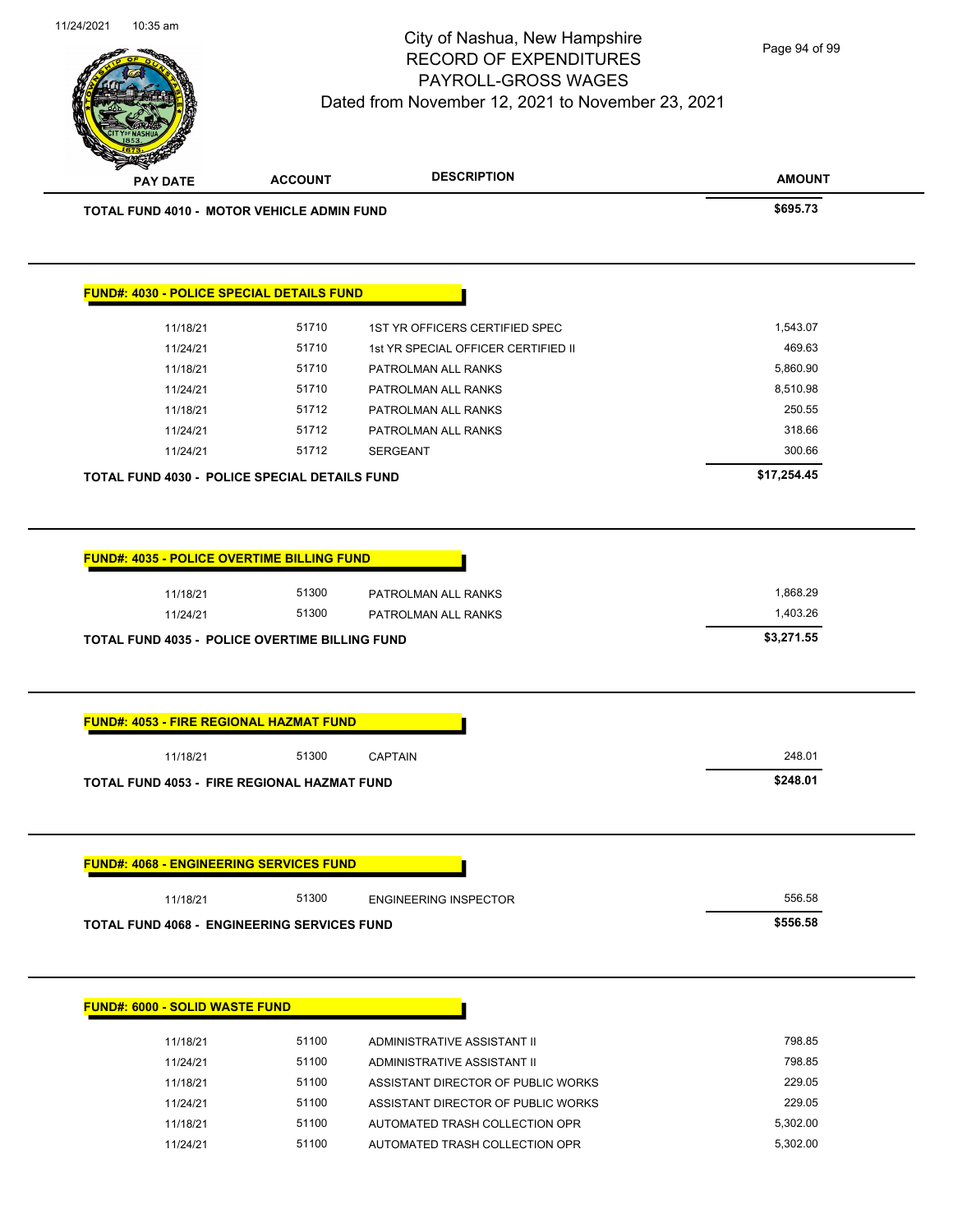

 $\overline{\phantom{0}}$ 

| <b>PAY DATE</b>                        | <b>ACCOUNT</b> | <b>DESCRIPTION</b>                                           | <b>AMOUNT</b>    |
|----------------------------------------|----------------|--------------------------------------------------------------|------------------|
| <u> FUND#: 6000 - SOLID WASTE FUND</u> |                |                                                              |                  |
|                                        | 51100          |                                                              | 392.64           |
| 11/18/21                               | 51100          | <b>CITY ENGINEER</b><br><b>CITY ENGINEER</b>                 | 392.65           |
| 11/24/21                               | 51100          |                                                              | 9,040.24         |
| 11/18/21<br>11/24/21                   | 51100          | <b>COLLECTION EQUIP OPR</b><br><b>COLLECTION EQUIP OPR</b>   | 9,028.80         |
|                                        | 51100          | COLLECTION EQUIP OPR LANDFILL                                | 2,101.60         |
| 11/18/21                               | 51100          | COLLECTION EQUIP OPR LANDFILL                                | 2,101.61         |
| 11/24/21                               | 51100          |                                                              | 92.05            |
| 11/18/21                               | 51100          | DEPUTY CITY ENGINEER                                         | 92.05            |
| 11/24/21                               | 51100          | <b>DEPUTY CITY ENGINEER</b>                                  | 286.30           |
| 11/18/21                               | 51100          | <b>DIRECTOR PUBLIC WORKS</b><br><b>DIRECTOR PUBLIC WORKS</b> | 286.30           |
| 11/24/21                               |                |                                                              |                  |
| 11/18/21                               | 51100          | DPW BILLING ACCOUNTANT                                       | 535.70<br>535.70 |
| 11/24/21                               | 51100          | DPW BILLING ACCOUNTANT                                       | 435.89           |
| 11/18/21                               | 51100          | DPW COLLECTIONS SPEC III                                     |                  |
| 11/24/21                               | 51100          | DPW COLLECTIONS SPEC III                                     | 435.90           |
| 11/18/21                               | 51100          | DPW CONTRACT ADMINISTRATOR                                   | 130.60           |
| 11/24/21                               | 51100          | DPW CONTRACT ADMINISTRATOR                                   | 130.60           |
| 11/18/21                               | 51100          | <b>ENVIRONMENTAL ENGINEER</b>                                | 3,453.85         |
| 11/24/21                               | 51100          | <b>ENVIRONMENTAL ENGINEER</b>                                | 3,453.85         |
| 11/18/21                               | 51100          | <b>EQUIP OPR STREET REPAIR</b>                               | 1,038.58         |
| 11/24/21                               | 51100          | <b>EQUIP OPR STREET REPAIR</b>                               | 1,065.21         |
| 11/18/21                               | 51100          | EQUIPMENT OPR LANDFILL                                       | 3,201.60         |
| 11/24/21                               | 51100          | EQUIPMENT OPR LANDFILL                                       | 3,201.60         |
| 11/18/21                               | 51100          | <b>EXECUTIVE ASSISTANT</b>                                   | 184.05           |
| 11/24/21                               | 51100          | <b>EXECUTIVE ASSISTANT</b>                                   | 184.03           |
| 11/18/21                               | 51100          | FINANCE AND ADMIN MANAGER                                    | 460.15           |
| 11/24/21                               | 51100          | FINANCE AND ADMIN MANAGER                                    | 460.15           |
| 11/18/21                               | 51100          | FLEET MANAGER STREET DEPT                                    | 365.00           |
| 11/24/21                               | 51100          | FLEET MANAGER STREET DEPT                                    | 365.00           |
| 11/18/21                               | 51100          | LICENSED SCALE OPERATOR                                      | 1,864.50         |
| 11/24/21                               | 51100          | LICENSED SCALE OPERATOR                                      | 1,864.51         |
| 11/18/21                               | 51100          | PUBLIC RELATIONS ADMINISTRATOR                               | 184.06           |
| 11/24/21                               | 51100          | PUBLIC RELATIONS ADMINISTRATOR                               | 184.05           |
| 11/18/21                               | 51100          | RECYCLING ADMINISTRATOR                                      | 1,015.91         |
| 11/24/21                               | 51100          | RECYCLING ADMINISTRATOR                                      | 921.90           |
| 11/18/21                               | 51100          | <b>SENIOR STAFF ENGINEER</b>                                 | 163.60           |
| 11/24/21                               | 51100          | SENIOR STAFF ENGINEER                                        | 163.60           |
| 11/18/21                               | 51100          | SOLID WASTE FOREMAN                                          | 2,783.80         |
| 11/24/21                               | 51100          | SOLID WASTE FOREMAN                                          | 2,783.80         |
| 11/18/21                               | 51100          | SOLID WASTE TECHNICIAN                                       | 1,227.05         |
| 11/24/21                               | 51100          | SOLID WASTE TECHNICIAN                                       | 1,227.05         |
| 11/18/21                               | 51100          | SR MGR ACCT FIN REPORTING                                    | 204.50           |
| 11/24/21                               | 51100          | SR MGR ACCT FIN REPORTING                                    | 204.50           |
| 11/18/21                               | 51100          | SUPERINTENDENT OF SOLID WASTE                                | 2,045.05         |
| 11/24/21                               | 51100          | SUPERINTENDENT OF SOLID WASTE                                | 2,045.05         |
| 11/24/21                               | 51100          | TRUCK DRIVER STREET REPAIR                                   | 175.56           |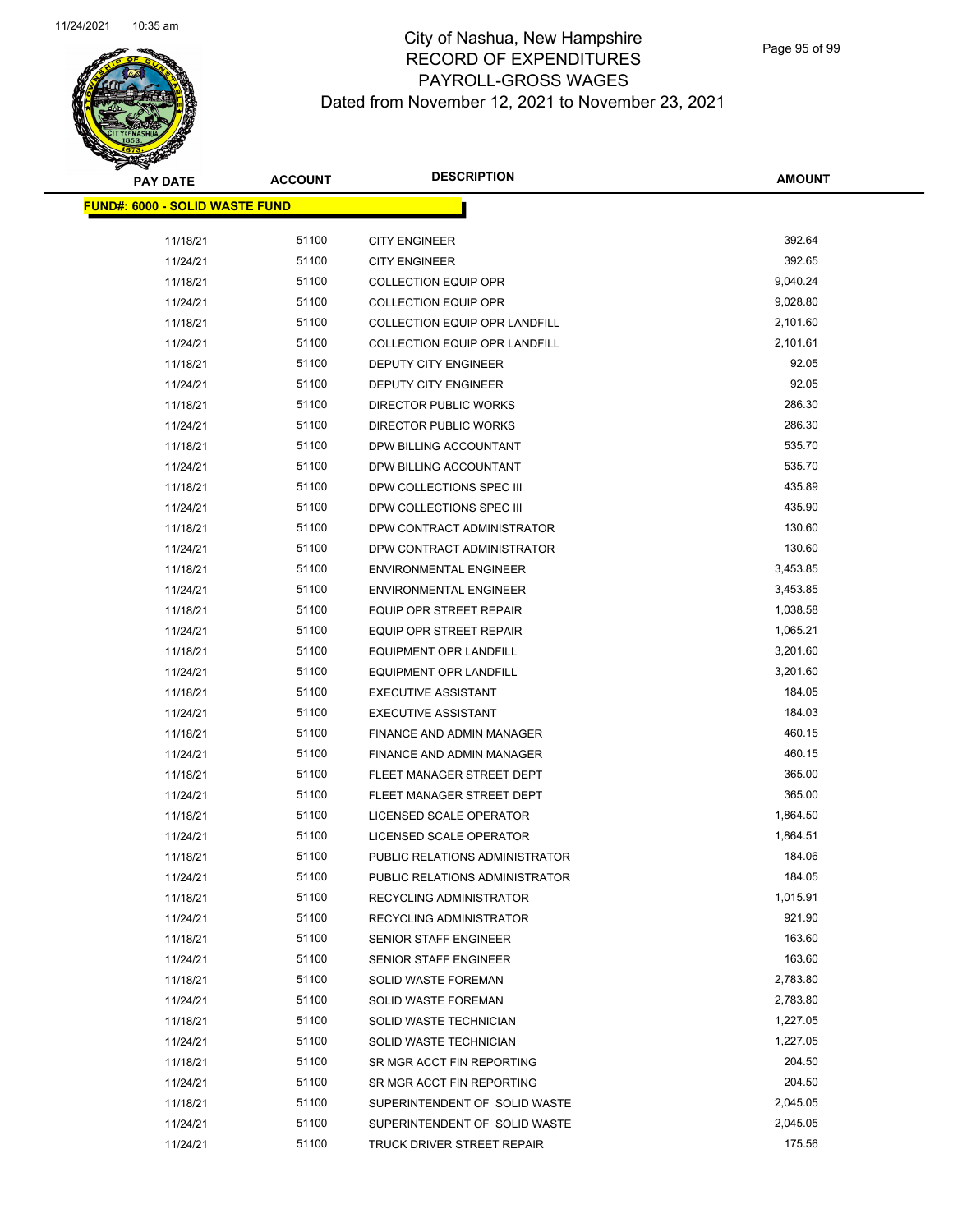

| <b>PAY DATE</b>                           | <b>ACCOUNT</b> | <b>DESCRIPTION</b>                 | <b>AMOUNT</b> |
|-------------------------------------------|----------------|------------------------------------|---------------|
| <b>FUND#: 6000 - SOLID WASTE FUND</b>     |                |                                    |               |
| 11/18/21                                  | 51100          | WASTEWATER ASSISTANT 2ND SHIFT     | 6.07          |
| 11/18/21                                  | 51300          | AUTO MECH 1ST CLASS NIGHTS         | 699.12        |
| 11/24/21                                  | 51300          | AUTO MECH 1ST CLASS NIGHTS         | 305.88        |
| 11/18/21                                  | 51300          | <b>AUTO MECH 2ND CLASS</b>         | 320.40        |
| 11/18/21                                  | 51300          | AUTO MECHANIC 1ST CLASS            | 351.84        |
| 11/18/21                                  | 51300          | AUTOMATED TRASH COLLECTION OPR     | 1,499.32      |
| 11/24/21                                  | 51300          | AUTOMATED TRASH COLLECTION OPR     | 558.08        |
| 11/18/21                                  | 51300          | <b>COLLECTION EQUIP OPR</b>        | 2,814.44      |
| 11/24/21                                  | 51300          | <b>COLLECTION EQUIP OPR</b>        | 1,654.49      |
| 11/18/21                                  | 51300          | COLLECTION EQUIP OPR LANDFILL      | 322.20        |
| 11/24/21                                  | 51300          | COLLECTION EQUIP OPR LANDFILL      | 241.65        |
| 11/18/21                                  | 51300          | <b>COLLECTION SYSTEMS OPERATOR</b> | 320.40        |
| 11/18/21                                  | 51300          | DPW COLLECTIONS SPEC III           | 53.11         |
| 11/24/21                                  | 51300          | DPW COLLECTIONS SPEC III           | 32.70         |
| 11/18/21                                  | 51300          | <b>EQUIP OPR STREET REPAIR</b>     | 79.90         |
| 11/24/21                                  | 51300          | <b>EQUIP OPR STREET REPAIR</b>     | 289.61        |
| 11/18/21                                  | 51300          | <b>EQUIPMENT OPR LANDFILL</b>      | 1,376.89      |
| 11/24/21                                  | 51300          | <b>EQUIPMENT OPR LANDFILL</b>      | 1,398.22      |
| 11/18/21                                  | 51300          | LICENSED SCALE OPERATOR            | 683.78        |
| 11/24/21                                  | 51300          | LICENSED SCALE OPERATOR            | 232.68        |
| 11/18/21                                  | 51300          | <b>RECYCLING ADMINISTRATOR</b>     | 282.67        |
| 11/18/21                                  | 51300          | <b>SIGN MAINTENANCE</b>            | 421.25        |
| 11/24/21                                  | 51300          | <b>SIGN MAINTENANCE</b>            | 134.04        |
| 11/18/21                                  | 51300          | <b>SOLID WASTE FOREMAN</b>         | 1,592.00      |
| 11/24/21                                  | 51300          | <b>SOLID WASTE FOREMAN</b>         | 1,500.66      |
| 11/18/21                                  | 51300          | <b>TRAFFIC TECHNICIAN I</b>        | 364.68        |
| 11/18/21                                  | 51300          | TRUCK DRIVER STREET REPAIR         | 2,426.51      |
| 11/24/21                                  | 51300          | TRUCK DRIVER STREET REPAIR         | 2,069.10      |
| 11/18/21                                  | 51300          | WASTEWATER ASSISTANT 2ND SHIFT     | 282.03        |
| 11/18/21                                  | 51400          | <b>TEMPORARY RUBBISH COLLECTOR</b> | 2,137.75      |
| 11/24/21                                  | 51400          | <b>TEMPORARY RUBBISH COLLECTOR</b> | 2,550.00      |
| 11/24/21                                  | 55118          | TELEPHONE-CELLULAR                 | 168.50        |
| <b>TOTAL FUND 6000 - SOLID WASTE FUND</b> |                |                                    | \$102,339.96  |

#### **FUND#: 6200 - WASTEWATER FUND**

11/18/21 51100 ADMINISTRATIVE ASSISTANT II 798.85 11/24/21 51100 ADMINISTRATIVE ASSISTANT II 798.83 11/18/21 51100 ANALYTICAL CHEMIST 889.30 11/24/21 51100 ANALYTICAL CHEMIST 889.30 11/18/21 51100 ASSISTANT DIRECTOR OF PUBLIC WORKS 229.05 11/24/21 51100 ASSISTANT DIRECTOR OF PUBLIC WORKS 229.05 11/18/21 51100 CITY ENGINEER 916.16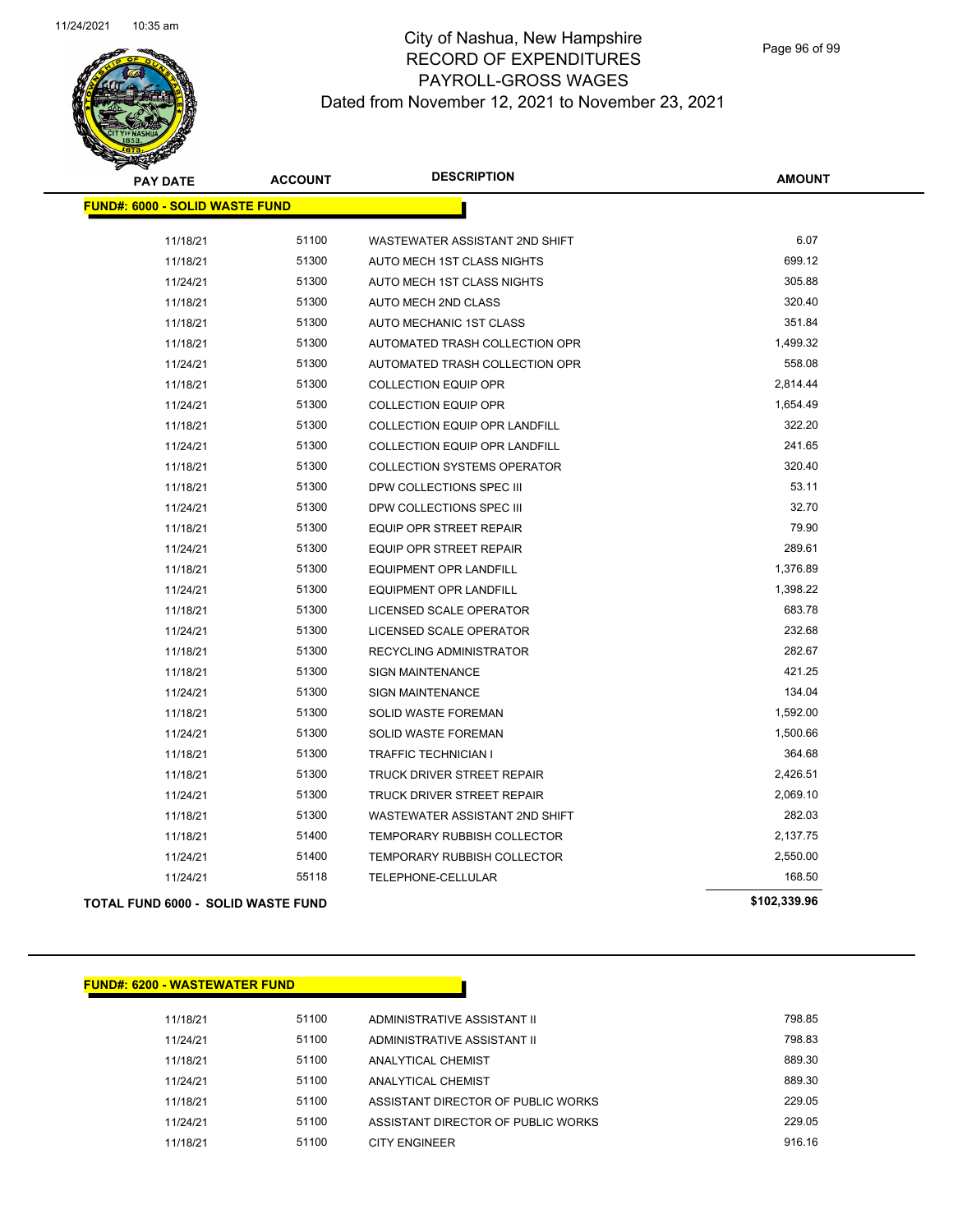

| <b>PAY DATE</b>                       | <b>ACCOUNT</b> | <b>DESCRIPTION</b>                                         | <b>AMOUNT</b>      |
|---------------------------------------|----------------|------------------------------------------------------------|--------------------|
| <u> FUND#: 6200 - WASTEWATER FUND</u> |                |                                                            |                    |
|                                       |                |                                                            |                    |
| 11/24/21                              | 51100          | <b>CITY ENGINEER</b><br><b>COLLECTION SYSTEMS OPERATOR</b> | 916.15<br>4,241.60 |
| 11/18/21                              | 51100          |                                                            |                    |
| 11/24/21                              | 51100          | <b>COLLECTION SYSTEMS OPERATOR</b>                         | 4,241.60           |
| 11/18/21                              | 51100          | COLLECTION SYSTEMS TECHNICIAN                              | 2,245.60           |
| 11/24/21                              | 51100          | COLLECTION SYSTEMS TECHNICIAN                              | 2,276.80           |
| 11/18/21                              | 51100          | <b>COLLECTIONS SPEC II</b>                                 | 864.70             |
| 11/24/21                              | 51100          | <b>COLLECTIONS SPEC II</b>                                 | 864.70             |
| 11/18/21                              | 51100          | DEPUTY CITY ENGINEER                                       | 920.25             |
| 11/24/21                              | 51100          | <b>DEPUTY CITY ENGINEER</b>                                | 920.25             |
| 11/18/21                              | 51100          | <b>DIRECTOR PUBLIC WORKS</b>                               | 572.60             |
| 11/24/21                              | 51100          | <b>DIRECTOR PUBLIC WORKS</b>                               | 572.60             |
| 11/18/21                              | 51100          | DPW BILLING ACCOUNTANT                                     | 535.70             |
| 11/24/21                              | 51100          | DPW BILLING ACCOUNTANT                                     | 535.70             |
| 11/18/21                              | 51100          | DPW COLLECTIONS SPEC III                                   | 435.92             |
| 11/24/21                              | 51100          | DPW COLLECTIONS SPEC III                                   | 435.91             |
| 11/18/21                              | 51100          | DPW CONTRACT ADMINISTRATOR                                 | 783.60             |
| 11/24/21                              | 51100          | DPW CONTRACT ADMINISTRATOR                                 | 783.60             |
| 11/18/21                              | 51100          | ELECTRICAL DIAGNOSTIC TECH I                               | 2,856.02           |
| 11/24/21                              | 51100          | ELECTRICAL DIAGNOSTIC TECH I                               | 2,856.02           |
| 11/18/21                              | 51100          | ENVIRONMENTAL PERMIT & PROGRAMS COORDINATOR                | 1,429.90           |
| 11/24/21                              | 51100          | ENVIRONMENTAL PERMIT & PROGRAMS COORDINATOR                | 1,429.90           |
| 11/18/21                              | 51100          | <b>EXECUTIVE ASSISTANT</b>                                 | 184.05             |
| 11/24/21                              | 51100          | <b>EXECUTIVE ASSISTANT</b>                                 | 184.06             |
| 11/18/21                              | 51100          | FINANCE AND ADMIN MANAGER                                  | 460.15             |
| 11/24/21                              | 51100          | FINANCE AND ADMIN MANAGER                                  | 460.15             |
| 11/18/21                              | 51100          | FLEET MANAGER STREET DEPT                                  | 121.70             |
| 11/24/21                              | 51100          | FLEET MANAGER STREET DEPT                                  | 121.70             |
| 11/18/21                              | 51100          | <b>GIS SPECIALIST</b>                                      | 806.65             |
| 11/24/21                              | 51100          | <b>GIS SPECIALIST</b>                                      | 806.65             |
| 11/18/21                              | 51100          | <b>MECHANIC WWTP 1ST CLASS</b>                             | 4,670.41           |
| 11/24/21                              | 51100          | <b>MECHANIC WWTP 1ST CLASS</b>                             | 4,670.40           |
| 11/18/21                              | 51100          | OPERATOR II WWTP 1st                                       | 5,816.00           |
| 11/24/21                              | 51100          | OPERATOR II WWTP 1st                                       | 5,816.00           |
| 11/18/21                              | 51100          | OPERATOR II WWTP 2nd                                       | 1,175.20           |
| 11/24/21                              | 51100          | OPERATOR II WWTP 2nd                                       | 1,175.20           |
| 11/18/21                              | 51100          | OPERATOR II WWTP 3rd                                       | 2,358.40           |
| 11/24/21                              | 51100          | OPERATOR II WWTP 3rd                                       | 2,358.40           |
| 11/18/21                              | 51100          | OPERATOR III WWTP 1st                                      | 2,495.50           |
| 11/24/21                              | 51100          | <b>OPERATOR III WWTP 1st</b>                               | 2,456.00           |
| 11/18/21                              | 51100          | PLANT OPERATIONS SUPERVISOR                                | 1,601.65           |
| 11/24/21                              | 51100          | PLANT OPERATIONS SUPERVISOR                                | 1,601.64           |
| 11/18/21                              | 51100          | PROCESS CHEMIST                                            | 1,053.44           |
| 11/24/21                              | 51100          | PROCESS CHEMIST                                            | 1,053.45           |
| 11/18/21                              | 51100          | PUBLIC RELATIONS ADMINISTRATOR                             | 245.38             |
| 11/24/21                              | 51100          | PUBLIC RELATIONS ADMINISTRATOR                             | 245.40             |
|                                       |                |                                                            |                    |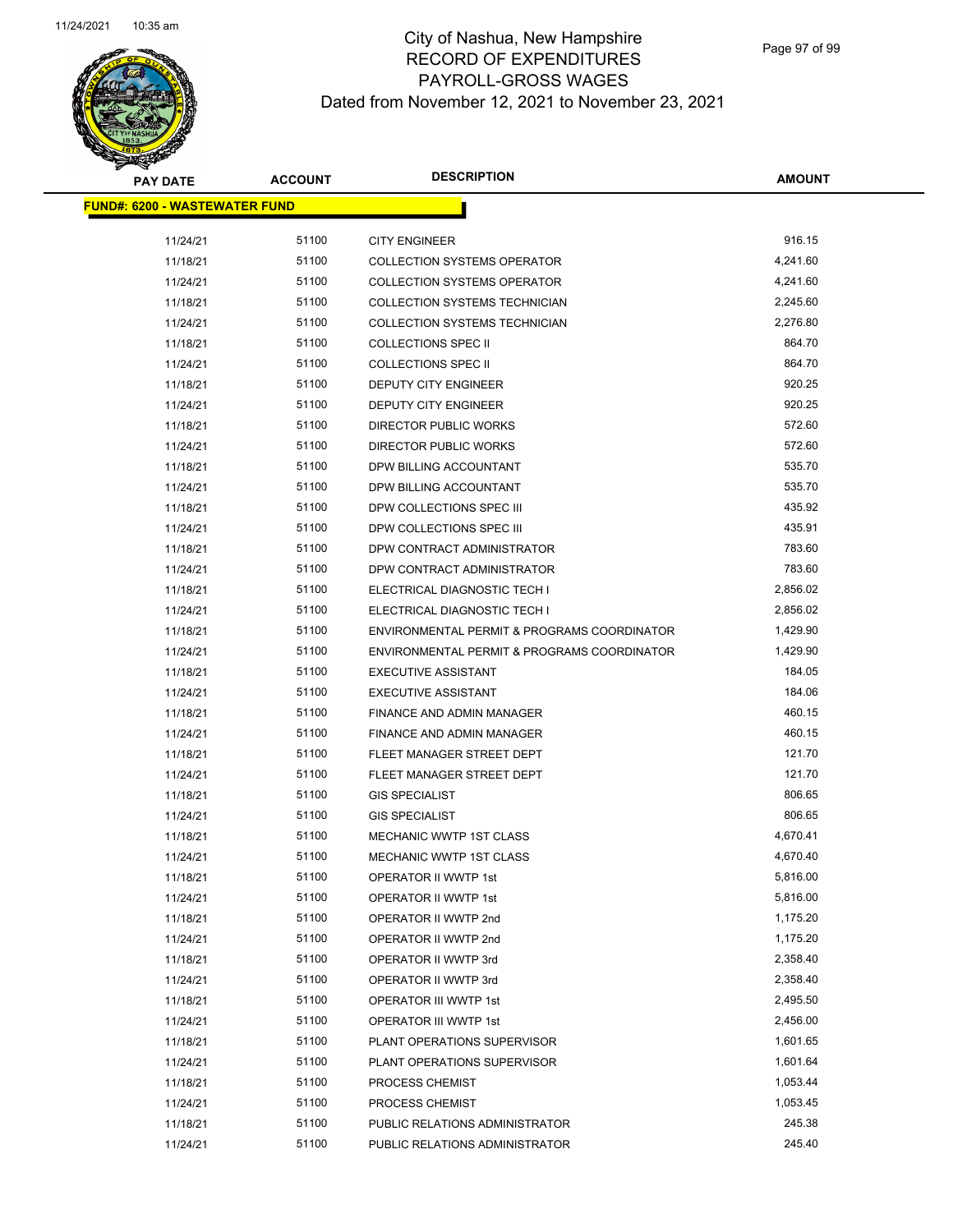

| <b>PAY DATE</b>                       | <b>ACCOUNT</b> | <b>DESCRIPTION</b>                 | <b>AMOUNT</b> |
|---------------------------------------|----------------|------------------------------------|---------------|
| <u> FUND#: 6200 - WASTEWATER FUND</u> |                |                                    |               |
|                                       |                |                                    |               |
| 11/18/21                              | 51100          | <b>SENIOR STAFF ENGINEER</b>       | 2,631.55      |
| 11/24/21                              | 51100          | <b>SENIOR STAFF ENGINEER</b>       | 2,631.55      |
| 11/18/21                              | 51100          | SR MGR ACCT FIN REPORTING          | 409.00        |
| 11/24/21                              | 51100          | SR MGR ACCT FIN REPORTING          | 409.00        |
| 11/18/21                              | 51100          | <b>STAFF ENGINEER</b>              | 1,258.80      |
| 11/24/21                              | 51100          | <b>STAFF ENGINEER</b>              | 1,258.80      |
| 11/18/21                              | 51100          | SUPERINTENDENT OF WASTEWATER       | 2,236.59      |
| 11/24/21                              | 51100          | SUPERINTENDENT OF WASTEWATER       | 2,236.60      |
| 11/18/21                              | 51100          | <b>SUPV LABORATORY</b>             | 1,300.50      |
| 11/24/21                              | 51100          | <b>SUPV LABORATORY</b>             | 1,300.50      |
| 11/18/21                              | 51100          | TRUCK DRIVER STREET REPAIR         | 670.55        |
| 11/24/21                              | 51100          | TRUCK DRIVER STREET REPAIR         | 670.55        |
| 11/18/21                              | 51100          | <b>WASTEWATER ASSISTANT</b>        | 1,996.86      |
| 11/24/21                              | 51100          | <b>WASTEWATER ASSISTANT</b>        | 1,985.04      |
| 11/18/21                              | 51100          | WASTEWATER ASSISTANT 2ND SHIFT     | 964.34        |
| 11/24/21                              | 51100          | WASTEWATER ASSISTANT 2ND SHIFT     | 964.34        |
| 11/18/21                              | 51100          | <b>WASTEWATER FOREMAN</b>          | 2,783.80      |
| 11/24/21                              | 51100          | <b>WASTEWATER FOREMAN</b>          | 2,783.80      |
| 11/18/21                              | 51100          | <b>WASTEWATER PROJECT ENGINEER</b> | 1,636.03      |
| 11/24/21                              | 51100          | <b>WASTEWATER PROJECT ENGINEER</b> | 1,636.04      |
| 11/18/21                              | 51300          | ANALYTICAL CHEMIST                 | 533.58        |
| 11/18/21                              | 51300          | <b>COLLECTION SYSTEMS OPERATOR</b> | 921.16        |
| 11/24/21                              | 51300          | <b>COLLECTION SYSTEMS OPERATOR</b> | 459.73        |
| 11/24/21                              | 51300          | COLLECTION SYSTEMS TECHNICIAN      | 120.15        |
| 11/18/21                              | 51300          | DPW COLLECTIONS SPEC III           | 53.15         |
| 11/24/21                              | 51300          | DPW COLLECTIONS SPEC III           | 32.70         |
| 11/18/21                              | 51300          | ELECTRICAL DIAGNOSTIC TECH I       | 161.51        |
| 11/24/21                              | 51300          | ELECTRICAL DIAGNOSTIC TECH I       | 161.51        |
| 11/18/21                              | 51300          | MECHANIC WWTP 1ST CLASS            | 264.42        |
| 11/24/21                              | 51300          | <b>MECHANIC WWTP 1ST CLASS</b>     | 549.89        |
| 11/18/21                              | 51300          | <b>OPERATOR II WWTP 1st</b>        | 1,180.02      |
| 11/24/21                              | 51300          | OPERATOR II WWTP 1st               | 702.48        |
| 11/18/21                              | 51300          | OPERATOR II WWTP 2nd               | 22.04         |
| 11/24/21                              | 51300          | OPERATOR II WWTP 2nd               | 352.57        |
| 11/18/21                              | 51300          | OPERATOR II WWTP 3rd               | 1,068.25      |
| 11/24/21                              | 51300          | OPERATOR II WWTP 3rd               | 1,775.78      |
| 11/18/21                              | 51300          | OPERATOR III WWTP 1st              | 1,133.02      |
| 11/18/21                              | 51300          | PROCESS CHEMIST                    | 138.27        |
| 11/18/21                              | 51300          | TRUCK DRIVER STREET REPAIR         | 291.85        |
| 11/18/21                              | 51300          | <b>WASTEWATER ASSISTANT</b>        | 748.11        |
| 11/24/21                              | 51300          | <b>WASTEWATER ASSISTANT</b>        | 188.10        |
| 11/18/21                              | 51300          | <b>WASTEWATER FOREMAN</b>          | 613.31        |
| 11/24/21                              | 51300          | <b>WASTEWATER FOREMAN</b>          | 600.27        |
| 11/18/21                              | 51400          | <b>INTERN</b>                      | 289.00        |
| 11/24/21                              | 51400          | <b>INTERN</b>                      | 476.00        |
|                                       |                |                                    |               |